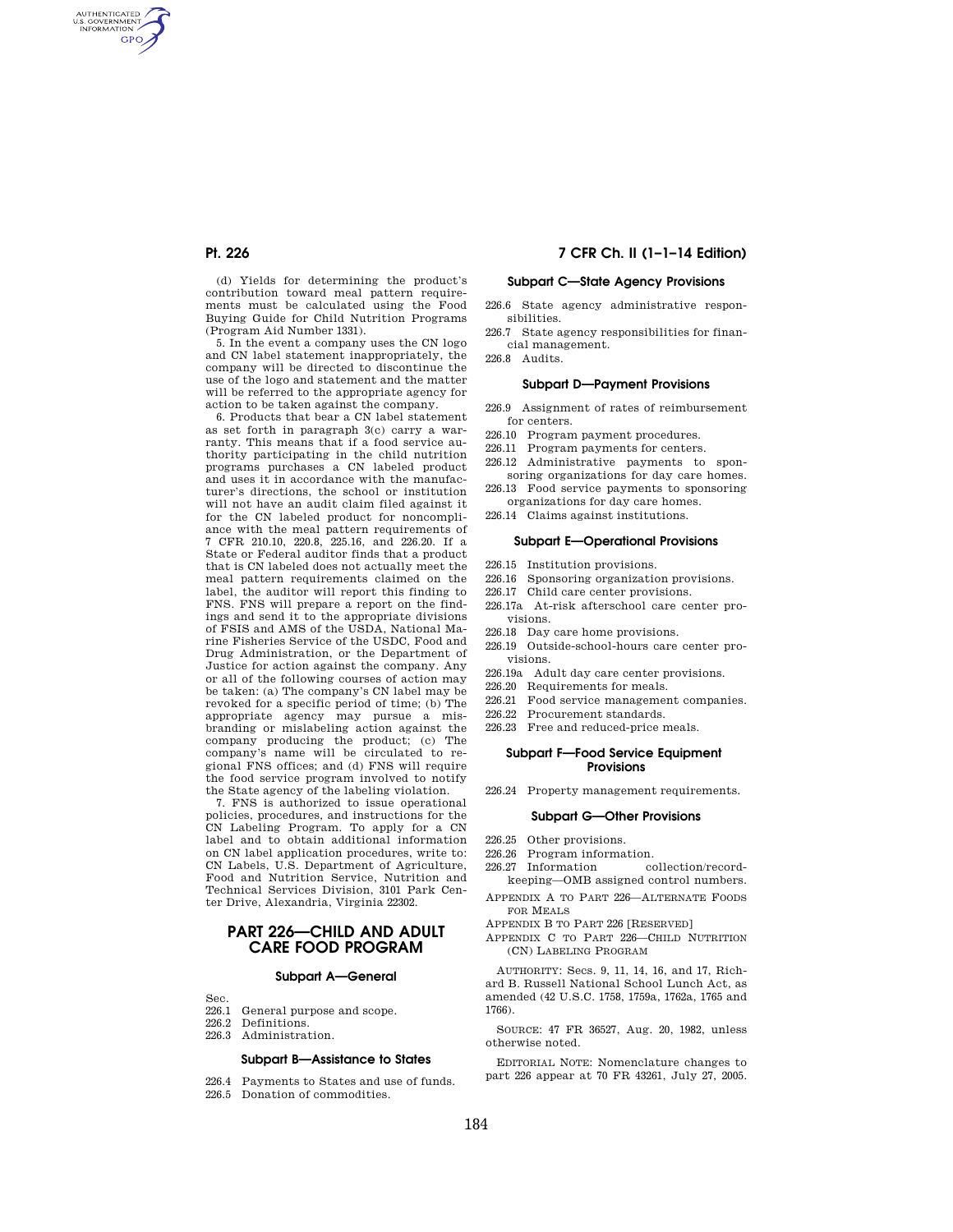## **Subpart A—General**

### **§ 226.1 General purpose and scope.**

This part announces the regulations under which the Secretary of Agriculture will carry out the Child and Adult Care Food Program. Section 17 of the National School Lunch Act, as amended, authorizes assistance to States through grants-in-aid and other means to initiate, maintain, and expand nonprofit food service programs for children or adult participants in nonresidential institutions which provide care. The Program is intended to enable such institutions to integrate a nutritious food service with organized care services for enrolled participants. Payments will be made to State agencies or FNS Regional Offices to enable them to reimburse institutions for food service to enrolled participants.

[53 FR 52587, Dec. 28, 1988, as amended by Amdt. 22, 55 FR 1377, Jan. 14, 1990]

## **§ 226.2 Definitions.**

*Act* means the National School Lunch Act, as amended.

*Administrative costs* means costs incurred by an institution related to planning, organizing, and managing a food service under the Program, and allowed by the State agency financial management instruction. These administrative costs may include administrative expenses associated with outreach and recruitment of unlicensed family or group day care homes and the allowable licensing-related expenses of such homes.

*Administrative review* means the fair hearing provided upon request to:

(a) An institution that has been given notice by the State agency of any action or proposed action that will affect their participation or reimbursement under the Program, in accordance with  $§226.6(k);$ 

(b) A principal or individual responsible for an institution's serious deficiency after the responsible principal or responsible individual has been given a notice of intent to disqualify them from the Program; and

(c) A day care home that has been given a notice of proposed termination for cause.

*Administrative review official* means the independent and impartial official who conducts the administrative review held in accordance with §226.6(k).

*Adult* means, for the purposes of the collection of the last four digits of social security numbers as a condition of eligibility for free or reduced-price meals, any individual 21 years of age or older.

*Adult day care center* means any public or private nonprofit organization or any for-profit center (as defined in this section) which (a) is licensed or approved by Federal, State or local authorities to provide nonresidential adult day care services to functionally impaired adults (as defined in this section) or persons 60 years of age or older in a group setting outside their homes or a group living arrangement on a less than 24-hour basis and (b) provides for such care and services directly or under arrangements made by the agency or organization whereby the agency or organization maintains professional management responsibility for all such services. Such centers shall provide a<br>structured, comprehensive program structured, comprehensive that provides a variety of health, social and related support services to enrolled adult participants through an individual plan of care.

*Adult day care facility* means a licensed or approved adult day care center under the auspices of a sponsoring organization.

*Adult participant* means a person enrolled in an adult day care center who is functionally impaired (as defined in this section) or 60 years of age or older.

*Advanced payments* means financial assistance made available to an institution for its Program costs prior to the month in which such costs will be incurred.

*At-risk afterschool care center* means a public or private nonprofit organization that is participating or is eligible to participate in the CACFP as an institution or as a sponsored facility and that provides nonresidential child care to children after school through an approved afterschool care program located in an eligible area. However, an *Emergency shelter,* as defined in this section, may participate as an at-risk afterschool care center without regard to location.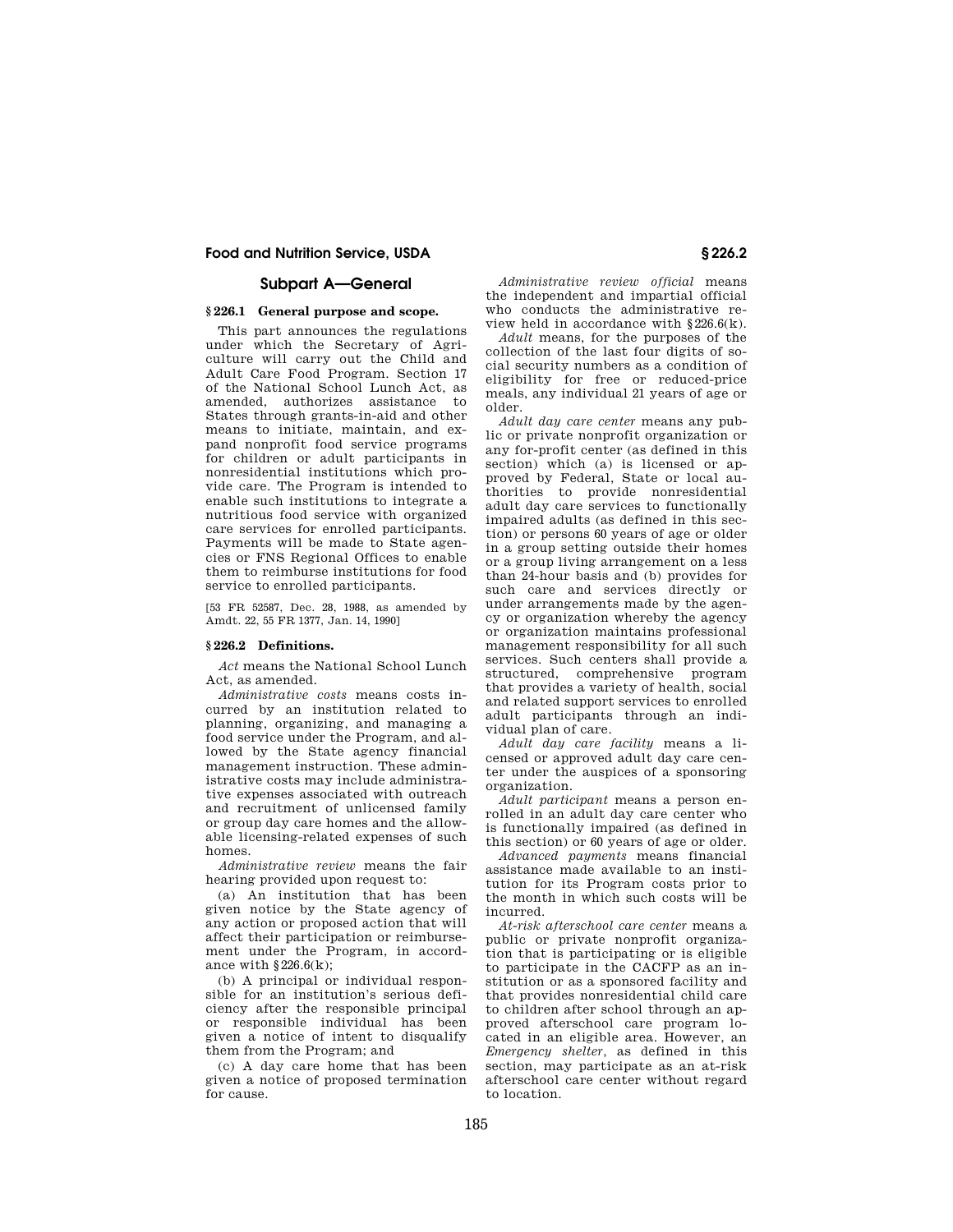*At-risk afterschool meal* means a meal that meets the requirements described in §226.20(b)(6) and/or (c)(1), (c)(2), or  $(c)(3)$ , that is reimbursed at the appropriate free rate and is served by an *Atrisk afterschool care center* as defined in this section, which is located in a State designated by law or selected by the Secretary as directed by law.

*At-risk afterschool snack* means a snack that meets the requirements described in  $\S 226.20(b)(6)$  and/or (c)(4) that is reimbursed at the free rate for snacks and is served by an *At-risk afterschool care center* as defined in this section.

*CACFP child care standards* means the Child and Adult Care Food Program child care standards developed by the Department for alternate approval of child care centers, and day care homes by the State agency under the provisions of §226.6(d)(3) and (4).

*Center* means a child care center, atrisk afterschool care center, an adult day care center, an emergency shelter, or an outside-school-hours care center.

*Child care center* means any public or private nonprofit institution or facility (except day care homes), or any forprofit center, as defined in this section, that is licensed or approved to provide nonresidential child care services to enrolled children, primarily of preschool age, including but not limited to day care centers, settlement houses, neighborhood centers, Head Start centers and organizations providing day care services for children with disabilities. Child care centers may participate in the Program as independent centers or under the auspices of a sponsoring organization.

*Child care facility* means a licensed or approved child care center, at-risk afterschool care center, day care home, emergency shelter, or outside-schoolhours care center under the auspices of a sponsoring organization.

*Children* means:

(a) Persons age 12 and under;

(b) Persons age 15 and under who are children of migrant workers;

(c) *Persons with disabilities* as defined in this section;

(d) For emergency shelters, persons age 18 and under; and

**§ 226.2 7 CFR Ch. II (1–1–14 Edition)** 

(e) For at-risk afterschool care centers, persons age 18 and under at the start of the school year.

*Claiming percentage* means the ratio of the number of enrolled participants in an institution in each reimbursement category (free, reduced-price or paid) to the total of enrolled participants in the institution. In the case of an outside-school-hours care center that is not required to collect enrollment forms from each participating child, a claiming percentage is the ratio of the number of children in each reimbursement category (free, reducedprice or paid) to the total number of children participating in the program in that center.

*Current income* means income received during the month prior to application for free or reduced-price meals. If such income does not accurately reflect the household's annual income, income shall be based on the projected annual household income. If the prior year's income provides an accurate reflection of the household's current annual income, the prior year may be used as a base for the projected annual income.

*Day care home* means an organized nonresidential child care program for children enrolled in a private home, licensed or approved as a family or group day care home and under the auspices of a sponsoring organization.

*Days* means calendar days unless otherwise specified.

*Department* means the U.S. Department of Agriculture.

*Disclosure* means reveal or use individual children's program eligibility information obtained through the free and reduced price meal eligibility process for a purpose other than for the purpose for which the information was obtained. The term refers to access, release, or transfer of personal data about children by means of print, tape, microfilm, microfiche, electronic communication or any other means.

*Disqualified* means the status of an institution, a responsible principal or responsible individual, or a day care home that is ineligible for participation.

*Documentation* means: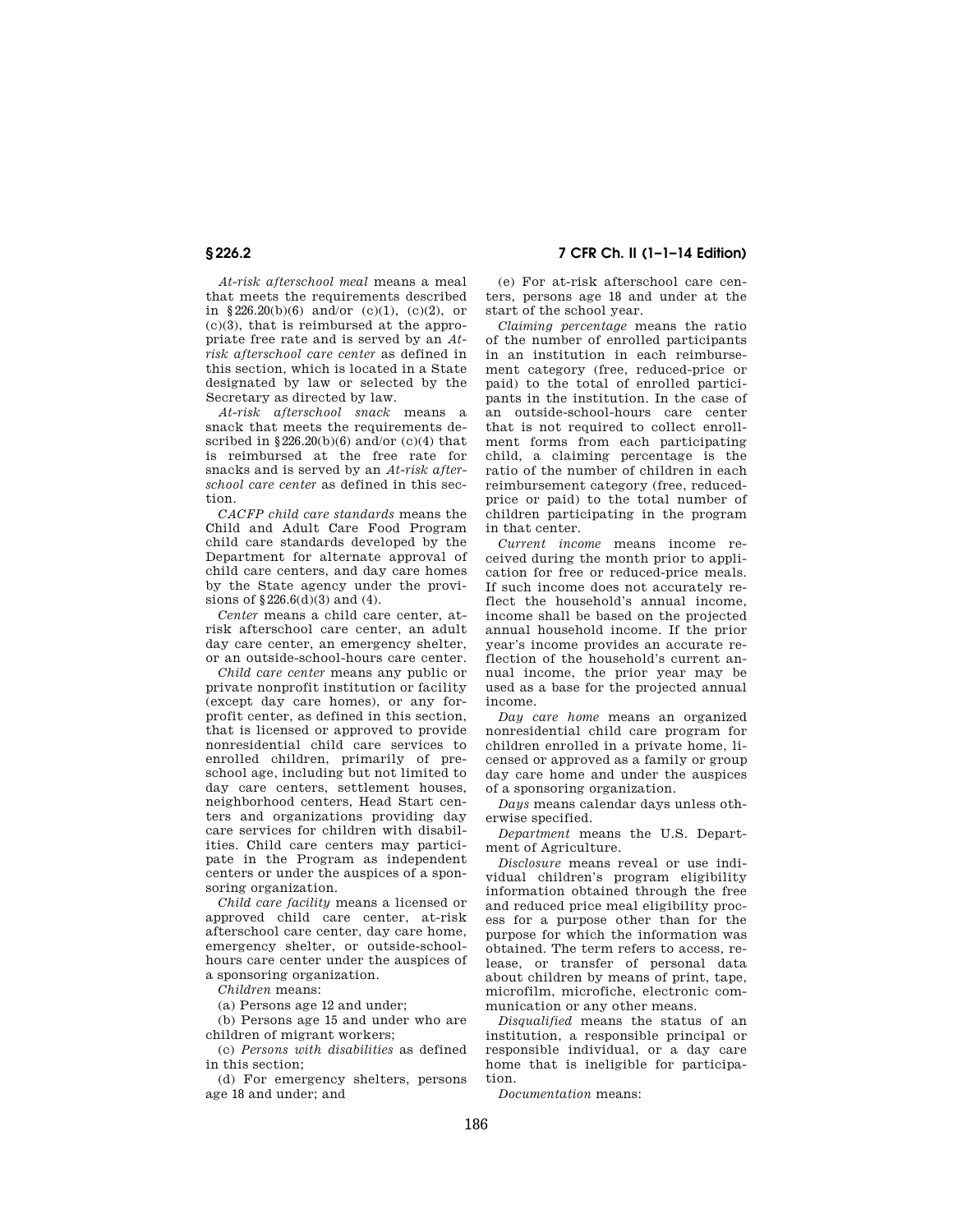(a) The completion of the following information on a free and reduced-price application:

(1) Names of all household members; (2) Income received by each household member, identified by source of income (such as earnings, wages, welfare, pensions, support payments, unemployment compensation, social security and other cash income);

(3) The signature of an adult household member; and

(4) The last four digits of the social security number of the adult household member who signs the application, or an indication that the adult does not possess a social security number; or

(b) For a child who is a member of a SNAP or FDPIR household or who is a<br>TANF recipient. "documentation" recipient, "documentation" means the completion of only the following information on a free and reduced price application:

(1) The name(s) and appropriate SNAP, FDPIR or TANF case number(s) for the child(ren); and

(2) The signature of an adult member of the household; or

(c) For a child in a tier II day care home who is a member of a household participating in a Federally or State supported child care or other benefit program with an income eligibility limit that does not exceed the eligibility standard for free or reduced price meals:

(1) The name(s), appropriate case number(s) (if the program utilizes case numbers), and name(s) of the qualifying program(s) for the child(ren), and the signature of an adult member of the household; or

(2) If the sponsoring organization or day care home possesses it, official evidence of the household's participation in a qualifying program (submission of a free and reduced price application by the household is not required in this case); or

(d) For an adult participant who is a member of a SNAP or FDPIR household or is an SSI or Medicaid participant, as defined in this section, ''documentation'' means the completion of only the following information on a free and reduced price application:

(1) The name(s) and appropriate SNAP or FDPIR case number(s) for the participant(s) or the adult participant's SSI or Medicaid identification number, as defined in this section; and (2) The signature of an adult member of the household; or

(e) For a child who is a Head Start participant, the Head Start statement of income eligibility issued upon initial enrollment in the Head Start Program or, if such statement is unavailable, other documentation from Head Start officials that the child's family meets the Head Start Program's low-income criteria.

*Eligible area* means:

(a) For the purpose of determining the eligibility of at-risk afterschool care centers, the attendance area of a school in which at least 50 percent of the enrolled children are certified eligible for free or reduced-price school meals; or

(b) For the purpose of determining the tiering status of day care homes, the attendance area of a school in which at least 50 percent of the enrolled children are certified eligible for free or reduced-price meals, or the area based on the most recent census data in which at least 50 percent of the children residing in the area are members of households that meet the income standards for free or reduced-price meals.

*Emergency shelter* means a public or private nonprofit organization or its site that provides temporary shelter and food services to homeless children, including a residential child care institution (RCCI) that serves a distinct group of homeless children who are not enrolled in the RCCI's regular program.

*Enrolled child* means a child whose parent or guardian has submitted to an institution a signed document which indicates that the child is enrolled for child care. In addition, for the purposes of calculations made by sponsoring organizations of family day care homes in accordance with §§226.13(d)(3)(ii) and 226.13(d)(3)(iii), ''enrolled child'' (or ''child in attendance'') means a child whose parent or guardian has submitted a signed document which indicates that the child is enrolled for child care; who is present in the day care home for the purpose of child care; and who has eaten at least one meal during the claiming period. For at-risk afterschool care centers, outside-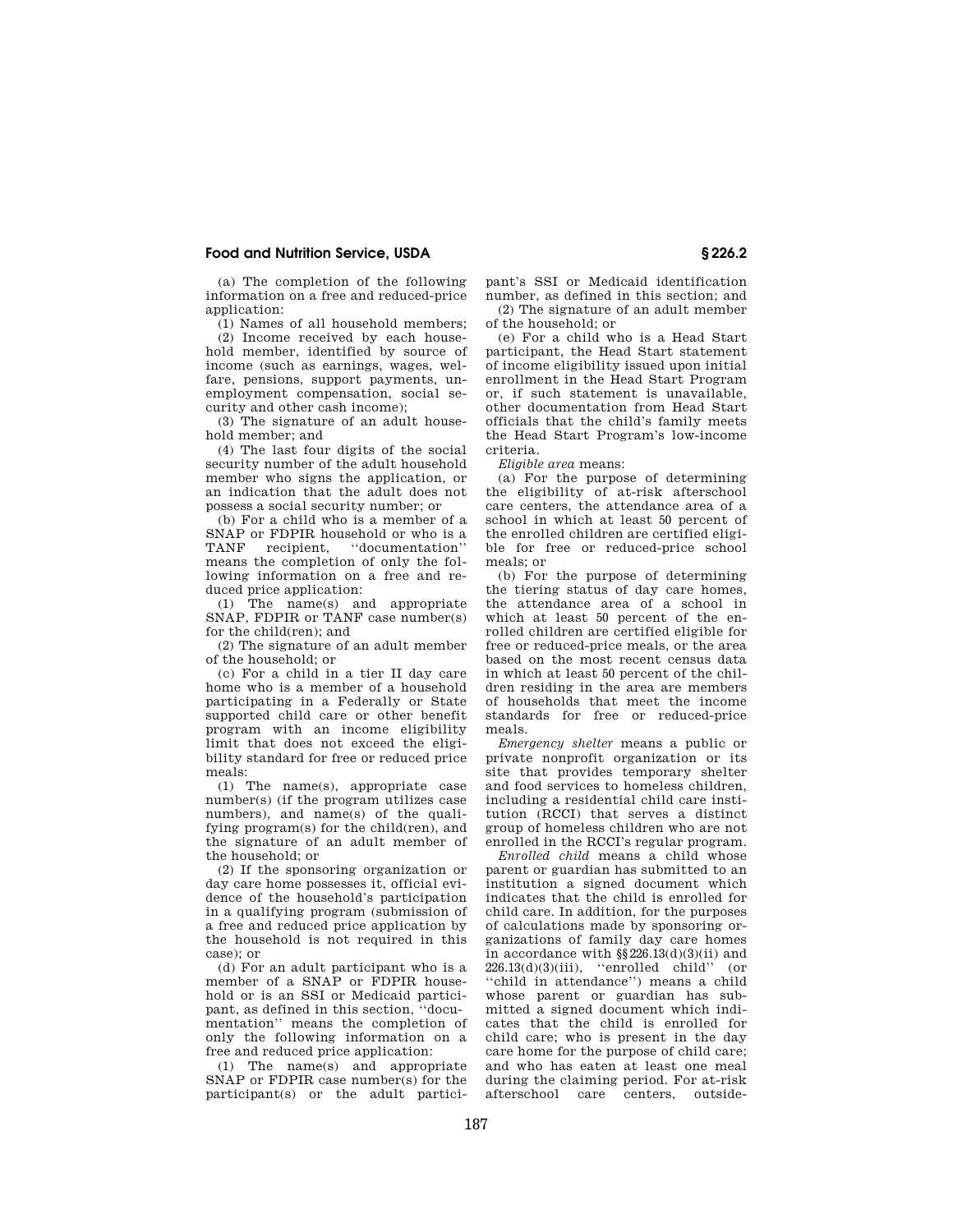school-hours care centers, or emergency shelters, the term ''enrolled child'' or ''enrolled participant'' does not apply.

*Enrolled participant* means an ''Enrolled child'' (as defined in this section) or ''Adult participant'' (as defined in this section).

*Expansion payments* means financial assistance made available to a sponsoring organization for its administrative expenses associated with expanding a food service program to day care homes located in low-income or rural areas. These expansion payments may include administrative expenses associated with outreach and recruitment of unlicensed family or group day care homes and the allowable licensing-related expenses of such homes.

*Facility* means a sponsored center or a family day care home.

*Family* means, in the case of children, a group of related or nonrelated individuals, who are not residents of an institution or boarding house, but who are living as one economic unit or, in the case of adult participants, the adult participant, and if residing with the adult participant, the spouse and dependent(s) of the adult participant.

*FDPIR household* means any individual or group of individuals which is currently certified to receive assistance as a household under the Food Distribution Program on Indian Reservations.

*Fiscal Year* means a period of 12 calendar months beginning October 1 of any year and ending with September 30 of the following year.

*FNS* means the Food and Nutrition Service of the Department.

*FNSRO* means the appropriate Regional Office of the Food and Nutrition Service.

*Food service equipment assistance*  means Federal financial assistance formerly made available to State agencies to assist institutions in the purchase or rental of equipment to enable institutions to establish, maintain or expand food service under the Program.

*Food service management company*  means an organization other than a public or private nonprofit school, with which an institution may contract for preparing and, unless otherwise pro-

**§ 226.2 7 CFR Ch. II (1–1–14 Edition)** 

vided for, delivering meals, with or without milk for use in the Program.

*For-profit center* means a child care center, outside-school-hours care center, or adult day care center providing nonresidential care to adults or children that does not qualify for tax-exempt status under the Internal Revenue Code of 1986. For-profit centers serving adults must meet the criteria described in paragraph (a) of this definition. For-profit centers serving children must meet the criteria described in paragraphs  $(b)(1)$  or  $(b)(2)$  of this definition, except that children who only participate in the at-risk afterschool snack and/or meal component of the Program must not be considered in determining the percentages under paragraphs  $(b)(1)$  or  $(b)(2)$  of this definition.

(a) A for-profit center serving adults must meet the definition of *Adult day care center* as defined in this section and, during the calendar month preceding initial application or reapplication, the center receives compensation from amounts granted to the States under title XIX or title XX and twentyfive percent of the adults enrolled in care are beneficiaries of title XIX, title XX, or a combination of titles XIX and XX of the Social Security Act.

(b) A for-profit center serving children must meet the definition of *Child care center* or *Outside-school-hours care center* as defined in this section and one of the following conditions during the calendar month preceding initial application or reapplication:

(1) Twenty-five percent of the children in care (enrolled or licensed capacity, whichever is less) are eligible for free or reduced-price meals; or

(2) Twenty-five percent of the children in care (enrolled or licensed capacity, whichever is less) receive benefits from title XX of the Social Security Act and the center receives compensation from amounts granted to the States under title XX.

*Foster child* means a child who is formally placed by a court or a State child welfare agency, as defined in §245.2 of this chapter.

*Free meal* means a meal served under the Program to:

(a) A participant from a family which meets the income standards for free school meals, or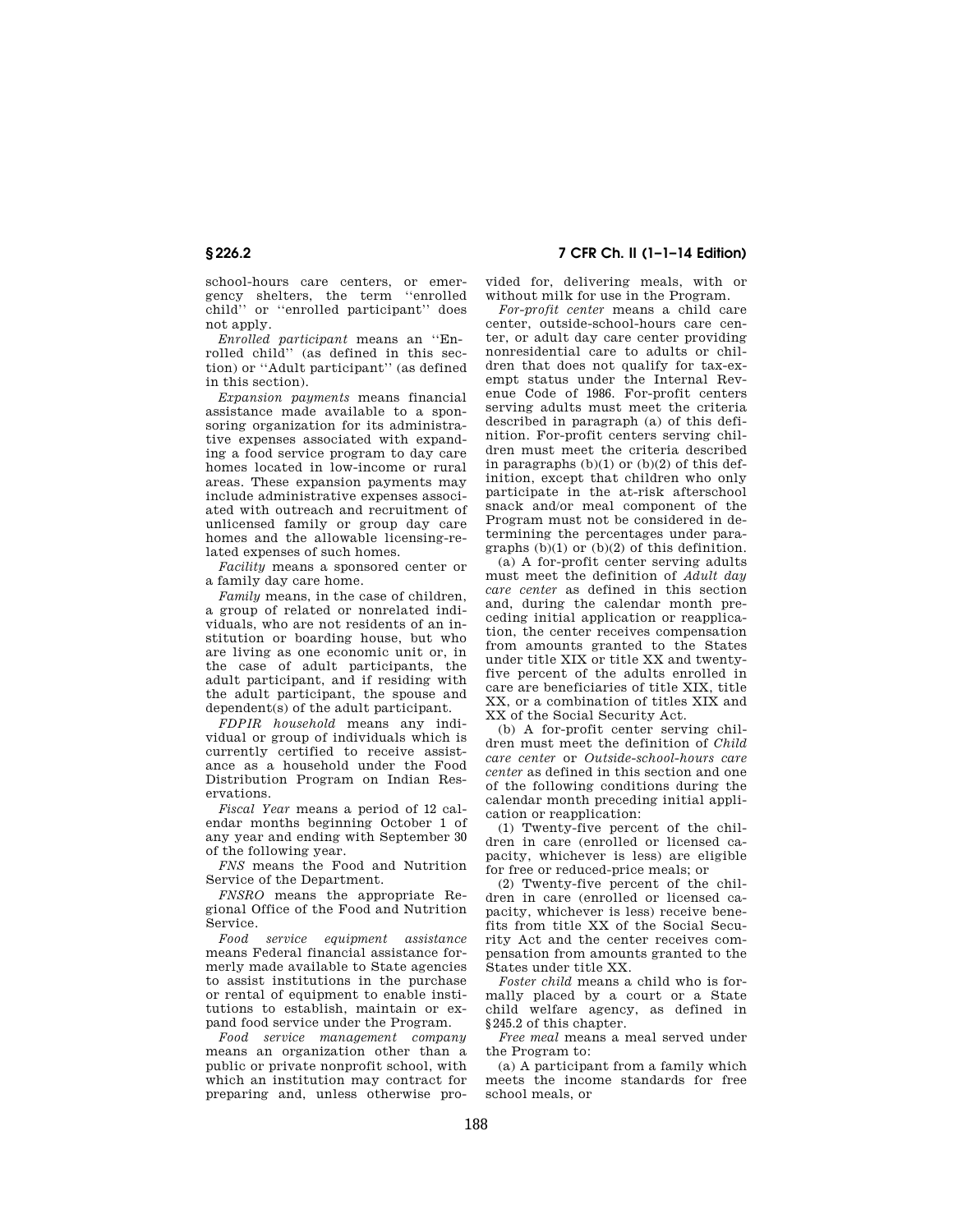(b) A foster child, or

(c) A child who is automatically eligible for free meals by virtue of SNAP, FDPIR, or TANF benefits, or

(d) A child who is a Head Start participant, or

(e) A child who is receiving temporary housing and meal services from an approved emergency shelter, or

(f) A child participating in an approved at-risk afterschool care program, or

(g) An adult participant who is automatically eligible for free meals by virtue of SNAP or FDPIR benefits, or

(h) An adult who is an SSI or Medicaid participant.

*Functionally impaired adult* means chronically impaired disabled persons 18 years of age or older, including victims of Alzheimer's disease and related disorders with neurological and organic brain dysfunction, who are physically or mentally impaired to the extent that their capacity for independence and their ability to carry out activities of daily living is markedly limited. Activities of daily living include, but are not limited to, adaptive activities such as cleaning, shopping, cooking, taking public transportation, maintaining a residence, caring appropriately for one's grooming or hygiene, using telephones and directories, or using a post office. Marked limitations refer to the severity of impairment, and not the number of limited activities, and occur when the degree of limitation is such as to seriously interfere with the ability to function independently.

*Group living arrangement* means residential communities which may or may not be subsidized by federal, State or local funds but which are private residences housing an individual or a group of individuals who are primarily responsible for their own care and who maintain a presence in the community but who may receive on-site monitoring.

*Head Start participant* means a child currently receiving assistance under a Federally-funded Head Start Program who is categorically eligible for free meals in the CACFP by virtue of meeting Head Start's low-income criteria.

*Household* means ''family'', as defined in §226.2 (''Family'').

*Household contact* means a contact made by a sponsoring organization or a State agency to an adult member of a household with a child in a family day care home or a child care center in order to verify the attendance and enrollment of the child and the specific meal service(s) which the child routinely receives while in care.

*Income standards* means the familysize and income standards prescribed annually by the Secretary for determining eligibility for free and reducedprice meals under the National School Lunch Program and the School Breakfast Program.

*Income to the program* means any funds used in an institution's food service program, including, but not limited to all monies, other than Program payments, received from other Federal, State, intermediate, or local government sources; participant's payments for meals and food service fees; income from any food sales to adults; and other income, including cash donations or grants from organizations or individuals.

*Independent center* means a child care center, at-risk afterschool care center, emergency shelter, outside-schoolhours care center or adult day care center which enters into an agreement with the State agency to assume final administrative and financial responsibility for Program operations.

*Independent governing board of directors* means, in the case of a nonprofit organization, or in the case of a forprofit institution required to have a board of directors, a governing board which meets regularly and has the authority to hire and fire the institution's executive director.

*Infant cereal* means any iron-fortified dry cereal specially formulated for and generally recognized as cereal for infants that is routinely mixed with breast milk or iron-fortified infant formula prior to consumption.

*Infant formula* means any iron-fortified formula intended for dietary use solely as a food for normal, healthy infants; excluding those formulas specifically formulated for infants with inborn errors of metabolism or digestive or absorptive problems. Infant formula, as served, must be in liquid state at recommended dilution.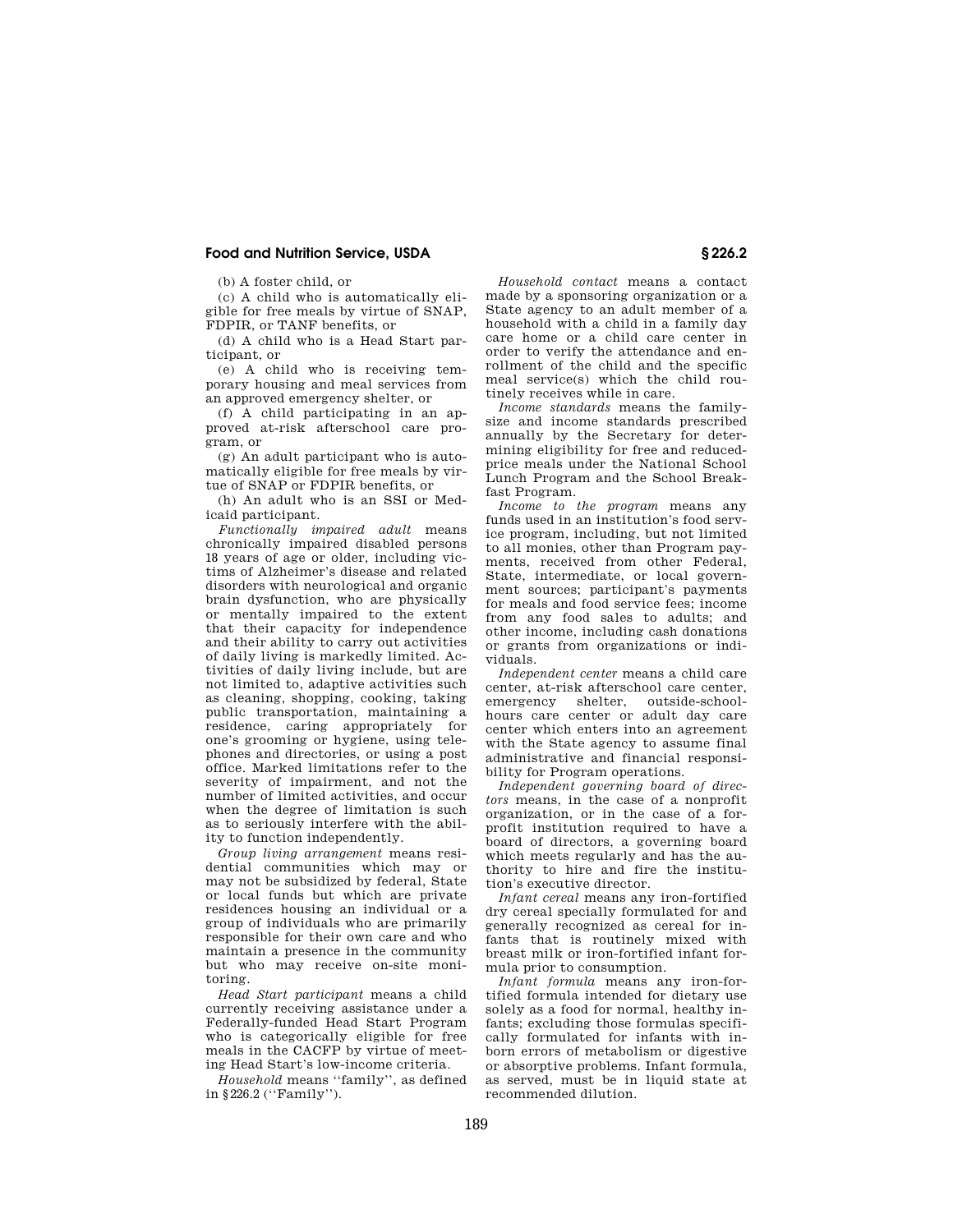*Institution* means a sponsoring organization, child care center, at-risk afterschool care center, outside-schoolhours care center, emergency shelter or adult day care center which enters into an agreement with the State agency to assume final administrative and financial responsibility for Program operations.

*Internal controls* means the policies. procedures, and organizational structure of an institution designed to reasonably assure that:

(a) The Program achieves its intended result;

(b) Program resources are used in a manner that protects against fraud, abuse, and mismanagement and in accordance with law, regulations, and guidance; and

(c) Timely and reliable Program information is obtained, maintained, reported, and used for decision-making.

*Key Element Reporting System* (KERS) means a comprehensive national system for reporting critical key element performance data on the operation of the program in institutions.

*Low-income area* means a geographical area in which at least 50 percent of the children are eligible for free or reduced price school meals under the National School Lunch Program and the School Breakfast Program, as determined in accordance with paragraphs (b) and (c), definition of tier I day care home.

*Meals* means food which is served to enrolled participants at an institution, child care facility or adult day care facility and which meets the nutritional requirements set forth in this part. However, children participating in atrisk afterschool care centers, emergency shelters, or outside-schoolshours care centers do not have to be enrolled.

*Medicaid* means *Title XIX* of the Social Security Act.

*Medicaid participant* means an adult participant who receives assistance under title XIX of the Social Security Act, the Grant to States for Medical Assistance Programs—Medicaid.

*Milk* means pasteurized fluid types of unflavored or flavored whole milk, lowfat milk, skim milk, or cultured buttermilk which meet State and local standards for such milk, except that, in

# **§ 226.2 7 CFR Ch. II (1–1–14 Edition)**

the meal pattern for infants (0 to 1 year of age), milk means breast milk or iron-fortified infant formula. In Alaska, Hawaii, American Samoa, Guam, Puerto Rico, the Trust Territory of the Pacific Islands, the Northern Mariana Islands, and the Virgin Islands if a sufficient supply of such types of fluid milk cannot be obtained, ''milk'' shall include reconstituted or recombined milk. All milk should contain vitamins A and D at levels specified by the Food and Drug Administration and be consistent with State and local standards for such milk.

*National disqualified list* means the list, maintained by the Department, of institutions, responsible principals and responsible individuals, and day care homes disqualified from participation in the Program.

*New institution* means an institution applying to participate in the Program for the first time, or an institution applying to participate in the Program after a lapse in participation.

*Nonpricing program* means an institution, child care facility, or adult day care facility in which there is no separate identifiable charge made for meals served to participants.

*Nonprofit food service* means all food service operations conducted by the institution principally for the benefit of enrolled participants, from which all of the Program reimbursement funds are used solely for the operations or improvement of such food service.

*Nonresidential* means that the same participants are not maintained in care for more than 24 hours on a regular basis.

*Notice* means a letter sent by certified mail, return receipt (or the equivalent private delivery service), by facsimile, or by email, that describes an action proposed or taken by a State agency or FNS with regard to an institution's Program reimbursement or participation. Notice also means a letter sent by certified mail, return receipt (or the equivalent private delivery service), by facsimile, or by email, that describes an action proposed or taken by a sponsoring organization with regard to a day care home's participation. The notice must specify the action being proposed or taken and the basis for the action, and is considered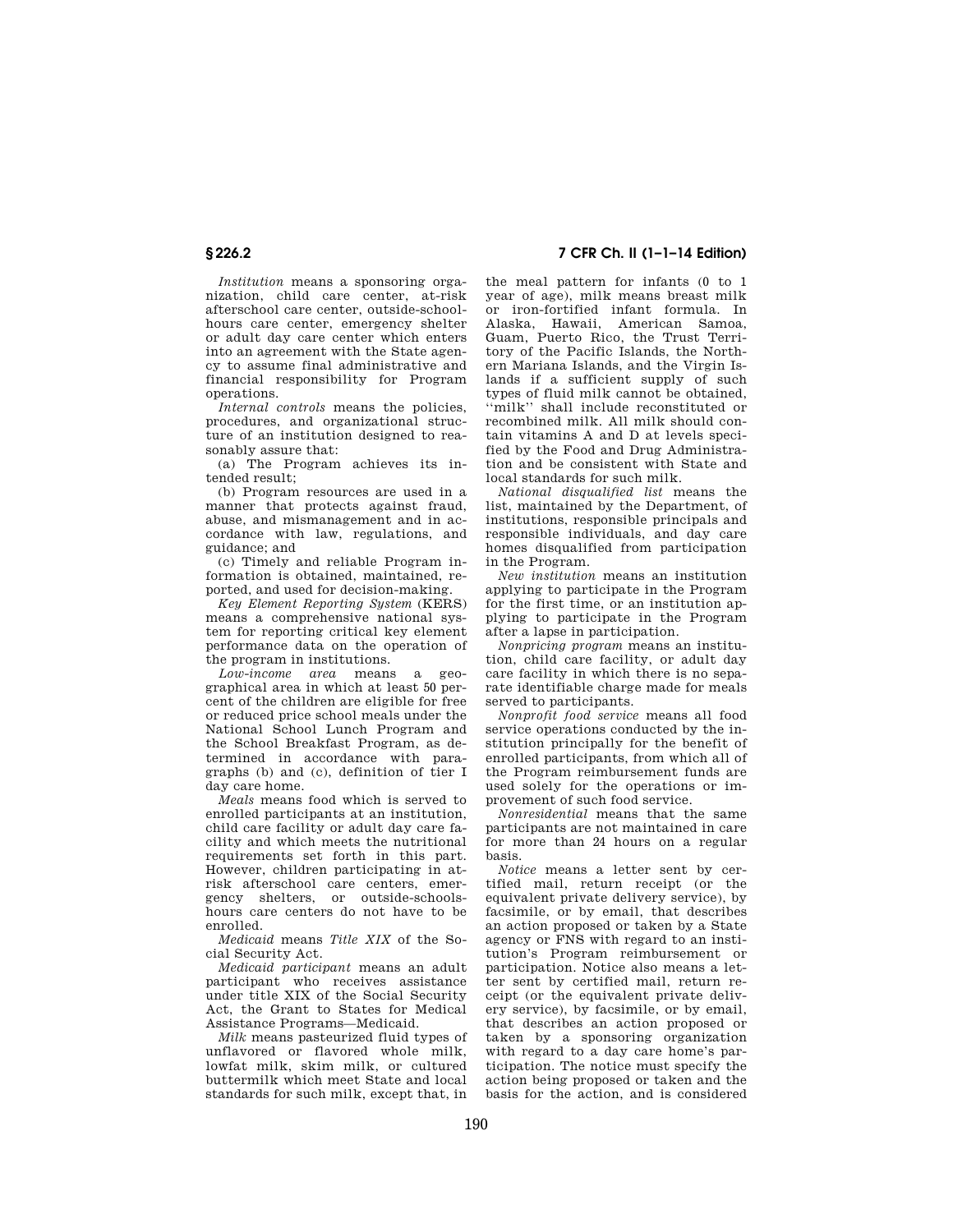to be received by the institution or day care home when it is delivered, sent by facsimile, or sent by email. If the notice is undeliverable, it is considered to be received by the institution, responsible principal or responsible individual, or day care home five days after being sent to the addressee's last known mailing address, facsimile number, or email address.

*OIG* means the Office of the Inspector General of the Department.

*Operating costs* means expenses incurred by an institution in serving meals to participants under the Program, and allowed by the State agency financial management instruction.

*Outside-school-hours care center* means a public or private nonprofit institution or facility (except day care homes), or a *For-profit center* as defined in this section, that is licensed or approved in accordance with §226.6(d)(1) to provide organized nonresidential child care services to children during hours outside of school. Outside-schoolhours care centers may participate in the Program as independent centers or under the auspices of a sponsoring organization.

*Participants* means ''Children'' or ''Adult participants'' as defined in this section.

*Personal property* means property of any kind except real property. It may be tangible—having physical existence—or intangible—having no physical existence such as patents, inventions, and copyrights.

*Persons with disabilities* means persons of any age who have one or more disabilities, as determined by the State, and who are enrolled in an institution or child care facility serving a majority of persons who are age 18 and under.

*Pricing program* means an institution, child care facility, or adult day care facility in which a separate identifiable charge is made for meals served to participants.

*Principal* means any individual who holds a management position within, or is an officer of, an institution or a sponsored center, including all members of the institution's board of directors or the sponsored center's board of directors.

*Program* means the Child and Adult Care Food Program authorized by section 17 of the National School Lunch Act, as amended.

*Program payments* means financial assistance in the form of start-up payments, expansion payments, advance payments, or reimbursement paid or payable to institutions for operating costs and administrative costs.

*Reduced-price meal* means a meal served under the Program to a participant from a family that meets the income standards for reduced-price school meals. Any separate charge imposed must be less than the full price of the meal, but in no case more than 40 cents for a lunch or supper, 30 cents for a breakfast, and 15 cents for a snack. Neither the participant nor any member of his family may be required to work in the food service program for a reduced-price meal.

*Reimbursement* means Federal financial assistance paid or payable to institutions for Program costs within the rates assigned by the State agency.

*Renewing institution* means an institution that is participating in the Program at the time it submits a renewal application.

*Responsible principal or responsible individual* means:

(a) A principal, whether compensated or uncompensated, who the State agency or FNS determines to be responsible for an institution's serious deficiency;

(b) Any other individual employed by, or under contract with, an institution or sponsored center, who the State agency or FNS determines to be responsible for an institution's serious deficiency; or

(c) An uncompensated individual who the State agency or FNS determines to be responsible for an institution's serious deficiency.

*Rural area* means any geographical area in a county which is not a part of a Metropolitan Statistical Area or any ''pocket'' within a Metropolitan Statistical Area which, at the option of the State agency and with FNSRO concurrence, is determined to be geographically isolated from urban areas.

*SSI participant* means an adult participant who receives assistance under title XVI of the Social Security Act, the Supplemental Security Income (SSI) for the Aged, Blind and Disabled Program.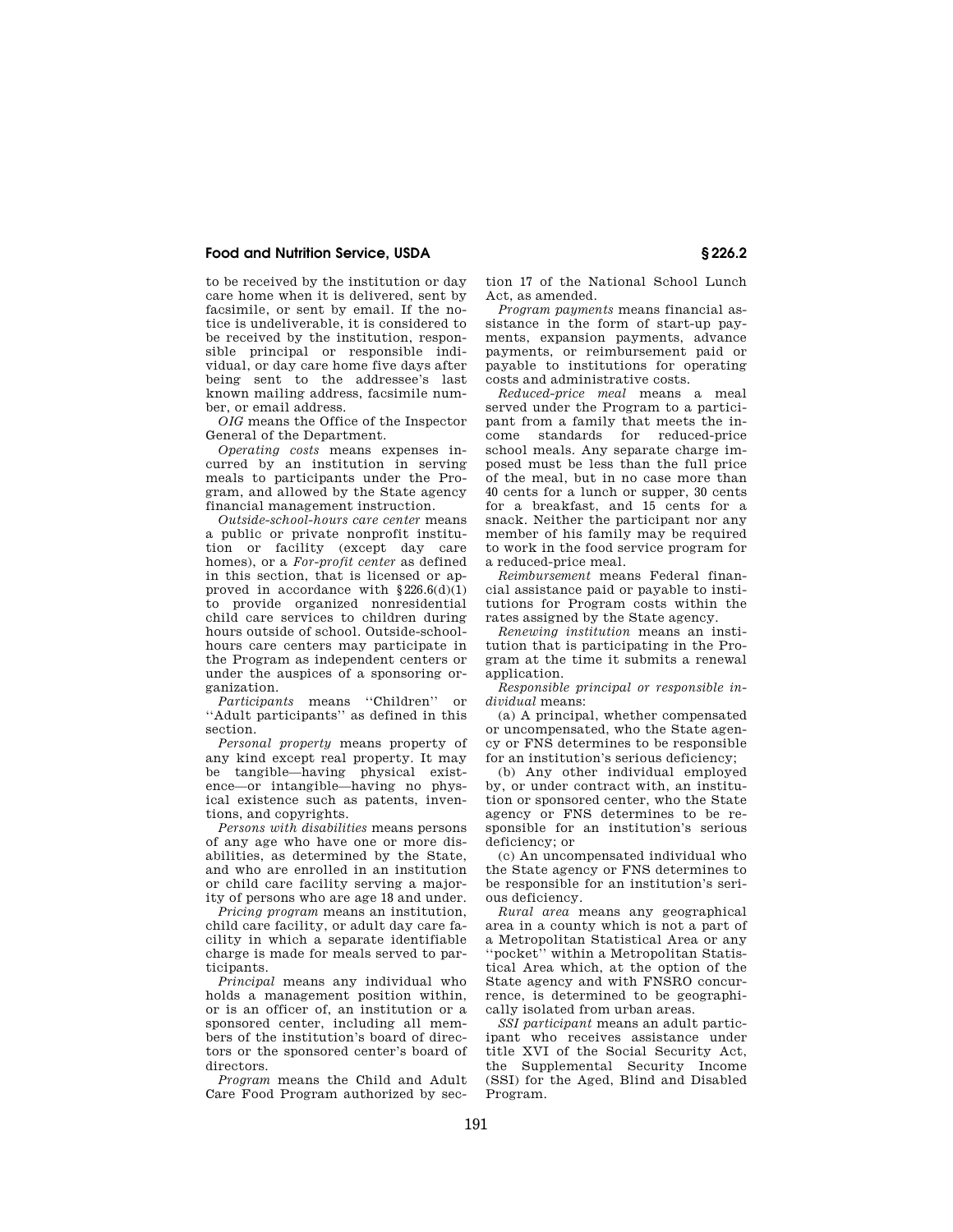**§ 226.2 7 CFR Ch. II (1–1–14 Edition)** 

*School year* means a period of 12 calendar months beginning July 1 of any year and ending June 30 of the following year.

*Seriously deficient* means the status of an institution or a day care home that has been determined to be non-compliant in one or more aspects of its operation of the Program.

*Snack* means a meal supplement that meets the meal pattern requirements specified in §226.20(b)(6) or (c)(4).

*SNAP household* means any individual or group of individuals which is currently certified to receive assistances as a household from *SNAP,* the Supplemental Nutrition Assistance Program, as defined in §245.2 of this chapter.

*Sponsoring organization* means a public or nonprofit private organization that is entirely responsible for the administration of the food program in:

(a) One or more day care homes;

(b) A child care center, emergency shelter, at-risk afterschool care center, outside-school-hours care center, or adult day care center which is a legally distinct entity from the sponsoring organization;

(c) Two or more child care centers, emergency shelters, at-risk afterschool care centers, outside-school-hours care center, or adult day care centers; or

(d) Any combination of child care centers, emergency shelters, at-risk afterschool care centers, school-hours care centers, adult day care centers, and day care homes. The term ''sponsoring organization'' also includes an organization that is entirely responsible for administration of the Program in any combination of two or more child care centers, at-risk afterschool care centers, adult day care centers or outside-school-hours care centers, which meet the definition of *For-profit center* in this section and are part of the same legal entity as the sponsoring organization.

*Start-up payments* means financial assistance made available to a sponsoring organization for its administrative expenses associated with developing or expanding a food service program in day care homes and initiating successful Program operations. These start-up payments may include administrative expenses associated with outreach and recruitment of unlicensed family or group day care homes and the allowable licensing-related expenses of such homes.

*State* means any of the 50 States, the District of Columbia, the Commonwealth of Puerto Rico, the Virgin Islands, Guam, American Samoa, the Trust Territory of the Pacific Islands, and the Northern Mariana Islands.

*State agency* means the State educational agency or any other State agency that has been designated by the Governor or other appropriate executive, or by the legislative authority of the State, and has been approved by the Department to administer the Program within the State or in States in which FNS administers the Program, FNSRO. This also may include a State agency other than the existing CACFP State Agency, when such agency is designated by the Governor of the State to administer only the adult day care component of the CACFP.

*State agency list* means an actual paper or electronic list, or the retrievable paper records, maintained by the State agency, that includes a synopsis of information concerning seriously deficient institutions and providers terminated for cause in that State. The list must be made available to FNS upon request, and must include the following information:

(a) Institutions determined to be seriously deficient by the State agency, including the names and mailing addresses of the institutions, the basis for each serious deficiency determination, and the status of the institutions as they move through the possible subsequent stages of corrective action, proposed termination, suspension, agreement termination, and/or disqualification, as applicable;

(b) Responsible principals and responsible individuals who have been disqualified from participation by the State agency, including their names, mailing addresses, and dates of birth; and

(c) Day care home providers whose agreements have been terminated for cause by a sponsoring organization in the State, including their names, mailing addresses, and dates of birth.

*State Children's Health Insurance Program (SCHIP)* means the State medical assistance program under title XXI of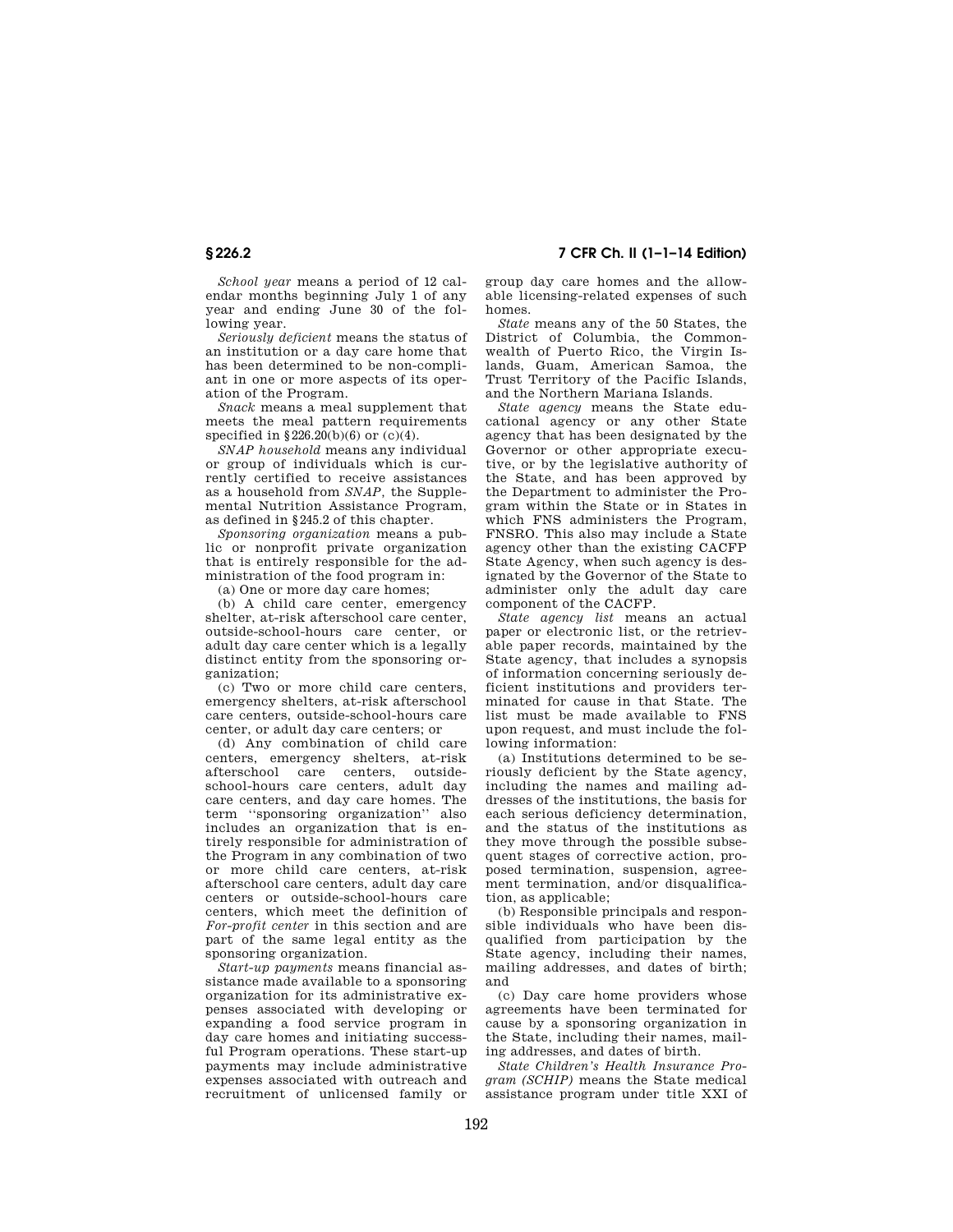the Social Security Act (42 U.S.C. 1397aa *et seq.*).

*Suspended* means the status of an institution or day care home that is temporarily ineligible for participation (including Program payments).

*Suspension review* means the review provided, upon the institution's request, to an institution that has been given a notice of intent to suspend participation (including Program payments), based on a determination that the institution has knowingly submitted a false or fraudulent claim.

*Suspension review official* means the independent and impartial official who conducts the suspension review.

*Termination for cause* means the termination of a day care home's Program agreement by the sponsoring organization due to the day care home's violation of the agreement.

*TANF recipient* means an individual or household receiving assistance (as defined in 45 CFR 260.31) under a Stateadministered Temporary Assistance to Needy Families program.

*Termination for convenience* means termination of a day care home's Program agreement by either the sponsoring organization or the day care home, due to considerations unrelated to either party's performance of Program responsibilities under the agreement.

*Tier I day care home* means (a) a day care home that is operated by a provider whose household meets the income standards for free or reducedprice meals, as determined by the sponsoring organization based on a completed free and reduced price application, and whose income is verified by the sponsoring organization of the home in accordance with  $\S\,226.23(\mathrm{h})(6);$ 

(b) A day care home that is located in an area served by a school enrolling students in which at least 50 percent of the total number of children enrolled are certified eligible to receive free or reduced price meals; or

(c) A day care home that is located in a geographic area, as defined by FNS based on census data, in which at least 50 percent of the children residing in the area are members of households which meet the income standards for free or reduced price meals.

*Tier II day care home* means a day care home that does not meet the criteria for a *Tier I day care home.* 

*Title XVI* means Title XVI of the Social Security Act which authorizes the Supplemental Security Income for the Aged, Blind, and Disabled Program— SSI.

*Title XIX* means Title XIX of the Social Security Act which authorizes the Grants to States for Medical Assistance Programs—Medicaid.

*Title XX* means Title XX of the Social Security Act.

*Unannounced review* means an on-site review for which no prior notification is given to the facility or institution.

*Verification* means a review of the information reported by institutions to the State agency regarding the eligibility of participants for free or reduced-price meals, and, in addition, for a pricing program, confirmation of eligibility for free or reduced-price benefits under the program. Verification for a pricing program shall include confirmation of income eligibility and, at State discretion, any other information required on the application which is defined as documentation in §226.2. Such verification may be accomplished by examining information (e.g., wage stubs, etc.) provided by the household or other sources of information as specified in  $$226.23(h)(2)(iv)$ . However, if a SNAP, FDPIR or TANF case number is provided for a child, verification for such child shall include only confirmation that the child is included in a currently certified SNAP or FDPIR household or is a TANF recipient. If a Head Start statement of income eligibility is provided for a child, verification for such child shall include only confirmation that the child is a Head Start participant. For an adult participant, if a SNAP or FDPIR case number or SSI or Medicaid assistance identification number is provided, verification for such participant shall include only confirmation that the participant is included in a currently certified SNAP or FDPIR household or is a current SSI or Medicaid participant.

*Yogurt* means commercially coagulated milk products obtained by the fermentation of specific bacteria, that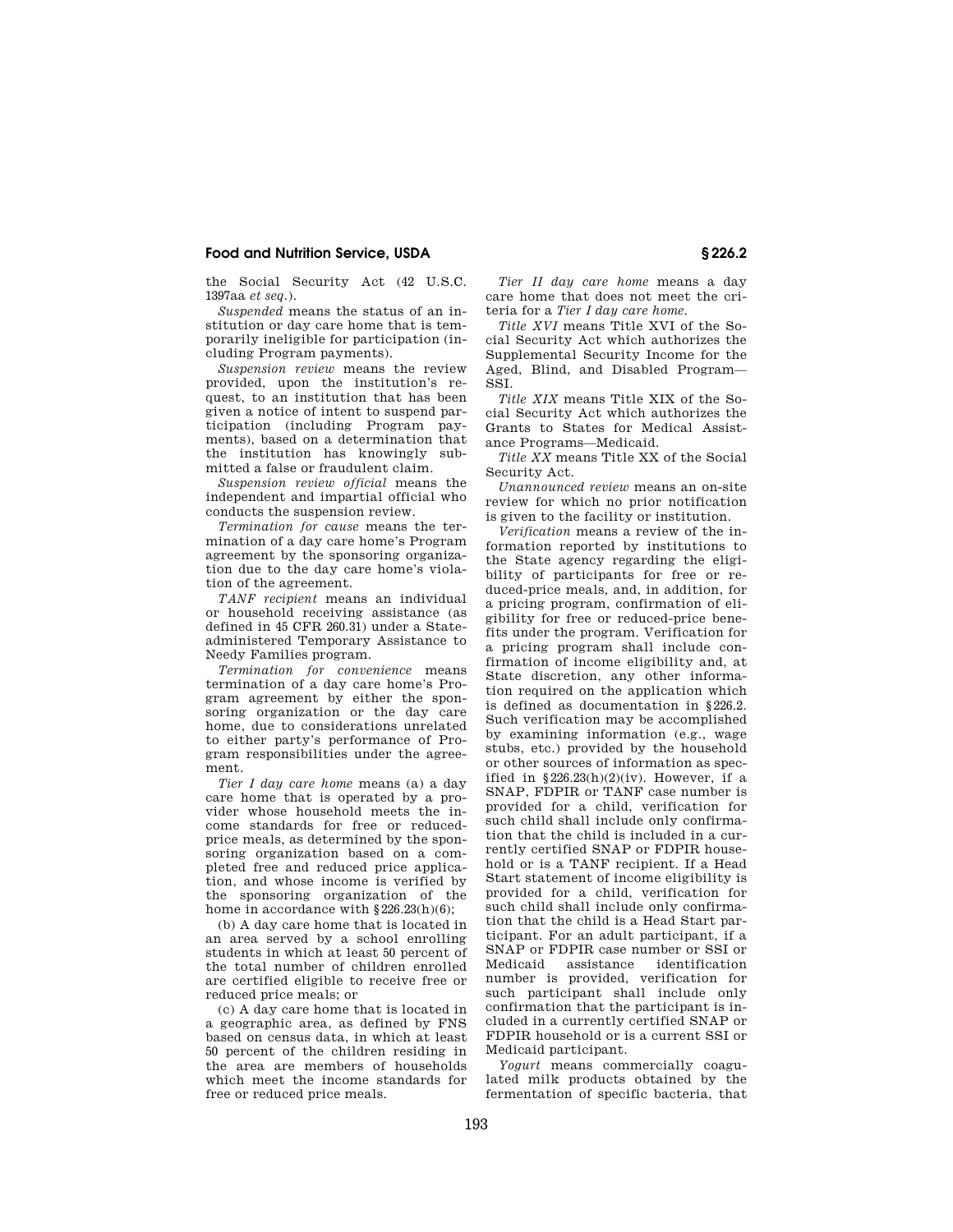meet milk fat or milk solid requirements to which flavoring foods or ingredients may be added. These products are covered by the Food and Drug Administration's Standard of Identity for yogurt, lowfat yogurt, and nonfat yogurt, (21 CFR 131.200), (21 CFR 131.203), (21 CFR 131.206), respectively.

*7 CFR part 3015* means the Uniform Federal Assistance Regulations published by the Department to implement certain policies applicable to all Department programs. The applicable provisions deal with competition for discretionary grants and cooperative agreements, costs requiring prior approval, acknowledgement of Department support in publications and audiovisuals produced under Department programs, intergovernmental review of Department programs under Executive Order 12372, and certain miscellaneous Department requirements.

*7 CFR part 3016* means the Department's Uniform Administrative Requirements for Grants and Cooperative Agreements to State and Local Governments. 7 CFR part 3016 covers requirements for awards and subawards to State and local governmental organizations under USDA programs.

*7 CFR part 3019* means the Department's Uniform Administrative Requirements for Grants and Agreements with Institutions of Higher Education, Hospitals, and Other Non-Profit Organizations. 7 CFR part 3019 covers requirements for awards and subawards to nongovernmental, nonprofit organizations.

*7 CFR part 3052* means the Department's regulations implementing OMB Circular A–133. (To obtain the OMB circular referenced in this definition, see 5 CFR 1310.3.)

[47 FR 36527, Aug. 20, 1982; 47 FR 46072, Oct. 15, 1982]

EDITORIAL NOTE: For FEDERAL REGISTER citations affecting §226.2, see the List of CFR Sections Affected, which appears in the Finding Aids section of the printed volume and at *www.fdsys.gov.* 

## **§ 226.3 Administration.**

(a) Within the Department, FNS shall act on behalf of the Department in the administration of the Program.

(b) Within the States, responsibility for the administration of the Program

## **§ 226.3 7 CFR Ch. II (1–1–14 Edition)**

shall be in the State agency, except that if FNS has continuously administered the Program in any State since October 1, 1980, FNS shall continue to administer the Program in that State. A State in which FNS administers the Program may, upon request to FNS, assume administration of the Program.

(c) Each State agency desiring to take part in the Program shall enter into a written agreement with the Department for the administration of the Program in the State in accordance with the provisions of this part. This agreement shall cover the operation of the Program during the period specified therein and may be extended by consent of both parties.

(d) FNSRO shall, in each State in which it administers the Program, have available all funds and assume all responsibilities of a State agency as set forth in this part.

## **Subpart B—Assistance to States**

### **§ 226.4 Payments to States and use of funds.**

(a) *Availability of funds.* For each fiscal year based on funds provided to the Department, FNS must make funds available to each State agency to reimburse institutions for their costs in connection with food service operations, including administrative expenses, under this part. Funds must be made available in an amount no less than the sum of the totals obtained under paragraphs (b), (c), (d), (e), (f), (g), and (j) of this section. However, in any fiscal year, the aggregate amount of assistance provided to a State under this part must not exceed the sum of the Federal funds provided by the State to participating institutions within the State for that fiscal year and any funds used by the State under paragraphs (j) and (l) of this section.

(b) *Center funds.* For meals served to participants in child care centers, adult day care centers and outsideschool-hours care centers, funds shall be made available to each State agency in an amount no less than the sum of the products obtained by multiplying:

(1) The number of breakfasts served in the Program within the State to participants from families that do not satisfy the eligibility standards for free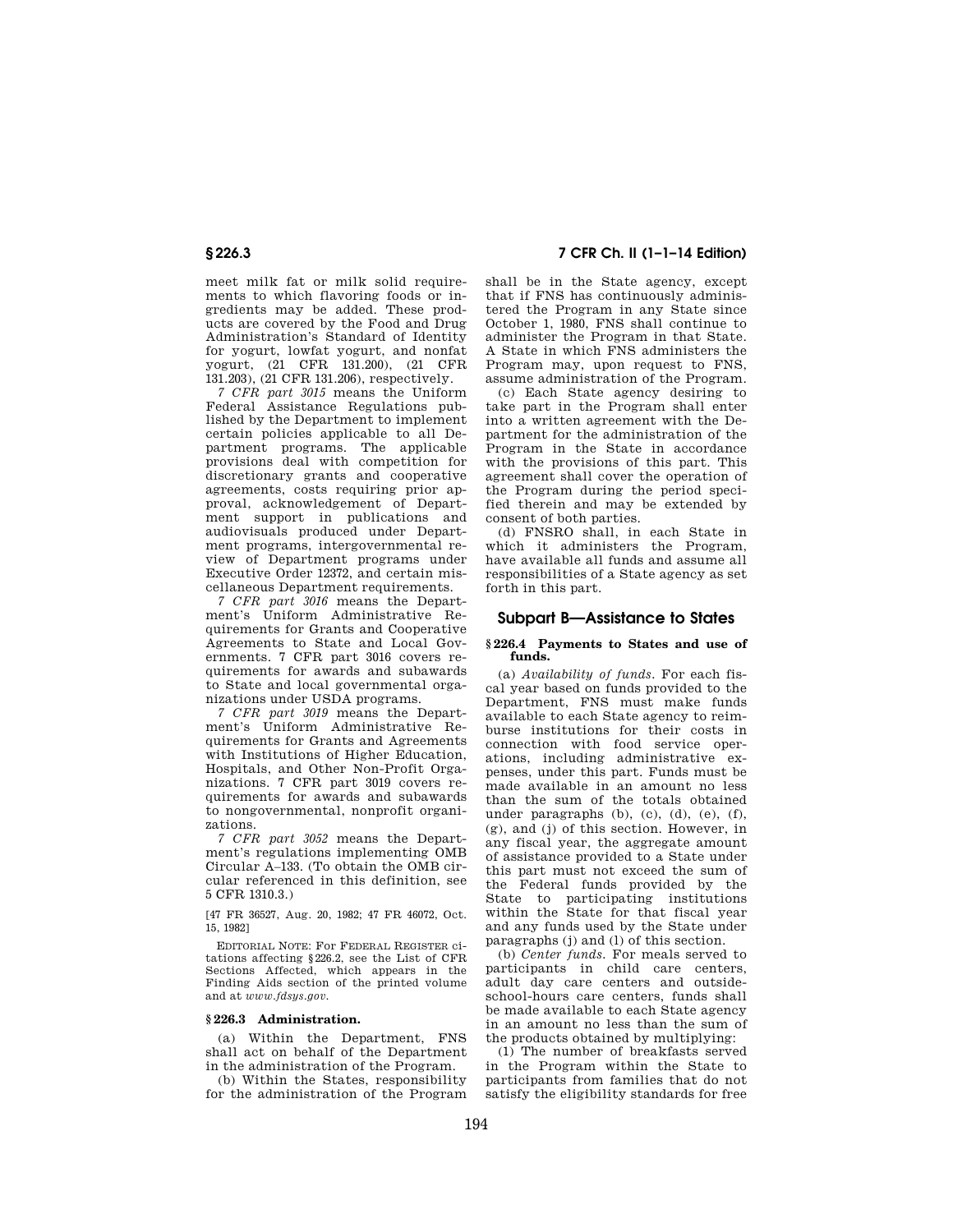and reduced-price school meals enrolled in institutions by the national average payment rate for breakfasts for such participants under section 4 of the Child Nutrition Act of 1966;

(2) The number of breakfasts served in the Program within the State to participants from families that satisfy the eligibility standards for free school meals enrolled in institutions by the national average payment rate for free breakfasts under section 4 of the Child Nutrition Act of 1966;

(3) The number of breakfasts served to participants from families that satisfy the eligibility standard for reduced-price school meals enrolled in institutions by the national average payment rate for reduced-price school breakfasts under section 4 of the Child Nutrition Act of 1966;

(4) The number of lunches and suppers served in the Program within the State by the national average payment rate for lunches under section 4 of the National School Lunch Act. (All lunches and suppers served in the State are funded under this provision);

(5) The number of lunches and suppers served in the Program within the State to participants from families that satisfy the eligibility standard for free school meals enrolled in institutions by the national average payment rate for free lunches under section 11 of the National School Lunch Act;

(6) The number of lunches and suppers served in the Program within the State to participants from families that satisfy the eligibility standard for reduced-price school meals enrolled in institutions by the national average payment rate for reduced-price lunches under section 11 of the National School Lunch Act;

(7) The number of snacks served in the Program within the State to participants from families that do not satisfy the eligibility standards for free and reduced-price school meals enrolled in institutions by 2.75 cents;

(8) The number of snacks served in the Program within the State to participants from families that satisfy the eligibility standard for free school meals enrolled in institutions by 30 cents;

(9) The number of snacks served in the Program within the State to par-

ticipants from families that satisfy the eligibility standard for reduced-price school meals enrolled in institutions by 15 cents.

(c) *Emergency shelter funds.* For meals and snacks served to children in emergency shelters, funds will be made available to each State agency in an amount equal to the total calculated by multiplying the number of meals and snacks served in the Program within the State to such children by the national average payment rate for free meals and free snacks under section 11 of the National School Lunch  $Act.$ <br> $(d)$ 

(d) *At-risk afterschool care center funds.* For snacks served to children in at-risk afterschool care centers, funds will be made available to each State agency in an amount equal to the total calculated by multiplying the number of snacks served in the Program within the State to such children by the national average payment rate for free snacks under section 11 of the National School Lunch Act. For at-risk afterschool meals and at-risk afterschool snacks served to children, funds will be made available to each eligible State agency in an amount equal to the total calculated by multiplying the number of at-risk afterschool meals and the number of at-risk afterschool snacks served in the Program within the State by the national average payment rate for free meals and free snacks, respectively, under section 11 of the Richard B. Russell National School Lunch Act.

(e) *Day care home funds.* For meals served to children in day care homes, funds shall be made available to each State agency in an amount no less than the sum of products obtained by multiplying:

(1) The number of breakfasts served in the Program within the State to children enrolled in tier I day care homes by the current tier I day care home rate for breakfasts;

(2) The number of breakfasts served in the Program within the State to children enrolled in tier II day care homes that have been determined eligible for free or reduced price meals by the current tier I day care home rate for breakfasts;

(3) The number of breakfasts served in the Program within the State to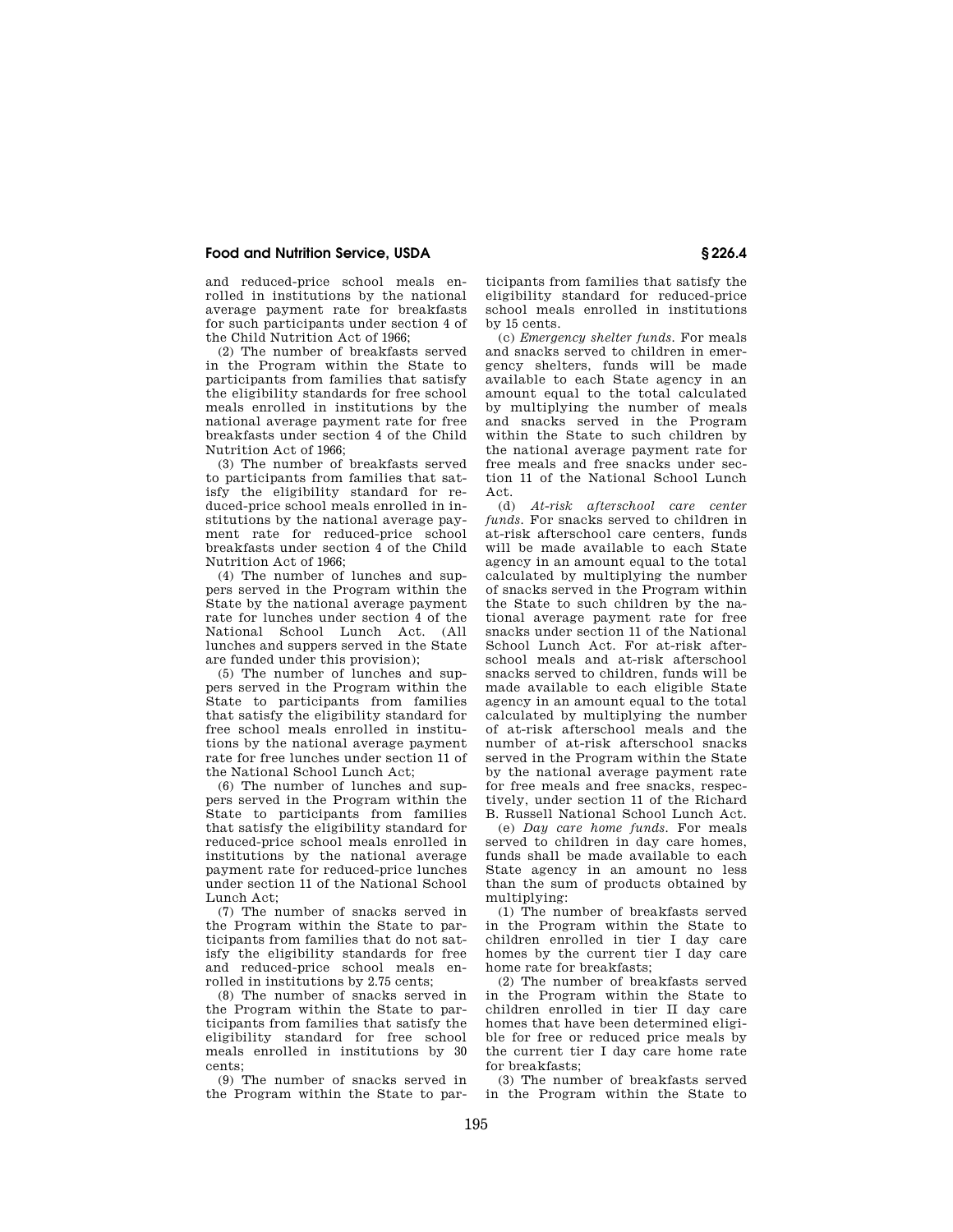children enrolled in tier II day care homes that do not satisfy the eligibility standards for free or reduced price meals, or to children from whose households applications were not collected, by the current tier II day care home rate for breakfasts;

(4) The number of lunches and suppers served in the Program within the State to children enrolled in tier I day care homes by the current tier I day care home rate for lunches/suppers;

(5) The number of lunches and suppers served in the Program within the State to children enrolled in tier II day care homes that have been determined eligible for free or reduced price meals by the current tier I day care home rate for lunches/suppers;

(6) The number of lunches and suppers served in the Program within the State to children enrolled in tier II day care homes that do not satisfy the eligibility standards for free or reduced price meals, or to children from whose households applications were not collected, by the current tier II day care home rate for lunches/suppers;

(7) The number of snacks served in the Program within the State to children enrolled in tier I day care homes by the current tier I day care home rate for snacks;

(8) The number of snacks served in the Program within the State to children enrolled in tier II day care homes that have been determined eligible for free or reduced price meals by the current tier I day care home rate for snacks; and

(9) The number of snacks served in the Program within the State to children enrolled in tier II day care homes that do not satisfy the eligibility standards for free or reduced price meals, or to children from whose households applications were not collected, by the current tier II day care home rate for snacks.

(f) *Administrative funds.* For administrative payments to day care home sponsoring organizations, funds shall be made available to each State agency in an amount not less than the product obtained each month by multiplying the number of day care homes participating under each sponsoring organization within the State by the applicable rates specified in  $\S 226.12(a)(3)$ .

**§ 226.4 7 CFR Ch. II (1–1–14 Edition)** 

(g) *Start-up and expansion funds.* For start-up and expansion payments to eligible sponsoring organizations, funds shall be made available to each State agency in an amount equal to the total amount of start-up and expansion payments made in the most recent period for which reports are available for that State or on the basis of estimates by FNS.

(h) *Funding assurance.* FNS shall ensure that, to the extent funds are appropriated, each State has sufficient Program funds available for providing start-up, expansion and advance payments in accordance with this part.

(i) *Rate adjustments.* FNS shall publish a notice in the FEDERAL REGISTER to announce each rate adjustment. FNS shall adjust the following rates on the specified dates:

(1) The rates for meals, including snacks, served in tier I and tier II day care homes shall be adjusted annually, on July 1 (beginning July 1, 1997), on the basis of changes in the series for food at home of the Consumer Price Index for All Urban Consumers published by the Department of Labor. Such adjustments shall be rounded to the nearest lower cent based on changes measured over the most recent twelve-month period for which data are available. The adjustments shall be computed using the unrounded rate in effect for the preceding school year.

(2) The rates for meals, including snacks, served in child care centers, emergency shelters, at-risk afterschool care centers, adult day care centers and outside-school-hours care centers will be adjusted annually, on July 1, on the basis of changes in the series for food away from home of the Consumer Price Index for All Urban Consumers published by the Department of Labor. Such adjustment must be rounded to the nearest lower cent, based on changes measured over the most recent twelve-month period for which data are available. The adjustment to the rates must be computed using the unrounded rate in effect for the preceding year.

(3) The rate for administrative payments to day care home sponsoring organizations shall be adjusted annually, on July 1, on the basis of changes in the series for all items of the Consumer Price Index for All Urban Consumers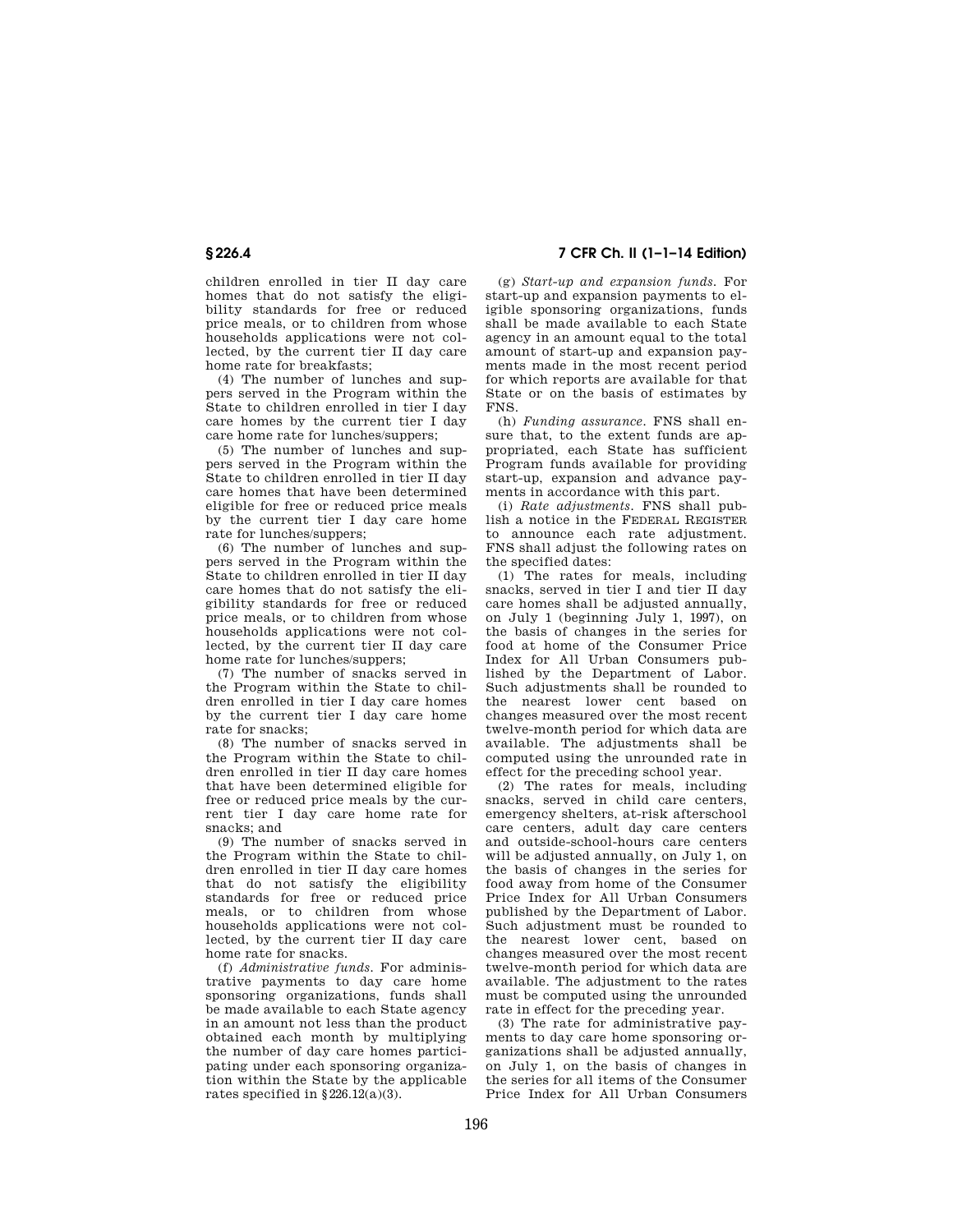published by the Department of Labor. Such adjustments shall be made to the nearest dollar based on changes measured over the most recent twelvemonth period for which data are available.

(j) *Audit funds.* For the expense of conducting audits and reviews under §226.8, funds shall be made available to each State agency in an amount equal to one and one-half percent of the Program reimbursement provided to institutions within the State during the second fiscal year preceding the fiscal year for which these funds are to be made available. The amount of assistance provided to a State under this paragraph in any fiscal year may not exceed the State's expenditures under §226.8 during such fiscal year.

(k) *Method of funding.* FNS shall authorize funds for State agencies in accordance with 7 CFR part 3016.

(l) *Special developmental projects.* The State agency may use in carrying out special developmental projects an amount not to exceed one percent of Program funds used in the second prior fiscal year. Special developmental projects shall conform to FNS guidance and be approved in writing by FNS.

[47 FR 36527, Aug. 20, 1982, as amended at 52 FR 36906, Oct. 2, 1987; 53 FR 52588, Dec. 28, 1988; 62 FR 902, Jan. 7, 1997; 63 FR 9728, Feb. 26, 1998; 69 FR 53536, Sept. 1, 2004; 71 FR 4, Jan. 3, 2006; 71 FR 39518, July 13, 2006; 72 FR 41603, 41604, July 31, 2007; 75 FR 16327, Apr. 1, 2010; 76 FR 34569, June 13, 2011; 78 FR 13451, Feb. 28, 2013]

EDITORIAL NOTE: At 75 FR 16327, Apr. 1, 2010, §226.4 was amended in paragraph  $(d)$  by inserting ''Richard B. Russell'' before ''National School Lunch Program'' in the first sentence;; however, the amendment could not be incorporated due to inaccurate amendatory instruction.

## **§ 226.5 Donation of commodities.**

(a) USDA foods available under section 6 of this Act, section 416 of the Agricultural Act of 1949 (7 U.S.C. 1431) or purchased under section 32 of the Act of August 24, 1935 (7 U.S.C. 1431), section 709 of the Food and Agriculture Act of 1965 (7 U.S.C. 1446a–1), or other authority, and donated by the Department shall be made available to each State.

(b) The value of such commodities donated to each State for each school

year shall be, at a minimum, the amount obtained by multiplying the number of reimbursable lunches and suppers served in participating institutions in that State during the preceding school year by the rate for commodities established under section 6(e) of the Act for the current school year. Adjustments shall be made at the end of each school year to reflect the difference between the number of reimbursable lunches and suppers served during the preceding year and the number served during the current year, and subsequent commodity entitlement shall be based on the adjusted meal counts. At the discretion of FNS, current-year adjustments may be made for significant variations in the number of reimbursable meals served. Such current-year adjustments will not be routine and will only be made for unusual problems encountered in a State, such as a disaster that necessitates institutional closures for a prolonged period of time. CACFP State agencies electing to receive cash-in-lieu of commodities will receive payments based on the number of reimbursable meals actually served during the current school year.

[47 FR 36527, Aug. 20, 1982, as amended at 62 FR 23618, May 1, 1997]

# **Subpart C—State Agency Provisions**

### **§ 226.6 State agency administrative responsibilities.**

(a) *State agency personnel.* Each State agency must provide sufficient consultative, technical, and managerial personnel to:

(1) Administer the Program;

(2) Provide sufficient training and technical assistance to institutions;

(3) Monitor Program performance;

(4) Facilitate expansion of the Program in low-income and rural areas; and

(5) Ensure effective operation of the Program by participating institutions.

(b) *Program applications and agreements.* Each State agency must establish application review procedures, in  $\bar{a}$  accordance with paragraphs  $(b)(1)$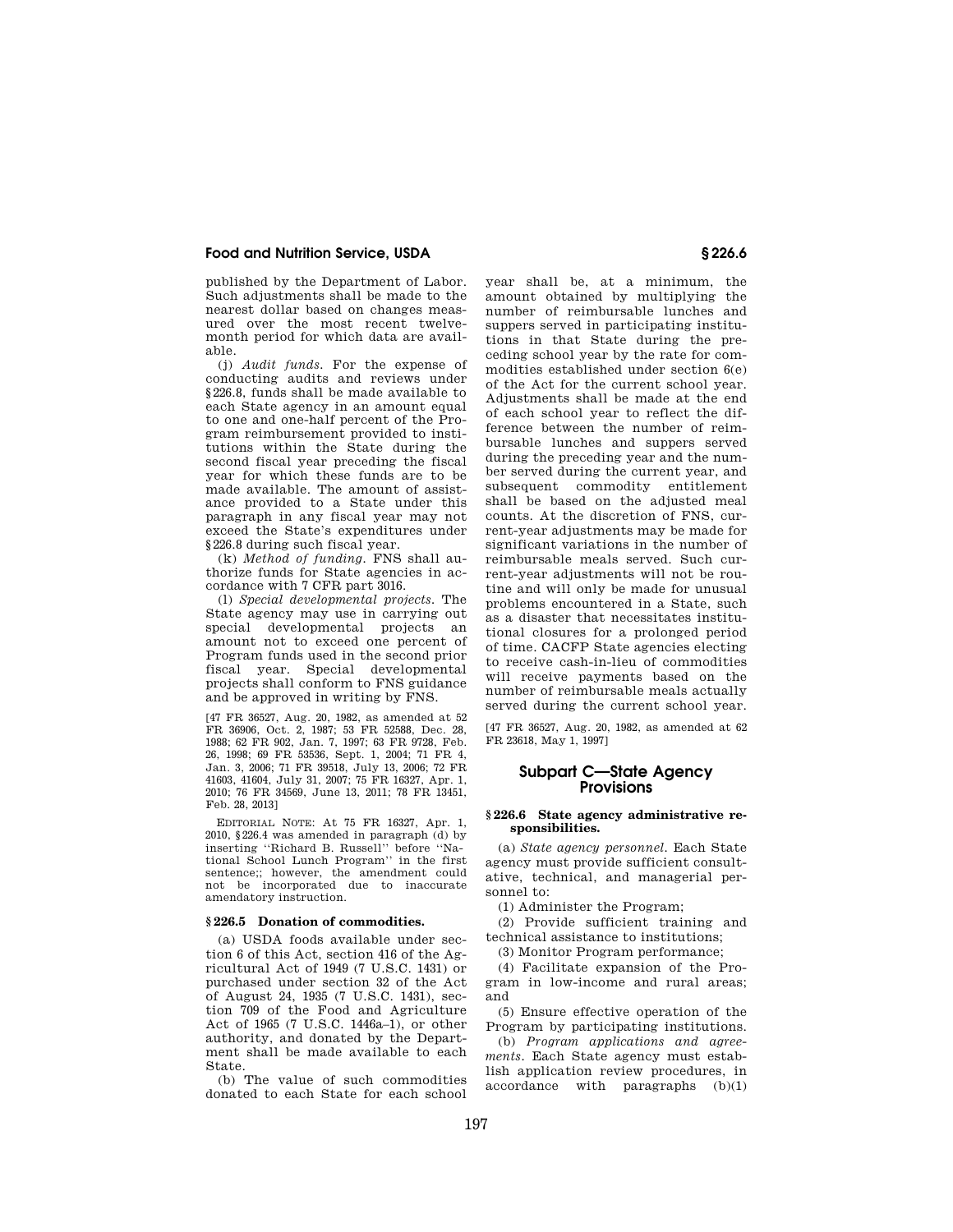# **§ 226.6 7 CFR Ch. II (1–1–14 Edition)**

through (b)(3) of this section, to determine the eligibility of new institutions, renewing institutions, and facilities for which applications are submitted by sponsoring organizations. The State agency must enter into written agreements with institutions in accordance with paragraph (b)(4) of this section.

(1) *Application procedures for new institutions.* Each State agency must establish application procedures to determine the eligibility of new institutions under this part. At a minimum, such procedures must require that institutions submit information to the State agency in accordance with paragraph (f) of this section. For new private nonprofit and proprietary child care institutions, such procedures must also include a pre-approval visit by the State agency to confirm the information in the institution's application and to further assess its ability to manage the Program. The State agency must es-<br>tablish factors, consistent with consistent §226.16(b)(1), that it will consider in determining whether a new sponsoring organization has sufficient staff to perform required monitoring responsibilities at all of its sponsored facilities. As part of the review of the sponsoring organization's management plan, the State agency must determine the appropriate level of staffing for each sponsoring organization, consistent with the staffing range of monitors set forth at  $$226.16(b)(1)$  and the factors it has established. The State agency must ensure that each new sponsoring organization applying for participation after July 29, 2002 meets this requirement. In addition, the State agency's application review procedures must ensure that the following information is included in a new institution's application:

(i) *Participant eligibility information.*  Centers must submit current information on the number of enrolled participants who are eligible for free, reducedprice and paid meals;

(ii) *Enrollment information.* Sponsoring organizations of day care homes must submit current information on:

(A) The total number of children enrolled in all homes in the sponsorship;

(B) An assurance that day care home providers' own children whose meals are claimed for reimbursement in the Program are eligible for free or reduced-price meals;

(C) The total number of tier I and tier II day care homes that it sponsors;

(D) The total number of children enrolled in tier I day care homes;

(E) The total number of children enrolled in tier II day care homes; and

(F) The total number of children in tier II day care homes that have been identified as eligible for free or reduced-price meals;

(iii) *Nondiscrimination statement.* Institutions must submit their nondiscrimination policy statement and a media release, unless the State agency has issued a Statewide media release on behalf of all institutions;

(iv) *Management plan.* Sponsoring organizations must submit a complete management plan that includes:

(A) Detailed information on the organization's management and administrative structure;

(B) A list or description of the staff assigned to Program monitoring, in accordance with the requirements set forth at §226.16(b)(1);

(C) An administrative budget that includes projected CACFP administrative earnings and expenses;

(D) The procedures to be used by the organization to administer the Program in, and disburse payments to, the child care facilities under its sponsorship; and

(E) For sponsoring organizations of family day care homes, a description of the system for making tier I day care home determinations, and a description of the system of notifying tier II day care homes of their options for reimbursement;

(v) *Budget.* An institution must submit a budget that the State agency must review in accordance with  $§226.7(g);$ 

(vi) *Documentation of licensing/approval.* All centers and family day care homes must document that they meet Program licensing/approval requirements;

(vii) *Documentation of tax-exempt status.* All private nonprofit institutions must document their tax-exempt status;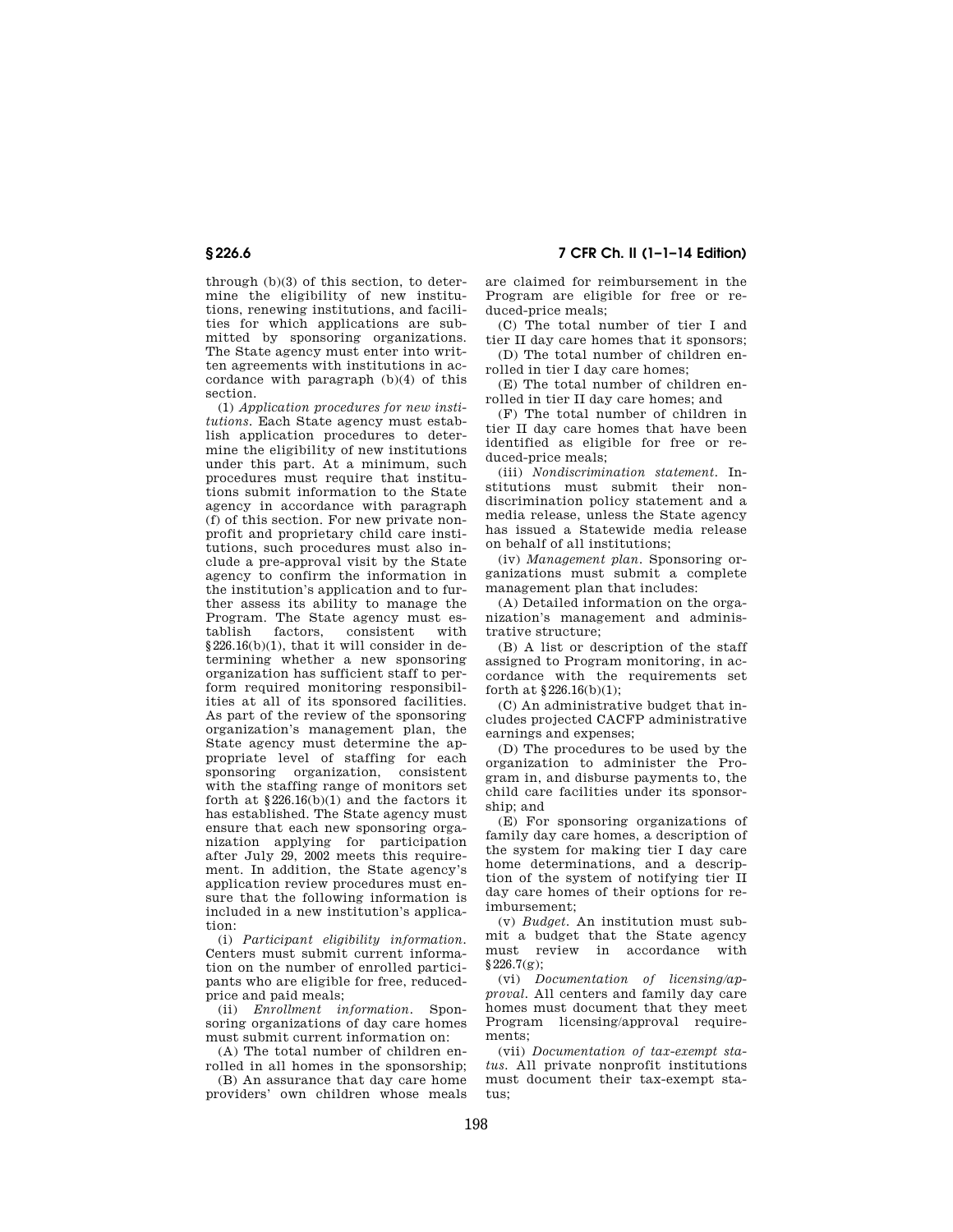(viii) *At-risk afterschool care centers.*  Institutions (independent at-risk afterschool care centers and sponsoring organizations of at-risk afterschool care centers) must submit documentation sufficient to determine that each atrisk afterschool care center meets the program eligibility requirements in §226.17a(a), and sponsoring organizations must submit documentation that each sponsored at-risk afterschool care center meets the area eligibility requirements in §226.17a(i).

(ix) *Documentation of for-profit center eligibility.* Institutions must document that each for-profit center for which application is made meets the definition of a *For-profit center*, as set forth at §226.2;

(x) *Preference for commodities/cash-inlieu of commodities.* Institutions must state their preference to receive commodities or cash-in-lieu of commodities;

(xi) *Providing benefits to unserved facilities or participants*—(A) *Criteria.* The State agency must develop criteria for determining whether a new sponsoring organization's participation will help ensure the delivery of benefits to otherwise unserved facilities or participants, and must disseminate these criteria to new sponsoring organizations when they request information about applying to the Program; and

(B) *Documentation.* The new sponsoring organization must submit documentation that its participation will help ensure the delivery of benefits to otherwise unserved facilities or participants in accordance with the State agency's criteria;

(xii) *Presence on the National disqualified list.* If an institution or one of its principals is on the National disqualified list and submits an application, the State agency may not approve the application. If a sponsoring organization submits an application on behalf of a facility, and either the facility or any of its principals is on the National disqualified list, the State agency may not approve the application. In accordance with paragraph  $(k)(3)(vii)$  of this section, in this circumstance, the State agency's refusal to consider the application is not subject to administrative review.

(xiii) *Ineligibility for other publicly funded programs*—(A) *General.* A State agency is prohibited from approving an institution's application if, during the past seven years, the institution or any of its principals have been declared ineligible for any other publicly funded program by reason of violating that program's requirements. However, this prohibition does not apply if the institution or the principal has been fully reinstated in, or determined eligible for, that program, including the payment of any debts owed;

(B) *Certification.* Institutions must submit:

(*1*) A statement listing the publicly funded programs in which the institution and its principals have participated in the past seven years; and

(*2*) A certification that, during the past seven years, neither the institution nor any of its principals have been declared ineligible to participate in any other publicly funded program by reason of violating that program's requirements; or

(*3*) In lieu of the certification, documentation that the institution or the principal previously declared ineligible was later fully reinstated in, or determined eligible for, the program, including the payment of any debts owed; and

(C) *Follow-up.* If the State agency has reason to believe that the institution or its principals were determined ineligible to participate in another publicly funded program by reason of violating that program's requirements, the State agency must follow up with the entity administering the publicly funded program to gather sufficient evidence to determine whether the institution or its principals were, in fact, determined ineligible;

(xiv) *Information on criminal convictions.* (A) A State agency is prohibited from approving an institution's application if the institution or any of its principals has been convicted of any activity that occurred during the past seven years and that indicated a lack of business integrity. A lack of business integrity includes fraud, antitrust violations, embezzlement, theft, forgery, bribery, falsification or destruction of records, making false statements, receiving stolen property, making false claims, obstruction of justice,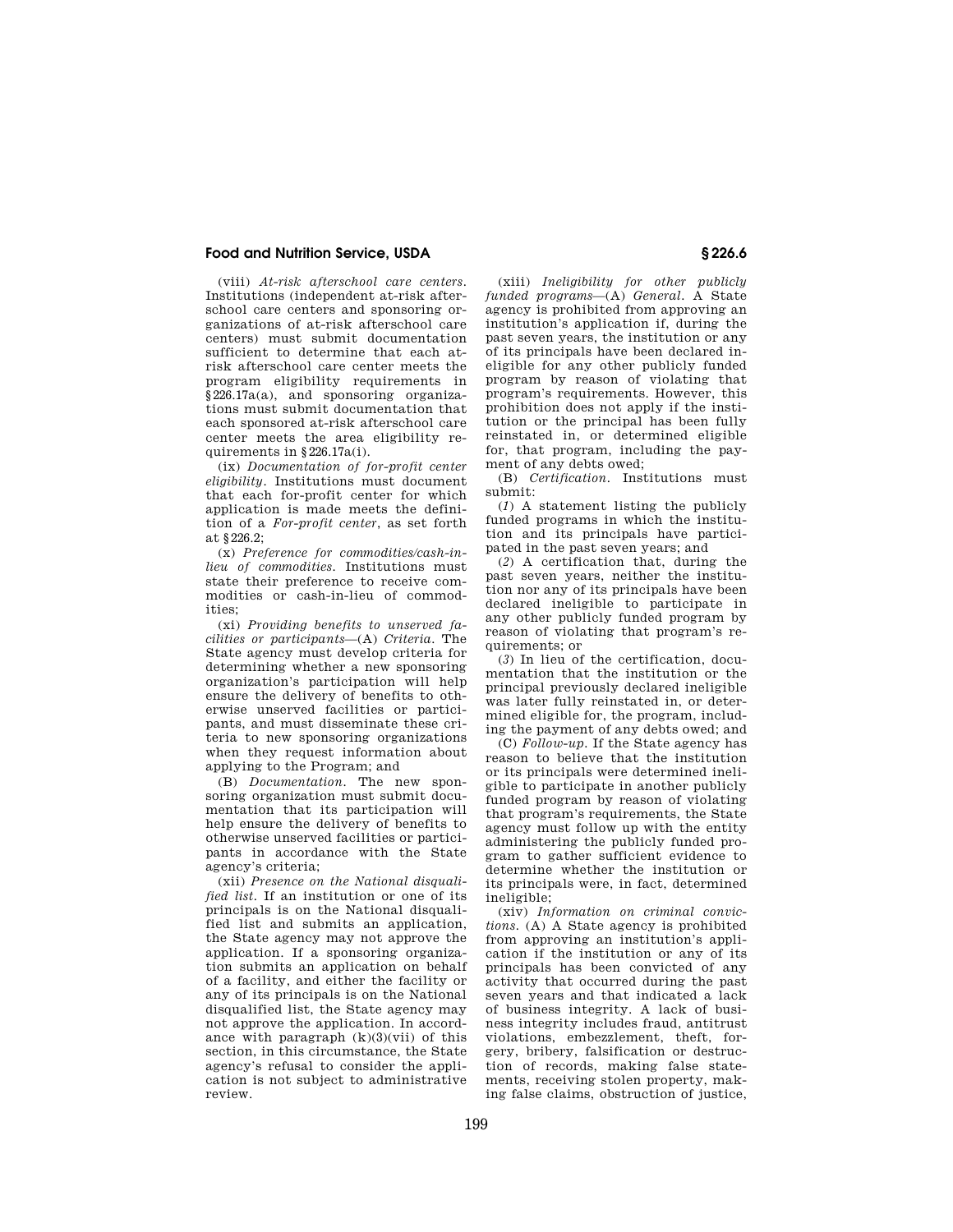or any other activity indicating a lack of business integrity as defined by the State agency; and

(B) Institutions must submit a certification that neither the institution nor any of its principals has been convicted of any activity that occurred during the past seven years and that indicated a lack of business integrity. A lack of business integrity includes fraud, antitrust violations, embezzlement, theft, forgery, bribery, falsification or destruction of records, making false statements, receiving stolen property, making false claims, obstruction of justice, or any other activity indicating a lack of business integrity as defined by the State agency;

(xv) *Certification of truth of applications and submission of names and addresses.* Institutions must submit a certification that all information on the application is true and correct, along with the name, mailing address, and date of birth of the institution's executive director and chairman of the board of directors or, in the case of a for-profit center that does not have an executive director or is not required to have a board of directors, the owner of the for-profit center;

(xvi) *Outside employment policy.* Sponsoring organizations must submit an outside employment policy. The policy must restrict other employment by employees that interferes with an employee's performance of Program-related duties and responsibilities, including outside employment that constitutes a real or apparent conflict of interest. Sponsoring organizations that are participating on July 29, 2002, must submit an outside employment policy not later than September 27, 2002. The policy will be effective unless disapproved by the State agency;

(xvii) *Bond.* Sponsoring organizations applying for initial participation on or after June 20, 2000, must submit a bond, if such bond is required by State law, regulation, or policy. If the State agency requires a bond for sponsoring organizations pursuant to State law, regulation, or policy, the State agency must submit a copy of that requirement and a list of sponsoring organizations posting a bond to the appropriate FNSRO on an annual basis; and

# **§ 226.6 7 CFR Ch. II (1–1–14 Edition)**

(xviii) *Compliance with performance standards.* Each new institution must submit information sufficient to document that it is financially viable, is administratively capable of operating the Program in accordance with this part, and has internal controls in effect to ensure accountability. To document this, any new institution must demonstrate in its application that it is capable of operating in conformance with the following performance standards. The State agency must only approve the applications of those new institutions that meet these performance standards, and must deny the applications of those new institutions that do not meet the standards. In ensuring compliance with these performance standards, the State agency should use its discretion in determining whether the institution's application, in conjunction with its past performance in CACFP, establishes to the State agency's satisfaction that the institution meets the performance standards.

(A) *Performance Standard 1—Financial viability and financial management.* The new institution must be financially viable. Program funds must be expended and accounted for in accordance with the requirements of this part, FNS Instruction 796–2 (''Financial Management in the Child and Adult Care Food Program''), and parts 3015, 3016, and 3019 of this title. To demonstrate financial viability, the new institution must document that it meets the following criteria:

(*1*) *Description of need/recruitment.* A new sponsoring organization must demonstrate in its management plan that its participation will help ensure the delivery of Program benefits to otherwise unserved facilities or participants, in accordance with criteria developed by the State agency pursuant to paragraph  $(b)(1)(x)$  of this section. A new sponsoring organization must demonstrate that it will use appropriate practices for recruiting facilities, consistent with paragraph (p) of this section and any State agency requirements;

(*2*) *Fiscal resources and financial history.* A new institution must demonstrate that it has adequate financial resources to operate the CACFP on a daily basis, has adequate sources of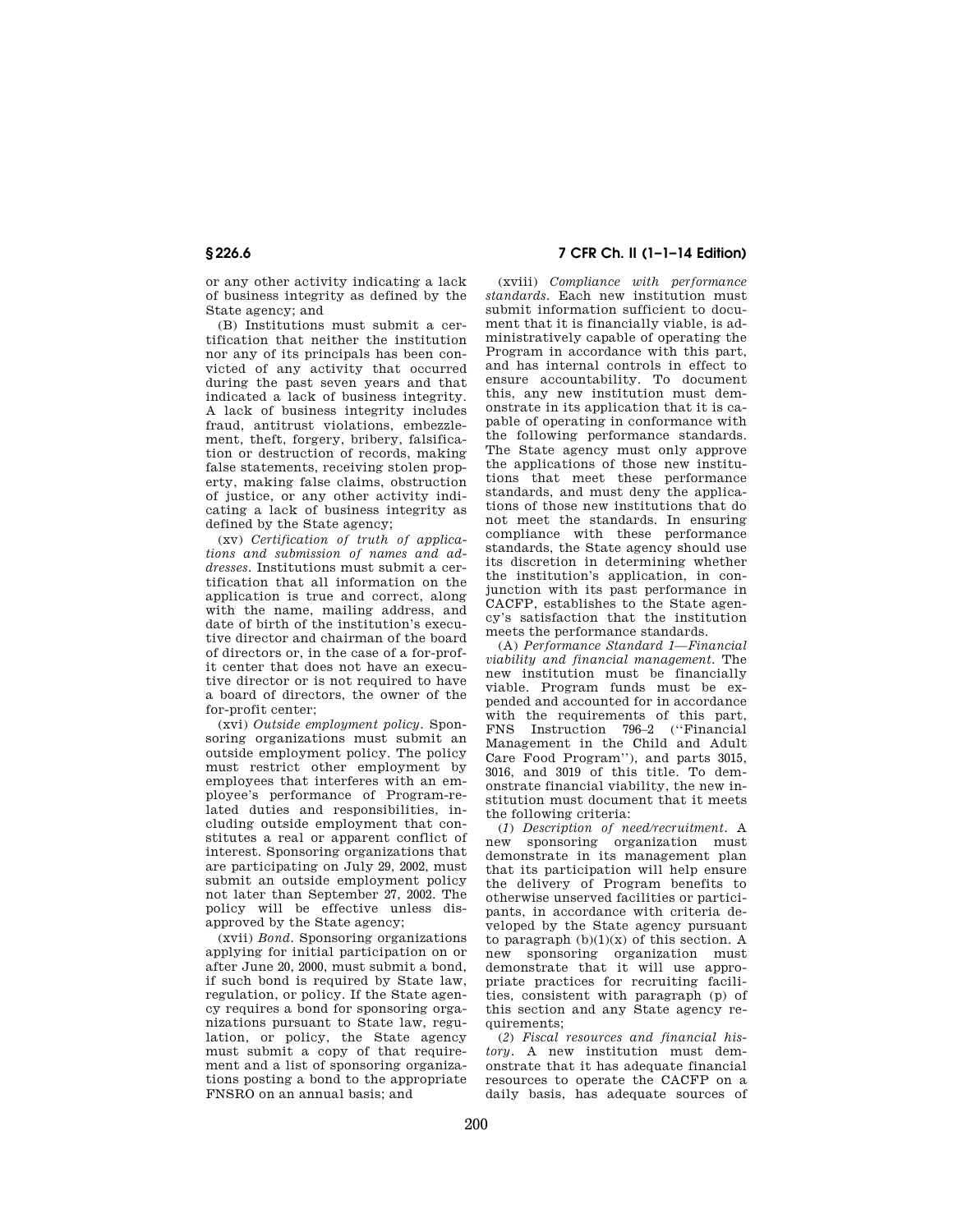funds to continue to pay employees and suppliers during periods of temporary interruptions in Program payments and/or to pay debts when fiscal claims have been assessed against the institution, and can document financial viability (for example, through audits, financial statements, etc.); and

(*3*) *Budgets.* Costs in the institution's budget must be necessary, reasonable, allowable, and appropriately documented;

(B) *Performance Standard 2—Administrative capability.* The new institution must be administratively capable. Appropriate and effective management practices must be in effect to ensure that the Program operates in accordance with this part. To demonstrate administrative capability, the new institution must document that it meets the following criteria:

(*1*) Has an adequate number and type of qualified staff to ensure the operation of the Program in accordance with this part;

(*2*) If a sponsoring organization, documents in its management plan that it employs staff sufficient to meet the ratio of monitors to facilities, taking into account the factors that the State agency will consider in determining a sponsoring organization's staffing needs, as set forth in §226.16(b)(1); and

(*3*) If a sponsoring organization, has Program policies and procedures in writing that assign Program responsibilities and duties, and ensure compliance with civil rights requirements; and

(C) *Performance Standard 3—Program accountability.* The new institution must have internal controls and other management systems in effect to ensure fiscal accountability and to ensure that the Program will operate in accordance with the requirements of this part. To demonstrate Program accountability, the new institution must document that it meets the following criteria:

(*1*) *Governing board of directors.* Has adequate oversight of the Program by an independent governing board of directors as defined at §226.2;

(*2*) *Fiscal accountability.* Has a financial system with management controls specified in writing. For new sponsoring organizations, these written operational policies must assure:

(*i*) Fiscal integrity and accountability for all funds and property received, held, and disbursed;

(*ii*) The integrity and accountability of all expenses incurred;

(*iii*) That claims will be processed accurately, and in a timely manner;

(*iv*) That funds and property are properly safeguarded and used, and expenses incurred, for authorized Program purposes; and

(*v*) That a system of safeguards and controls is in place to prevent and detect improper financial activities by employees;

(*3*) *Recordkeeping.* Maintains appropriate records to document compliance with Program requirements, including budgets, accounting records, approved budget amendments, and, if a sponsoring organization, management plans and appropriate records on facility operations;

(*4*) *Sponsoring organization operations.*  If a new sponsoring organization, documents in its management plan that it will:

(*i*) Provide adequate and regular training of sponsoring organization staff and sponsored facilities in accordance with §§226.15(e)(12) and (e)(14) and  $226.16(d)(2)$  and  $(d)(3)$ ;

(*ii*) Perform monitoring in accordance with  $$226.16(d)(4)$ , to ensure that sponsored facilities accountably and appropriately operate the Program;

(*iii*) If a sponsor of family day care homes, accurately classify day care homes as tier I or tier II in accordance with §226.15(f); and

(*iv*) Have a system in place to ensure that administrative costs funded from Program reimbursements do not exceed regulatory limits set forth §§226.12(a) and 226.16(b)(1); and

(*5*) *Meal service and other operational requirements.* Independent centers and facilities will follow practices that result in the operation of the Program in accordance with the meal service, recordkeeping, and other operational requirements of this part. These practices must be documented in the independent center's application or in the sponsoring organization's management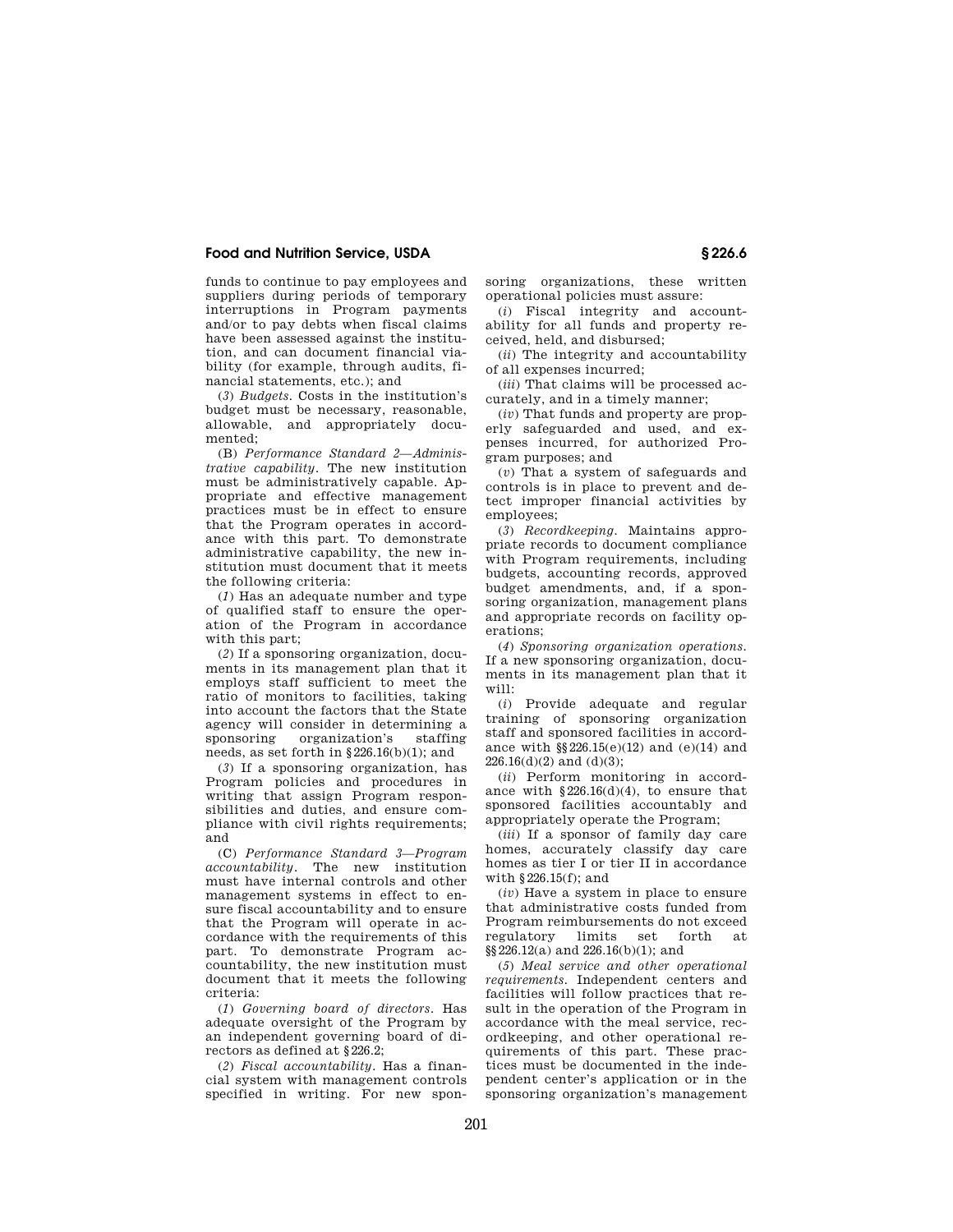plan and must demonstrate that independent centers or sponsored facilities  $\overline{w}$ ill $\cdot$ 

(*i*) Provide meals that meet the meal patterns set forth in §226.20;

(*ii*) Comply with licensure or approval requirements set forth in paragraph (d) of this section;

(*iii*) Have a food service that complies with applicable State and local health and sanitation requirements;

(*iv*) Comply with civil rights requirements;

(*v*) Maintain complete and appropriate records on file; and

(*vi*) Claim reimbursement only for eligible meals.

(2) *Application procedures for renewing institutions.* Each State agency must establish application procedures to determine the eligibility of renewing institutions under this part. Renewing institutions must not be required to submit a free and reduced-price policy statement or a nondiscrimination statement unless they make substantive changes to either statement. The State agency must require each renewing institution participating in the Program to reapply for participation at a time determined by the State agency, except that no institution may be allowed to participate for less than 12 or more than 36 calendar months under an existing application, except when the State agency determines that unusual circumstances warrant reapplication in less than 12 months. The State agency must establish factors, consistent with §226.16(b)(1), that it will consider in determining whether a renewing sponsoring organization has sufficient staff to perform required monitoring responsibilities at all of its sponsored facilities. As part of the review of the renewing sponsoring organization's management plan, the State agency must determine the appropriate level of staffing for the sponsoring organization, consistent with the staffing range of monitors set forth at  $\S 226.16(b)(1)$  and the factors it has established. The State agency must ensure that each currently participating sponsoring organization meets this requirement no later than July 29, 2003. At a minimum, the application review procedures established by the State agency must require that renewing institutions sub-

**§ 226.6 7 CFR Ch. II (1–1–14 Edition)** 

mit information to the State agency in accordance with paragraph (f) of this section. In addition, the State agency's application review procedures must ensure that the following information is included in a renewing institution's application:

(i) *Management plan.* For renewing sponsoring organizations, a complete management plan that meets the requirements of paragraphs  $(b)(1)(iv)$ ,  $(b)(1)(v)$ ,  $(f)(1)(vi)$ , and  $(f)(3)(i)$  of this section and  $§226.7(g)$ ;

(ii) *Presence on the National disqualified list.* If, during the State agency's review of its application, a renewing institution or one of its principals is determined to be on the National disqualified list, the State agency may not approve the application. If a renewing sponsoring organization submits an application on behalf of a facility, and the State agency determines that either the facility or any of its principals is on the National disqualified list, the State agency may not approve the application. In accordance with para $graph (k)(3)(vii)$  of this section, in this circumstance, the State agency's refusal to consider the application is not subject to an administrative review.

(iii) *Ineligibility for other publicly funded programs*—(A) *General.* A State agency is prohibited from approving a renewing institution's application if, during the past seven years, the institution or any of its principals have been declared ineligible for any other publicly funded program by reason of violating that program's requirements. However, this prohibition does not apply if the institution or the principal has been fully reinstated in, or determined eligible for, that program, including the payment of any debts owed;

(B) *Certification.* Renewing institutions must submit:

(*1*) A statement listing any publicly funded programs in which the institution and its principals have begun to participate since the institution's previous application; and

(*2*) A certification that, during the past seven years, neither the institution nor any of its principals have been declared ineligible to participate in any other publicly funded program by reason of violating that program's requirements; or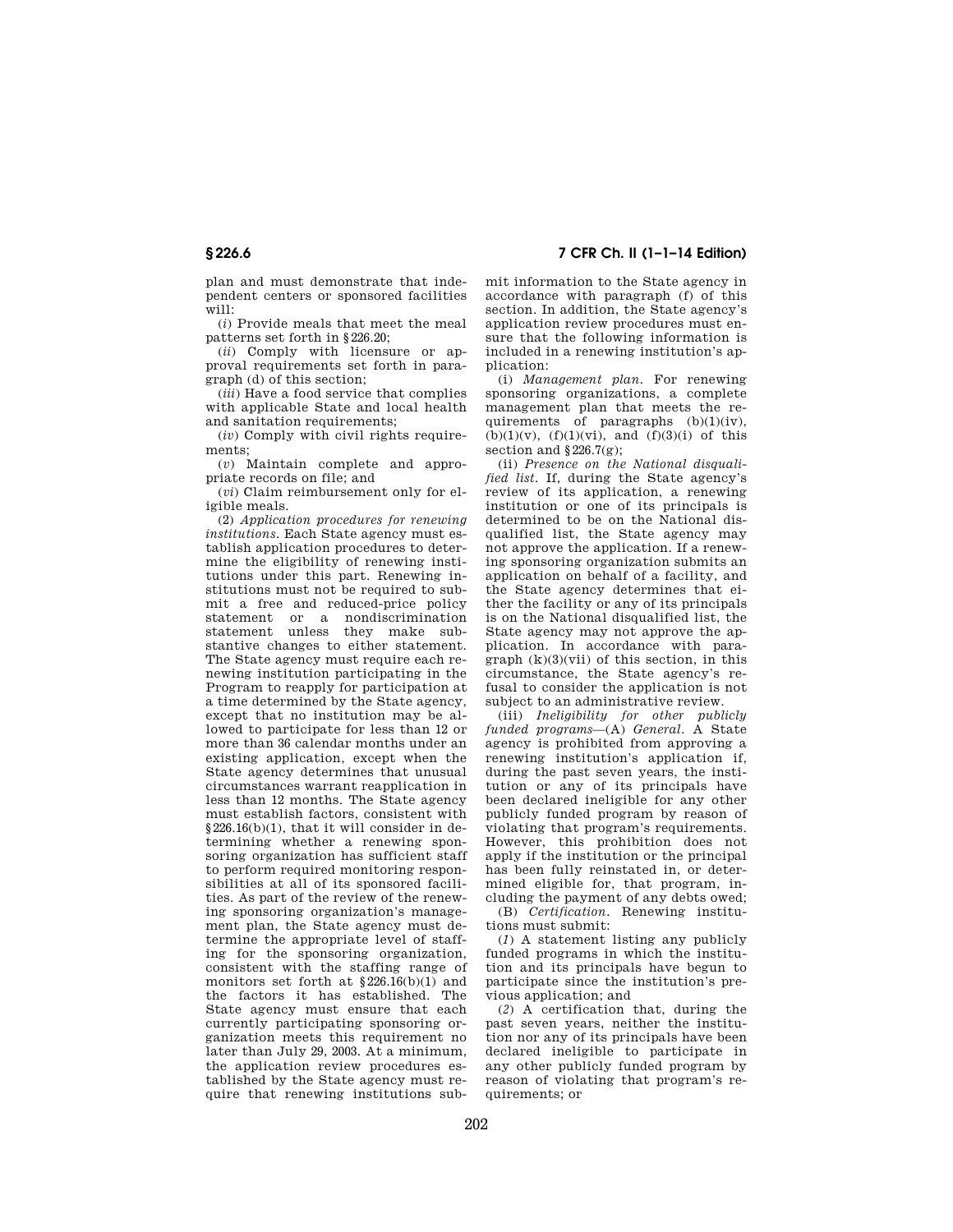(*3*) In lieu of the certification, documentation that the institution or the principal previously declared ineligible was later fully reinstated in, or determined eligible for, the program, including the payment of any debts owed; and

(C) *Follow-up.* If the State agency has reason to believe that the renewing institution or any of its principals were determined ineligible to participate in another publicly funded program by reason of violating that program's requirements, the State agency must follow up with the entity administering the publicly funded program to gather sufficient evidence to determine whether the institution or its principals were, in fact, determined ineligible;

(iv) *Information on criminal convictions.* (A) A State agency is prohibited from approving a renewing institution's application if the institution or any of its principals have been convicted of any activity that occurred during the past seven years and that indicated a lack of business integrity. A lack of business integrity includes fraud, antitrust violations, embezzlement, theft, forgery, bribery, falsification or destruction of records, making false statements, receiving stolen property, making false claims, obstruction of justice, or any other activity indicating a lack of business integrity as defined by the State agency; and

(B) Renewing institutions must submit a certification that neither the institution nor any of its principals have been convicted of any activity that occurred during the past seven years and that indicated a lack of business integrity. A lack of business integrity includes fraud, antitrust violations, embezzlement, theft, forgery, bribery, falsification or destruction of records, making false statements, receiving stolen property, making false claims, obstruction of justice, or any other activity indicating a lack of business integrity as defined by the State agency;

(v) *Certification of truth of applications and submission of names and addresses.*  Renewing institutions must submit a certification that all information on the application is true and correct, along with the name, mailing address, and date of birth of the institution's executive director and chairman of the

board of directors or, in the case of a for-profit center that does not have an executive director or is not required to have a board of directors, the owner of the for-profit center;

(vi) *Outside employment policy.* Renewing sponsoring organizations must submit an outside employment policy. The policy must restrict other employment by employees that interferes with an employee's performance of Program-related duties and responsibilities, including outside employment that constitutes a real or apparent conflict of interest. Sponsoring organizations that are participating on July 29, 2002, must submit an outside employment policy not later than September 27, 2002. The policy will be effective unless disapproved by the State agency:

(vii) *Compliance with performance standards.* Each renewing institution must submit information sufficient to document that it is financially viable, is administratively capable of operating the Program in accordance with this part, and has internal controls in effect to ensure accountability. To document this, any renewing institution must demonstrate in its application that it is capable of operating in conformance with the following performance standards. The State agency must only approve the applications of those renewing institutions that meet these performance standards, and must deny the applications of those that do not meet the standards. In ensuring compliance with these performance standards, the State agency should use its discretion in determining whether the institution's application, in conjunction with its past performance in CACFP, establishes to the State agency's satisfaction that the institution meets the standards.

(A) *Performance Standard 1—Financial viability and financial management.* The renewing institution must be financially viable. Program funds must be expended and accounted for in accordance with the requirements of this part, FNS Instruction 796–2 (''Financial Management in the Child and Adult Care Food Program''), and parts 3015, 3016 and 3019 of this title. To demonstrate financial viability, the renewing institution must document that it meets the following criteria: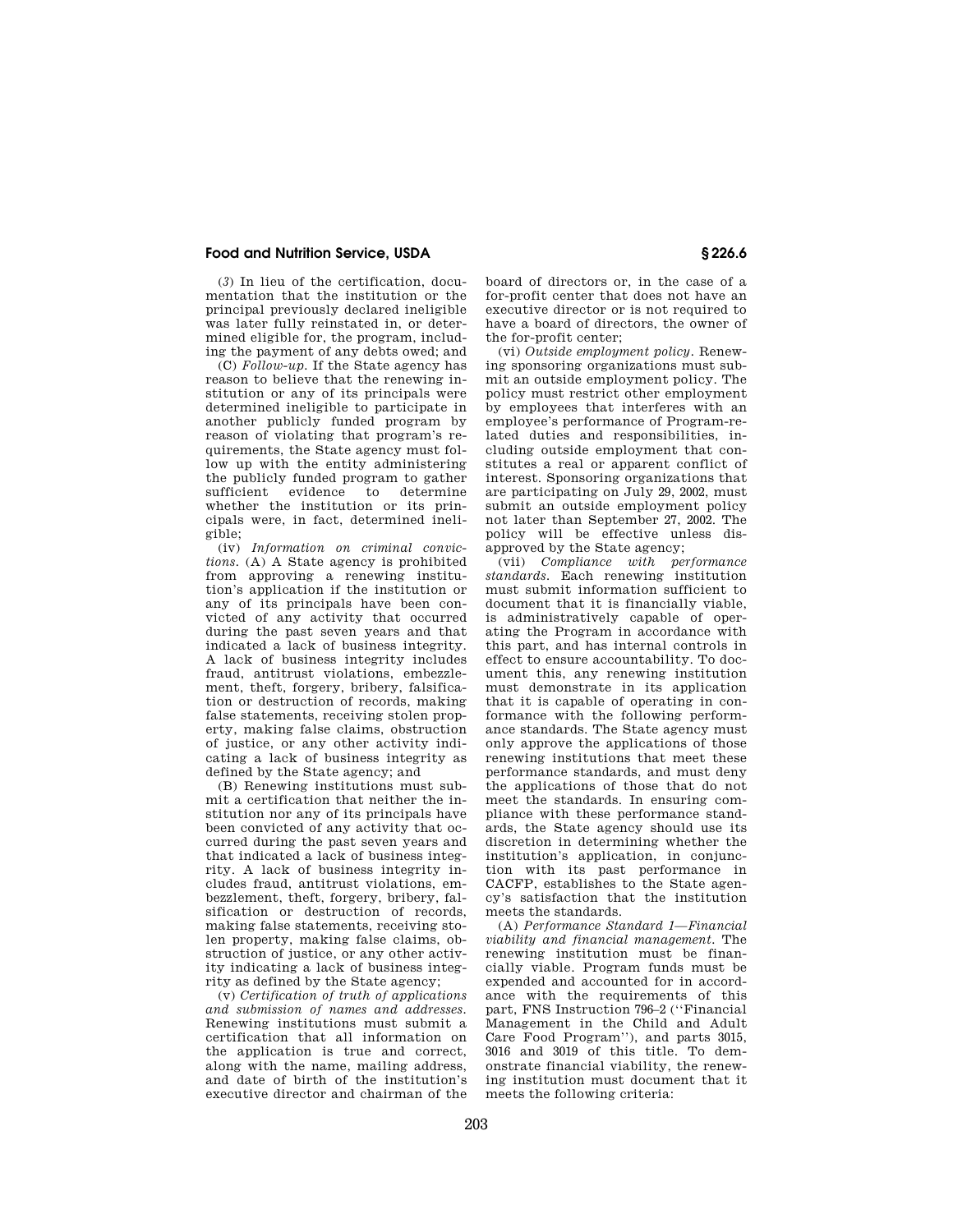**§ 226.6 7 CFR Ch. II (1–1–14 Edition)** 

(*1*) *Description of need/recruitment.* A renewing sponsoring organization must demonstrate that it will use appropriate practices for recruiting facilities, consistent with paragraph (p) of this section and any State agency requirements;

(*2*) *Fiscal resources and financial history.* A renewing institution must demonstrate that it has adequate financial resources to operate the CACFP on a daily basis, has adequate sources of funds to continue to pay employees and suppliers during periods of temporary interruptions in Program payments and/or to pay debts when fiscal claims have been assessed against the institution, and can document financial viability (for example, through audits, financial statements, etc.); and

(*3*) *Budgets.* Costs in the renewing institution's budget must be necessary, reasonable, allowable, and appropriately documented;

(B) *Performance Standard 2—Administrative capability.* The renewing institution must be administratively capable. Appropriate and effective management practices must be in effect to ensure that the Program operates in accordance with this part. To demonstrate administrative capability, the renewing institution must document that it meets the following criteria:

(*1*) Has an adequate number and type of qualified staff to ensure the operation of the Program in accordance with this part;

(*2*) If a sponsoring organization, documents in its management plan that it employs staff sufficient to meet the ratio of monitors to facilities, taking into account the factors that the State agency will consider in determining a sponsoring organization's staffing needs, as set forth in §226.16(b)(1); and

(*3*) If a sponsoring organization, has Program policies and procedures in writing that assign Program responsibilities and duties, and ensure compliance with civil rights requirements; and

(C) *Performance Standard 3—Program accountability.* The renewing institution must have internal controls and other management systems in effect to ensure fiscal accountability and to ensure that the Program operates in accordance with the requirements of this

part. To demonstrate Program accountability, the renewing institution must document that it meets the following criteria:

(*1*) *Governing board of directors.* Has adequate oversight of the Program by an independent governing board of directors as defined at §226.2;

(*2*) *Fiscal accountability.* Has a financial system with management controls specified in writing. For sponsoring organizations, these written operational policies must assure:

(*i*) Fiscal integrity and accountability for all funds and property received, held, and disbursed;

(*ii*) The integrity and accountability of all expenses incurred;

(*iii*) That claims are processed accurately, and in a timely manner;

(*iv*) That funds and property are properly safeguarded and used, and expenses incurred, for authorized Program purposes; and

(*v*) That a system of safeguards and controls is in place to prevent and detect improper financial activities by employees;

(*3*) *Recordkeeping.* Maintains appropriate records to document compliance with Program requirements, including budgets, accounting records, approved budget amendments, and, if a sponsoring organization, management plans and appropriate records on facility operations;

(*4*) *Sponsoring organization operations.*  A renewing sponsoring organization must document in its management plan that it will:

(*i*) Provide adequate and regular training of sponsoring organization staff and sponsored facilities in accordance with §§226.15(e)(12) and (e)(14) and  $226.16(d)(2)$  and  $(d)(3)$ ;

(*ii*) Perform monitoring in accordance with  $$226.16(d)(4)$ , to ensure that sponsored facilities accountably and appropriately operate the Program;

(*iii*) If a sponsor of family day care homes, accurately classify day care homes as tier I or tier II in accordance with §226.15(f); and

(*iv*) Have a system in place to ensure that administrative costs funded from Program reimbursements do not exceed regulatory limits set forth at  $\S$ §§226.12(a) and 226.16(b)(1); and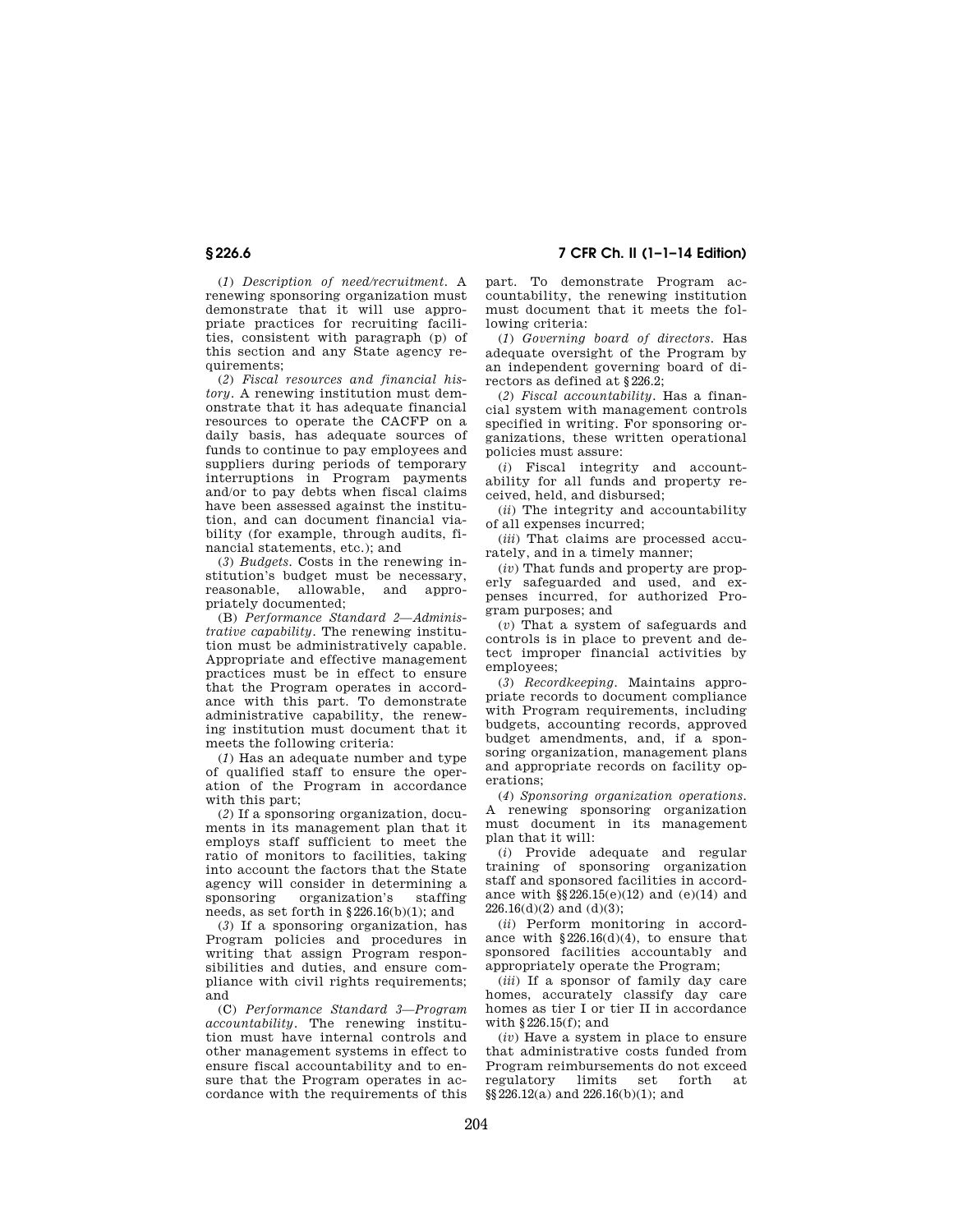(*5*) *Meal service and other operational requirements.* All independent centers and facilities must follow practices that result in the operation of the Program in accordance with the meal service, recordkeeping, and other operational requirements of this part. These practices must be documented in the independent center's application or in the sponsoring organization's management plan and must demonstrate that independent centers or sponsored facilities:

(*i*) Provide meals that meet the meal patterns set forth in §226.20;

(*ii*) Comply with licensure or approval requirements set forth in paragraph (d) of this section;

(*iii*) Have a food service that complies with applicable State and local health and sanitation requirements;

(*iv*) Comply with civil rights requirements;

(*v*) Maintain complete and appropriate records on file; and

(*vi*) Claim reimbursement only for eligible meals.

(3) *State agency notification requirements.* Any new or renewing institution applying for participation in the Program must be notified in writing of approval or disapproval by the State agency, within 30 calendar days of the State agency's receipt of a complete application. Whenever possible, State agencies should provide assistance to institutions that have submitted an incomplete application. Any disapproved applicant institution or family day care home must be notified of the reasons for its disapproval and its right to appeal under paragraph (k) or (l), respectively, of this section.

(4) *Program agreements.* (i) The State agency must require each institution that has been approved for participation in the Program to enter into a permanent agreement governing the rights and responsibilities of each party. The existence of a valid permanent agreement, however, does not eliminate the need for an institution to comply with the reapplication and related provisions at paragraphs (b) and (f) of this section; nor does it limit the State agency's ability to terminate the agreement as provided under paragraph (c) of this section.

(ii) The Program agreement must provide that the institution accepts final financial and administrative responsibility for management of a proper, efficient, and effective food service, and will comply with all requirements under this part. In addition, the agreement must state that the sponsor must comply with all requirements of title VI of the Civil Rights Act of 1964, title IX of the Education Amendments of 1972, section 504 of the Rehabilitation Act of 1973, the Age Discrimination Act of 1975 and the Department's regulations concerning nondiscrimination (parts 15, 15a and 15b of this title), including requirements for racial and ethnic participation data collection, public notification of the nondiscrimination policy, and reviews to assure compliance with such policy, to the end that no person may, on the grounds of race, color, national origin, sex, age, or disability, be excluded from participation in, be denied the benefits of, or be otherwise subjected to discrimination under, the Program.

(iii) The Program agreement must also notify the institution of the right of the State agency, the Department, and other State or Federal officials to make announced or unannounced reviews of their operations during the institution's normal hours of child or adult care operations, and that anyone making such reviews must show photo identification that demonstrates that they are employees of one of these entities.

(c) *Denial of applications and termination of agreements*—(1) *Denial of a new institution's application*—(i) *General.* If a new institution's application does not meet all of the requirements in paragraph (b) of this section and in §§226.15(b) and 226.16(b), the State agency must deny the application. If, in reviewing a new institution's application, the State agency determines that the institution has committed one or more serious deficiency listed in paragraph  $(c)(1)(ii)$  of this section, the State agency must initiate action to:

(A) Deny the new institution's application; and

(B) Disqualify the new institution and the responsible principals and responsible individuals (e.g., the person who signs the application).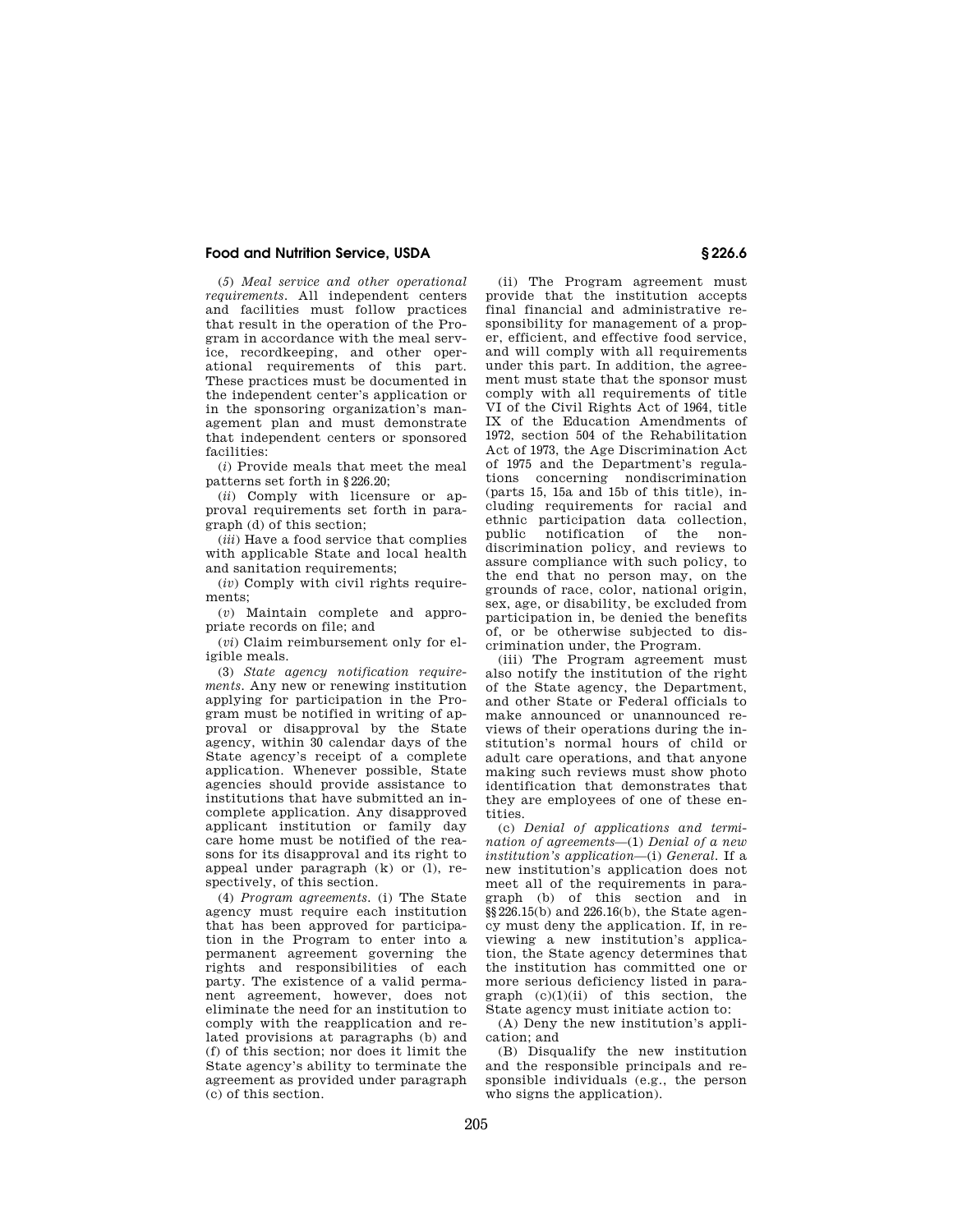(ii) *List of serious deficiencies for new institutions.* The list of serious deficiencies is not identical for each category of institution (new, renewing, participating) because the type of information likely to be available to the State agency is different, depending on whether the State agency is reviewing a new or renewing institution's application or is conducting a review of a participating institution. Serious deficiencies for new institutions are:

(A) Submission of false information on the institution's application, including but not limited to a determination that the institution has concealed a conviction for any activity that occurred during the past seven years and that indicates a lack of business integrity. A lack of business integrity includes fraud, antitrust violations, embezzlement, theft, forgery, bribery, falsification or destruction of records, making false statements, receiving stolen property, making false claims, obstruction of justice, or any other activity indicating a lack of business integrity as defined by the State agency; or

(B) Any other action affecting the institution's ability to administer the Program in accordance with Program requirements

(iii) *Serious deficiency notification procedures for new institutions.* If the State agency determines that a new institution has committed one or more serious deficiency listed in paragraph  $(c)(1)(ii)$  of this section, the State agency must use the following procedures to provide the institution and the responsible principals and responsible individuals with notice of the serious deficiency(ies) and an opportunity to take corrective action.

(A) *Notice of serious deficiency.* The State agency must notify the institution's executive director and chairman of the board of directors that the institution has been determined to be seriously deficient. The notice must identify the responsible principals and responsible individuals (e.g., for new institutions, the person who signed the application) and must be sent to those persons as well. The State agency may specify in the notice different corrective action, and time periods for completing the corrective action, for the institution and the responsible prin-

**§ 226.6 7 CFR Ch. II (1–1–14 Edition)** 

cipals and responsible individuals. At the same time the notice is issued, the State agency must add the institution to the State agency list, along with the basis for the serious deficiency determination, and provide a copy of the notice to the appropriate FNSRO. The notice must also specify:

(*1*) The serious deficiency(ies);

(*2*) The actions to be taken to correct the serious deficiency(ies);

(*3*) The time allotted to correct the serious deficiency(ies) in accordance with paragraph  $(c)(4)$  of this section.

(*4*) That the serious deficiency determination is not subject to administrative review;

(*5*) That failure to fully and permanently correct the serious deficiency(ies) within the allotted time will result in denial of the institution's application and the disqualification of the institution and the responsible principals and responsible individuals;

(*6*) That the State agency will not pay any claims for reimbursement for eligible meals served or allowable administrative expenses incurred until the State agency has approved the institution's application and the institution has signed a Program agreement; and

(*7*) That the institution's withdrawal of its application, after having been notified that it is seriously deficient, will still result in the institution's formal termination by the State agency and placement of the institution and its responsible principals and individuals on the National disqualified list; and

(*8*) That, if the State agency does not possess the date of birth for any individual named as a ''responsible principal or individual'' in the serious deficiency notice, the submission of that person's date of birth is a condition of corrective action for the institution and/or individual.

(B) *Successful corrective action.* (*1*) If corrective action has been taken to fully and permanently correct the serious deficiency(ies) within the allotted time and to the State agency's satisfaction, the State agency must:

(*i*) Notify the institution's executive director and chairman of the board of directors, and the responsible principals and responsible individuals, that the State agency has temporarily defer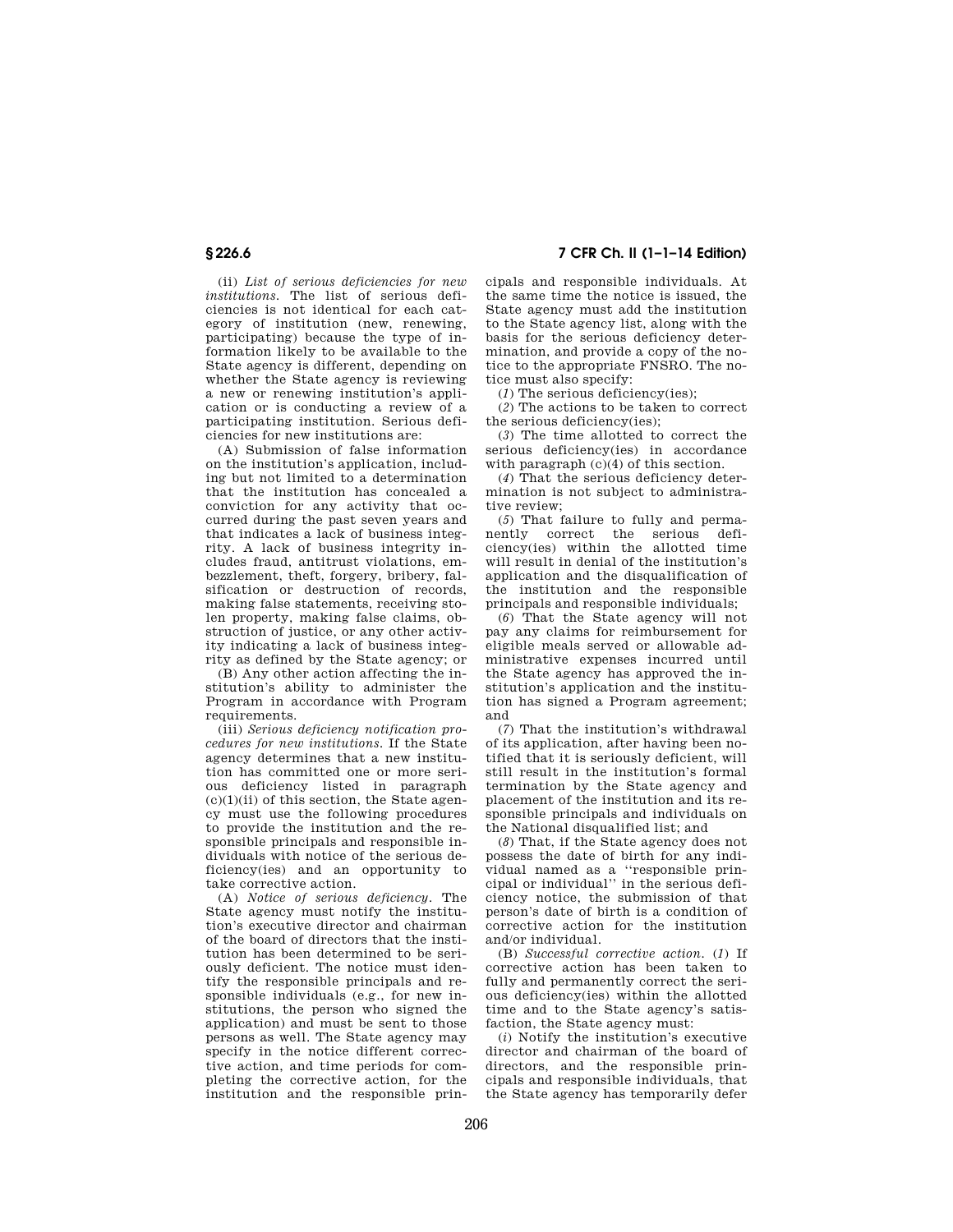its serious deficiency determination; and

(*ii*) Offer the new institution the opportunity to resubmit its application. If the new institution resubmits its application, the State agency must complete its review of the application .<br>within 30 days after receiving a complete and correct application.

(*2*) If corrective action is complete for the institution but not for all of the responsible principals and responsible individuals (or vice versa), the State agency must:

(*i*) Continue with the actions (as set forth in paragraph  $(c)(1)(iii)(C)$  of this section) against the remaining parties;

(*ii*) At the same time the notice is issued, the State agency must also update the State agency list to indicate that the serious deficiency(ies) has(ve) been corrected and provide a copy of the notice to the appropriate FNSRO; and

(*iii*) If the new institution has corrected the serious deficiency(ies), offer it the opportunity to resubmit its application. If the new institution resubmits its application, the State agency must complete its review of the application within 30 days after receiving a complete and correct application.

(*3*) If the State agency initially determines that the institution's corrective action is complete, but later determines that the serious deficiency(ies) has recurred, the State agency must move immediately to issue a notice of intent to terminate and disqualify the institution, in accordance with para $graph (c)(1)(iii)(C)$  of this section.

(C) *Application denial and proposed disqualification.* If timely corrective action is not taken to fully and permanently correct the serious deficiency(ies), the State agency must notify the institution's executive director and chairman of the board of directors, and the responsible principals and responsible individuals, that the institution's application has been denied. At the same time the notice is issued, the State agency must also update the State agency list and provide a copy of the notice to the appropriate FNSRO. The notice must also specify:

(*1*) That the institution's application has been denied and the State agency is proposing to disqualify the institution and the responsible principals and responsible individuals;

(*2*) The basis for the actions; and

(*3*) The procedures for seeking an administrative review (in accordance with paragraph (k) of this section) of the application denial and proposed disqualifications.

(D) *Program payments.* The State agency is prohibited from paying any claims for reimbursement from a new institution for eligible meals served or allowable administrative expenses incurred until the State agency has approved its application and the institution and State agency have signed a Program agreement.

(E) *Disqualification.* When the time for requesting an administrative review expires or when the administrative review official upholds the State agency's denial and proposed disqualifications, the State agency must notify the institution's executive director and chairman of the board of directors, and the responsible principals and responsible individuals that the institution and the responsible principal and responsible individuals have been disqualified. At the same time the notice is issued, the State agency must also update the State agency list and provide a copy of the notice and the mailing address and date of birth for each responsible principal and responsible individual to the appropriate FNSRO.

(2) *Denial of a renewing institution's application*—(i) *General.* If a renewing institution's application does not meet all of the requirements in paragraph (b) of this section and in §§226.15(b) and 226.16(b), the State agency must deny the application. If, in reviewing a renewing institution's application, the State agency determines that the institution has committed one or more serious deficiency listed in paragraph  $(c)(2)(ii)$  of this section, the State agency must *initiate* action to deny the renewing institution's application and *initiate* action to disqualify the renewing institution and the responsible principals and responsible individuals.

(ii) *List of serious deficiencies for renewing institutions.* The list of serious deficiencies is not identical for each category of institution (new, renewing, participating) because the type of information likely to be available to the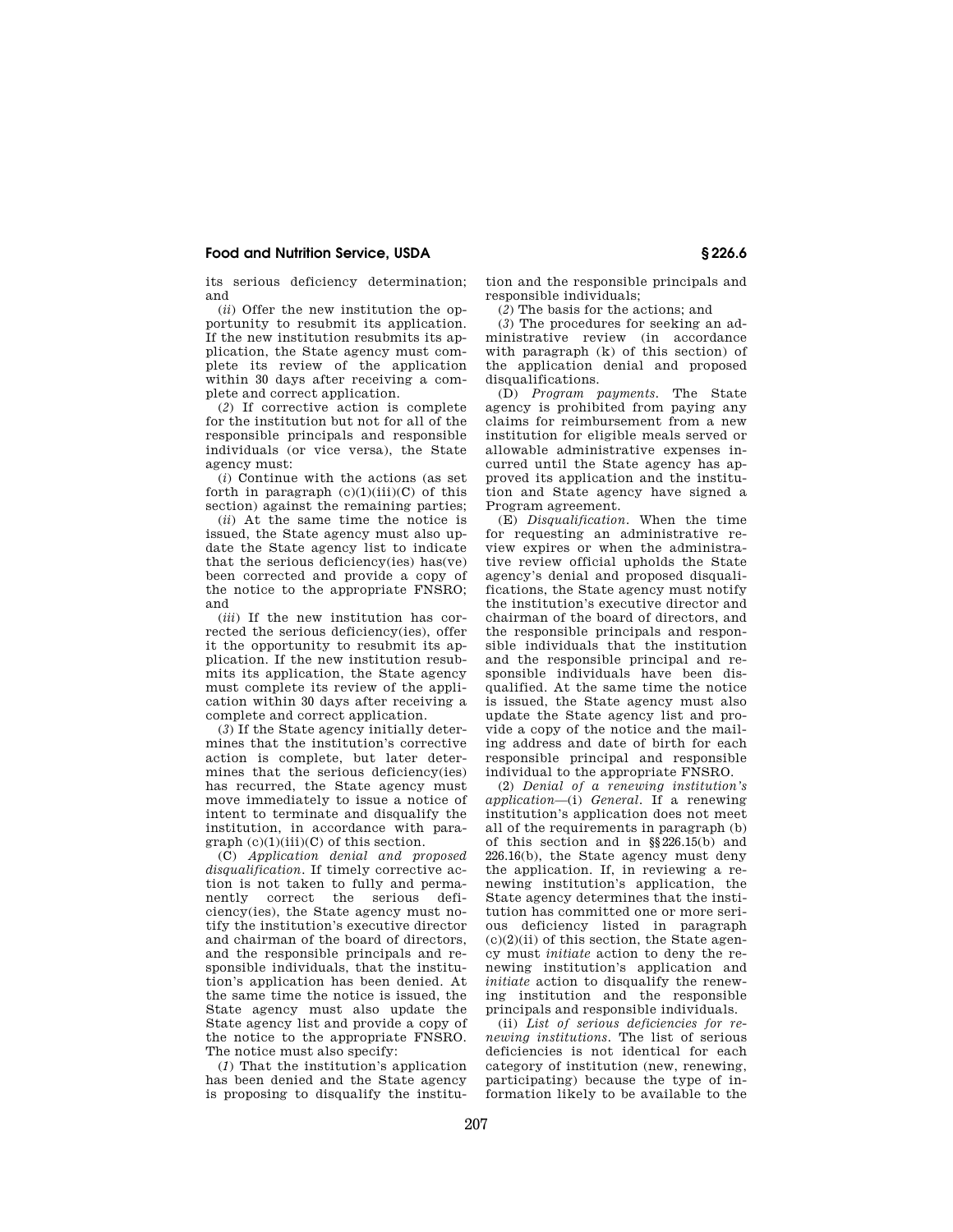State agency is different, depending on whether the State agency is reviewing a new or renewing institution's application or is conducting a review of a participating institution. Serious deficiencies for renewing institutions are:

(A) Submission of false information on the institution's application, including but not limited to a determination that the institution has concealed a conviction for any activity that occurred during the past seven years and that indicates a lack of business integrity. A lack of business integrity includes fraud, antitrust violations, embezzlement, theft, forgery, bribery, falsification or destruction of records, making false statements, receiving stolen property, making false claims, obstruction of justice, or any other activity indicating a lack of business integrity as defined by the State agency;

(B) Failure to operate the Program in conformance with the performance standards set forth in paragraphs  $(b)(1)(xviii)$  and  $(b)(2)(vii)$  of this section;

(C) Failure to comply with the bid procedures and contract requirements of applicable Federal procurement regulations;

(D) Use of a food service management company that is in violation of health codes;

(E) Failure by a sponsoring organization of day care homes to properly classify day care homes as tier I or tier II in accordance with §226.15(f);

(F) Failure by a sponsoring organization to properly train or monitor sponsored facilities in accordance with  $$226.16(d)$ 

(G) Failure to perform any of the other financial and administrative responsibilities required by this part;

(H) Failure to properly implement and administer the day care home termination and administrative review provisions set forth at paragraph (l) of this section and §226.16(l); or

(I) Any other action affecting the institution's ability to administer the Program in accordance with Program requirements.

(iii) *Serious deficiency notification procedures for renewing institutions.* If the State agency determines that a renewing institution has committed one or more serious deficiency listed in para-

# **§ 226.6 7 CFR Ch. II (1–1–14 Edition)**

graph  $(c)(2)(ii)$  of this section, the State agency must use the following procedures to provide the institution and the responsible principals and responsible individuals notice of the serious deficiency(ies) and an opportunity to take corrective action.

(A) *Notice of serious deficiency.* The State agency must notify the institution's executive director and chairman of the board of directors that the institution has been determined to be seriously deficient. The notice must identify the responsible principals and responsible individuals and must be sent to those persons as well. The State agency may specify in the notice different corrective action, and time periods for completing the corrective action, for the institution and the responsible principals and responsible individuals. At the same time the notice is issued, the State agency must add the institution to the State agency list, along with the basis for the serious deficiency determination, and provide a copy of the notice to the appropriate FNSRO. The notice must also specify:

(*1*) The serious deficiency(ies);

(*2*) The actions to be taken to correct the serious deficiency(ies);

(*3*) The time allotted to correct the serious deficiency(ies) in accordance with paragraph  $(c)(4)$  of this section;

(*4*) That the serious deficiency determination is not subject to administrative review.

(*5*) That failure to fully and permanently correct the serious deficiency(ies) within the allotted time will result in the State agency's denial of the institution's application, the proposed termination of the institution's agreement and the proposed disqualification of the institution and the responsible principals and responsible individuals;

(*6*) That the institution's voluntary termination of its agreement with the State agency after having been notified that it is seriously deficient will still result in the institution's formal termination by the State agency and placement of the institution and its responsible principals and responsible individuals on the National disqualified list; and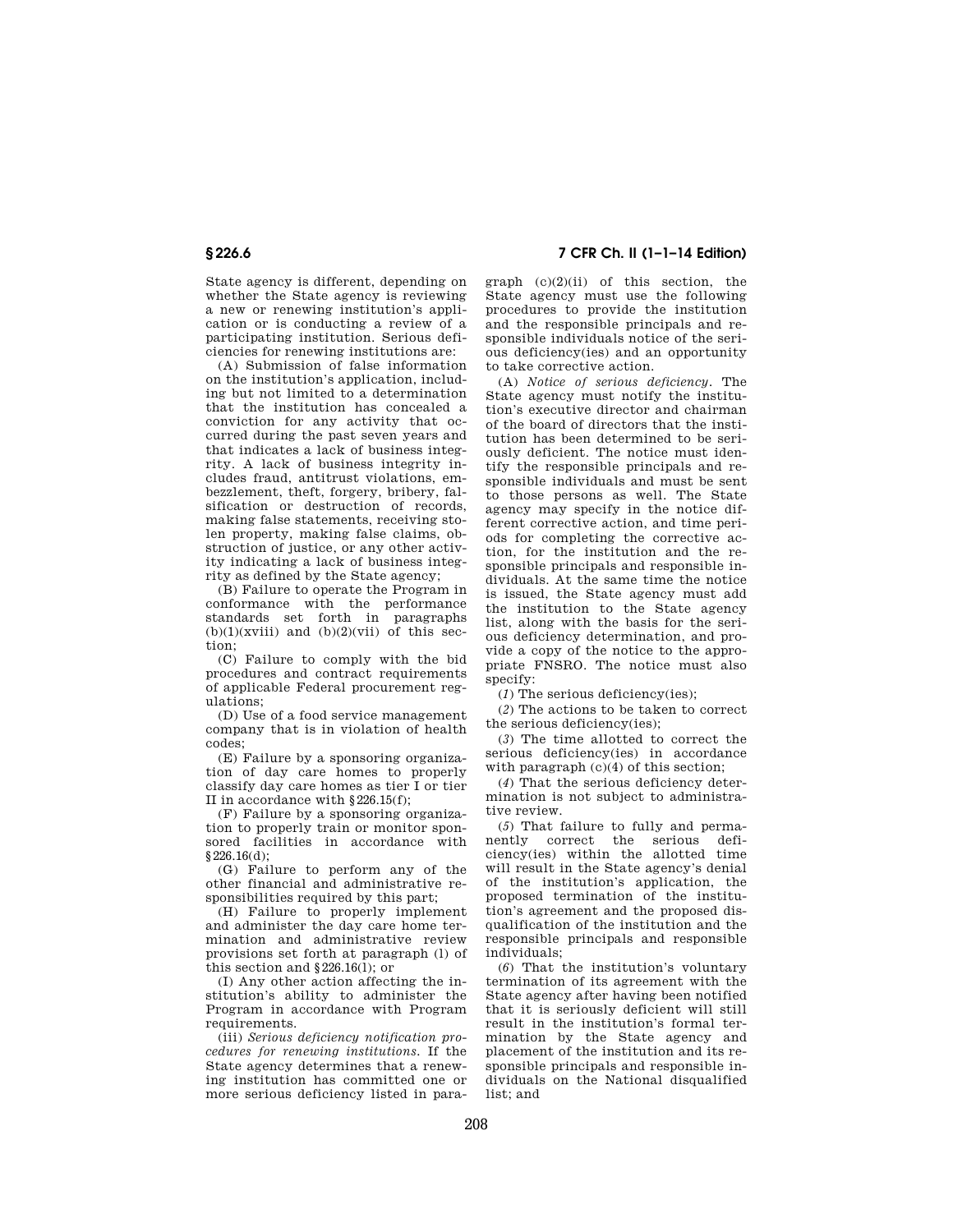(*7*) That, if the State agency does not possess the date of birth for any individual named as a ''responsible principal or individual'' in the serious deficiency notice, the submission of that person's date of birth is a condition of corrective action for the institution and/or individual.

(B) *Successful corrective action.* (*1*) If corrective action has been taken to fully and permanently correct the serious deficiency(ies) within the allotted time and to the State agency's satisfaction, the State agency must:

(*i*) Notify the institution's executive director and chairman of the board of directors, and the responsible principals and responsible individuals, that the State agency has temporarily defer its serious deficiency determination; and

(*ii*) Offer the renewing institution the opportunity to resubmit its application. If the renewing institution resubmits its application, the State agency must complete its review of the application within 30 days after receiving a complete and correct application.

(*2*) If corrective action is complete for the institution but not for all of the responsible principals and responsible individuals (or vice versa), the State agency must:

(*i*) Continue with the actions (as set forth in paragraph  $(c)(2)(iii)(C)$  of this section) against the remaining parties;

(*ii*) At the same time the notice is issued, the State agency must also update the State agency list to indicate that the serious deficiency(ies) has(ve) been corrected and provide a copy of the notice to the appropriate FNSRO; and

(*iii*) If the renewing institution has corrected the serious deficiency(ies), offer it the opportunity to resubmit its application. If the renewing institution resubmits its application, the State agency must complete its review of the application within 30 days after receiving a complete and correct application.

(*3*) If the State agency initially determines that the institution's corrective action is complete, but later determines that the serious deficiency(ies) have recurred, the state agency must move immediately to issue a notice of intent to terminate and disqualify the

institution, in accordance with para $graph (c)(2)(iii)(C)$  of this section.

(C) *Application denial and proposed disqualification.* If timely corrective action is not taken to fully and permanently correct the serious deficiency(ies), the State agency must notify the institution's executive director and chairman of the board of directors, and the responsible principals and responsible individuals, that the institution's application has been denied. At the same time the notice is issued, the State agency must update the State agency list and provide a copy of the notice to the appropriate FNSRO. The notice must also specify:

(*1*) That the institution's application has been denied and the State agency is proposing to terminate the institution's agreement and to disqualify the institution and the responsible principals and responsible individuals;

(*2*) The basis for the actions;

(*3*) That, if the institution voluntarily terminates its agreement after receiving the notice of the proposed termination, the institution and the responsible principals and responsible individuals will be disqualified;

(*4*) The procedures for seeking an administrative review (in accordance with paragraph (k) of this section) of the application denial and proposed disqualifications; and

(*5*) That the institution may continue to participate in the Program and receive Program reimbursement for eligible meals served and allowable administrative costs incurred until its administrative review is completed.

(D) *Agreement termination and disqualification.* When the time for requesting an administrative review expires or when the administrative review official upholds the State agency's denial of the institution's application, the proposed termination, and the proposed disqualifications, the State agency must:

(*1*) Notify the institution's executive director and chairman of the board of directors, and the responsible principals and responsible individuals, that the agreement has been terminated and that the institution and the responsible principals and responsible individuals have been disqualified;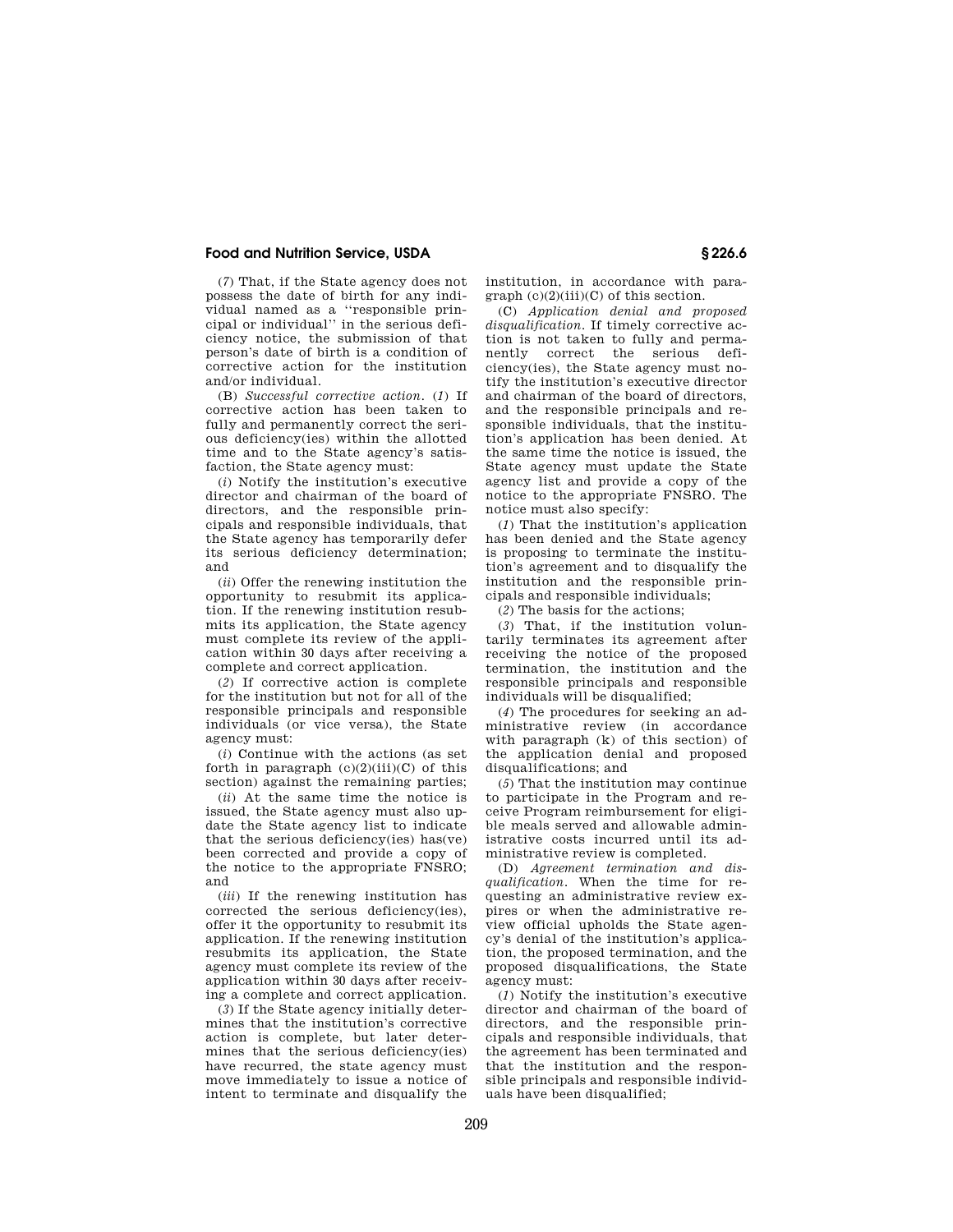# **§ 226.6 7 CFR Ch. II (1–1–14 Edition)**

(*2*) Update the State agency list at the time such notice is issued; and

(*3*) Provide a copy of the notice and the mailing address and date of birth for each responsible principal and responsible individual to the appropriate FNSRO.

(3) *Termination of a participating institution's agreement.* (i) *General.* If the State agency holds an agreement with an institution operating in more than one State that has been disqualified from the Program by another State agency and placed on the National disqualified list, the State agency must terminate the institution's agreement effective no later than 45 days of the date of the institution's disqualification by the other State agency. At the same time the notice of termination is issued, the State agency must add the institution to the State agency list and indicate that the institution's agreement has been terminated and provide a copy of the notice to the appropriate FNSRO. If the State agency determines that a participating institution has committed one or more serious deficiency listed in paragraph (c)(3)(ii) of this section, the State agency must *initiate* action to terminate the agreement of a participating institution and *initiate* action to disqualify the institution and any responsible principals and responsible individuals.

(ii) *List of serious deficiencies for participating institutions.* The list of serious deficiencies is not identical for each category of institution (new, renewing, participating) because the type of information likely to be available to the State agency is different, depending on whether the State agency is reviewing a new or renewing institution's application or is conducting a review of a participating institution. Serious deficiencies for participating institutions are:

(A) Submission of false information on the institution's application, including but not limited to a determination that the institution has concealed a conviction for any activity that occurred during the past seven years and that indicates a lack of business integrity. A lack of business integrity includes fraud, antitrust violations, embezzlement, theft, forgery, bribery, falsification or destruction of records, making false statements, receiving stolen property, making false claims, obstruction of justice, or any other activity indicating a lack of business integrity as defined by the State agency;

(B) Permitting an individual who is on the National disqualified list to serve in a principal capacity with the institution or, if a sponsoring organization, permitting such an individual to serve as a principal in a sponsored center or as a day care home;

(C) Failure to operate the Program in conformance with the performance standards set forth in paragraphs  $(b)(1)(xviii)$  and  $(b)(2)(vi)$  of this section;

(D) Failure to comply with the bid procedures and contract requirements of applicable Federal procurement regulations;

(E) Failure to return to the State agency any advance payments that exceeded the amount earned for serving eligible meals, or failure to return disallowed start-up or expansion payments;

(F) Failure to maintain adequate records;

(G) Failure to adjust meal orders to conform to variations in the number of participants;

(H) Claiming reimbursement for meals not served to participants;

(I) Claiming reimbursement for a significant number of meals that do not meet Program requirements;

(J) Use of a food service management company that is in violation of health codes;

(K) Failure of a sponsoring organization to disburse payments to its facilities in accordance with the regulations at  $§226.16(g)$  and (h) or in accordance with its management plan;

(L) Claiming reimbursement for meals served by a for-profit child care center or a for-profit outside-schoolhours care center during a calendar month in which less than 25 percent of the children in care (enrolled or licensed capacity, whichever is less) were eligible for free or reduced-price meals or were title XX beneficiaries;

(M) Claiming reimbursement for meals served by a for-profit adult day care center during a calendar month in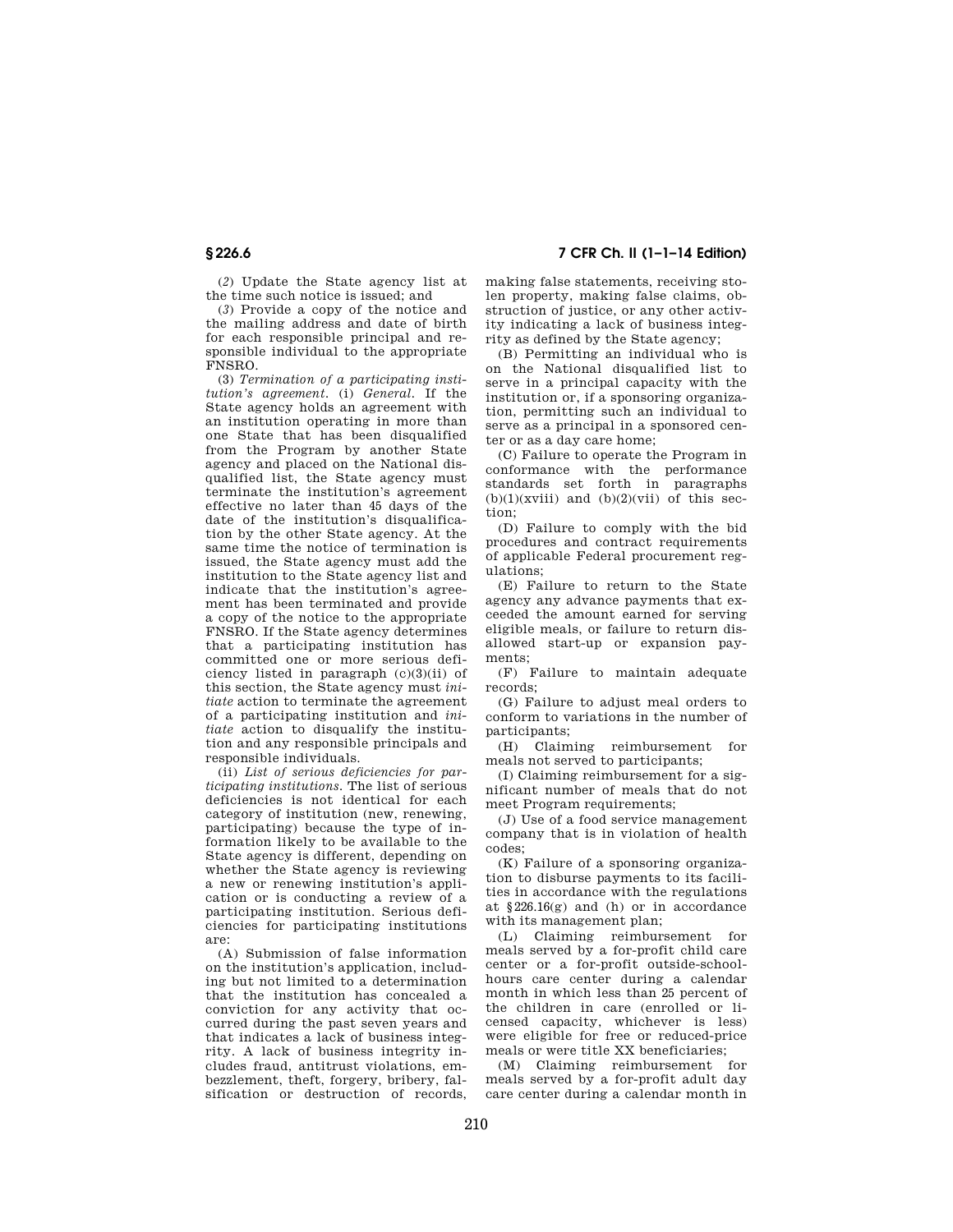which less than 25 percent of its enrolled adult participants were title XIX or title XX beneficiaries;

(N) Failure by a sponsoring organization of day care homes to properly classify day care homes as tier I or tier II in accordance with §226.15(f);

(O) Failure by a sponsoring organization to properly train or monitor sponsored facilities in accordance with §226.16(d);

(P) Use of day care home funds by a sponsoring organization to pay for the sponsoring organization's administrative expenses;

(Q) Failure to perform any of the other financial and administrative responsibilities required by this part;

(R) Failure to properly implement and administer the day care home termination and administrative review provisions set forth at paragraph (l) of this section and §226.16(l);

(S) The fact the institution or any of the institution's principals have been declared ineligible for any other publicly funded program by reason of violating that program's requirements. However, this prohibition does not apply if the institution or the principal has been fully reinstated in, or is now eligible to participate in, that program, including the payment of any debts owed;

(T) Conviction of the institution or any of its principals for any activity that occurred during the past seven years and that indicates a lack of business integrity. A lack of business integrity includes fraud, antitrust violations, embezzlement, theft, forgery, bribery, falsification or destruction of records, making false statements, receiving stolen property, making false claims, obstruction of justice, or any other activity indicating a lack of business integrity as defined by the State agency; or

(U) Any other action affecting the institution's ability to administer the Program in accordance with Program requirements.

(iii) *Serious deficiency notification procedures for participating institutions.* If the State agency determines that a participating institution has committed one or more serious deficiency listed in paragraph  $(c)(3)(ii)$  of this section, the State agency must use the

following procedures to provide the institution and the responsible principals and responsible individuals notice of the serious deficiency(ies) and an opportunity to take corrective action. However, if the serious deficiency(ies) constitutes an imminent threat to the health or safety of participants, or the institution has engaged in activities that threaten the public health or safety, the State agency must follow the procedures in paragraph  $(c)(5)(i)$  of this section instead of the procedures below. Further, if the serious deficiency is the submission of a false or fraudulent claim, in addition to the procedures below, the State agency may suspend the institution's participation in accordance with paragraph  $(c)(5)(ii)$  of this section.

(A) *Notice of serious deficiency.* The State agency must notify the institution's executive director and chairman of the board of directors that the institution has been determined seriously deficient. The notice must identify the responsible principals and responsible individuals and must be sent to those persons as well. The State agency may specify in the notice different corrective action and time periods for completing the corrective action for the institution and the responsible principals and responsible individuals. At the same time the notice is issued, the State agency must add the institution to the State agency list, along with the basis for the serious deficiency determination, and provide a copy of the notice to the appropriate FNSRO. The notice must also specify:

(*1*) The serious deficiency(ies);

(*2*) The actions to be taken to correct the serious deficiency(ies);

(*3*) The time allotted to correct the serious deficiency(ies) in accordance with paragraph  $(c)(4)$  of this section:

(*4*) That the serious deficiency determination is not subject to administrative review.

(*5*) That failure to fully and permanently correct the serious deficiency(ies) within the allotted time will result in the State agency's proposed termination of the institution's agreement and the proposed disqualification of the institution and the responsible principals and responsible individuals;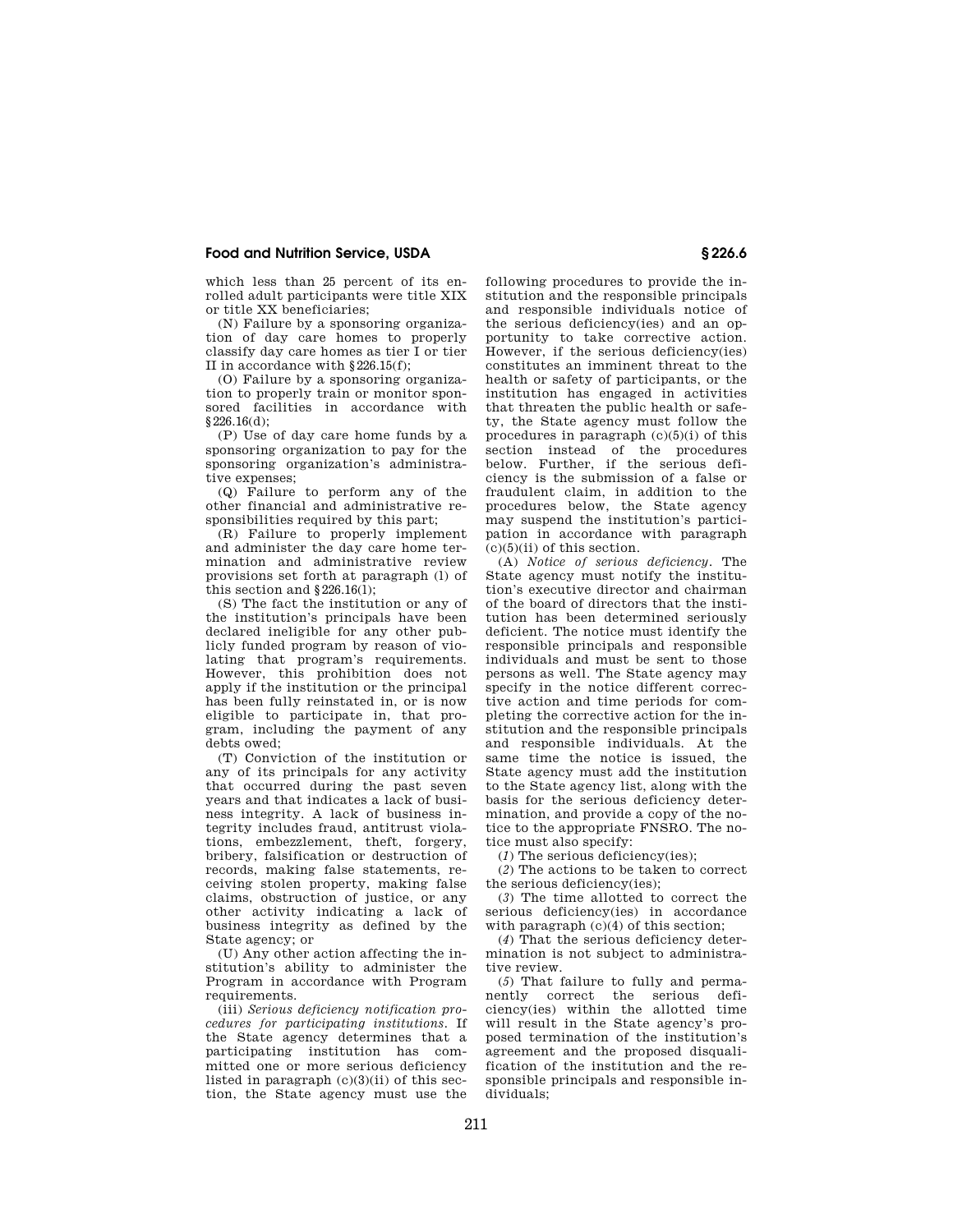(*6*) That the institution's voluntary termination of its agreement with the State agency after having been notified that it is seriously deficient will still result in the instituion's formal termination by the State agency and placement of the institution and its responsible principals and responsible individuals on the National disqualified list; and

(*7*) That, if the State agency does not possess the date of birth for any individual named as a ''responsible principal or individual'' in the serious deficiency notice, the submission of that person's date of birth is a condition of corrective action for the institution and/or individual.

(B) *Successful corrective action.* (*1*) If corrective action has been taken to fully and permanently correct the serious deficiency(ies) within the allotted time and to the State agency's satisfaction, the State agency must:

(*i*) Notify the institution's executive director and chairman of the board of directors, and the responsible principals and responsible individuals, that the State agency has temporarily defer its serious deficiency determination; and

(*ii*) Offer the renewing institution the opportunity to resubmit its application. If the participating institution resubmits its application, the State agency must complete its review of the application within 30 days after receiving a complete and correct application.

(*2*) If corrective action is complete for the institution but not for all of the responsible principals and responsible individuals (or vice versa), the State agency must:

(*i*) Continue with the actions (as set forth in paragraph  $(c)(3)(iii)(C)$  of this section) against the remaining parties;

(*ii*) At the same time the notice is issued, the State agency must also update the State agency list to indicate that the serious deficiency(ies) has(ve) been corrected and provide a copy of the notice to the appropriate FNSRO; and

(*iii*) If the renewing institution has corrected the serious deficiency(ies), offer it the opportunity to resubmit its application. If the participating institution resubmits its application, the State agency must complete its review

**§ 226.6 7 CFR Ch. II (1–1–14 Edition)** 

of the application within 30 days after receiving a complete and correct application.

(*3*) If the State agency initially determines that the institution's corrective action is complete, but later determines that the serious deficiency(ies) has recurred, the State agency must move immediately to issue a notice of intent to terminate and disqualify the institution, in accordance with paragraph  $(c)(1)(iii)(C)$  of this section.

(C) *Proposed termination and proposed disqualification.* If timely corrective action is not taken to fully and permanently correct the serious deficiency(ies), the State agency must notify the institution's executive director and chairman of the board of directors, and the responsible principals and responsible individuals, that the State agency is proposing to terminate the institution's agreement and to disqualify the institution and the responsible principals and responsible individuals. At the same time the notice is issued, the State agency must also update the State agency list and provide a copy of the notice to the appropriate FNSRO. The notice must also specify:

(*1*) That the State agency is proposing to terminate the institution's agreement and to disqualify the institution and the responsible principals and responsible individuals;

(*2*) The basis for the actions;

(*3*) That, if the institution voluntarily terminates its agreement after receiving the notice of proposed termination, the institution and the responsible principals and responsible individuals will be disqualified.

(*4*) The procedures for seeking an administrative review (in accordance with paragraph (k) of this section) of the application denial and proposed disqualifications; and

(*5*) That, unless participation has been suspended, the institution may continue to participate and receive Program reimbursement for eligible meals served and allowable administrative costs incurred until its administrative review is completed.

(D) *Program payments and extended agreement.* If the participating institution must renew its application, or its agreement expires, before the end of the time allotted for corrective action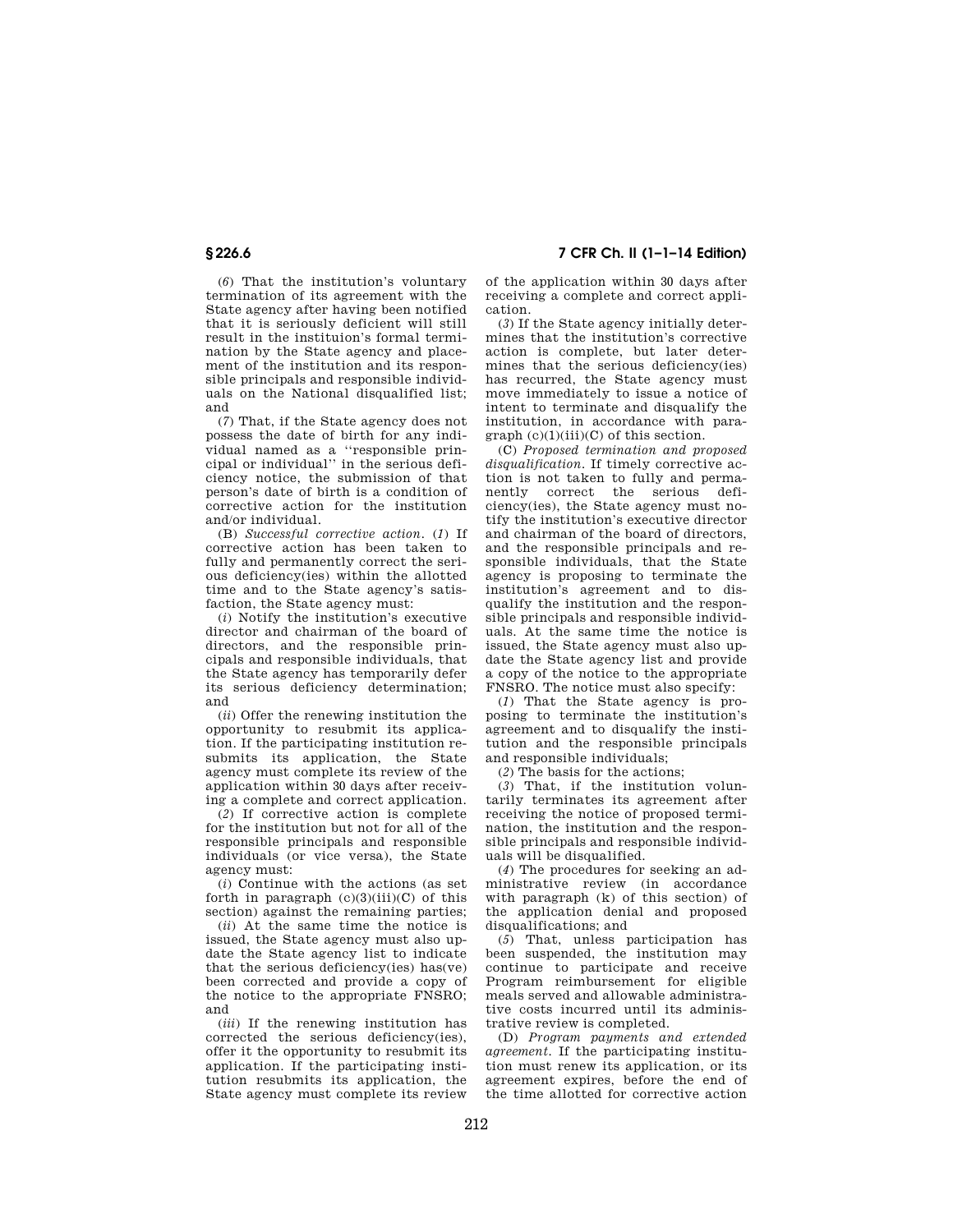and/or the conclusion of any administrative review requested by the participating institution:

(*1*) The State agency must temporarily extend its current agreement with the participating institution and continue to pay any valid unpaid claims for reimbursement for eligible meals served and allowable administrative expenses incurred; and

(*2*) During this period, the State agency may base administrative payments to the institution on the institution's previous approved budget, or may base administrative payments to the institution on the budget submitted by the institution as part of its renewal application; and

(3) The actions set forth in para-<br>graphs  $(c)(3)(iii)(D)(1)$  and  $(c)(3)(iii)(D)(1)$  $(c)(3)(iii)(D)(2)$  of this section must be taken either until the serious deficiency(ies) is corrected or until the institution's agreement is terminated, including the period of any administrative review;

(E) *Agreement termination and disqualification.* When the time for requesting an administrative review expires or when the administrative review official upholds the State agency's proposed termination and disqualifications, the State agency must:

(*1*) Notify the institution's executive director and chairman of the board of directors, and the responsible principals and responsible individuals, that the institution's agreement has been terminated and that the institution and the responsible principals and responsible individuals have been disqualified;

(*2*) Update the State agency list at the time such notice is issued; and

(*3*) Provide a copy of the notice and the mailing address and date of birth for each responsible principal and responsible individual to the appropriate FNSRO.

(4) *Corrective action timeframes*—(i) *General.* Except as noted in this paragraph (c)(4), the State agency is prohibited from allowing more than 90 days for corrective action from the date the institution receives the serious deficiency notice.

(ii) *Unlawful practices.* If the State agency determines that the institution has engaged in unlawful practices, submitted false or fraudulent claims or other information to the State agency, or been convicted of or concealed a criminal background, the State agency is prohibited from allowing more than 30 days for corrective action.

(iii) *Long-term changes.* For serious deficiencies requiring the long-term revision of management systems or processes, the State agency may permit more than 90 days to complete the corrective action as long as a corrective action plan is submitted to and approved by the State agency within 90 days (or such shorter deadline as the State agency may establish). The corrective action must include milestones and a definite completion date that the State agency will monitor. The determination of serious deficiency will remain in effect until the State agency determines that the serious deficiency(ies) has(ve) been fully and permanently corrected within the allotted time.

(5) *Suspension of an institution's participation.* A State agency is prohibited from suspending an institution's participation (including all Program payments) except for the reasons set forth in this paragraph (c)(5).

(i) *Public health or safety*—(A) *General.*  If State or local health or licensing officials have cited an institution for serious health or safety violations, the State agency must immediately suspend the institution's Program participation, initiate action to terminate the institution's agreement, and initiate action to disqualify the institution and the responsible principals and responsible individuals prior to any formal action to revoke the institution's licensure or approval. If the State agency determines that there is an imminent threat to the health or safety of participants at an institution, or that the institution has engaged in activities that threaten the public health or safety, the State agency must immediately notify the appropriate State or local licensing and health authorities and take action that is consistent with the recommendations and requirements of those authorities. An imminent threat to the health or safety of participants and engaging in activities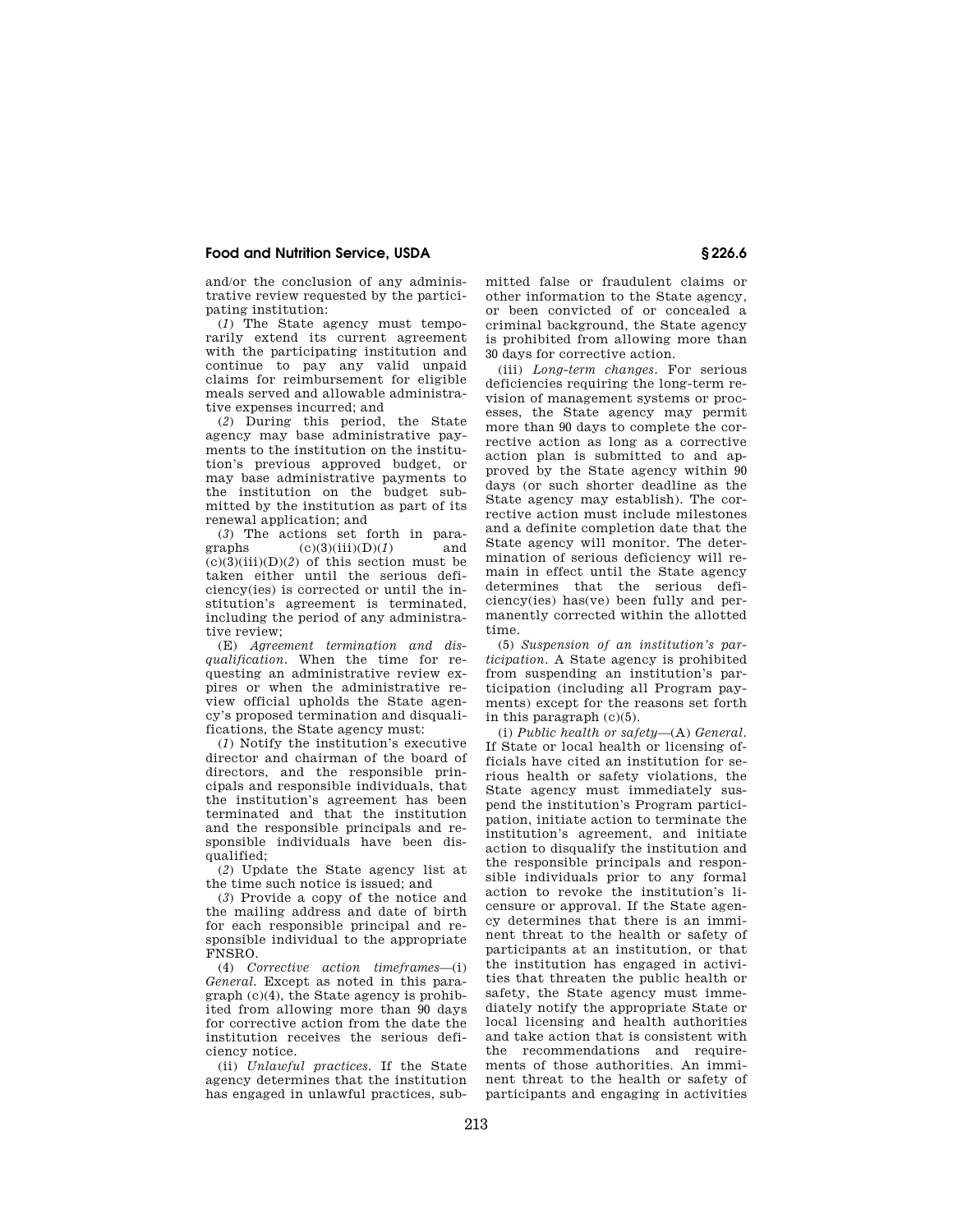**§ 226.6 7 CFR Ch. II (1–1–14 Edition)** 

that threaten the public health or safety constitute serious deficiencies; however, the State agency must use the procedures in this paragraph  $(c)(5)(i)$ (instead of the procedures in paragraph  $(c)(3)$  of this section) to provide the institution notice of the suspension of participation, serious deficiency, proposed termination of the institution's agreement, and proposed disqualification of the responsible principals and responsible individuals.

(B) *Notice of suspension, serious deficiency, proposed termination, and proposed disqualification.* The State agency must notify the institution's executive director and chairman of the board of directors that the institution's participation (including Program payments) has been suspended, that the institution has been determined to be seriously deficient, and that the State agency proposes to terminate the institution's agreement and to disqualify the institution and the responsible principals and responsible individuals. The notice must also identify the responsible principals and responsible individuals and must be sent to those persons as well. At the same time this notice is sent, the State agency must add the institution and the responsible principals and responsible individuals to the State agency list, along with the basis for the serious deficiency determination and provide a copy of the notice to the appropriate FNSRO. The notice must also specify:

(*1*) That the State agency is suspending the institution's participation (including Program payments), proposing to terminate the institution's agreement, and proposing to disqualify the institution and the responsible principals and responsible individuals;

(*2*) The serious deficiency(ies);

(*3*) That, if the institution voluntary terminates its agreement with the State agency after having been notified of the proposed termination, the institution and the responsible principals and responsible individuals will be disqualified;

(*4*) That the serious deficiency determination is not subject to administrative review;

(*5*) The procedures for seeking an administrative review (consistent with paragraph (k) of this section) of the suspension, proposed termination, and proposed disqualifications; and

(*6*) That, if the administrative review official overturns the suspension, the institution may claim reimbursement for eligible meals served and allowable administrative costs incurred during the suspension period.

(C) *Agreement termination and disqualification*. When the time for requesting an administrative review expires or when the administrative review official upholds the State agency's proposed termination and disqualifications, the State agency must:

(*1*) Notify the institution's executive director and chairman of the board of directors, and the responsible principals and responsible individuals, that the institution's agreement has been terminated and that the institution and the responsible principals and responsible individuals have been disqualified;

(*2*) Update the State agency list at the time such notice is issued; and

(*3*) Provide a copy of the notice and the mailing address and date of birth for each responsible principal and responsible individual to the appropriate FNSRO.

(D) *Program payments.* The State agency is prohibited from paying any claims for reimbursement from a suspended institution. However, if the suspended institution prevails in the administrative review of the proposed termination, the State agency must pay any claims for reimbursement for eligible meals served and allowable administrative costs incurred during the suspension period.

(ii) *False or fraudulent claims*—(A) *General.* If the State agency determines that an institution has knowingly submitted a false or fraudulent claim, the State agency *may* initiate action to suspend the institution's participation and must *initiate* action to terminate the institution's agreement and initiate action to disqualify the institution and the responsible principals and responsible individuals (in accordance with paragraph (c)(3) of this section). The submission of a false or fraudulent claim constitutes a serious deficiency as set forth in paragraph (c)(3)(ii) of this section, which lists serious deficiencies for participating institutions.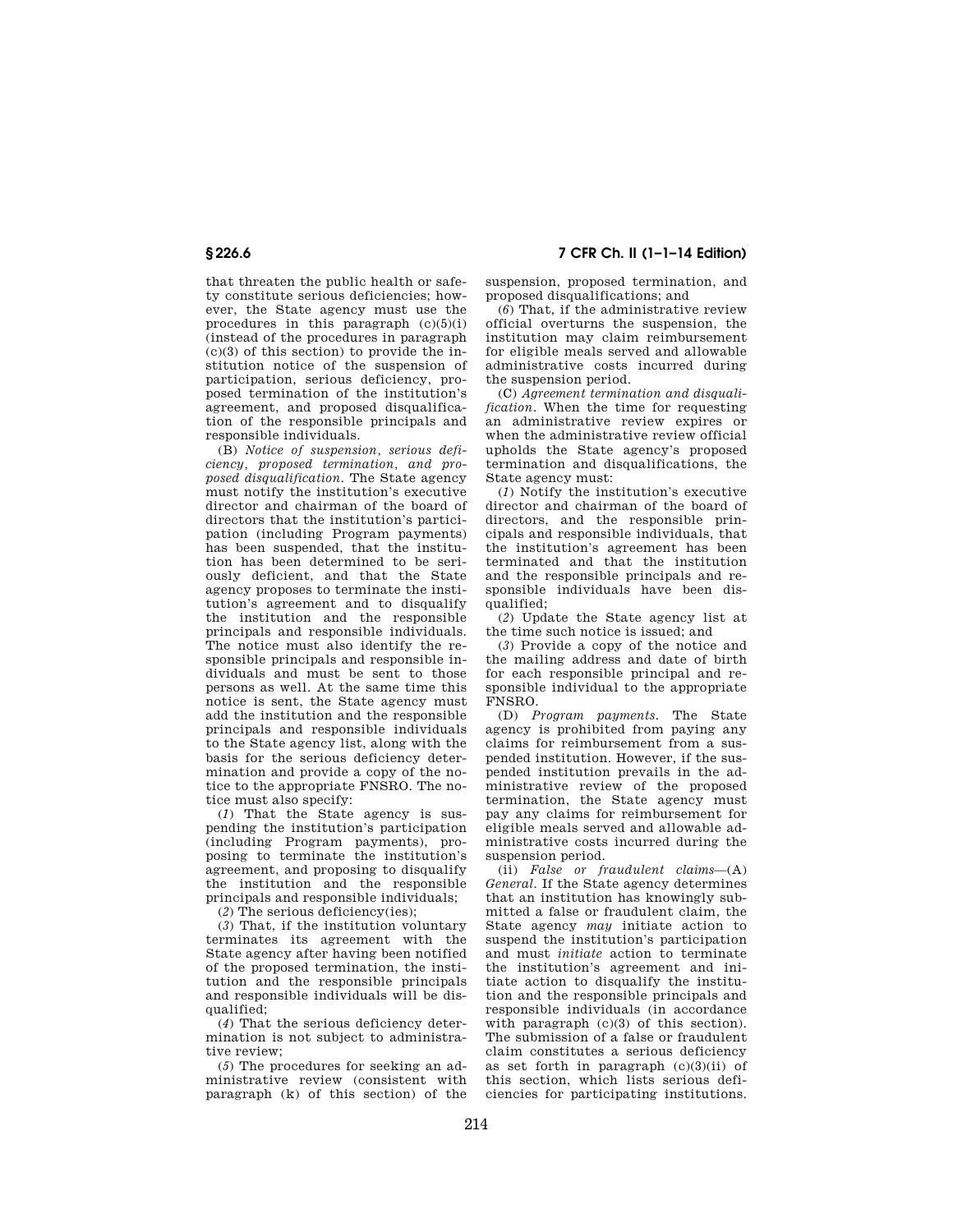If the State agency wishes to suspend the institution's participation, it must use the following procedures to issue the notice of proposed suspension of participation *at the same time* it issues the serious deficiency notice, which must include the information described in paragraph  $(c)(3)(iii)(A)$  of this section.

(B) *Proposed suspension of participation.* If the State agency decides to propose to suspend an institution's participation due to the institution's submission of a false or fraudulent claim, it must notify the institution's executive director and chairman of the board of directors that the State agency intends to suspend the institution's participation (including all Program payments) unless the institution requests a review of the proposed suspension. At the same time the notice is issued, the State agency must also update the State agency list and provide a copy of the notice to the appropriate FNSRO. The notice must identify the responsible principals and responsible individuals and must be sent to those persons as well. The notice must also specify:

(*1*) That the State agency is proposing to suspend the institution's participation;

(*2*) That the proposed suspension is based on the institution's submission of a false or fraudulent claim, as described in the serious deficiency notice;

(*3*) The effective date of the suspension (which may be no earlier than 10 days after the institution receives the suspension notice);

(*4*) The name, address and telephone number of the suspension review official who will conduct the suspension review; and

(*5*) That if the institution wishes to have a suspension review, it must request a review and submit to the suspension review official written documentation opposing the proposed suspension within 10 days of the institution's receipt of the notice.

(C) *Suspension review.* If the institution requests a review of the State agency's proposed suspension of participation, the suspension review must be heard by a suspension review official who must:

(*1*) Be an independent and impartial person other than, and not accountable to, any person involved in the decision to initiate suspension proceedings;

(*2*) Immediately notify the State agency that the institution has contested the proposed suspension and must obtain from the State agency its notice of proposed suspension of participation, along with all supporting documentation; and

(*3*) Render a decision on suspension of participation within 10 days of the deadline for receiving the institution's documentation opposing the proposed suspension.

(D) *Suspension review decision.* If the suspension review official determines that the State agency's proposed suspension is not appropriate, the State agency is prohibited from suspending participation. If the suspension review official determines, based on a preponderance of the evidence, that the State agency's action was appropriate, the State agency must suspend the institution's participation (including all Program payments), effective on the date of the suspension review decision. The State agency must notify the institution's executive director and chairman of the board of directors, and the responsible principals and responsible individuals, that the institution's participation has been suspended. At the same time the notice is issued, the State agency must also update the State agency list and provide a copy of the notice to the appropriate FNSRO. The notice must also specify:

(*1*) That the State agency is suspending the institution's participation (including Program payments);

(*2*) The effective date of the suspension (the date of the suspension review decision);

(*3*) The procedures for seeking an administrative review (in accordance with paragraph (k) of this section) of the suspension; and

(*4*) That if the administrative review official overturns the suspension, the institution may claim reimbursement for eligible meals served and allowable administrative costs incurred during the suspension period.

(E) *Program payments.* A State agency is prohibited from paying any claims for reimbursement submitted by a suspended institution. However, if the institution suspended for the submission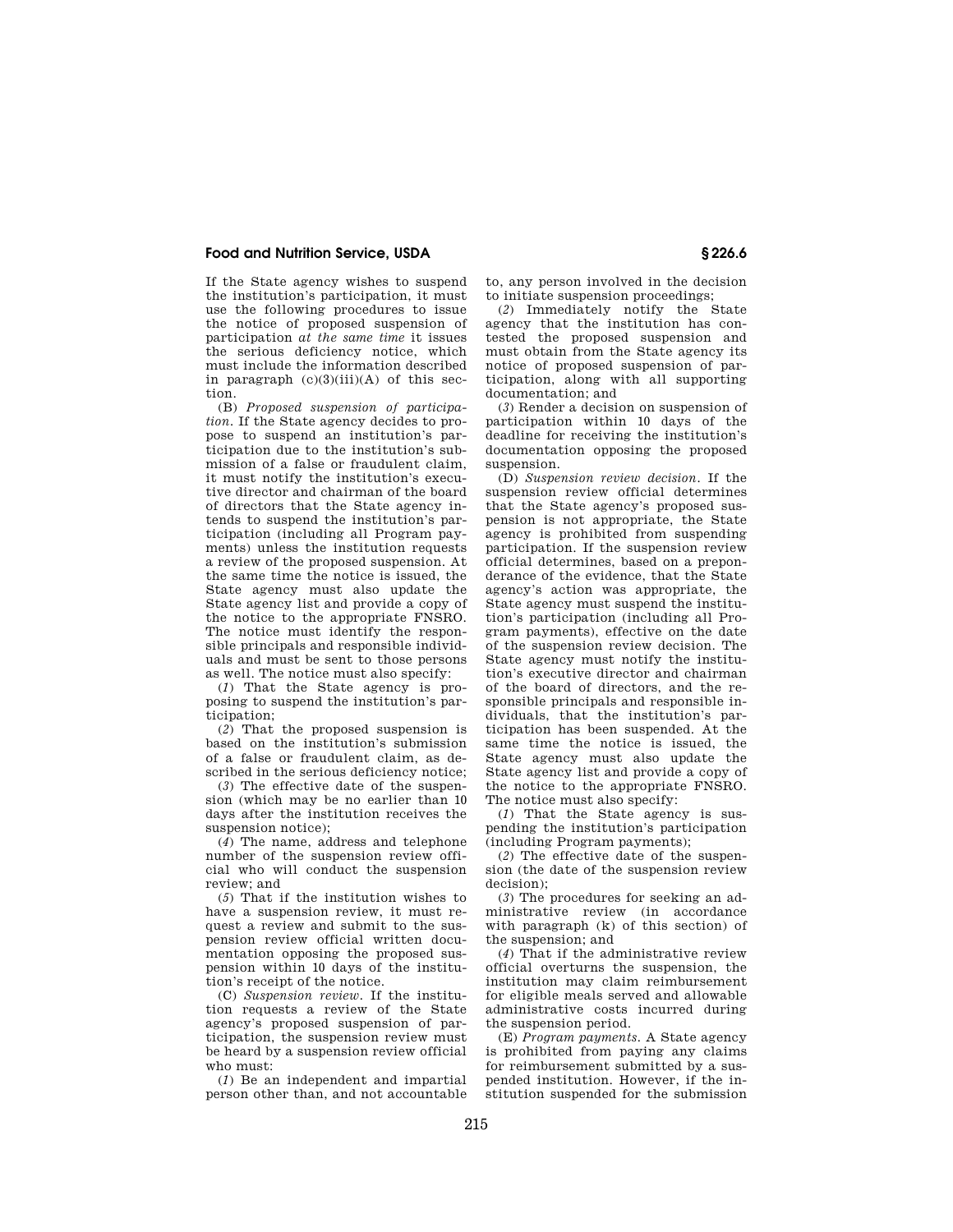of false or fraudulent claims is a sponsoring organization, the State agency must ensure that sponsored facilities continue to receive reimbursement for eligible meals served during the suspension period. If the suspended institution prevails in the administrative review of the proposed termination, the State agency must pay any valid unpaid claims for reimbursement for eligible meals served and allowable administrative costs incurred during the suspension period.

(F) *Maximum time for suspension.*  Under no circumstances may the suspension of participation remain in effect for more than 120 days following the suspension review decision.

(6) *FNS determination of serious deficiency*—(i) *General.* FNS may determine independently that a participating institution has committed one or more serious deficiency listed in paragraph  $(c)(3)(ii)$  of this section, which lists serious deficiencies for participating institutions.

(ii) *Serious deficiency notification procedures.* If FNS determines that an institution has committed one or more serious deficiency listed in paragraph  $(c)(3)(ii)$  of this section (the list of serious deficiencies for participating institutions), FNS will use the following procedures to provide the institution and the responsible principals and responsible individuals with notice of the serious deficiency(ies) and an opportunity to take corrective action.

(A) *Notice of serious deficiency.* FNS will notify the institution's executive director and chairman of the board of directors that the institution has been found to be seriously deficient. The notice will identify the responsible principals and responsible individuals and will be sent to them as well. FNS may specify in the notice different corrective action and time periods for completing the corrective action, for the institution and the responsible principals and responsible individuals. The notice will also specify:

(*1*) The serious deficiency(ies);

(*2*) The actions to be taken to correct the serious deficiency(ies);

(*3*) The time allotted to correct the serious deficiency(ies) in accordance with paragraph  $(c)(4)$  of this section;

**§ 226.6 7 CFR Ch. II (1–1–14 Edition)** 

(*4*) That failure to fully and permanently correct the serious deficiency(ies) within the allotted time, or the institution's voluntary termination of its agreement(s) with any State agency after having been notified that it is seriously deficient, will result in the proposed disqualification of the institution and the responsible principals and responsible individuals and the termination of its agreement(s) with all State agencies; and

(*5*) That the serious deficiency determination is not subject to administrative review.

(B) *Suspension of participation.* If FNS determines that there is an imminent threat to the health or safety of participants at an institution, or that the institution has engaged in activities that threaten the public health or safety, any State agency that holds an agreement with the institution must suspend the participation of the institution. If FNS determines that the institution has submitted a false or fraudulent claim, it may require any State agency that holds an agreement with the institution to initiate action to suspend the institution's participation for false or fraudulent claims in accordance with paragraph (c)(5)(ii) of this section (which deals with an institution's suspension by a State agency for submission of false or fraudulent claims). In both cases, FNS will provide the State agency the information necessary to support these actions and, in the case of a false and fraudulent claim, will provide an individual to serve as the suspension review official if requested by the State agency.

(C) *Successful corrective action.* (*1*) If corrective action has been taken to fully and permanently correct the serious deficiency(ies) within the allotted time and to FNS's satisfaction, FNS will notify the institution's executive director and chairman of the board of directors, and the responsible principals and responsible individuals, that it has temporarily defer its serious deficiency determination; and

(*2*) If corrective action is complete for the institution but not for all of the responsible principals and responsible individuals (or vice versa), FNS will continue with the actions (as set forth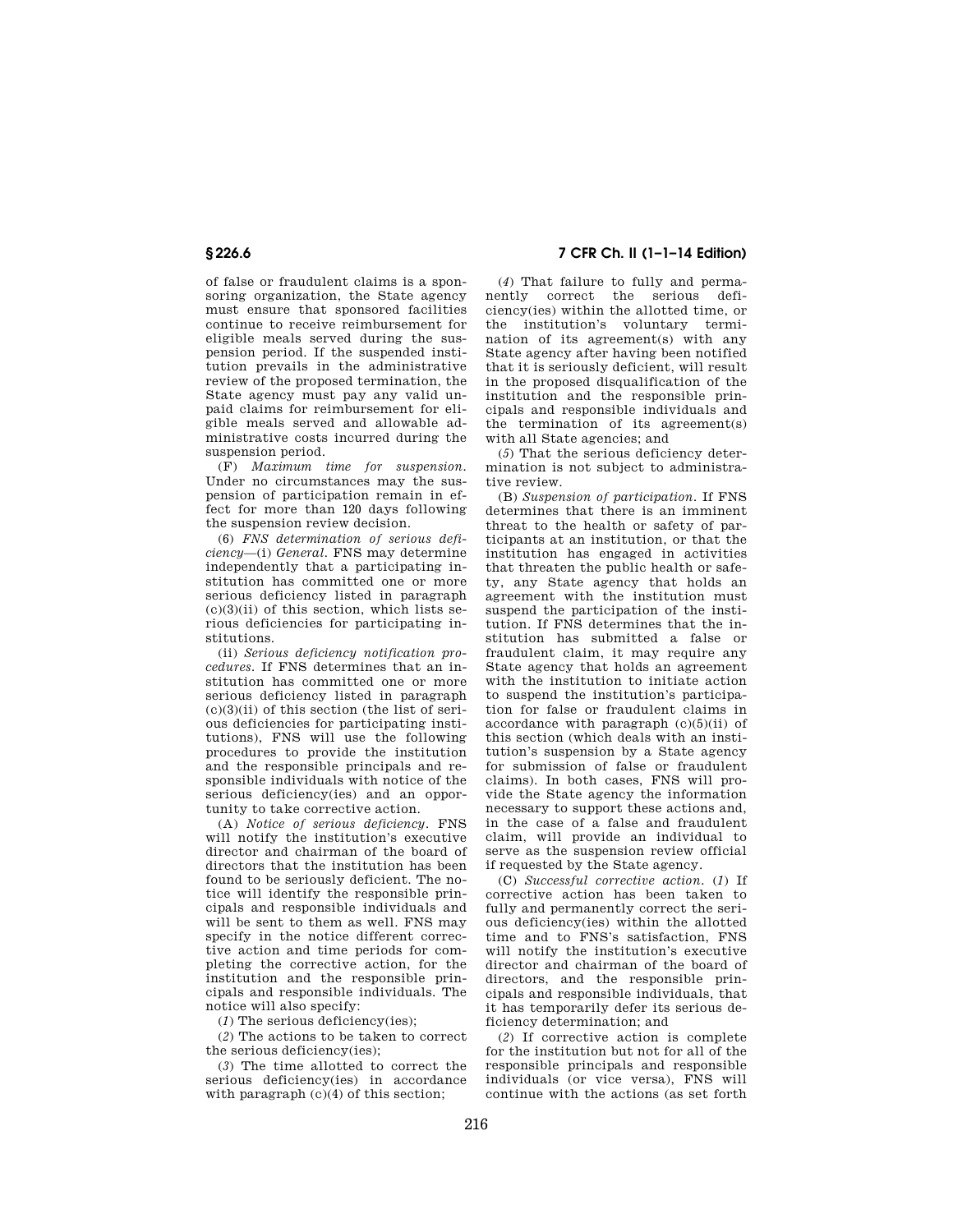in paragraph  $(c)(6)(ii)(D)$  of this section) against the remaining parties.

(*3*) If FNS initially determines that the institution's corrective action is complete, but later determines that the serious deficiency(ies) has recurred, FNS will move immediately to issue a notice of intent to terminate and disqualify the institution, in accordance with paragraph  $(c)(6)(ii)(D)$  of this section.

(D) *Proposed disqualification.* If timely corrective action is not taken to fully and permanently correct the serious deficiency(ies), FNS will notify the institution's executive director and chairman of the board of directors, and the responsible principals and responsible individuals, that FNS is proposing to disqualify them. The notice will also specify:

(*1*) That FNS is proposing to disqualify the institution and the responsible principals and responsible individuals;

(*2*) The basis for the actions;

(*3*) That, if the institution seeks to voluntarily terminate its agreement after receiving the notice of proposed disqualification, the institution and the responsible principals and responsible individuals will be disqualified;

(*4*) The procedures for seeking an administrative review (in accordance with paragraph (k) of this section) of the proposed disqualifications;

(*5*) That unless participation has been suspended, the institution may continue to participate and receive Program reimbursement for eligible meals served and allowable administrative costs incurred until its administrative review is completed; and

(*6*) That if the institution does not prevail in the administrative review, any State agency holding an agreement with the institution will be required to terminate that agreement and the institution is prohibited from seeking an administrative review of the termination of the agreement by the State agency(ies).

(E) *Disqualification.* When the time for requesting an administrative review expires or when the administrative review official upholds FNS's proposed disqualifications, FNS will notify the institution's executive director and chairman of the board of directors, and the responsible principals and responsible individuals, that the institution and the responsible principal or responsible individual have been disqualified.

(F) *Program payments.* If the State agency holds an agreement with an institution that FNS has determined to be seriously deficient, the State agency must continue to pay any valid unpaid claims for reimbursement for eligible meals served and allowable administrative expenses incurred until the serious deficiency(ies) is corrected or the State agency terminates the institution's agreement, including the period of any administrative review, unless participation has been suspended.

(G) *Required State agency action.* (*1*) *Disqualified institutions.* If the State agency holds an agreement with an institution that FNS determines to be seriously deficient and subsequently disqualifies, the State agency must terminate the institution's agreement effective no later than 45 days after the date of the institution's disqualification by FNS. As noted in paragraph  $(k)(3)(iv)$  of this section, the termination is not subject to administrative review. At the same time the notice of termination is issued, the State agency must add the institution to the State agency list and provide a copy of the notice to the appropriate FNSRO.

(*2*) *Disqualified principals.* If the State agency holds an agreement with an institution whose principal FNS determines to be seriously deficient and subsequently disqualifies, the State agency must determine the institution to be seriously deficient and initiate action to terminate and disqualify the institution in accordance with the procedures in paragraph (c)(3) of this section. The State agency must initiate these actions no later than 45 days after the date of the principal's disqualification by FNS.

(7) *National disqualified list*—(i) *Maintenance and availability of list.* FNS will maintain the National disqualified list and make it available to all State agencies and all sponsoring organizations.

(ii) *Effect on institutions.* No organization on the National disqualified list may participate in the Program as an institution. As noted in paragraphs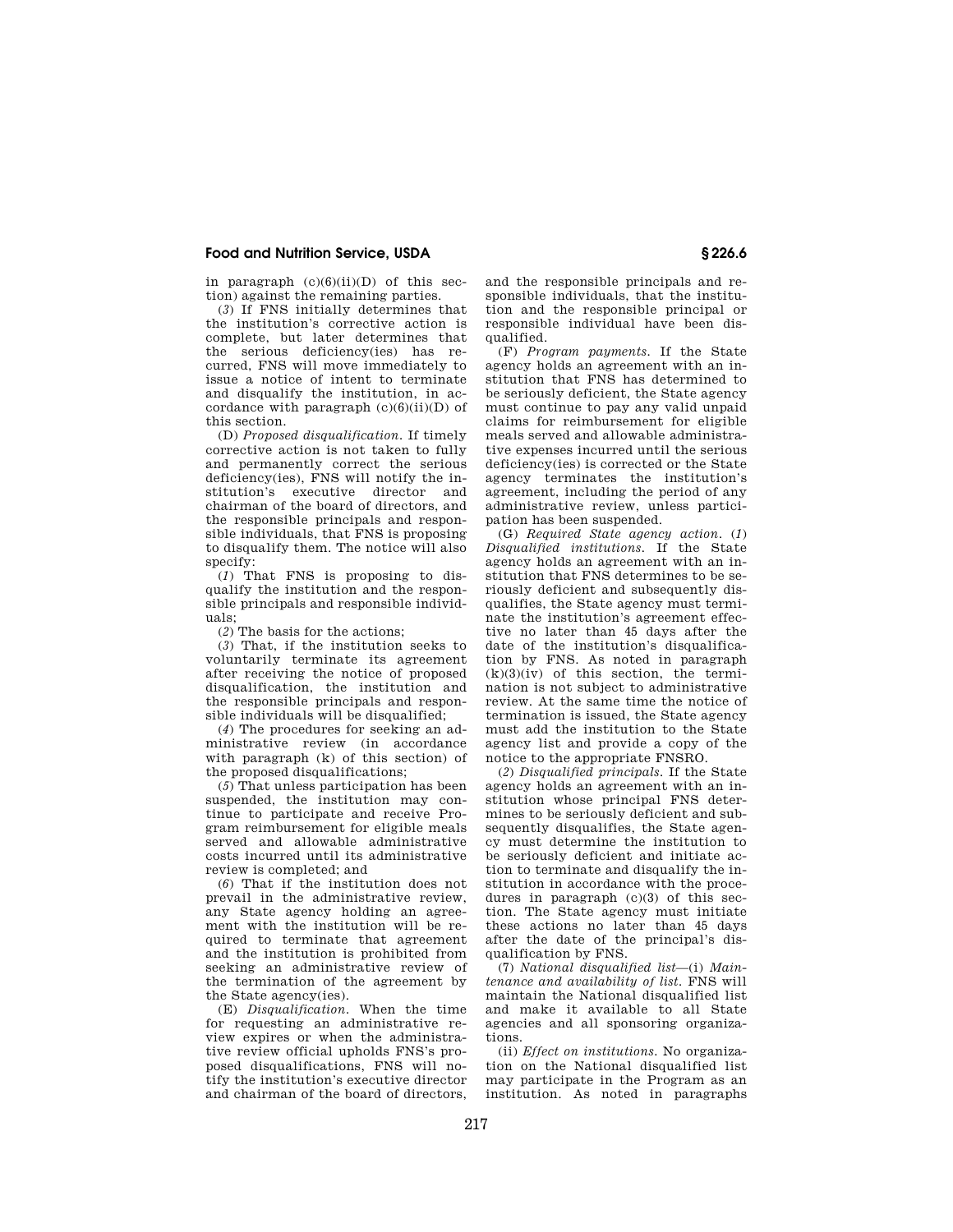$(b)(1)(xii)$  and  $(b)(2)(ii)$  of this section, the State agency must must not approve the application of a new or renewing institution if the institution is on the National disqualified list. In addition, as noted in paragraphs  $(c)(3)(i)$ and  $(c)(6)(ii)(G)(I)$  of this section, the State agency must terminate the agreement of any participating institution that is disqualified by another State agency or by FNS.

(iii) *Effect on sponsored centers.* No organization on the National disqualified list may participate in the Program as a sponsored center. As noted in  $§226.16(b)$  and paragraphs  $(b)(1)(xii)$  and  $(b)(2)(ii)$  of this section, a sponsoring organization is prohibited from submitting an application on behalf of a sponsored facility (and a State agency is prohibited from approving such an application) if the facility is on the National disqualified list.

(iv) *Effect on individuals.* No individual on the National disqualified list may serve as a principal in any institution or facility or as a day care home provider.

(A) *Principal for an institution or a sponsored facility.* As noted in paragraphs  $(b)(1)(xii)$  and  $(b)(2)(ii)$  of this section, the State agency must must not approve the application of a new or renewing institution if any of the institution's principals is on the National disqualified list. As noted in paragraphs  $(c)(3)(ii)(B)$  and  $(c)(6)(ii)(G)(2)$  of this section, the State agency must declare an institution seriously deficient and initiate action to terminate the institution's agreement and disqualify the institution if the institution permits an individual who is on the National disqualified list to serve in a principal capacity for the institution or one of its facilities.

(B) *Principal for a sponsored facility.*  As noted in §226.16(b) and paragraphs  $(b)(1)(xii)$  and  $(b)(2)(ii)$  of this section, a sponsoring organization is prohibited from submitting an application on behalf of a sponsored facility (or a State agency from approving such an application) if any of the facility's principals are on the National disqualified list.

(C) *Serving as a day care home.* As noted in §226.16(b) and paragraphs  $(b)(1)(xii)$  and  $(b)(2)(ii)$  of this section, a sponsoring organization is prohibited

**§ 226.6 7 CFR Ch. II (1–1–14 Edition)** 

from submitting an application on behalf of a sponsored facility (and a State agency is prohibited from approving such an application) if the facility is on the National disqualified list.

(v) *Removal of institutions, principals, and individuals from the list.* Once included on the National disqualified list, an institution and responsible principals and responsible individuals remain on the list until such time as FNS, in consultation with the appropriate State agency, determines that the serious deficiency(ies) that led to their placement on the list has(ve) been corrected, or until seven years have elapsed since they were disqualified from participation. However, if the institution, principal or individual has failed to repay debts owed under the Program, they will remain on the list until the debt has been repaid.

(vi) *Removal of day care homes from the list.* Once included on the National disqualified list, a day care home will remain on the list until such time as the State agency determines that the serious deficiency(ies) that led to its placement on the list has(ve) been corrected, or until seven years have elapsed since its agreement was terminated for cause. However, if the day care home has failed to repay debts owed under the Program, it will remain on the list until the debt has been repaid.

(8) *State agency list*—(i) *Maintenance of the State agency list.* The State agency must maintain a State agency list (in the form of an actual paper or electronic list or retrievable paper records). The list must be made available to FNS upon request, and must include the following information:

(A) Institutions determined to be seriously deficient by the State agency, including the names and mailing addresses of the institutions and the status of the institutions as they move through the possible subsequent stages of corrective action, proposed termination, suspension, agreement termination, and/or disqualification, as applicable;

(B) Responsible principals and individuals who have been disqualified from participation by the State agency, including their names, mailing addresses, and dates of birth; and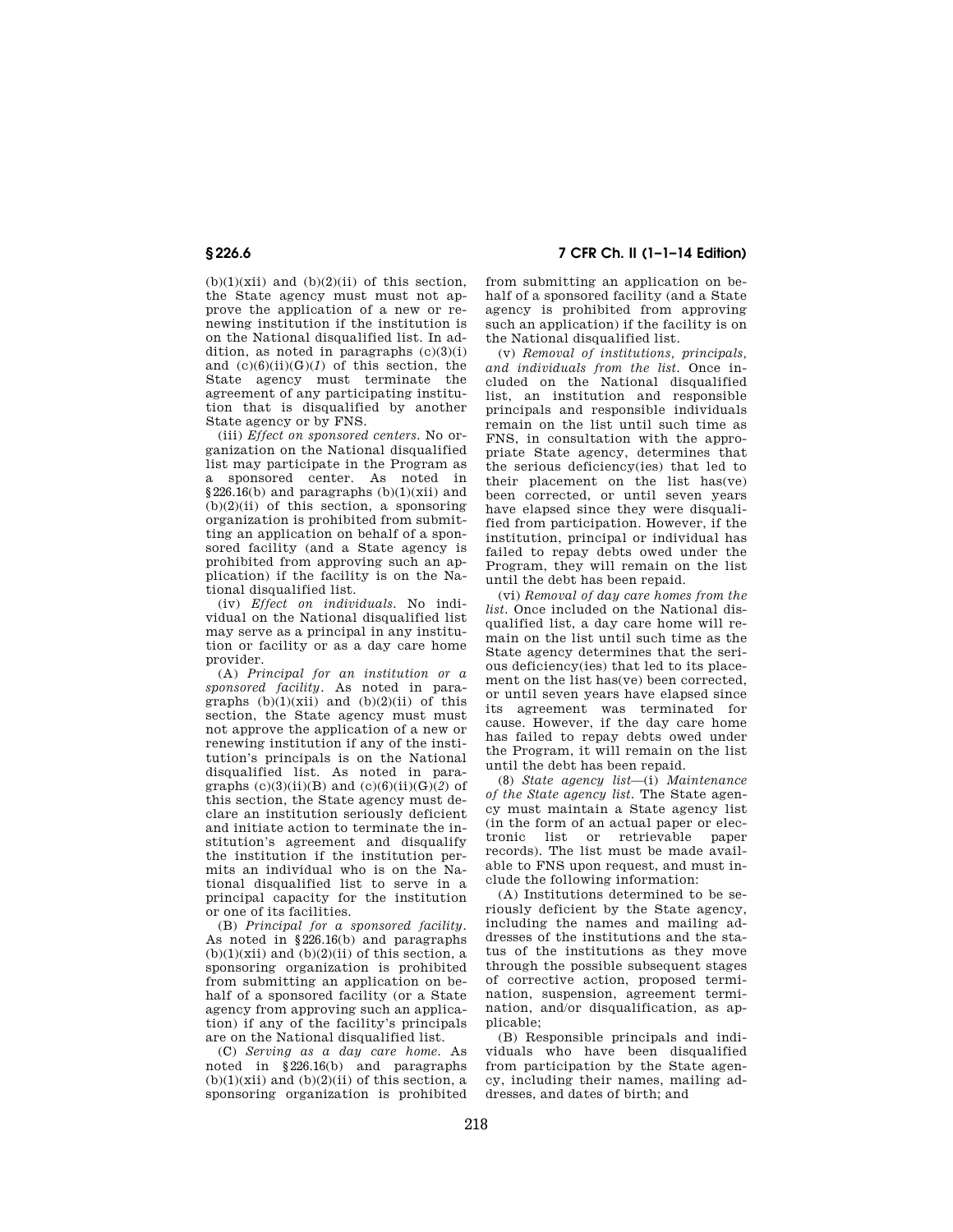(C) Day care home providers whose agreements have been terminated for cause by a sponsoring organization in the State, including their names, mailing addresses, and dates of birth.

(ii) *Referral of disqualified day care homes to FNS.* Within 10 days of receiving a notice of termination and disqualification from a sponsoring organization, the State agency must provide the appropriate FNSRO the name, mailing address, and date of birth of each day care home provider whose agreement is terminated for cause on or after July 29, 2002.

(iii) *Prior lists of disqualified day care homes.* If on July 29, 2002 the State agency maintains a list of day care homes that have been disqualified from participation, the State agency may continue to prohibit participation by those day care homes. However, the State agency must remove a day care home from its prior list no later than the time at which the State agency determines that the serious deficiency(ies) that led to the day care home's placement on the list has(ve) been corrected or July 29, 2009 (unless the day care home has failed to repay debts owed under the Program). If the day care home has failed to repay its debt, the State agency may keep the day care home on its prior list until the debt has been repaid.

(d) *Licensing/approval for institutions or facilities providing child care.* This section prescribes State agency responsibilities to ensure that child care centers, at-risk afterschool care centers, outside-school-hours care centers, and day care homes meet the licensing/approval criteria set forth in this part. Emergency shelters are exempt from licensing/approval requirements contained in this section but must meet the requirements of paragraph (d)(2) to be eligible to participate in the Program. Independent centers shall submit such documentation to the State agency on their own behalf.

(1) *General.* Each State agency must establish procedures to annually review information submitted by institutions to ensure that all participating child care centers, at-risk afterschool care centers, outside-school hours care centers, and day care homes:

(i) Are licensed or approved by Federal, State, or local authorities, provided that institutions that are approved for Federal programs on the basis of State or local licensing are not eligible for the Program if their licenses lapse or are terminated; or

(ii) Are complying with applicable procedures to renew licensing or approval in situations where the State agency has no information that licensing or approval will be denied; or

(iii) Demonstrate compliance with applicable State or local child care standards to the State agency, if licensing is not available; or

(iv) Demonstrate compliance with CACFP child care standards to the State agency, if licensing or approval is not available; or

(v) If Federal, State or local licensing or approval is not otherwise required, at-risk afterschool care centers and outside-school-hours care centers must meet State or local health and safety standards. When State or local health and safety standards have not been established, State agencies are encouraged to work with appropriate State and local officials to create such standards. Meeting these standards will remain a precondition for any afterschool center's eligibility for CACFP nutrition benefits.

(2) *Health and safety requirements for emergency shelters.* To be eligible to participate in the Program, emergency shelters must meet applicable State or local health and safety standards.

(3) *CACFP child care standards.* When licensing or approval is not available, independent child care centers, and sponsoring organizations on behalf of their child care centers or day care homes, may elect to demonstrate compliance, annually, with the following CACFP child care standards or other standards specified in paragraph  $(d)(4)$ of this section:

(i) *Staff/child ratios.* (A) Day care homes provide care for no more than 12 children at any one time. One home caregiver is responsible for no more than 6 children ages 3 and above, or no more than 5 children ages 0 and above. No more than 2 children under the age of 3 are in the care of 1 caregiver. The home provider's own children who are in care and under the age of 14 are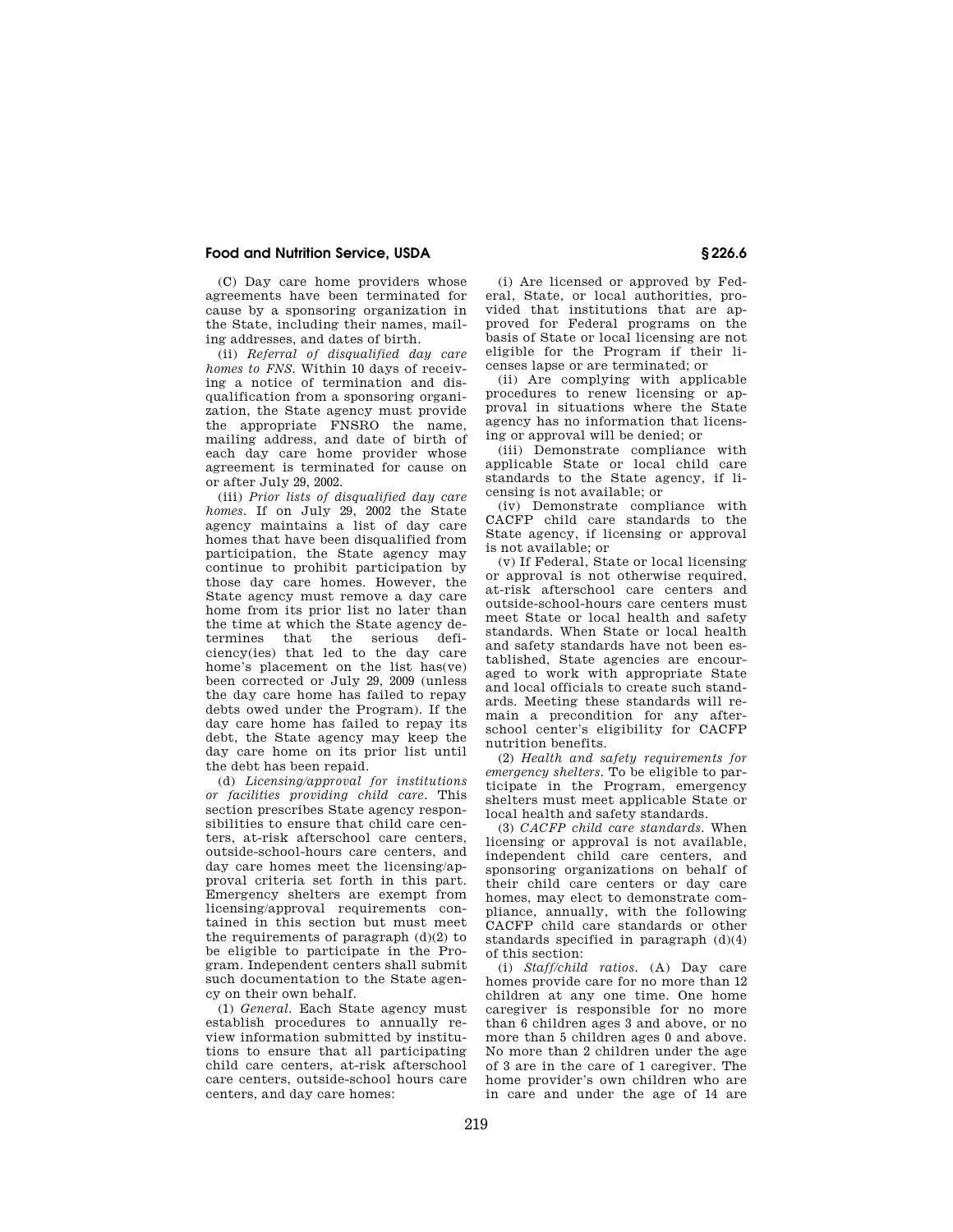counted in the maximum ratios of caregivers to children.

(B) Child care centers do not fall below the following staff/child ratios:

(*1*) For children under 6 weeks of age—1:1;

(*2*) For children ages 6 weeks up to 3 years—1:4;

(*3*) For children ages 3 years up to 6 years—1:6;

(*4*) For children ages 6 years up to 10 years—1:15; and

(*5*) For children ages 10 and above— 1:20.

(ii) *Nondiscrimination.* Day care services are available without discrimination on the basis of race, color, national origin, sex, age, or handicap.

(iii) *Safety and sanitation.* (A) A current health/sanitation permit or satisfactory report of an inspection conducted by local authorities within the past 12 months shall be submitted.

(B) A current fire/building safety permit or satisfactory report of an inspection conducted by local authorities within the past 12 months shall be submitted.

(C) Fire drills are held in accordance with local fire/building safety requirements.

(iv) *Suitability of facilities.* (A) Ventilation, temperature, and lighting are adequate for children's safety and comfort.

(B) Floors and walls are cleaned and maintained in a condition safe for children.

(C) Space and equipment, including rest arrangements for preschool age children, are adequate for the number of age ranges of participating children.

(v) *Social services.* Independent centers, and sponsoring organizations in coordination with their facilities, have procedures for referring families of children in care to appropriate local health and social service agencies.

(vi) *Health services.* (A) Each child is observed daily for indications of difficulties in social adjustment, illness, neglect, and abuse, and appropriate action is initiated.

(B) A procedure is established to ensure prompt notification of the parent or guardian in the event of a child's illness or injury, and to ensure prompt medical treatment in case of emergency.

(C) Health records, including records of medical examinations and immunizations, are maintained for each enrolled child. (Not applicable to day care homes.)

(D) At least one full-time staff member is currently qualified in first aid, including artificial respiration techniques. (Not applicable to day care homes.)

(E) First aid supplies are available.

(F) Staff members undergo initial and periodic health assessments.

(vii) *Staff training.* The institution provides for orientation and ongoing training in child care for all caregivers.

(viii) *Parental involvement.* Parents are afforded the opportunity to observe their children in day care.

(ix) *Self-evaluation.* The institution has established a procedure for periodic self-evaluation on the basis of CACFP child care standards.

(4) *Alternate approval procedures.* Each State agency shall establish procedures to review information submitted by institutions for centers or homes for which licensing or approval is not available in order to establish eligibility for the Program. Licensing or approval is not available when (i) no Federal, State, or local licensing/approval standards have been established for child care centers, or day care homes; or (ii) no mechanism exists to determine compliance with licensing/ approval standards. In these situations, independent centers, and sponsoring organizations on behalf of their facilities, may choose to demonstrate compliance with either CACFP child care standards, applicable State child care standards, or applicable local child care standards. State agencies shall provide information about applicable State child care standards and CACFP child care standards to institutions, but may require institutions electing to demonstrate compliance with applicable local child care standards to identify and submit these standards. The State agency may permit independent centers, and sponsoring organizations on behalf of their facilities, to submit self-certification forms, and may grant approval without first conducting a compliance review at the center or facility. But the State agency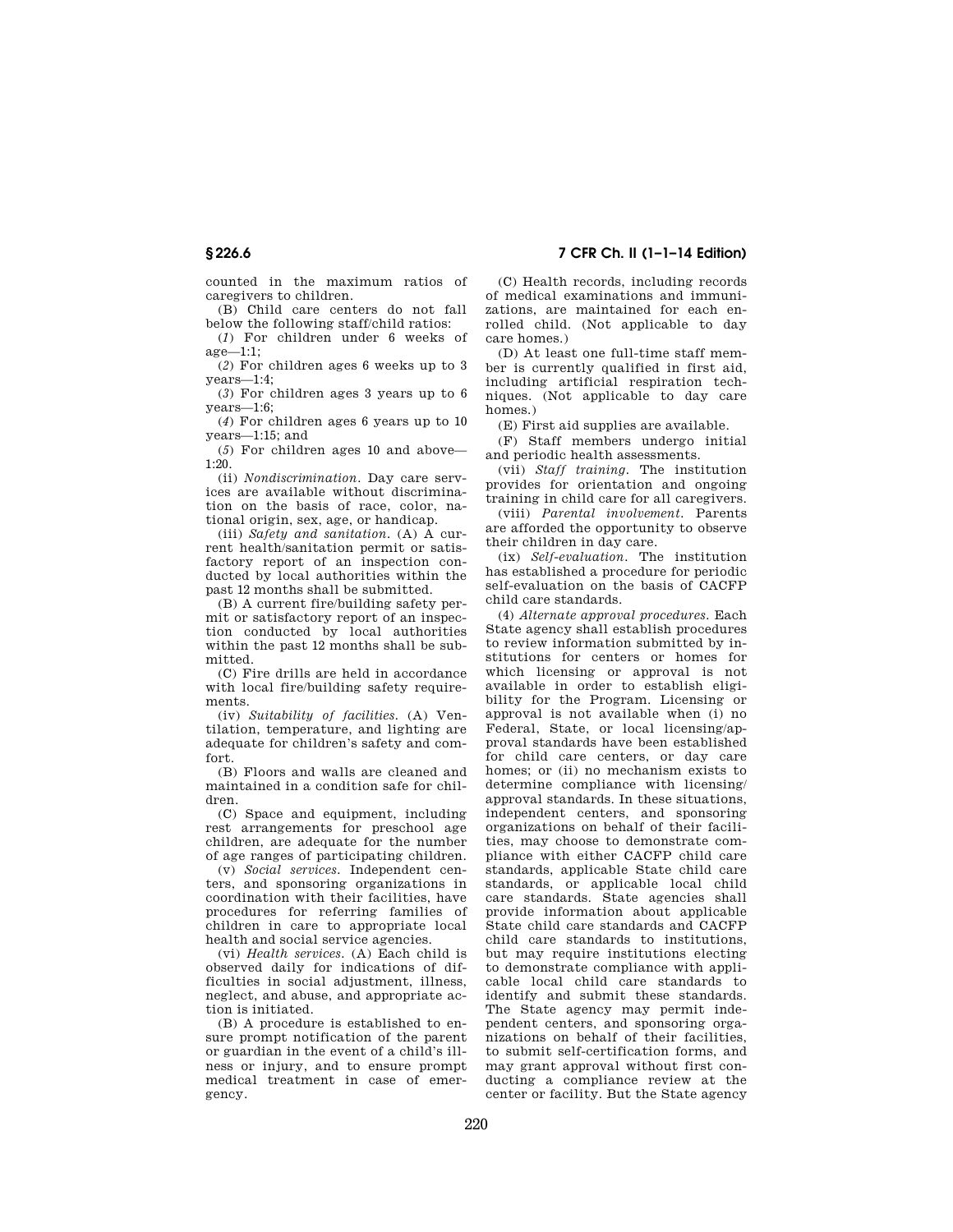shall require submission of health/sanitation and fire/safety permits or certificates for all independent centers and facilities seeking alternate child care standards approval. Compliance with applicable child care standards are subject to review in accordance with §226.6(o).

(e) *Licensing/approval for adult day care centers.* This paragraph prescribes State agency responsibilities to ensure that adult day care centers meet the licensing/approval criteria set forth in this part. Sponsoring organizations shall submit to the State agency documentation that facilities under their jurisdiction are in compliance with licensing/approval requirements. Independent adult day care centers shall submit such documentation to the State agency on their own behalf. Each State agency shall establish procedures to annually review information submitted by institutions to ensure that all participating adult day care centers either:

(1) Are licensed or approved by Federal, State or local authorities, provided that institutions which are approved for Federal programs on the basis of State or local licensing shall not be eligible for the Program if their licenses lapse or are terminated; or

(2) Are complying with applicable procedures to renew licensing or approval in situations where the State agency has no information that licensing or approval will be denied.

(f) *Miscellaneous responsibilities.* State agencies must require institutions to comply with the applicable provisions of this part and must provide or collect the information specified in this paragraph (f).

(1) *Annual responsibilities.* In addition to its other responsibilities under this part, each State agency must annually:

(i) Inform institutions that are pricing programs of their responsibility to ensure that free and reduced-price meals are served to participants unable to pay the full price;

(ii) Provide to all institutions a copy of the income standards to be used by institutions for determining the eligibility of participants for free and reduced-price meals under the Program;

(iii) Require centers to submit current eligibility information on enrolled

participants, in order to calculate a blended rate or claiming percentage in accordance with §226.9(b);

(iv) Require each sponsoring organization to submit an administrative budget with sufficiently detailed information concerning projected CACFP administrative earnings and expenses, as well as other non-Program funds to be used in Program administration, for the State agency to determine the allowability, necessity, and reasonableness of all proposed expenditures, and to assess the sponsoring organization's capability to manage Program funds. The administrative budget must demonstrate that the sponsoring organization will expend and account for funds in accordance with regulatory requirements, FNS Instruction 796–2 (''Financial Management in the Child and Adult Care Food Program''), parts 3015, 3016, and 3019 of this title, and applicable Office of Management and Budget circulars. In addition, the administrative budget submitted by a sponsor of centers must demonstrate that the administrative costs to be charged to the Program do not exceed 15 percent of the meal reimbursements estimated or actually earned during the budget year, unless the State agency grants a waiver in accordance with §226.7(g);

(v) Require each institution to issue a media release, unless the State agency has issued a Statewide media release on behalf of all its institutions;

(vi) Require each independent center to provide information concerning its licensing/approval status, and require each sponsoring organization to provide information concerning the licensing/approval status of its facilities, unless the State agency has other means of confirming the licensing/approval status of any independent center or facility providing care;

(vii) Require each sponsoring organization to submit verification that all facilities under its sponsorship have adhered to the training requirements set forth in Program regulations; and

(viii) Comply with the following requirements for tiering of day care homes:

(A) Coordinate with the State agency that administers the National School Lunch Program (the NSLP State agency) to ensure the receipt of a list of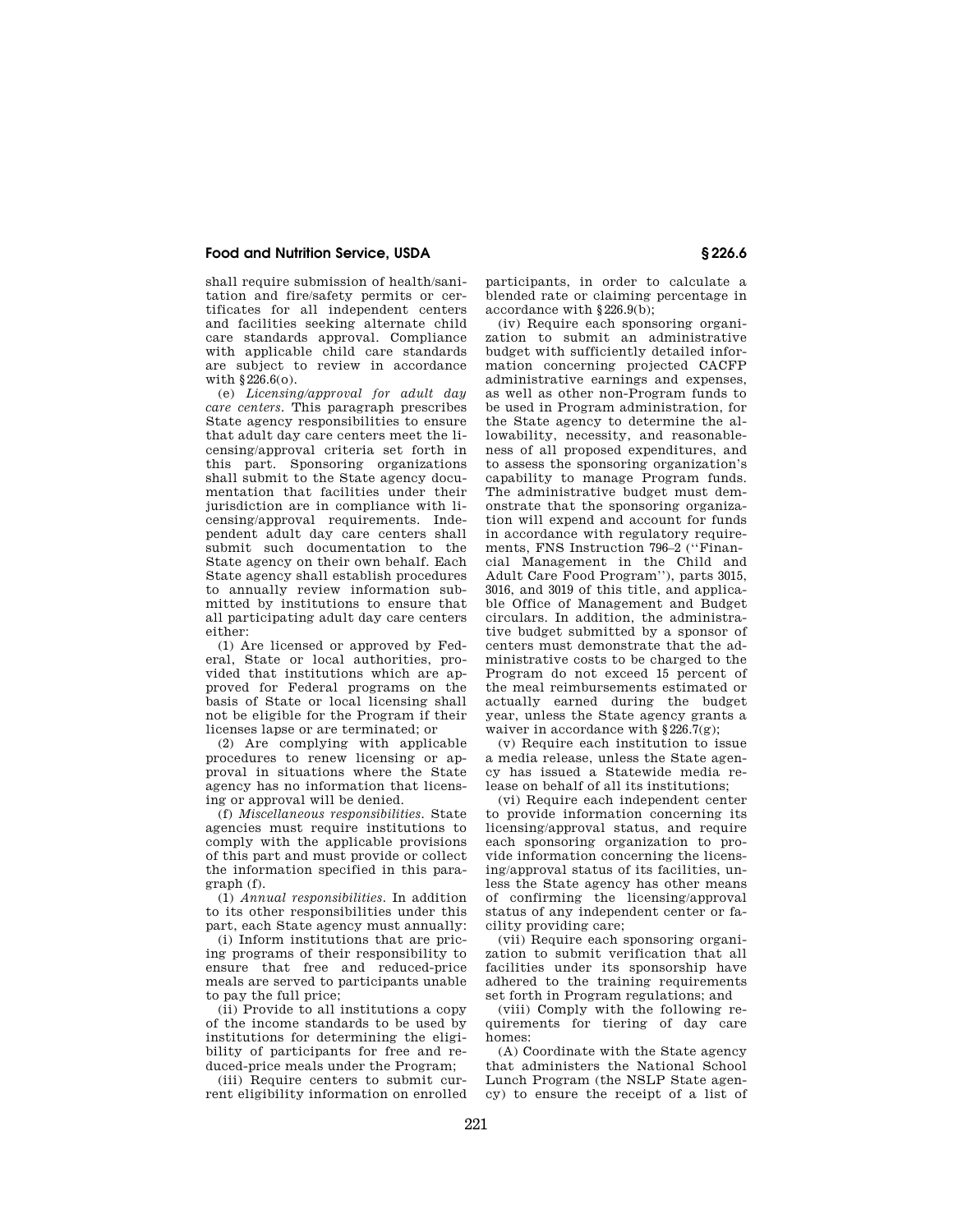# **§ 226.6 7 CFR Ch. II (1–1–14 Edition)**

schools in the State in which at least one-half of the children enrolled are certified eligible to receive free or reduced-price meals. The State agency must provide the list of schools to sponsoring organizations of day care homes by February 15 each year unless the NSLP State agency has elected to base data for the list on a month other than October. In that case, the State agency must provide the list to sponsoring organizations of day care homes within 15 calendar days of its receipt from the NSLP State agency.

(B) For tiering determinations of day care homes that are based on school or census data, the State agency must ensure that sponsoring organizations of day care homes use the most recent<br>available data, as described in data, as described §226.15(f).

(C) For tiering determinations of day care homes that are based on the provider's household income, the State agency must ensure that sponsoring organizations annually determine the eligibility of each day care home, as described in §226.15(f).

(D) The State agency must provide all sponsoring organizations of day care homes in the State with a listing of State-funded programs, participation in which by a parent or child will qualify a meal served to a child in a tier II home for the tier I rate of reimbursement.

(E) The State agency must require each sponsoring organization of family day care homes to submit to the State agency a list of family day care home providers receiving tier I benefits on the basis of their participation in the SNAP. Within 30 days of receiving this list, the State agency will provide this list to the State agency responsible for the administration of the SNAP.

(ix) Comply with the following requirements for determining the eligibility of at-risk afterschool care centers:

(A) Coordinate with the NSLP State agency to ensure the receipt of a list of schools in the State in which at least one-half of the children enrolled are certified eligible to receive free or reduced-price meals. The State agency must provide the list of schools to independent at-risk afterschool care centers and sponsoring organizations of at-risk afterschool care centers upon request. The list must represent data from the preceding October, unless the NSLP State agency has elected to base data for the list on a month other than October. If the NSLP State agency chooses a month other than October, it must do so for the entire State.

(B) The State agency must determine the area eligibility for each independent at-risk afterschool care center. The State agency must use the most recent data available, as described in  $§226.6(f)(1)(ix)(A)$ . The State agency must use attendance area information that it has obtained, or verified with the appropriate school officials to be current, within the last school year.

(C) The State agency must determine the area eligibility of each sponsored at-risk afterschool care center based on the documentation submitted by the sponsoring organization in accordance with §226.15(g).

(D) The State agency must determine whether the afterschool care programs of at-risk afterschool care centers meet the requirements of §226.17a(b) before the centers begin participating in the Program.

(2) *Triennial Responsibilities*—(i) *General reapplication requirements.* At intervals not to exceed 36 months, each State agency must require participating institutions to reapply to continue their participation and must require sponsoring organizations to submit a management plan with the elements set forth in  $\S 226.6(b)(1)(iv)$ .

(ii) *Redeterminations of afterschool program eligibility.* The State agency must determine whether institutions reapplying as at-risk afterschool care centers continue to meet the eligibility requirements, as described in §226.17a(b).

(3) *Responsibilities at other time intervals*—(i) *Day care home tiering redeterminations based on school data.* As described in §226.15(f), tiering determinations are valid for five years if based on school data. The State agency must ensure that the most recent available data is used if the determination of a day care home's eligibility as a tier I day care home is made using school data. The State agency must not routinely require annual redeterminations of the tiering status of tier I day care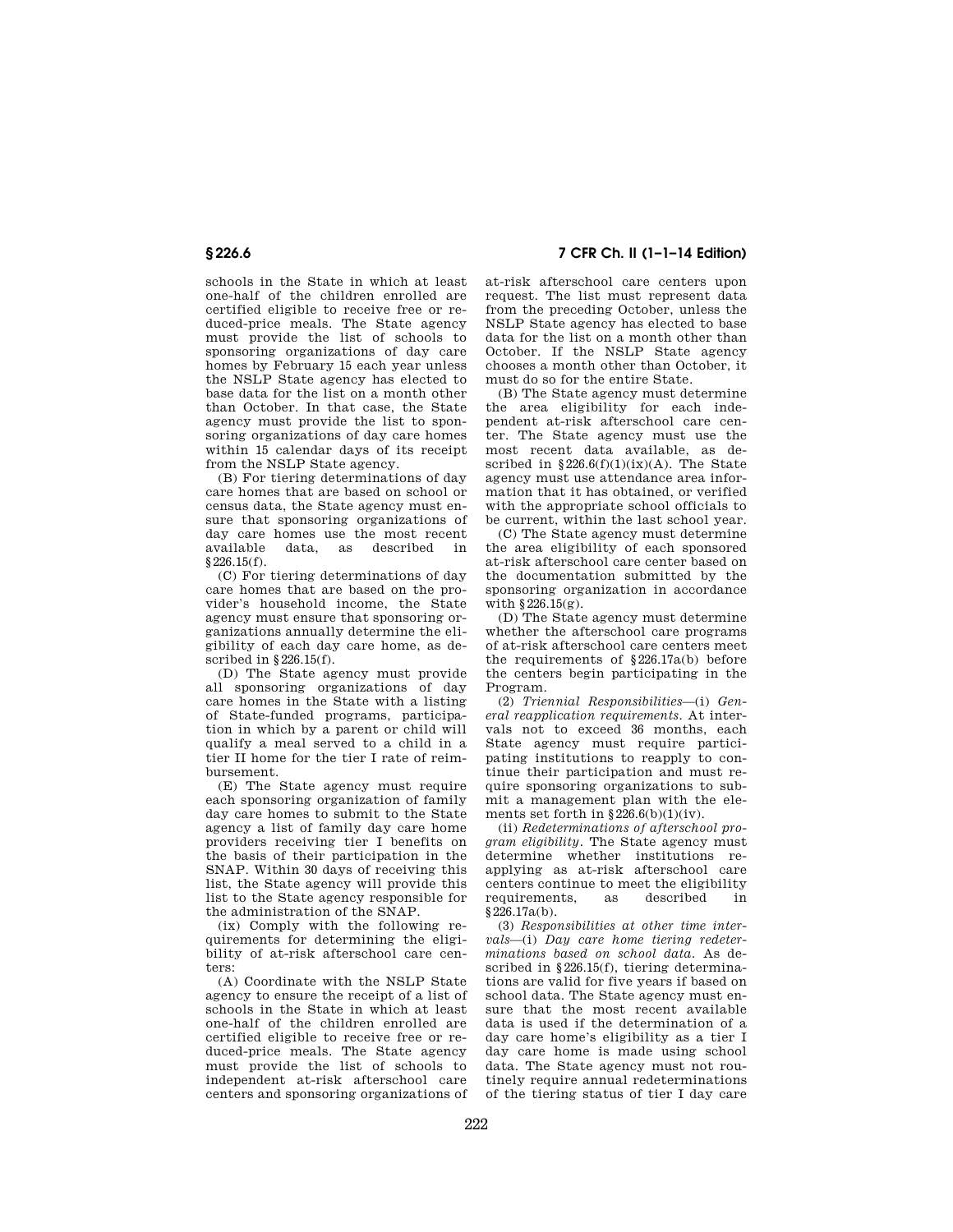homes based on updated school data. However, a sponsoring organization, the State agency, or FNS may change the determination if information becomes available indicating that a day care home is no longer in a qualified area.

(ii) *Area eligibility redeterminations for at-risk afterschool care centers.* Area eligibility determinations are valid for five years for at-risk afterschool care centers that are already participating in the Program. The State agency may determine the date in the fifth year when the next five-year cycle of area eligibility will begin. The State agency must redetermine the area eligibility for each independent at-risk afterschool care center in accordance with §226.6(f)(1)(ix)(B). The State agency must redetermine the area eligibility of each sponsored at-risk afterschool care center based on the documentation submitted by the sponsoring organization in accordance with §226.15(g). The State agency must not routinely require annual redeterminations of area eligibility based on updated school data during the five-year period, except in cases where the State agency has determined it is most efficient to incorporate area eligibility decisions into the three-year application cycle. However, a sponsoring organization, the State agency, or FNS may change the determination if information becomes available indicating that an atrisk afterschool care center is no longer area eligible.

(iii) *State agency transmittal of census data.* Upon receipt of census data from FNS (on a decennial basis), the State agency must provide each sponsoring organization of day care homes with census data showing areas in the State in which at least 50 percent of the children are from households meeting the income standards for free or reducedprice meals.

(iv) *Additional institution requirements.*  At intervals and in a manner specified by the State agency, but not more frequently than annually, the State agency may:

(A) Require independent centers to submit a budget with sufficiently detailed information and documentation to enable the State agency to make an assessment of the independent center's

qualifications to manage Program funds. Such budget must demonstrate that the independent center will expend and account for funds in accordance with regulatory requirements, FNS Instruction 796–2 (''Financial Management in the Child and Adult Care Food Program''), and parts 3015, 3016, and 3019 of this title and applicable Office of Management and Budget circulars;

(B) Request institutions to report their commodity preference;

(C) Require a private nonprofit institution to submit evidence of tax exempt status in accordance with  $§226.15(a);$ 

(D) Require for-profit institutions to submit documentation on behalf of their centers of:

(*1*) Eligibility of at least 25 percent of children in care (enrolled or licensed capacity, whichever is less) for free or reduced-price meals; or

(*2*) Compensation received under title XX of the Social Security Act of nonresidential day care services and certification that at least 25 percent of children in care (enrolled or licensed capacity, whichever is less) were title XX beneficiaries during the most recent calendar month.

(E) Require for-profit adult care centers to submit documentation that they are currently providing nonresidential day care services for which they receive compensation under title XIX or title XX of the Social Security Act, and certification that not less than 25 percent of enrolled participants in each such center during the most recent calendar month were title XIX or title XX beneficiaries;

(F) Request each institution to indicate its choice to receive all, part or none of advance payments, if the State agency chooses to make advance payments available; and

(G) Perform verification in accordance with §226.23(h) and paragraph (m)(4) of this section. State agencies verifying the information on free and reduced-price applications must ensure that verification activities are conducted without regard to the participant's race, color, national origin, sex, age, or disability.

(g) *Program expansion.* Each State agency must take action to expand the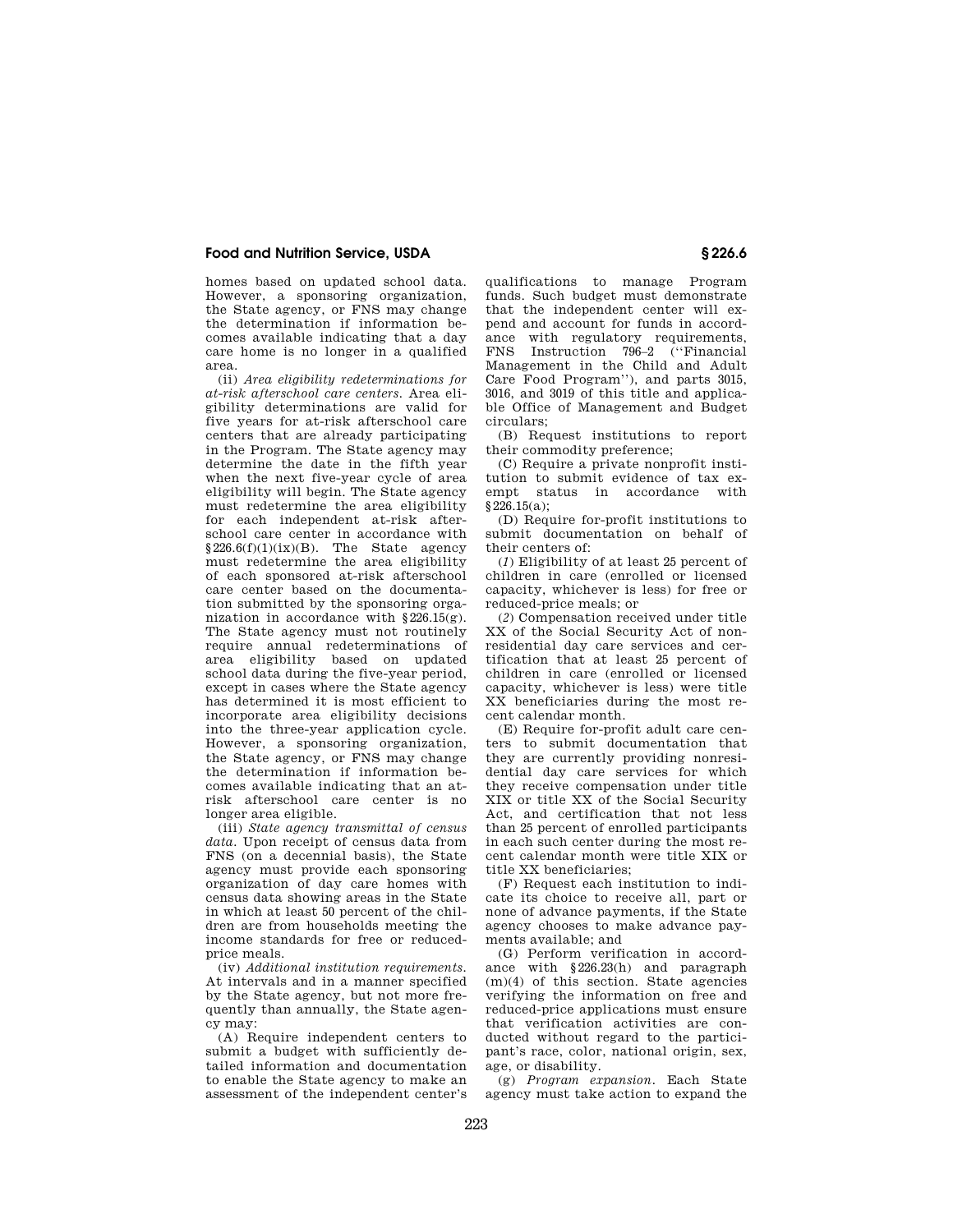availability of benefits under this Program, and must conduct outreach to potential sponsoring organizations of family day care homes that might administer the Program in low-income or rural areas.

(h) *Commodity distribution.* The State agency must require new institutions to state their preference to receive commodities or cash-in-lieu of commodities when they apply, and may periodically inquire as to participating institutions' preference to receive commodities or cash-in-lieu of commodities. State agencies must annually provide institutions with information on foods available in plentiful supply, based on information provided by the Department. Each institution electing cash-in-lieu of commodities shall receive such payments. Each institution which elects to receive commodities shall have commodities provided to it unless the State agency, after consultation with the State commodity distribution agency, demonstrates to FNS that distribution of commodities to the number of such institutions would be impracticable. The State agency may then, with the concurrence of FNS, provide cash-in-lieu of commodities for all institutions. A State agency request for cash-in-lieu of all commodities shall be submitted to FNS not later than May 1 of the school year preceding the school year for which the request is made. The State agency shall, by June 1 of each year, submit a list of institutions which have elected to receive commodities to the State commodity distribution agency, unless FNS has approved a request for cash-in-lieu of commodities for all institutions. The list shall be accompanied by information on the average daily number of lunches and suppers to be served to participants by each such institution.

(i) *Standard contract.* Each State agency shall develop a standard contract in accordance with §226.21 and provide for its use between institutions and food service management companies. The contract shall expressly and without exception stipulate:

(1) The institution shall provide the food service management company with a list of the State agency approved child care centers, day care

**§ 226.6 7 CFR Ch. II (1–1–14 Edition)** 

homes, adult day care centers, and outside-school-hours care centers to be furnished meals by the food service management company, and the number of meals, by type, to be delivered to each location;

(2) The food service management company shall maintain such records (supported by invoices, receipts or other evidence) as the institution will need to meet its responsibilities under this part, and shall promptly submit invoices and delivery reports to the institution no less frequently than monthly;

(3) The food service management company shall have Federal, State or local health certification for the plant in which it proposes to prepare meals for use in the Program, and it shall ensure that health and sanitation requirements are met at all times. In addition, the State agency may require the food service management company to provide for meals which it prepares to be periodically inspected by the local health department or an independent agency to determine bacteria levels in the meals being prepared. These bacteria levels shall conform to the standards which are applied by the local health authority with respect to the level of bacteria which may be present in meals prepared or served by other establishments in the locality. Results of these inspections shall be submitted to the institution and to the State agency;

(4) The meals served under the contract shall conform to the cycle menus upon which the bid was based, and to menu changes agreed upon by the institution and food service management company;

(5) The books and records of the food service management company pertaining to the institution's food service operation shall be available for inspection and audit by representatives of the State agency, of the Department, and of the U.S. General Accounting Office at any reasonable time and place, for a period of 3 years from the date of receipt of final payment under the contract, or in cases where an audit requested by the State agency or the Department remains unresolved, until such time as the audit is resolved: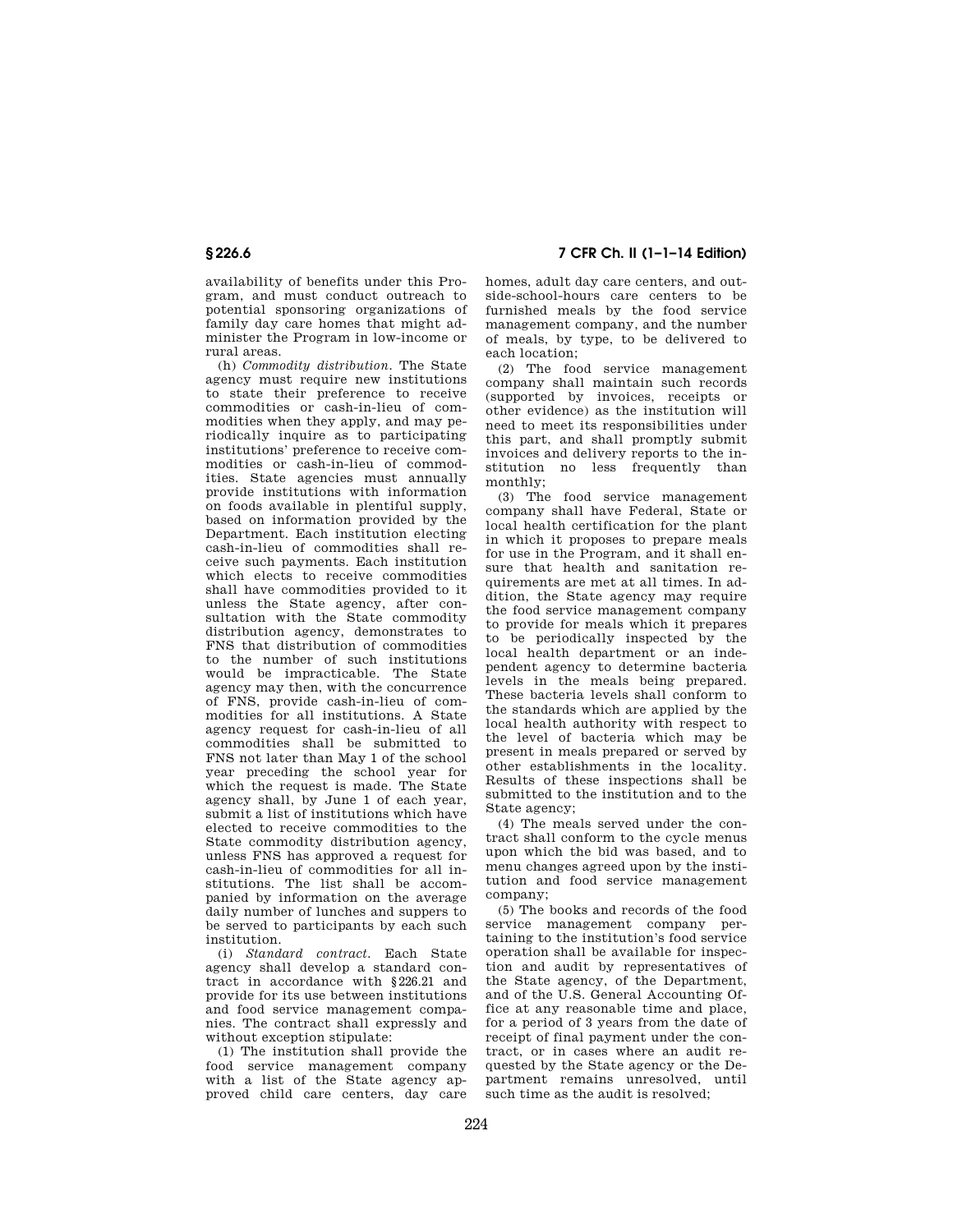(6) The food service management company shall operate in accordance with current Program regulations;

(7) The food service management company shall not be paid for meals which are delivered outside of the agreed upon delivery time, are spoiled or unwholesome at the time of delivery, or do not otherwise meet the meal requirements contained in the contract;

(8) Meals shall be delivered in accordance with a delivery schedule prescribed in the contract;

(9) Increases and decreases in the number of meal orders may be made by the institution, as needed, within a prior notice period mutually agreed upon in the contract;

(10) All meals served under the Program shall meet the requirements of  $$226.20$ 

(11) All breakfasts, lunches, and suppers delivered for service in outsideschool-hours care centers shall be unitized, with or without milk, unless the State agency determines that unitization would impair the effectiveness of food service operations. For meals delivered to child care centers and day care homes, the State agency may require unitization, with or without milk, of all breakfasts, lunches, and suppers only if the State agency has evidence which indicates that this requirement is necessary to ensure compliance with §226.20.

(j) *Procurement provisions.* State agencies must require institutions to adhere to the procurement provisions set forth in §226.22 and must determine that all meal procurements with food service management companies are in conformance with bid and contractual requirements of §226.22.

(k) *Administrative reviews for institutions and responsible principals and responsible individuals*—(1) *General.* The State agency must develop procedures for offering administrative reviews to institutions and responsible principals and responsible individuals. The procedures must be consistent with paragraph (k) of this section.

(2) *Actions subject to administrative review.* Except as provided in §226.8(g), the State agency must offer an administrative review for the following actions:

(i) *Application denial.* Denial of a new or renewing institution's application for participation (see paragraph (b) of this section, on State agency review of an institution's application; and paragraphs  $(c)(1)$  and  $(c)(2)$  of this section, on State agency denial of a new or renewing institution's application);

(ii) *Denial of sponsored facility application.* Denial of an application submitted by a sponsoring organization on behalf of a facility;

(iii) *Notice of proposed termination.*  Proposed termination of an institution's agreement (see paragraphs  $(c)(2)(iii)(C),$   $(c)(3)(iii)(C),$  and  $(c)(5)(i)(B)$  of this section, dealing with proposed termination of agreements with renewing institutions, participating institutions, and participating institutions suspended for health or safety violations);

(iv) *Notice of proposed disqualification of a responsible principal or responsible individual.* Proposed disqualification of a responsible principal or responsible individual (see paragraphs  $(c)(1)(iii)(C)$ ,<br> $(c)(2)(iii)(C)$ ,  $(c)(3)(iii)(C)$ , and  $(c)(3)(iii)(C)$ , and  $(c)(5)(i)(B)$  of this section, dealing with proposed disqualification of responsible principals or responsible individuals in new, renewing, and participating institutions, and participating institutions suspended for health or safety violations);

(v) *Suspension of participation.* Suspension of an institution's participation (see paragraphs  $(c)(5)(i)(B)$  and  $(c)(5)(ii)(D)$  of this section, dealing with suspension for health or safety reasons or submission of a false or fraudulent claim);

(vi) *Start-up or expansion funds denial.*  Denial of an institution's application for start-up or expansion payments (see  $$226.7(h)):$ 

(vii) *Advance denial.* Denial of a request for an advance payment (see  $§226.10(b))$ ;

(viii) *Recovery of advances.* Recovery of all or part of an advance in excess of the claim for the applicable period. The recovery may be through a demand for full repayment or an adjustment of subsequent payments (see §226.10(b)(3));

(ix) *Claim denial.* Denial of all or a part of an institution's claim for reimbursement (except for a denial based on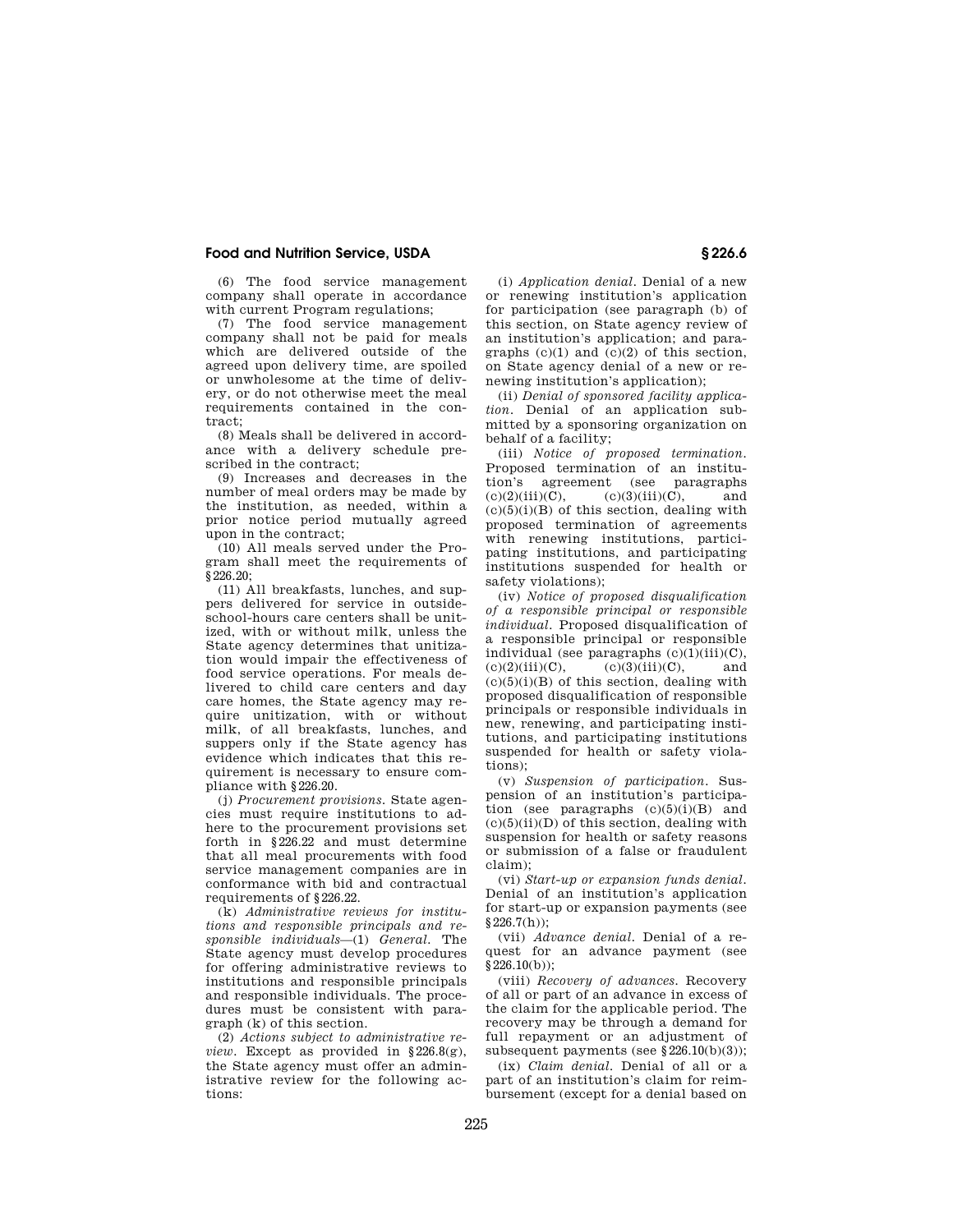a late submission under §226.10(e)) (see §§226.10(f) and 226.14(a));

(x) *Claim deadline exceptions and requests for upward adjustments to a claim.*  Decision by the State agency not to forward to FNS an exception request by an institution for payment of a late claim, or a request for an upward adjustment to a claim (see §226.10(e));

(xi) *Overpayment demand.* Demand for the remittance of an overpayment (see §226.14(a)); and

(xii) *Other actions.* Any other action of the State agency affecting an institution's participation or its claim for reimbursement.

(3) *Actions not subject to administrative review.* The State agency is prohibited from offering administrative reviews of the following actions:

(i) *FNS decisions on claim deadline exceptions and requests for upward adjustments to a claim.* A decision by FNS to deny an exception request by an institution for payment of a late claim, or for an upward adjustment to a claim (see  $$226.10(e)$ ):

(ii) *Determination of serious deficiency.*  A determination that an institution is seriously deficient (see paragraphs  $(c)(1)(iii)(A), (c)(2)(iii)(A), (c)(3)(iii)(A),$ and  $(c)(5)(i)(B)$  of this section, dealing with proposed disqualification of responsible principals or responsible individuals in new, renewing, and participating institutions, and participating institutions suspended for health or safety violations);

(iii) *State agency determination that corrective action is inadequate.* A determination by the State agency that the corrective action taken by an institution or by a responsible principal or individual does not completely and permanently correct a serious deficiency;

(iv) *Disqualification and placement on State agency list and National disqualified list.* Disqualification of an institution or a responsible principal or responsible individual, and the subsequent placement on the State agency list and the National disqualified list (see paragraphs  $(c)(1)(iii)(E)$ ,<br>(c)(2)(iii)(E),  $(c)(3)(iii)(E)$ , and  $(c)(3)(iii)(E)$ ,  $(c)(5)(i)(C)$  of this section, dealing with proposals to disqualify related to new, renewing, and participating institutions, and in institutions suspended for health or safety violations);

**§ 226.6 7 CFR Ch. II (1–1–14 Edition)** 

(v) *Termination.* Termination of a participating institution's agreement, including termination of a participating institution's agreement based on the disqualification of the institution by another State agency or FNS (see paragraphs  $(c)(3)(i)$  and  $(c)(7)(ii)$  of this section);

(vi) *State agency or FNS decision regarding removal from the National disqualified list.* A determination, by either the State agency or by FNS, that the corrective action taken by an institution or a responsible principal or individual is not adequate to warrant the removal of the institution or the responsible principal or individual from the National disqualified list; or

(vii) *State agency's refusal to consider an application submitted by an institution or facility on the National disqualified list.* The State agency's refusal to consider an institution's application when either the institution or one of its principals is on the National disqualified list, or the State agency's refusal to consider an institution's submission of an application on behalf of a facility when either the facility or one of its principals is on the National disqualified list.

(4) *Provision of administrative review procedures to institutions and responsible principals and responsible individuals.*  The State agency's administrative review procedures must be provided:

(i) Annually to all institutions;

(ii) To an institution and to each responsible principal and responsible individual when the State agency takes any action subject to an administrative review as described in paragraph (k)(2) of this section; and

(iii) Any other time upon request.

(5) *Procedures.* Except as described in paragraph  $(k)(9)$  of this section, which sets forth the circumstances under which an abbreviated administrative review is held, the State agency must follow the procedures in this paragraph  $(k)(5)$  when an institution or a responsible principal or responsible individual appeals any action subject to administrative review as described in paragraph (k)(2) of this section.

(i) *Notice of action.* The institution's executive director and chairman of the board of directors, and the responsible principals and responsible individuals,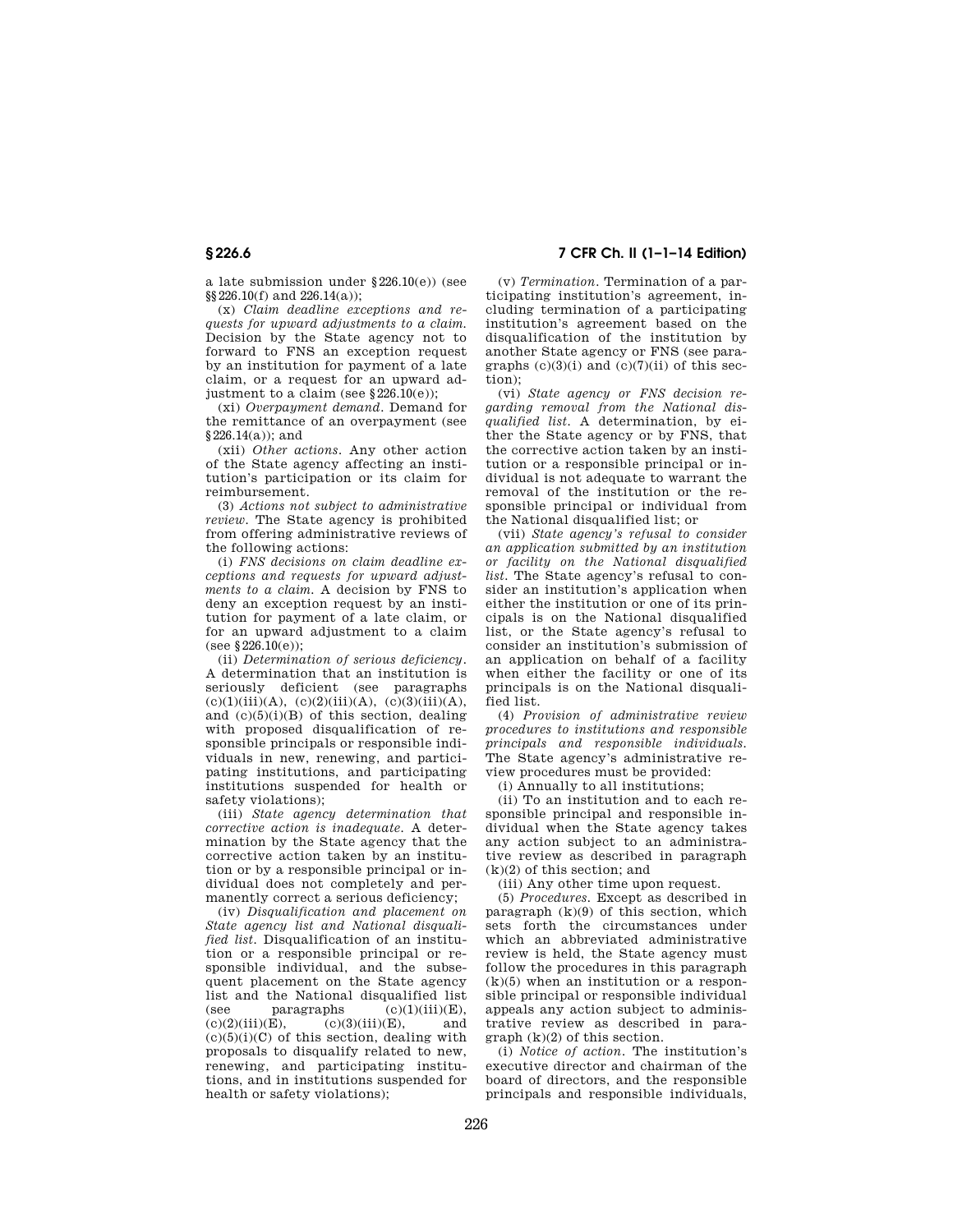must be given notice of the action being taken or proposed, the basis for the action, and the procedures under which the institution and the responsible principals or responsible individuals may request an administrative review of the action.

(ii) *Time to request administrative review.* The request for administrative review must be submitted in writing not later than 15 days after the date the notice of action is received, and the State agency must acknowledge the receipt of the request for an administrative review within 10 days of its receipt of the request.

(iii) *Representation.* The institution and the responsible principals and responsible individuals may retain legal counsel, or may be represented by another person.

(iv) *Review of record.* Any information on which the State agency's action was based must be available to the institution and the responsible principals and responsible individuals for inspection from the date of receipt of the request for an administrative review.

(v) *Opposition.* The institution and the responsible principals and responsible individuals may refute the findings contained in the notice of action in person or by submitting written documentation to the administrative review official. In order to be considered, written documentation must be submitted to the administrative review official not later than 30 days after receipt of the notice of action.

(vi) *Hearing.* A hearing must be held by the administrative review official in addition to, or in lieu of, a review of written information only if the institution or the responsible principals and responsible individuals request a hearing in the written request for an administrative review. If the institution's representative, or the responsible principals or responsible individuals or their representative, fail to appear at a scheduled hearing, they waive the right to a personal appearance before the administrative review official, unless the administrative review official agrees to reschedule the hearing. A representative of the State agency must be allowed to attend the hearing to respond to the testimony of the institution and the responsible principals and responsible individuals and to answer questions posed by the administrative review official. If a hearing is requested, the institution, the responsible principals and responsible individuals, and the State agency must be provided with at least 10 days advance notice of the time and place of the hearing.

(vii) *Administrative review official.* The administrative review official must be independent and impartial. This means that, although the administrative review official may be an employee of the State agency, he/she must not have been involved in the action that is the subject of the administrative review, or have a direct personal or financial interest in the outcome of the administrative review. The institution and the responsible principals and responsible individuals must be permitted to contact the administrative review official directly if they so desire.

(viii) *Basis for decision.* The administrative review official must make a determination based solely on the information provided by the State agency, the institution, and the responsible principals and responsible individuals, and based on Federal and State laws, regulations, policies, and procedures governing the Program.

(ix) *Time for issuing a decision.* Within 60 days of the State agency's receipt of the request for an administrative review, the administrative review official must inform the State agency, the institution's executive director and chairman of the board of directors, and the responsible principals and responsible individuals, of the administrative review's outcome. This timeframe is an administrative requirement for the State agency and may not be used as a basis for overturning the State agency's action if a decision is not made within the specified timeframe.

(x) *Final decision.* The determination made by the administrative review official is the final administrative determination to be afforded the institution and the responsible principals and responsible individuals.

(6) *Federal audit findings.* FNS may assert a claim against the State agency, in accordance with the procedures set forth in §226.14(c), when an administrative review results in the dismissal of a claim against an institution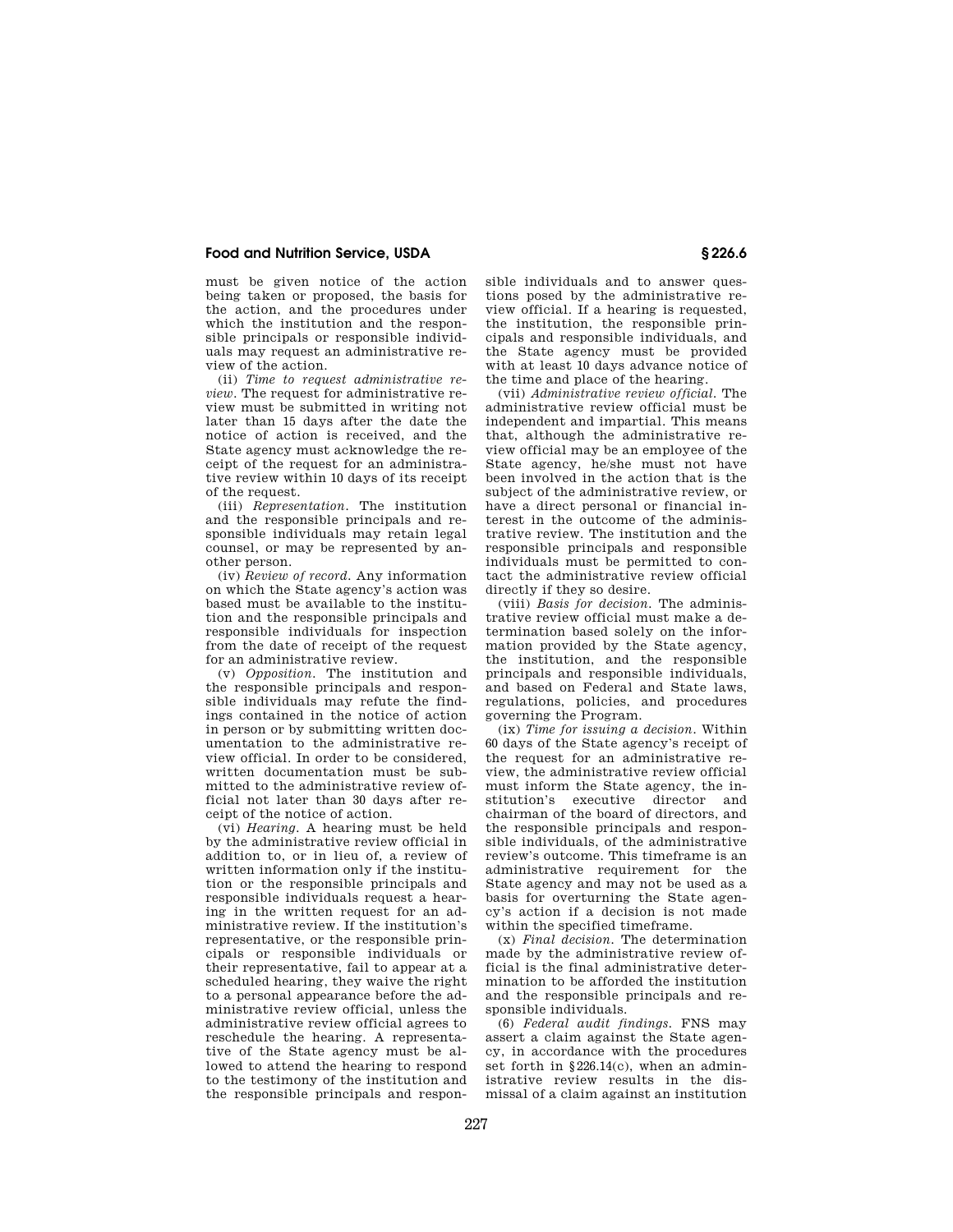asserted by the State agency based upon Federal audit findings.

(7) *Record of result of administrative reviews.* The State agency must maintain searchable records of all administrative reviews and their disposition.

(8) *Combined administrative reviews for responsible principals and responsible individuals.* The State agency must conduct the administrative review of the proposed disqualification of the responsible principals and responsible individuals as part of the administrative review of the application denial, proposed termination, and/or proposed disqualification of the institution with which the responsible principals or responsible individuals are associated. However, at the administrative review official's discretion, separate administrative reviews may be held if the institution does not request an administrative review or if either the institution or the responsible principal or responsible individual demonstrates that their interests conflict.

(9) *Abbreviated administrative review.*  The State agency must limit the administrative review to a review of written submissions concerning the accuracy of the State agency's determination if the application was denied or the State agency proposes to terminate the institution's agreement because:

(i) The information submitted on the application was false (see paragraphs  $(c)(1)(ii)(A),$   $(c)(2)(ii)(A),$  and  $(c)(3)(ii)(A)$  of this section):

(ii) The institution, one of its sponsored facilities, or one of the principals of the institution or its facilities is on the national disqualified list (see paragraph (b)(12) of this section);

(iii) The institution, one of its sponsored facilities, or one of the principals of the institution or its facilities is ineligible to participate in any other publicly funded program by reason of violation of the requirements of the program (see paragraph (b)(13) and  $(c)(3)(ii)(S)$  of this section); or

(iv) The institution, one of its sponsored facilities, or one of the principals of the institution or its facilities has been convicted for any activity that indicates a lack of business integrity (see paragraphs  $(b)(14)$  and  $(c)(3)(ii)(T)$  of this section).

**§ 226.6 7 CFR Ch. II (1–1–14 Edition)** 

(10) *Effect of State agency action.* The State agency's action must remain in effect during the administrative review. The effect of this requirement on particular State agency actions is as follows.

(i) *Overpayment demand.* During the period of the administrative review, the State agency is prohibited from taking action to collect or offset the overpayment. However, the State agency must assess interest beginning with the initial demand for remittance of the overpayment and continuing through the period of administrative review unless the administrative review official overturns the State agency's action.

(ii) *Recovery of advances.* During the administrative review, the State agency must continue its efforts to recover advances in excess of the claim for reimbursement for the applicable period. The recovery may be through a demand for full repayment or an adjustment of subsequent payments.

(iii) *Program payments.* The availability of Program payments during an administrative review of the denial of a new institution's application, denial of a renewing institution's application, proposed termination of a participating institution's agreement, and suspension of an institution are addressed in paragraphs  $(c)(1)(iii)(D)$ ,<br> $(c)(2)(iii)(D)$ ,  $(c)(3)(iii)(D)$ ,  $(c)(5)(i)(D)$ ,  $(c)(3)(iii)(D), (c)(5)(i)(D),$ and  $(c)(5)(ii)(E)$ , respectively, of this section.

(l) *Administrative reviews for day care homes*—(1) *General.* The State agency must ensure that, when a sponsoring organization proposes to terminate its Program agreement with a day care home for cause, the day care home is provided an opportunity for an administrative review of the proposed termination. The State agency may do this either by electing to offer a State-level administrative review, or by electing to require the sponsoring organization to offer an administrative review. The State agency must notify the appropriate FNSRO of its election under this option, or any change it later makes under this option, by September 25, 2002 or within 30 days of any subsequent change under this option. The State agency must make the same election with regard to who offers the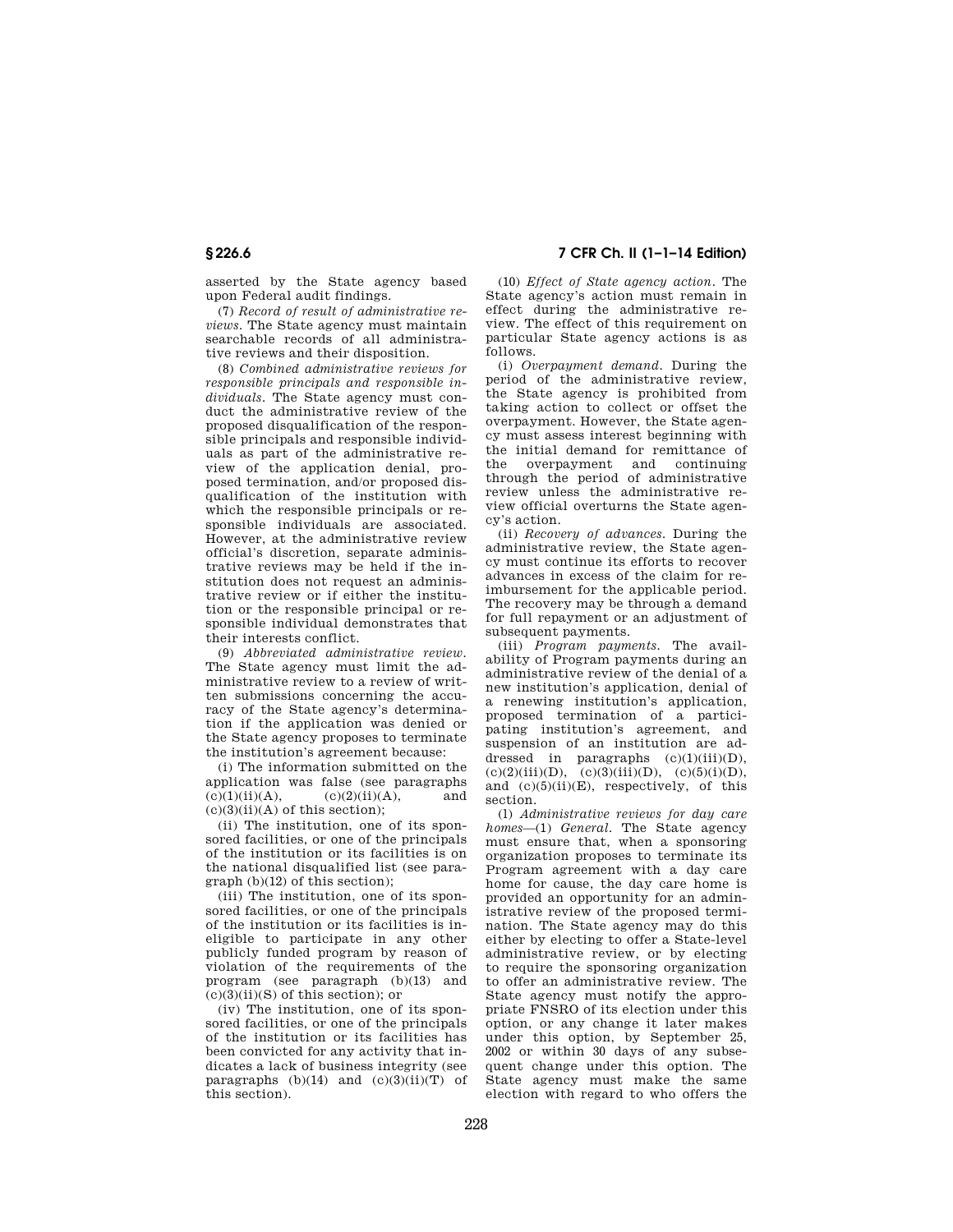administrative review to any day care home in the Program in that State. The State agency or the sponsoring organization must develop procedures for offering and providing these administrative reviews, and these procedures must be consistent with this paragraph (l).

(2) *Actions subject to administrative review.* The State agency or sponsoring organization must offer an administrative review to a day care home that appeals a notice of intent to terminate their agreement for cause or a suspension of their participation (see sion of their participation  $\S$ §226.16(1)(3)(iii) and (1)(4)(ii)).

(3) *Actions not subject to administrative review.* Neither the State agency nor the sponsoring organization is required to offer an administrative review for reasons other than those listed in paragraph (l)(2) of this section.

(4) *Provision of administrative review procedures to day care homes.* The administrative review procedures must be provided:

(i) Annually to all day care homes;

(ii) To a day care home when the sponsoring organization takes any action subject to an administrative review as described in paragraph  $(l)(2)$  of this section; and

(iii) Any other time upon request.

(5) *Procedures.* The State agency or sponsoring organization, as applicable (depending on the State agency's election pursuant to paragraph  $(l)(1)$  of this section) must follow the procedures in this paragraph  $(1)(5)$  when a day care home requests an administrative review of any action described in para $graph (l)(2)$  of this section.

(i) *Uniformity.* The same procedures must apply to all day care homes.

(ii) *Representation.* The day care home may retain legal counsel, or may be represented by another person.

(iii) *Review of record and opposition.*  The day care home may review the record on which the decision was based and refute the action in writing. The administrative review official is not required to hold a hearing.

(iv) *Administrative review official.* The administrative review official must be independent and impartial. This means that, although the administrative review official may be an employee of the State agency or an employee or board member of the sponsoring organization, he/she must not have been involved in the action that is the subject of the administrative review or have a direct personal or financial interest in the outcome of the administrative review;

(v) *Basis for decision.* The administrative review official must make a determination based on the information provided by the sponsoring organization and the day care home and on Federal and State laws, regulations, polices, and procedures governing the Program.

(vi) *Time for issuing a decision.* The administrative review official must inform the sponsoring organization and the day care home of the administrative review's outcome within the period of time specified in the State agency's or sponsoring organization's administrative review procedures. This timeframe is an administrative requirement for the State agency or sponsoring organization and may not be used as a basis for overturning the termination if a decision is not made within the specified timeframe.

(vii) *Final decision.* The determination made by the administrative review official is the final administrative determination to be afforded the day care home.

(m) *Program assistance*—(1) *General.*  The State agency must provide technical and supervisory assistance to institutions and facilities to facilitate effective Program operations, monitor progress toward achieving Program goals, and ensure compliance with all requirements of title VI of the Civil Rights Act of 1964, title IX of the Education amendments of 1972, section 504 of the Rehabilitation Act of 1973, the Age Discrimination Act of 1975, and the Department's regulations concerning nondiscrimination (parts 15, 15a, and 15b of this title). The State agency must maintain documentation of supervisory assistance activities, including reviews conducted, corrective actions prescribed, and follow-up efforts.

(2) *Review priorities.* In choosing institutions for review, in accordance with paragraph (m)(6) of this section, the State agency must target for more frequent review institutions whose prior review included a finding of serious deficiency.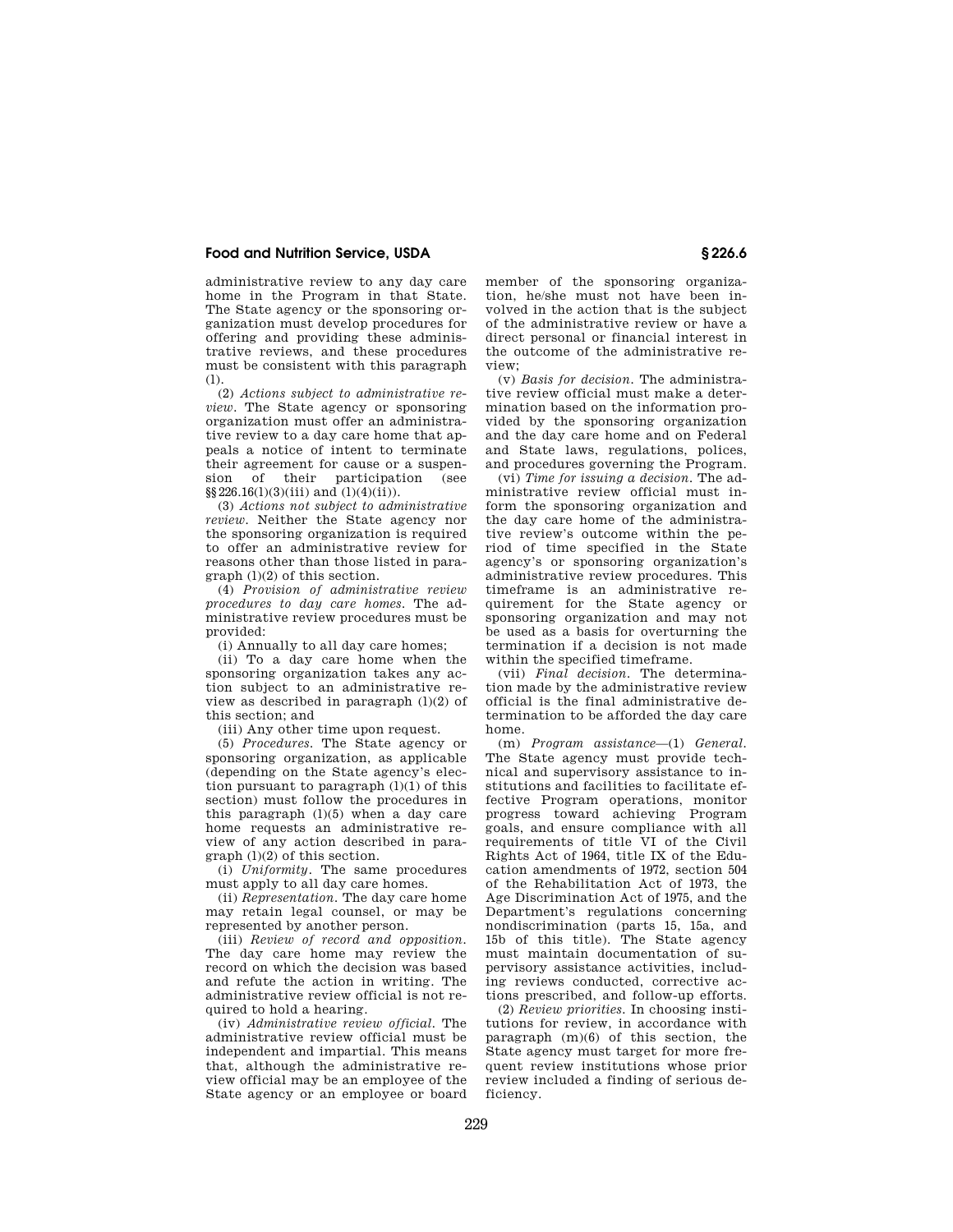(3) *Review content.* As part of its conduct of reviews, the State agency must assess each institution's compliance with the requirements of this part pertaining to:

(i) Recordkeeping;

(ii) Meal counts;

(iii) Administrative costs;

(iv) Any applicable instructions and handbooks issued by FNS and the Department to clarify or explain this part, and any instructions and handbooks issued by the State agency which are not inconsistent with the provisions of this part;

(v) Facility licensing and approval;

(vi) Compliance with the requirements for annual updating of enrollment forms;

(vii) If an independent center, observation of a meal service;

(viii) If a sponsoring organization, training and monitoring of facilities;

(ix) If a sponsoring organization of day care homes, implementation of the serious deficiency and termination procedures for day care homes and, if such procedures have been delegated to sponsoring organizations in accordance with paragraph  $(l)(1)$  of this section, the administrative review procedures for day care homes;

(x) If a sponsoring organization, implementation of the household contact system established by the State agency pursuant to paragraph (m)(5) of this section;

(xi) If a sponsoring organization of day care homes, the requirements for classification of tier I and tier II day care homes; and

(xii) All other Program requirements.

(4) *Review of sponsored facilities.* As part of each required review of a sponsoring organization, the State agency must select a sample of facilities, in accordance with paragraph (m)(6) of this section. As part of such reviews, the State agency must conduct verification of Program applications in accordance with §226.23(h) and must compare enrollment and attendance records (except in those outside-schoolhours care centers, at-risk afterschool care centers, and emergency shelters where enrollment records are not required and the sponsoring organization's review results for that facility to

**§ 226.6 7 CFR Ch. II (1–1–14 Edition)** 

meal counts submitted by those facilities for five days.

(5) *Household contacts.* As part of their monitoring of institutions, State agencies must establish systems for making household contacts to verify the enrollment and attendance of participating children. Such systems must specify the circumstances under which household contacts will be made, as well as the procedures for conducting household contacts. In addition, State agencies must establish a system for sponsoring organizations to use in making household contacts as part of their review and oversight of participating facilities. Such systems must specify the circumstances under which household contacts will be made, as well as the procedures for conducting household contacts. State agencies must submit to FNSROs, no later than April 1, 2005, the policies and procedures they have developed governing household contacts conducted by both the State agency, as part of institution and facility reviews conducted in accordance with this paragraph (m), and by sponsoring organizations as part of the facility review process described in §226.16(d)(5).

(6) *Frequency and number of required institution reviews.* The State agency must annually review at least 33.3 percent of all institutions. At least 15 percent of the total number of facility reviews required must be unannounced. The State agency must review institutions according to the following schedule:

(i) Independent centers and sponsoring organizations of 1 to 100 facilities must be reviewed at least once every three years. A review of such a sponsoring organization must include reviews of 10 percent of the sponsoring organization's facilities;

(ii) Sponsoring organizations with more than 100 facilities must be reviewed at least once every two years. These reviews must include reviews of 5 percent of the first 1,000 facilities and 2.5 percent of the facilities in excess of 1,000; and

(iii) New institutions that are sponsoring organizations of five or more facilities must be reviewed within the first 90 days of Program operations.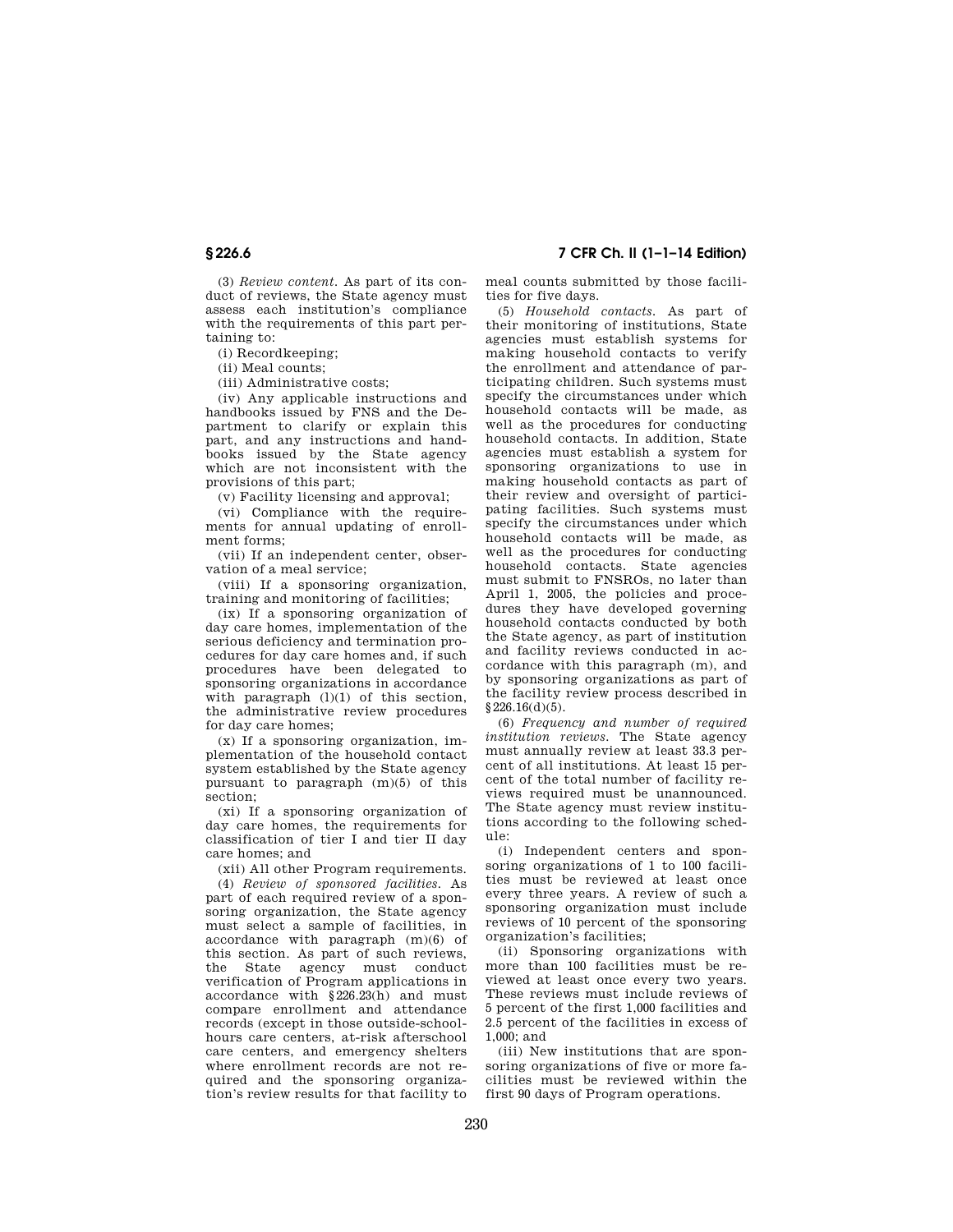(n) *Program irregularities.* Each State agency shall promptly investigate complaints received or irregularities noted in connection with the operation of the Program, and shall take appropriate action to correct any irregularities. State agencies shall maintain on file evidence of such investigations and actions. FNS and OIG may make investigations at the request of the State agency, or whenever FNS or OIG determines that investigations are appropriate.

(o) *Child care standards compliance.*  The State agency shall, when conducting administrative reviews of child care centers, and day care homes approved by the State agency under paragraph (d)(3) of this section, determine compliance with the child care standards used to establish eligibility, and the institution shall ensure that all violations are corrected and the State shall ensure that the institution has corrected all violations. If violations are not corrected within the specified timeframe for corrective action, the State agency must issue a notice of serious deficiency in accordance with paragraph (c) of this section or §226.16(1), as appropriate. However, if the health or safety of the children is imminently threatened, the State agency or sponsoring organization must follow the procedures set forth at paragraph  $(c)(5)(i)$  of this section, or  $§226.16(1)(4)$ , as appropriate. The State agency may deny reimbursement for meals served to attending children in excess of authorized capacity.

(p) *Sponsoring organization agreement.*  Each State agency shall develop and provide for the use of a standard form of written permanent agreement between each day care home sponsoring organization and all day care homes participating in the Program under such organization. Nothing in the preceding sentence shall be construed to limit the ability of the sponsoring organization to suspend or terminate the permanent agreement in accordance with §226.16(1). The State agency must also include in this agreement its policy to restrict transfers of day care homes between sponsoring organizations. The policy must restrict the transfers to no more frequently than once per year, except under extenuating circumstances, such as termination of the sponsoring organization's agreement or other circumstances defined by the State agency. However, the State agency may, at the request of the sponsor, approve an agreement developed by the sponsor. State agencies may develop a similar form for use between sponsoring organizations and other types of facilities.

(q) Following its reviews of institutions and facilities under §§226.6(m) and 226.23(h) conducted prior to July 1, 1988, the State agency shall report data on key elements of program operations on a form designated by FNS. These key elements include but are not limited to the program areas of meal requirements, determination of eligibility for free and reduced price meals, and the accuracy of reimbursement claims. These forms shall be submitted within 90 days of the completion of the data collection for the institutions except that, if the State has elected to conduct reviews of verification separate from its administrative reviews, the State shall retain data until all key elements have been reviewed and shall report all data for each institution on one form within 90 days of the completion of the data collection for all key elements for that institution. States shall ensure that all key element data for an institution is collected during a 12-month period.

(r) *WIC program information.* State agencies must provide information on the importance and benefits of the Special Supplemental Nutrition Program for Women, Infants, and Children (WIC) and WIC income eligibility guidelines, to participating institutions. In addition, the State agency must ensure that:

(1) Participating family day care homes and sponsored child care centers receive this information, and periodic updates of this information, from their sponsoring organizations or the State agency; and

(2) The parents of enrolled children also receive this information.

[47 FR 36527, Aug. 20, 1982]

EDITORIAL NOTE: For FEDERAL REGISTER citations affecting §226.6, see the List of CFR Sections Affected, which appears in the Finding Aids section of the printed volume and at *www.fdsys.gov.*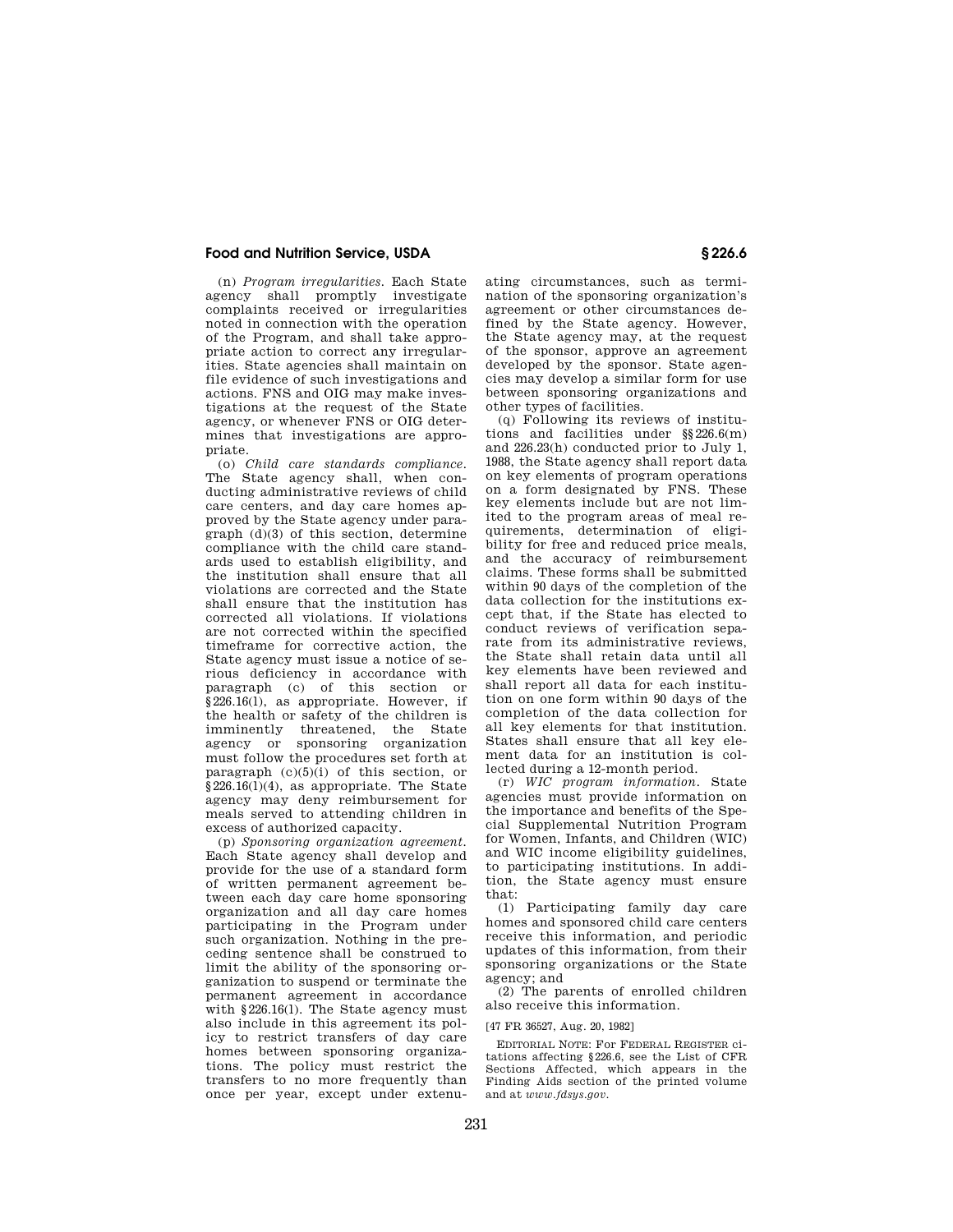#### **§ 226.7 State agency responsibilities for financial management.**

(a) This section prescribes standards of financial management systems in administering Program funds by the State agency and institutions.

(b) Each State agency shall maintain an acceptable financial management system, adhere to financial management standards and otherwise carry out financial management policies in accordance with 7 CFR part 3015, 7 CFR part 3016 and 7 CFR part 3019, as applicable. State agencies or FNSRO's, where applicable, shall also have a system in place for monitoring and reviewing the institutions' documentation of their nonprofit status to ensure that all Program reimbursement funds are used: (1) Solely for the conduct of the food service operation; or (2) to improve such food service operations, principally for the benefit of the participants.

(c) *Management evaluations and audits.* State agencies shall provide FNS with full opportunity to conduct management evaluations (including visits to institutions and facilities) of all operations of the State agency under the Program and shall provide OIG with full opportunity to conduct audits (including visits to institutions and facilities) of all operations of the State agency under the Program. Within 60 calendar days of receipt of each management evaluation report, the State agency shall submit to FNSRO a written plan for correcting serious deficiencies, including specific timeframes for accomplishing corrective actions and initiating follow-up efforts. If a State agency makes a showing of good cause, however, FNS may allow more than 60 days in which to submit a plan. Each State agency shall make available its records, including records of the receipt and expenditure of funds, upon request by FNS or OIG. OIG shall also have the right to make audits of the records and operation of any institution.

(d) *Reports.* Each State agency shall submit to FNS the final Report of the Child and Adult Care Food Program (FNS 44) for each month which shall be limited to claims submitted in accordance with §226.10(e) and which shall be postmarked and/or submitted no later

**§ 226.7 7 CFR Ch. II (1–1–14 Edition)** 

than 90 days following the last day of the month covered by the report. States shall not receive Program funds for any month for which the final report is not submitted within this time limit unless FNS grants an exception. Upward adjustments to a State agency's report shall not be made after 90 days from the month covered by the report unless authorized by FNS. Downward adjustments shall always be made, without FNS authorization, regardless of when it is determined that such adjustments are necessary. Adjustments shall be reported to FNS in accordance with procedures established by FNS. Each State agency shall also submit to FNS a quarterly Financial Status Report (SF–269) on the use of Program funds. Such reports shall be postmarked and/or submitted no later than 30 days after the end of each fiscal year quarter. Obligations shall be reported only for the fiscal year in which they occur. A final Financial Status Report for each fiscal year shall be postmarked and/or submitted to FNS within 120 days after the end of the fiscal year. FNS shall not be responsible for reimbursing unpaid Program obligations reported later than 120 days after the close of the fiscal year in which they were incurred.

(e) *Annual plan.* Each State shall submit to the Secretary for approval by August 15 of each year an annual plan for the use of State administrative expense funds, including a staff formula for State personnel.

(f) *Rate assignment.* Each State agency must require institutions (other than emergency shelters, at-risk afterschool care centers, and sponsoring organizations of emergency shelters, atrisk afterschool care centers, or day care homes) to submit, not less frequently than annually, information necessary to assign rates of reimbursement as outlined in §226.9.

(g) *Budget approval.* The State agency must review institution budgets and must limit allowable administrative claims by each sponsoring organization to the administrative costs approved in its budget. The budget must demonstrate the institution's ability to manage Program funds in accordance with this part, FNS Instruction 796–2 (''Financial Management in the Child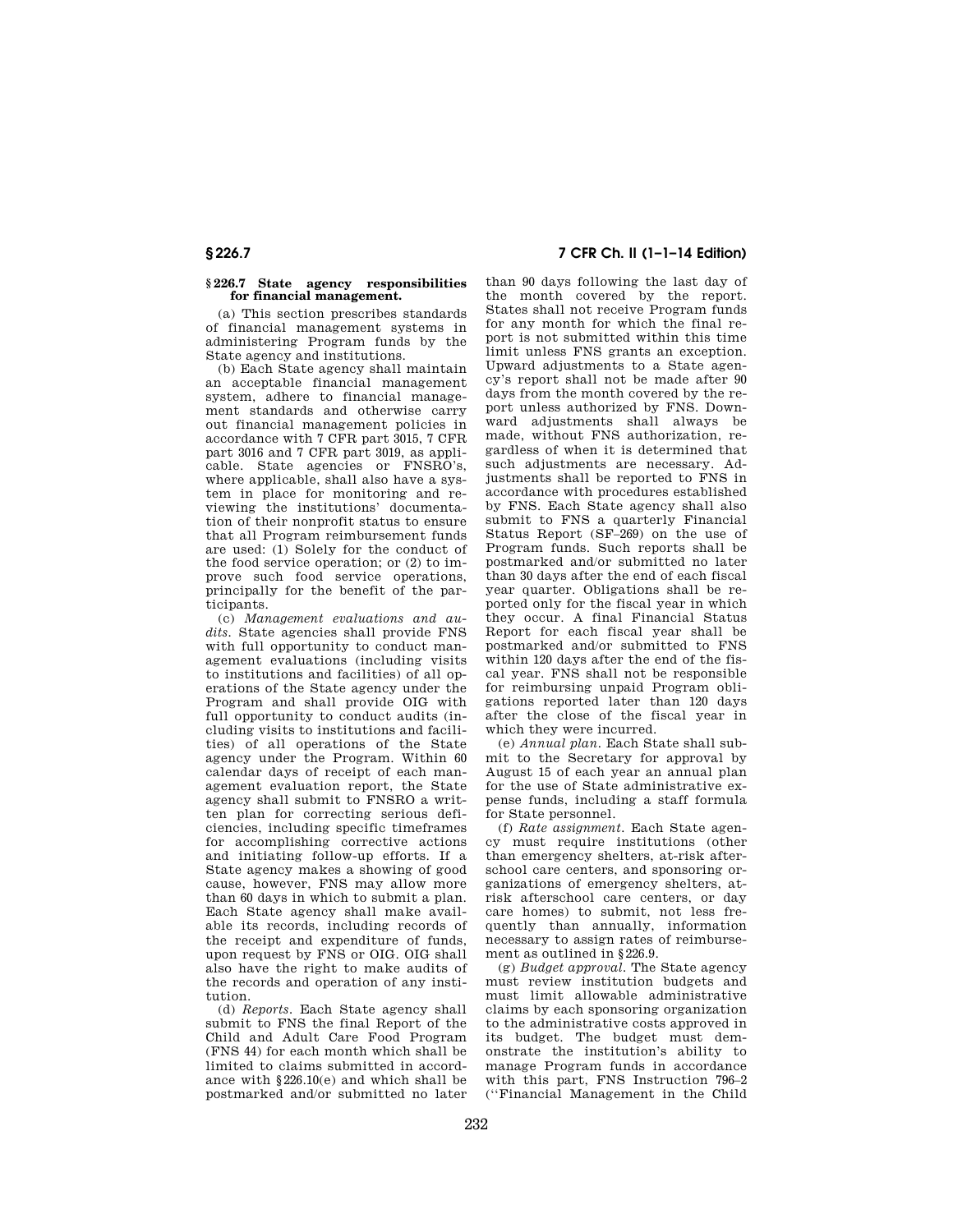and Adult Care Food Program''), parts 3015, 3016, and 3019 of this title, and applicable Office of Management and Budget circulars. Sponsoring organizations must submit an administrative budget to the State agency annually, and independent centers must submit budgets as frequently as required by the State agency. Budget levels may be adjusted to reflect changes in Program activities. If the institution does not intend to use non-CACFP funds to support any required CACFP functions, the institution's budget must identify a source of non-Program funds that could be used to pay overclaims or other unallowable costs. If the institution intends to use any non-Program resources to meet CACFP requirements, these non-Program funds should be accounted for in the institution's budget, and the institution's budget must identify a source of non-Program funds that could be used to pay overclaims or other unallowable costs. For sponsoring organizations of centers, the State agency is prohibited from approving the sponsoring organization's administrative budget, or any amendments to the budget, if the administrative budget shows the Program will be charged for administrative costs in excess of 15 percent of the meal reimbursements estimated to be earned during the budget year. However, the State agency may waive this limit if the sponsoring organization provides justification that it requires Program funds in excess of 15 percent to pay its administrative costs and if the State agency is convinced that the institution will have adequate funding to provide meals meeting the requirements of §226.20. The State agency must document all waiver approvals and denials in writing, and must provide a copy of all such letters to the appropriate FNSRO.

(h) *Start-up and expansion payments.*  Each State agency shall establish procedures for evaluating requests for start-up and expansion payments, issuing these payments to eligible sponsoring organizations, and monitoring the use of these payments.

(i) *Advance payments.* Each State agency shall establish procedures for issuing advance payments by the first day of each month and comparing these payments with earned reimbursement on a monthly basis. The State agency shall maintain on file a statement of the State's law and policy governing the use of interest earned on advanced funds by sponsors, institutions, child care facilities and adult day care facilities.

(j) *Recovery of overpayments.* Each State agency shall establish procedures to recover outstanding start-up, expansion and advance payments from institutions which, in the opinion of the State agency, will not be able to earn these payments.

(k) *Claims processing.* Each State agency shall establish procedures for institutions to properly submit claims for reimbursement. Such procedures must include State agency edit checks, including but not limited to ensuring that payments are made only for approved meal types and that the number of meals for which reimbursement is provided does not exceed the product of the total enrollment times operating days times approved meal types. All valid claims shall be paid within 45 calendar days of receipt. Within 15 calendar days of receipt of any incomplete or incorrect claim which must be revised for payment, the State agency shall notify the institution as to why and how such claim must be revised. If the State agency disallows partial or full payment for a claim for reimbursement, it shall notify the institution which submitted the claim of its right to appeal under §226.6(k). State agencies may permit disallowances to be appealed separately from claims for reimbursement.

(l) *Participation controls.* The State agency may establish control procedures to ensure that payment is not made for meals served to participants attending in excess of the authorized capacity of each independent center, adult day care facility or child care facility.

(m) *Financial management system.*  Each State agency shall establish a financial management system in accordance with 7 CFR part 3015, 7 CFR part 3016 and 7 CFR part 3019, as applicable, and FNS guidance to identify allowable Program costs and establish standards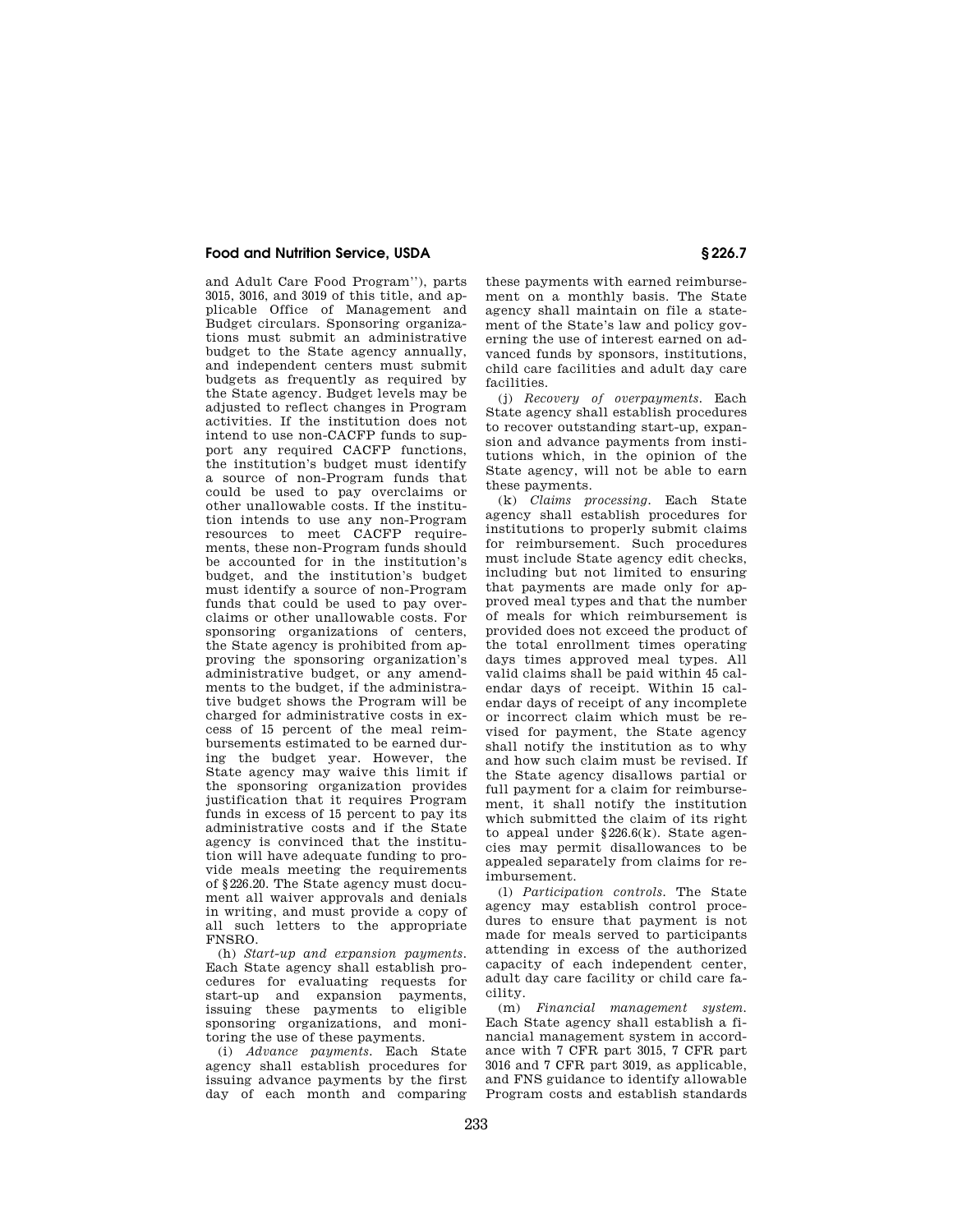for institutional recordkeeping and reporting. These standards shall (1) prohibit claiming reimbursement for meals provided by a participant's family, except as authorized by §226.18(e) and (2) allow the cost of meals served to adults who perform necessary food service labor under the Program, except in day care homes. The State agency shall provide guidance on financial management requirements to each institution.

[47 FR 36527, Aug. 20, 1982, as amended at 48 FR 21530, May 13, 1983; Amdt. 5, 49 FR 18988, May 4, 1984; 50 FR 8580, Mar. 4, 1985; 50 FR 26975, July 1, 1985; 53 FR 52589, Dec. 28, 1988; Amdt. 22, 55 FR 1378, Jan. 14, 1990; 63 FR 9728, Feb. 26, 1998; 67 FR 43490, June 27, 2002; 69 FR 53542, Sept. 1, 2004; 71 FR 5, Jan. 3, 2006; 71 FR 39518, July 13, 2006; 72 FR 41606, July 31, 2007; 76 FR 34571, June 13, 2011]

#### **§ 226.8 Audits.**

(a) Unless otherwise exempt, audits at the State and institution levels must be conducted in accordance with Office of Management and Budget circular A–133 and the Department's implementing regulations at part 3052 of this title. State agencies must establish audit policy for for-profit institutions. However, the audit policy established by the State agency must not conflict with the authority of the State agency or the Department to perform, or cause to be performed, audits, reviews, agreed-upon procedures engagements, or other monitoring activities.

(b) The funds provided to the State agency under §226.4(j) may be made available to institutions to fund a portion of organization-wide audits made in accordance with part 3052 of this title. The funds provided to an institution for an organization-wide audit must be determined in accordance with §3052.230(a) of this title.

(c) Funds provided under §226.4(j) may be used by the State agency to conduct program-specific audits of institutions not subject to organizationwide audits, or for which the State agency considers program specific audits to be needed. The State agency may use any funds remaining after all required program-specific audits have been performed to conduct administrative reviews or agreed-upon procedures engagements of institutions.

# **§ 226.8 7 CFR Ch. II (1–1–14 Edition)**

(d) Funds provided under §226.4(j) may only be obligated during the fiscal year for which those funds are allocated. If funds provided under §226.4(i) are not sufficient to meet the requirements of this section, the State agency may then use available State administrative expense funds to conduct audits, provided that the State agency is arranging for the audits and has not passed the responsibility down to the institution.

(e) *Full use of Federal funds.* States and State agencies must support the full use of Federal funds provided to State agencies under 226.4(j) of this part to support State audit activities, and exclude such funds from State budget restrictions or limitations, including hiring freezes, work furloughs, and travel restrictions.

(f) In conducting management evaluations, reviews, or audits in a fiscal year, the State agency, FNS, or OIG may disregard an overpayment if the overpayment does not exceed \$600. A State agency may establish, through State law, regulation or procedure, an alternate disregard threshold that does not exceed \$600. This disregard may be made once per each management evaluation, review, or audit per Program within a fiscal year. However, no overpayment is to be disregarded where there is substantial evidence of violations of criminal law or civil fraud statutes.

(g) While OIG shall rely to the fullest extent feasible upon State sponsored audits, OIG may, whenever it considers necessary:

(1) Make audits on a statewide basis;

(2) Perform on-site test audits;

(3) Review audit reports and related working papers of audits performed by or for State agencies.

(h) State agencies are not required to provide a hearing to an institution for State actions taken on the basis of a Federal audit determination. If a State agency does not provide a hearing in such situations, FNS will provide a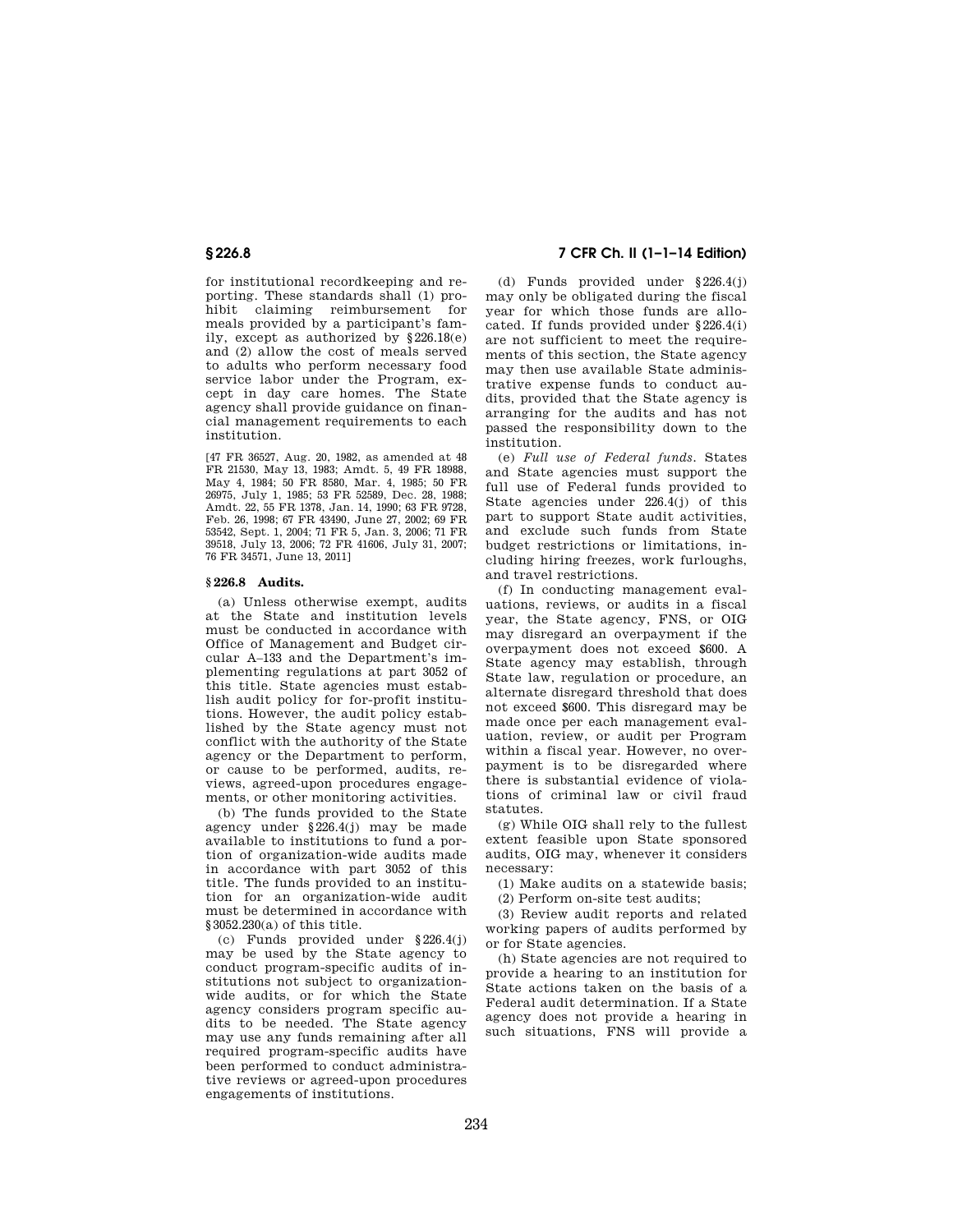hearing, upon request, in accordance with procedures set forth in §226.6(k).

[47 FR 36527, Aug. 20, 1982, as amended at 50 FR 8580, Mar. 4, 1985; 51 FR 4295, Feb. 4, 1986; 52 FR 5526, Feb. 25, 1987; 53 FR 52590, Dec. 28, 1988; Amdt. 22, 55 FR 1378, Jan. 14, 1990; 67 FR 43490, June 27, 2002; 69 FR 53543, Sept. 1, 2004; 70 FR 43261, July 27, 2005; 71 FR 5, Jan. 3, 2006; 71 FR 30563, May 30, 2006; 72 FR 41607, July 31, 2007; 76 FR 37982, June 29, 2011]

#### **Subpart D—Payment Provisions**

#### **§ 226.9 Assignment of rates of reimbursement for centers.**

(a) The State agency shall assign rates of reimbursement, not less frequently than annually, on the basis of family-size and income information reported by each institution. However, no rates should be assigned for emergency shelters and at-risk afterschool care centers. Assigned rates of reimbursement may be changed more frequently than annually if warranted by changes in family-size and income information. Assigned rates of reimbursement shall be adjusted annually to reflect changes in the national average payment rates.

(b) Except for emergency shelters and at-risk afterschool care centers, the State agency must either:

(1) Require that institutions submit each month's figures for meals served daily to participants from families meeting the eligibility standards for free meals, to participants from families meeting the eligibility standards for reduced-price meals, and to participants from families not meeting such guidelines; or

(2) Establish claiming percentages, not less frequently than annually, for each institution on the basis of the number of enrolled participants eligible for free, reduced-price, and paid meals, except that children who only participate in emergency shelters or the at-risk afterschool care component of the Program must not be considered to be enrolled participants for the purpose of establishing claiming percentages; or

(3) Determine a blended per-meal rate of reimbursement, not less frequently than annually, by adding the products obtained by multiplying the applicable national average payment rate of reimbursement for each category (free, reduced-price, paid) by the claiming percentage for that category.

(c) States have two methods of reimbursing institutions. The method chosen by the State agency must be applied to all institutions participating in the Program in that State. These methods are:

(1) Meals times rates payment, which involves reimbursing an institution for meals served at the assigned rate for each meal. This method entails no comparison to the costs incurred by the institution for the meal service; and,

(2) Meals times rates or actual costs, whichever is the lesser, which involves reimbursing an institution for meals served at the assigned rate for each meal or at the level of the costs actually incurred by the institution for the meal service. This method does entail a comparison of the costs incurred to the meal rates, with the costs being a limiting factor on the level of reimbursement an institution may receive.

(d) In those States where the State agency has chosen the option to implement a meals times rates payment system State-wide, the State agency may elect to pay an institution's final claim for reimbursement for the fiscal year at higher reassigned rates of reimbursement for lunches and suppers; however, the reassigned rates may not exceed the applicable maximum rates of reimbursement established under §210.11(b) of the National School Lunch Program regulations. In those States which use the method of comparing meals times rates or actual costs, whichever is lesser, the total payments made to an institution shall not exceed the total net costs incurred for the fiscal year.

[47 FR 36527, Aug. 20, 1982, as amended at 48 FR 21530, May 13, 1983; 53 FR 52590, Dec. 28, 1988; Amdt. 22, 55 FR 1378, Jan. 14, 1990; 71 FR 5, Jan. 3, 2006; 72 FR 41607, July 31, 2007; 75 FR 16327, Apr. 1, 2010]

#### **§ 226.10 Program payment procedures.**

(a) If a State agency elects to issue advance payments to all or some of the participating institutions in the State, it must provide such advances no later than the first day of each month to those eligible institutions electing to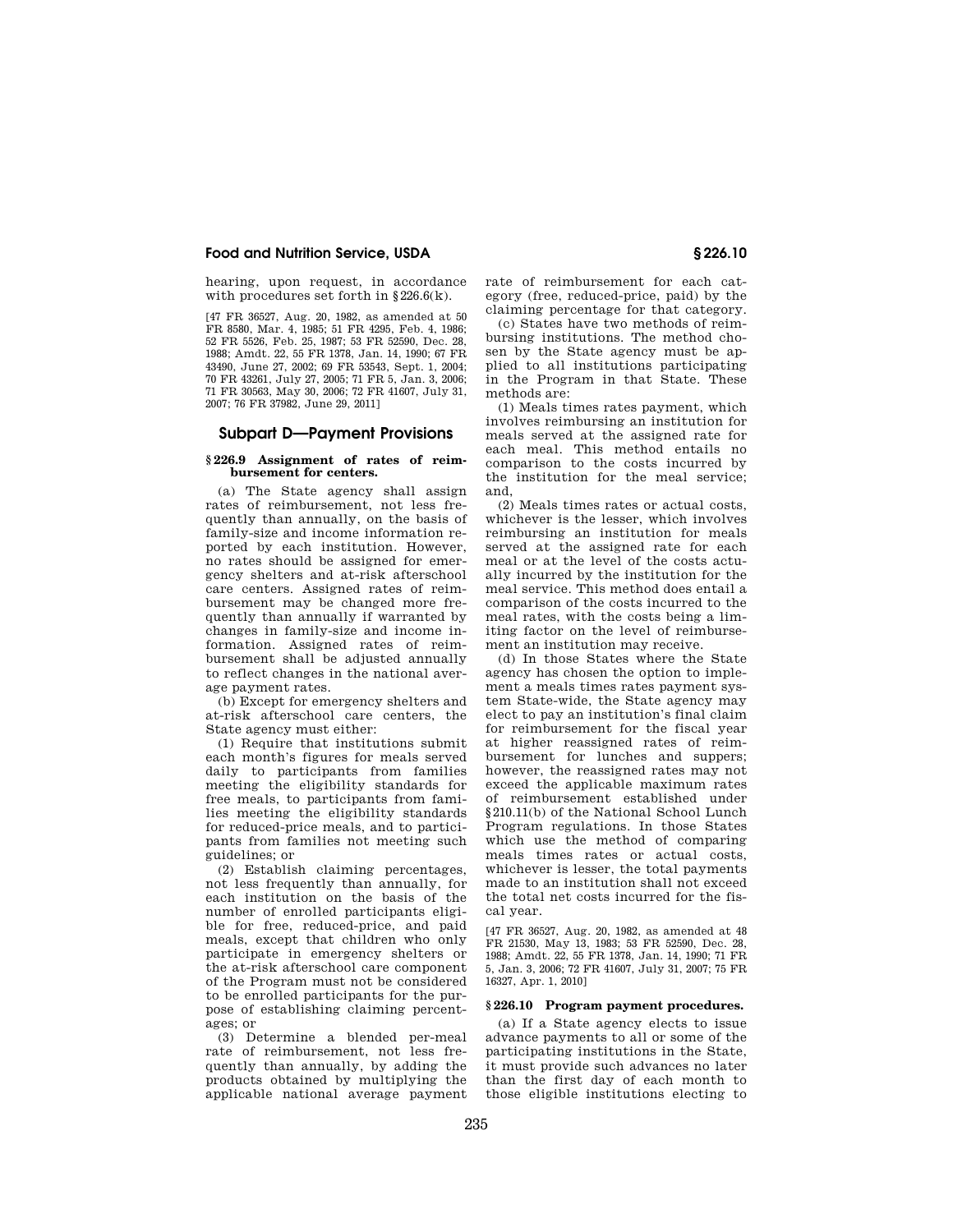receive advances in accordance with  $§226.6$  (f)(3)(iv)(F). Advance payments shall equal the full level of claims estimated by the State agency to be submitted in accordance with paragraph (c) of this section, considering prior reimbursement claims and other information such as fluctuations in enrollment. The institution may decline to receive all or any part of the advance.

(b) For each fiscal year, the amount of payment made, including funds advanced to an institution, shall not exceed the amount of valid reimbursement claimed by that institution. To ensure that institutions do not receive excessive advance payments, the State agency shall observe the following procedures:

(1) After three advance payments have been made to an institution, the State agency shall ensure that no subsequent advance is made until the State agency has validated the institution's claim for reimbursement for the third month prior to the month for which the next advance is to be paid.

(2) If the State agency has audit or monitoring evidence of extensive program deficiencies or other reasons to believe that an institution will not be able to submit a valid claim for reimbursement, advance payments shall be withheld until the claim is received or the deficiencies are corrected.

(3) Each month the State agency shall compare incoming claims against advances to ensure that the level of funds authorized under paragraph (a) of this section does not exceed the claims for reimbursement received from the institution. Whenever this process indicates that excessive advances have been authorized, the State agency shall either demand full repayment or adjust subsequent payments, including advances.

(4) If, as a result of year end reconciliation as required by 7 CFR part 3016 or 7 CFR part 3019, as applicable, the State agency determines that reimbursement earned by an institution during a fiscal year is less than the amount paid, including funds advanced to that institution, the State agency shall demand repayment of the outstanding balance or adjust subsequent payments.

# **§ 226.10 7 CFR Ch. II (1–1–14 Edition)**

(c) Claims for Reimbursement shall report information in accordance with the financial management system established by the State agency, and in sufficient detail to justify the reimbursement claimed and to enable the State agency to provide the final Report of the Child and Adult Care Food Program (FNS 44) required under §226.7(d). In submitting a Claim for Reimbursement, each institution shall certify that the claim is correct and that records are available to support that claim. For each month in which independent for-profit child care centers and independent for-profit outsideschool-hours care centers claim reimbursement, they must submit the number and percentage of children in care (enrolled or licensed capacity, whichever is less) that documents at least 25 percent are eligible for free or reducedprice meals or are title XX beneficiaries. However, children who only receive at-risk afterschool snacks and/ or at-risk afterschool meals must not be considered in determining this eligibility. Sponsoring organizations of forprofit child care centers or for-profit outside-school-hours care centers must submit the number and percentage of children in care (enrolled or licensed capacity, whichever is less) that documents that at least 25 percent are eligible for free or reduced-price meals or are title XX beneficiaries. Sponsoring organizations of such centers must not submit a claim for any for-profit center in which less than 25 percent of the children in care (enrolled or licensed capacity, whichever is less) during the claim month were eligible for free or reduced-price meals or were title XX beneficiaries. Independent for-profit adult day care centers shall submit the percentages of enrolled adult participants receiving title XIX or title XX benefits for the month claimed for months in which not less than 25 percent of enrolled adult participants were title XIX or title XX beneficiaries. Sponsoring organizations of such adult day care centers shall submit the percentage of enrolled adult participants receiving title XIX or title XX benefits for each center for the claim. Sponsoring organizations of such centers shall not submit claims for adult day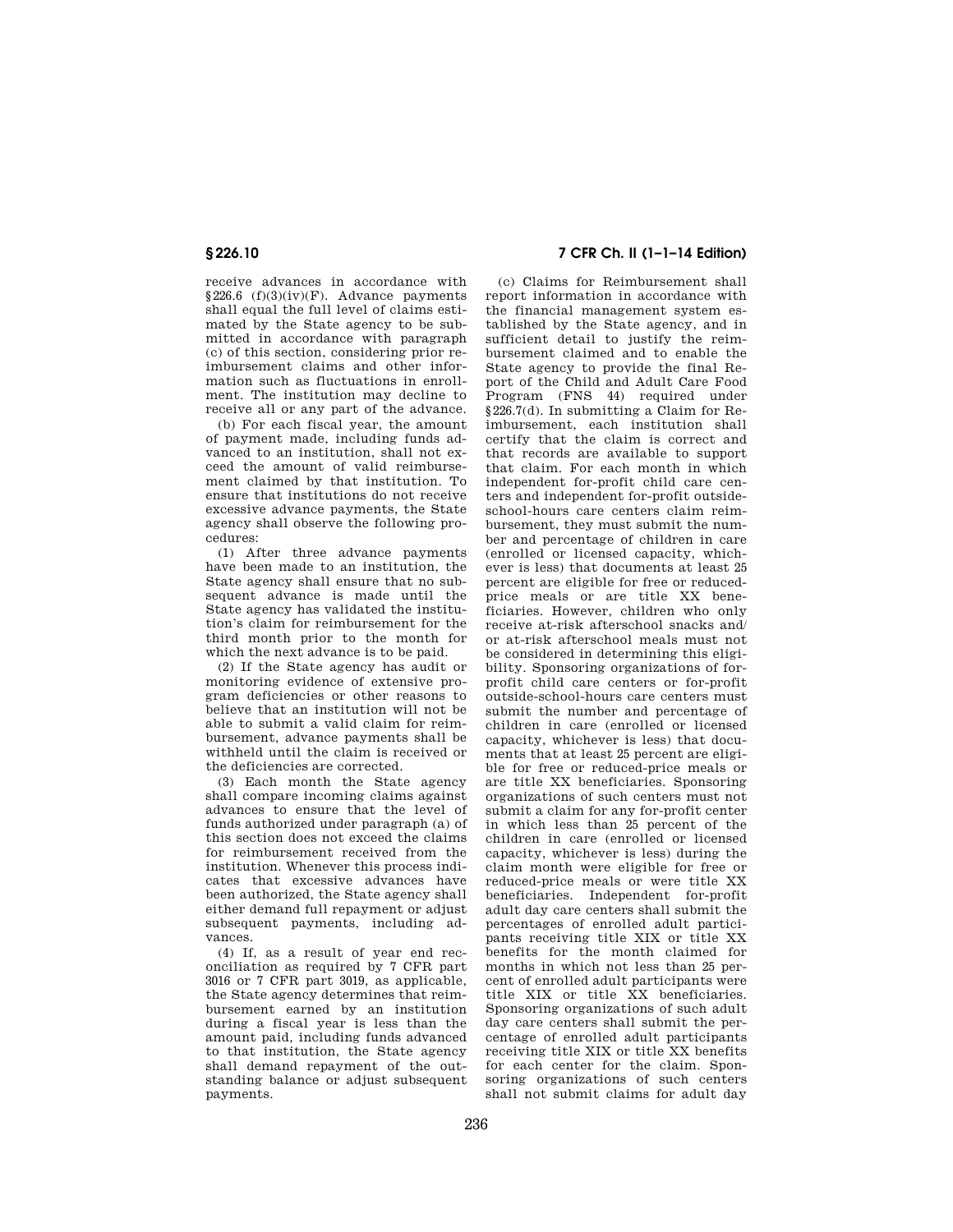care centers in which less than 25 percent of enrolled adult participants were title XIX or title XX beneficiaries for the month claimed. Prior to submitting its consolidated monthly claim to the State agency, each sponsoring organization must perform edit checks on each facility's meal claim. At a minimum, the sponsoring organization's edit checks must:

(1) Verify that each facility has been approved to serve the types of meals claimed; and

(2) Compare the number of children enrolled for care at each facility, multiplied by the number of days on which the facility is approved to serve meals, to the total number of meals claimed by the facility for that month. Discrepancies between the facility's meal claim and its enrollment must be subjected to more thorough review to determine if the claim is accurate.

(d) All records to support the claim shall be retained for a period of three years after the date of submission of the final claim for the fiscal year to which they pertain, except that if audit findings have not been resolved, the records shall be retained beyond the end of the three year period as long as may be required for the resolution of the issues raised by the audit. All accounts and records pertaining to the Program shall be made available, upon request, to representatives of the State agency, of the Department, and of the U.S. Government Accountability Office for audit or review, at a reasonable time and place.

(e) Unless otherwise approved by FNS, the Claim for Reimbursement for any month shall cover only Program operations for that month except if the first or last month of Program operations in any fiscal year contains 10 operating days or less, such month may be added to the Claim for Reimbursement for the appropriate adjacent month; however, Claims for Reimbursement may not combine operations occurring in two fiscal years. A final Claim for Reimbursement shall be postmarked and/or submitted to the State agency not later than 60 days following the last day of the full month covered by the claim. State agencies may establish shorter deadlines at their discretion. Claims not postmarked and/or submitted within 60 days shall not be paid with Program funds unless FNS determines that an exception should be granted. The State agency shall promptly take corrective action with respect to any Claim for Reimbursement as determined necessary through its claim review process or otherwise. In taking such corrective action, State agencies may make upward adjustments in Program funds claimed on claims filed within the 60 day deadline if such adjustments are completed within 90 days of the last day of the claim month and are reflected in the final Report of the Child and Adult Care Food Programs (FNS– 44) for the claim month which is required under 226.7(d). Upward adjustments in Program funds claimed which are not reflected in the final FNS–44 for the claim month shall not be made unless authorized by FNS. Downward adjustments in Program funds claimed shall always be made without FNS authorization regardless of when it is determined that such adjustments are necessary.

(f) If, based on the results of audits, investigations, or other reviews, a State agency has reason to believe that an institution, child or adult care facility, or food service management company has engaged in unlawful acts with respect to Program operations, the evidence found in audits, investigations, or other reviews is a basis for non-payment of claims for reimbursement.

[47 FR 36527, Aug. 20, 1982, as amended by Amdt. 5, 49 FR 18988, May 4, 1984; 50 FR 26975, July 1, 1985; 53 FR 52590, Dec. 28, 1988; Amdt. 22, 55 FR 1378, Jan. 14, 1990; 62 FR 23618, May 1, 1997; 69 FR 53543, Sept. 1, 2004; 70 FR 43261, July 27, 2005; 71 FR 39519, July 13, 2006; 72 FR 41607, July 31, 2007; 75 FR 16327, Apr. 1, 2010; 76 FR 22798, Apr. 25, 2011; 76 FR 34571, June 13, 2011]

#### **§ 226.11 Program payments for centers.**

(a) *Requirement for agreements.* Payments must be made only to institutions operating under an agreement with the State agency for the meal types specified in the agreement served at approved child care centers, at-risk afterschool care centers, adult day care centers, emergency shelters, and outside-school-hours care centers. A State agency may develop a policy under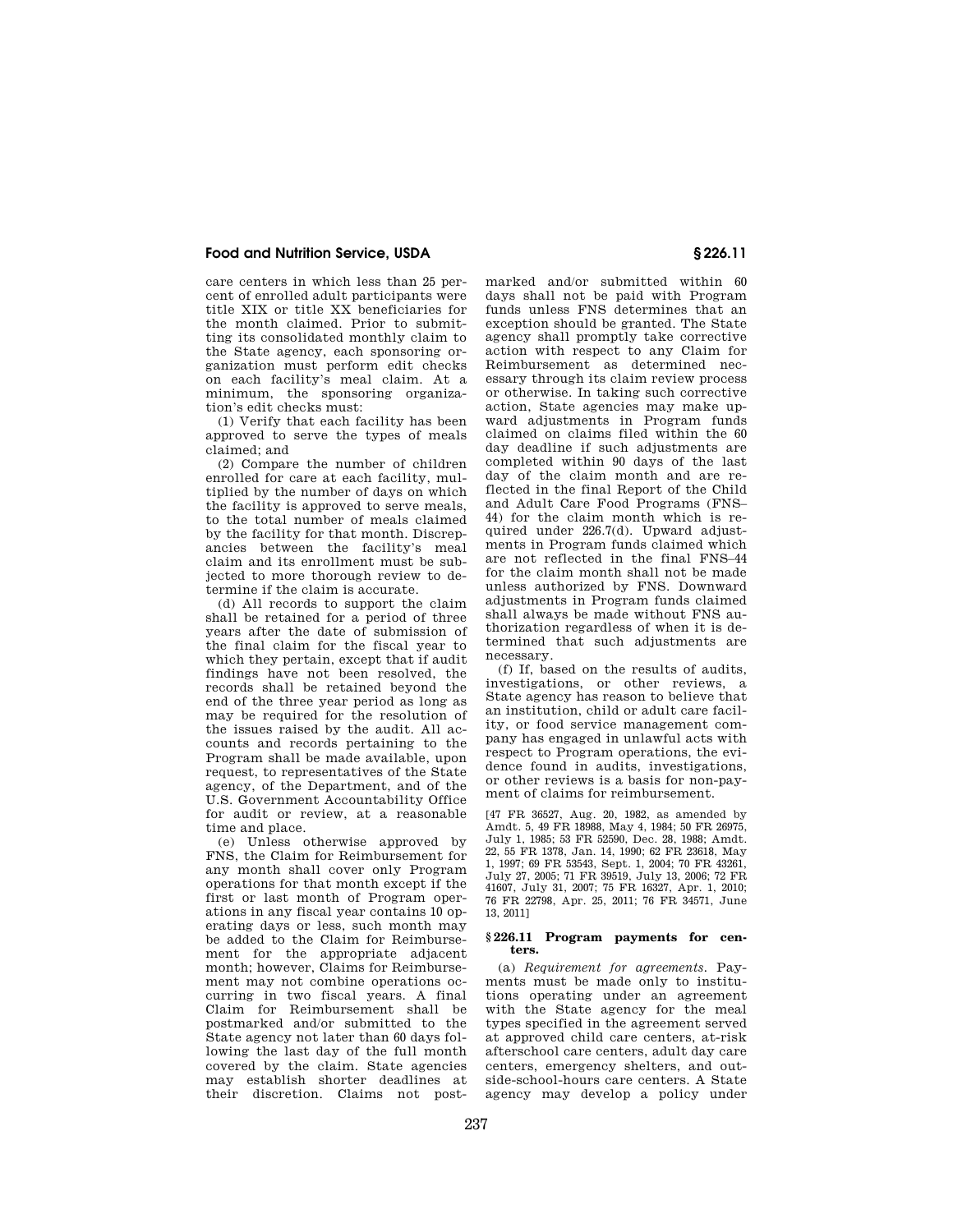which centers are reimbursed for meals served in accordance with provisions of the Program in the calendar month preceding the calendar month in which the agreement is executed, or the State agency may develop a policy under which centers receive reimbursement only for meals served in approved centers on and after the effective date of the Program agreement. If the State agency's policy permits centers to earn reimbursement for meals served prior to the execution of a Program agreement, program reimbursement must not be received by the center until the agreement is executed.

(b) *Institutions*—(1) *Edit checks of sponsored centers.* Prior to submitting its consolidated monthly claim to the State agency, each sponsoring organization must conduct reasonable edit checks on the sponsored centers' meal claims, which at a minimum, must include those edit checks specified at §226.10(c).

(2) *Child and adult care institutions.*  Each child care institution and each adult day care institution must report each month to the State agency the total number of Program meals, by type (breakfasts, lunches, suppers, and snacks), served to children or adult participants, respectively, except as provided in paragraph (b)(3) of this section.

(3) *For-profit center exception.* Forprofit child care centers, including forprofit at-risk afterschool care centers and outside-school-hours care centers, must provide the reports required in paragraph (b)(2) of this section only for calendar months during which at least 25 percent of the children in care (enrolled or licensed capacity, whichever is less) were eligible for free or reduced-price meals or were title XX beneficiaries. However, children who only receive at-risk afterschool snacks and/or at-risk afterschool meals must not be considered in determining this eligibility. For-profit adult day care centers must provide the reports required in paragraph  $(b)(2)$  of this section only for calendar months during which at least 25 percent of enrolled adult participants were beneficiaries of title XIX, title XX, or a combination of titles XIX and XX.

# **§ 226.11 7 CFR Ch. II (1–1–14 Edition)**

(c) *Reimbursement*—(1) *Child and adult care institutions.* Each State agency must base reimbursement to each approved child care center and adult day care center on actual time of service meal counts of meals, by type, served to children or adult participants multiplied by the assigned rates of reimbursement, except as provided in paragraph (c)(4) of this section. In the case of a sponsoring organization of family day care homes, each State agency must base reimbursement to each approved family day care home on daily meal counts recorded by the provider.

(2) *At-risk afterschool care institutions.*  Except as provided in paragraph  $(c)(4)$ of this section, State agencies must base reimbursement to each at-risk afterschool care center on the number of at-risk afterschool snacks and/or atrisk afterschool meals that are served to children.

(3) *Emergency shelters.* Each State agency must base reimbursement to each emergency shelter on the number of meals served to children multiplied by the free rates for meals and snacks.

(4) *For-profit center exception.* Forprofit child care centers, including forprofit at-risk and outside-school-hours care centers, must be reimbursed only for the calendar months during which at least 25 percent of the children in care (enrolled or licensed capacity, whichever is less) were eligible for free or reduced-price meals or were title XX beneficiaries. However, children who only receive at-risk afterschool snacks and/or at-risk afterschool meals must not be considered in determining this eligibility. For-profit adult day care centers must be reimbursed only for the calendar months during which at least 25 percent of enrolled adult participants were beneficiaries of title XIX, title XX, or a combination of titles XIX and XX.

(5) *Computation of reimbursement.* Except for at-risk afterschool care centers and emergency shelters, the State agency must compute reimbursement by either:

(i) *Actual counts.* Base reimbursement to institutions on actual time of service counts of meals served, and multiply the number of meals, by type, served to participants that are eligible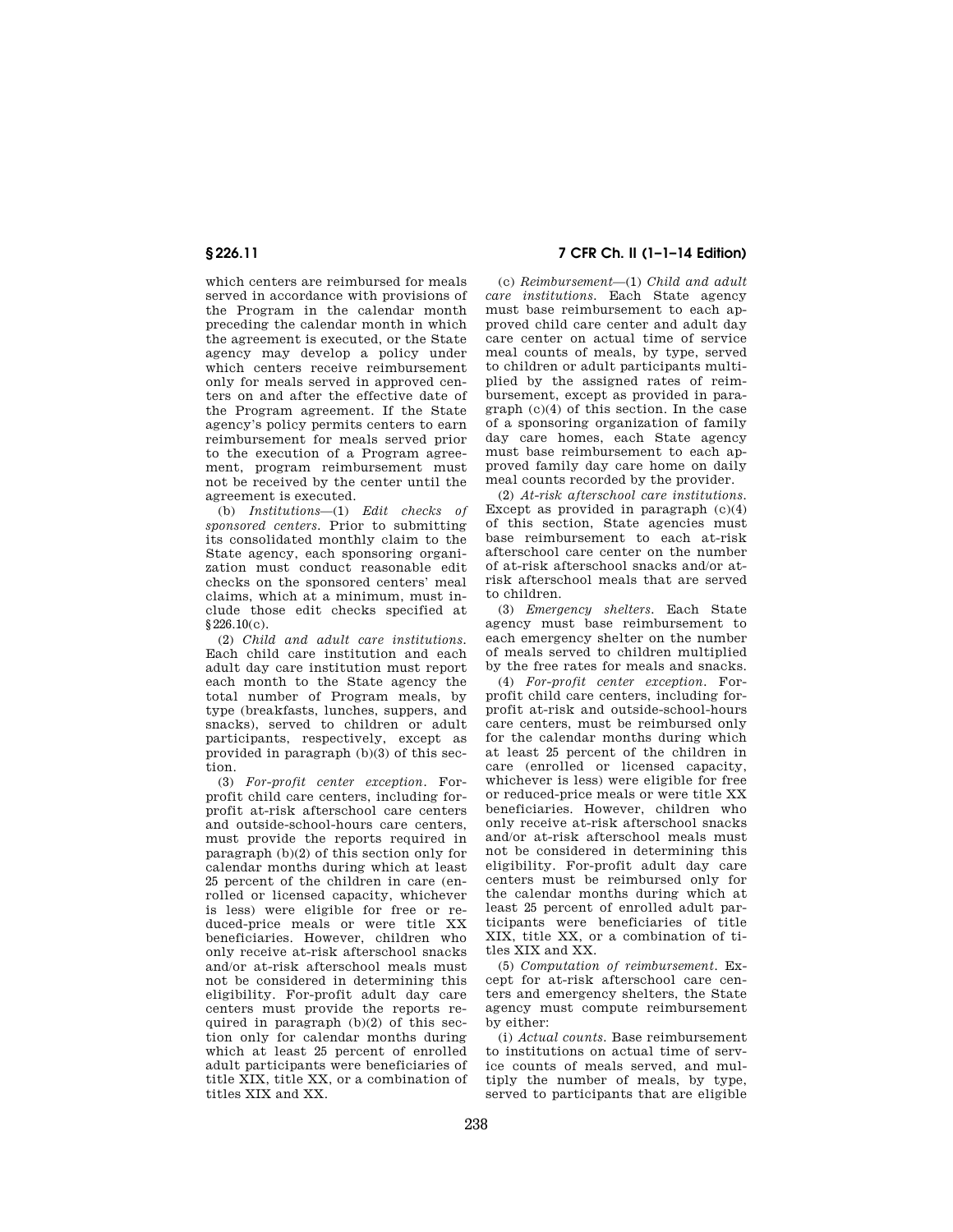to receive free meals, participants eligible to receive reduced-price meals, and participants not eligible for free or reduced-price meals by the applicable national average payment rate; or

(ii) *Claiming percentages.* Apply the applicable claiming percentage or percentages to the total number of meals, by type, served to participants and multiply the product or products by the assigned rate of reimbursement for each meal type; or

(iii) *Blended rates.* Multiply the assigned blended per meal rate of reimbursement by the total number of meals, by type, served to participants.

(d) *Limits on reimbursement.* If the State agency elects to reimburse its institutions according to the lesser of rates or actual costs, total Program payments to an institution during any fiscal year, including any cash payments in lieu of commodities, shall not exceed allowable Program operating and administrative costs, less income to the Program. The State agency may limit payments for administrative costs to the amount approved in the annual administrative budget of the institution. The State agency may prohibit an institution from using payments for operating costs to pay for administrative expenses.

(e) *Institution recordkeeping.* Each institution shall maintain records as prescribed by the State agency's financial management system.

[47 FR 36527, Aug. 20, 1982, as amended at 48 FR 21530, May 13, 1983; 52 FR 36907, Oct. 2, 1987; 53 FR 52590, Dec. 28, 1988; 62 FR 23618, May 1, 1997; 69 FR 53543, Sept. 1, 2004; 70 FR 43262, July 27, 2005; 71 FR 5, Jan. 3, 2006; 72 FR 41607, July 31, 2007; 75 FR 16327, Apr. 1, 2010; 76 FR 34571, June 13, 2011]

#### **§ 226.12 Administrative payments to sponsoring organizations for day care homes.**

(a) *General.* Sponsoring organizations for day care homes shall receive payments for administrative costs. During any fiscal year, administrative costs payments to a sponsoring organization may not exceed the lesser of (1) actual expenditures for the costs of administering the Program less income to the Program, or (2) the amount of administrative costs approved by the State agency in the sponsoring organization's budget, or (3) the sum of the products obtained by multiplying each month the sponsoring organization's:

(i) Initial 50 day care homes by 42 dollars;

(ii) Next 150 day care homes by 32 dollars;

(iii) Next 800 day care homes by 25 dollars; and

(iv) Additional day care homes by 22 dollars.

During any fiscal year, administrative payments to a sponsoring organization may not exceed 30 percent of the total amount of administrative payments and food service payments for day care home operations.

(b) *Start-up and expansion payments.*  (1) Prospective sponsoring organizations of day care homes, participating sponsoring organizations of child care centers or outside-school-hours care centers, independent centers, and participating sponsoring organizations of less than 50 homes which meet the criteria in paragraph (b)(2) of this section shall be entitled to receive start-up payments to develop or expand successful Program operations in day care homes. Participating sponsoring organizations of day care homes which meet the criteria in paragraph (b)(2) of this section shall be entitled to receive expansion payments to initiate or expand Program operations in day care homes in low-income or rural areas. The State agency shall approve startup payments only once for any eligible sponsoring organization, but may approve expansion payments for any eligible sponsoring organization more than once, provided that: the request must be for expansion into an area(s) other than that specified in their initial or prior request; and 12 months has elapsed since the sponsoring organization has satisfied all obligations under its initial or prior expansion agreement. Eligible sponsoring organizations which have received start-up payments shall be eligible to apply for expansion payments at a date no earlier than 12 months after it has satisfied all its obligations under its start-up agreement with the State agency.

(2) Sponsoring organizations which apply for start-up or expansion payments shall evidence: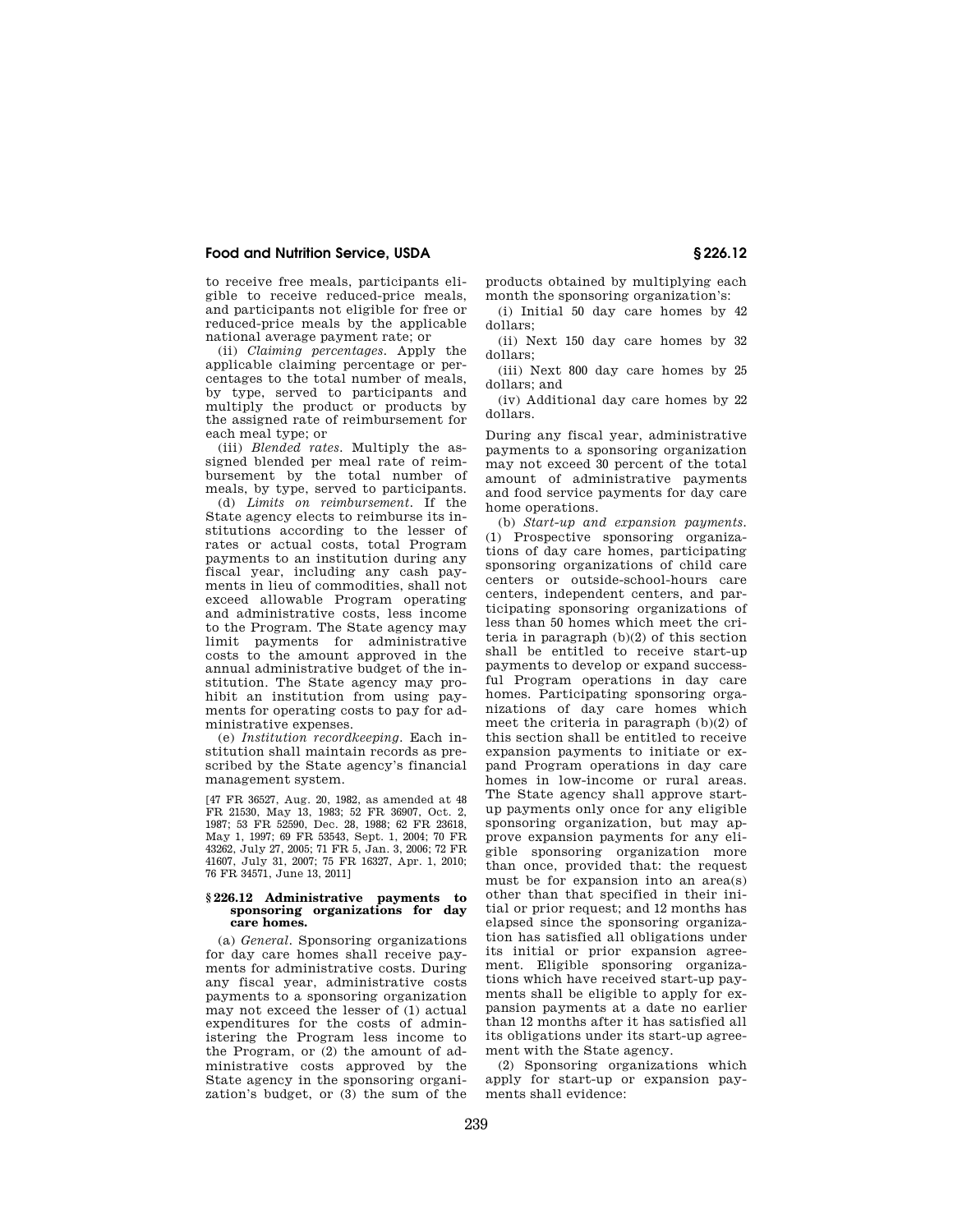(i) Public status or tax exempt status under the Internal Revenue Code of 1986;

(ii) An organizational history of managing funds and ongoing activities (i.e., administering public or private programs);

(iii) An acceptable and realistic plan for recruiting day care homes to participate in the Program (such as the method of contacting providers), which may be based on estimates of the number of day care homes to be recruited and information supporting their existence, and in the case of sponsoring organizations applying for expansion payments, documentation that the day care homes to be recruited are located in low-income or rural areas; and

(iv) An acceptable preliminary sponsoring organization management plan including, but not limited to, plans for preoperational visits and training.

(3) The State agency shall deny startup and expansion payments to applicant sponsoring organizations which fail to meet the criteria of paragraph (b)(2) of this section or which have not been financially responsible in the operation of other programs funded by Federal, State, or local governments. The State agency shall notify the sponsoring organization of the reasons for denial and allow the sponsoring organization full opportunity to submit evidence on appeal as provided for in §226.6(k). Any sponsoring organization applying for start-up or expansion funds shall be notified of approval or disapproval by the State agency in writing within 30 calendar days of filing a complete and correct application. If a sponsoring organization submits an incomplete application, the State agency shall notify the sponsoring organization within 15 calendar days of receipt of the application and shall provide technical assistance, if necessary, to the sponsoring organization for the purpose of completing its application.

(4) Sponsoring organizations which apply for and meet the criteria for start-up or expansion payments shall enter into an agreement with the State agency. The agreement shall specify:

(i) Activities which the sponsoring organization will undertake to initiate or expand Program operations in day care homes;

(ii) The amount of start-up or expansion payments to be issued to the sponsoring organization, together with an administrative budget detailing the costs which the sponsoring organization shall incur, document, and claim;

(iii) The time allotted to the sponsoring organization for the initiation or expansion of Program operations in family day care homes;

(iv) The responsibility of the applicant sponsoring organization to repay, upon demand by the State agency, start-up or expansion payments not expended in accordance with the agreement.

(5) Upon execution of the agreement, the State agency shall issue a start-up or expansion payment to the sponsoring organization in an amount equal to not less than one, but not more than two month's anticipated administrative reimbursement to the sponsoring organization as determined by the State agency. However, no sponsoring organization may receive start-up or expansion payments for more than 50 day care homes. Eligible sponsoring organizations with fewer than 50 homes under their jurisdiction at the time of application for start-up payments may receive such payments for up to 50 homes, less the number of homes under their jurisdiction. Eligible sponsoring organizations applying for expansion funds may receive at a maximum such payments for up to 50 homes at the currently assigned administrative payment for the first 50 homes. In determining the amount of start-up or expansion payments to be made to a sponsoring organization, the State agency shall consider the anticipated level of start-up or expansion costs to be incurred by the sponsoring organization and alternate sources of funds available to the sponsoring organization.

(6) Upon expiration of the time allotted to the sponsoring organization for initiating or expanding Program operations in day care homes, the State agency shall obtain and review documentation of activities performed and costs incurred by the sponsoring organization under the terms of the start-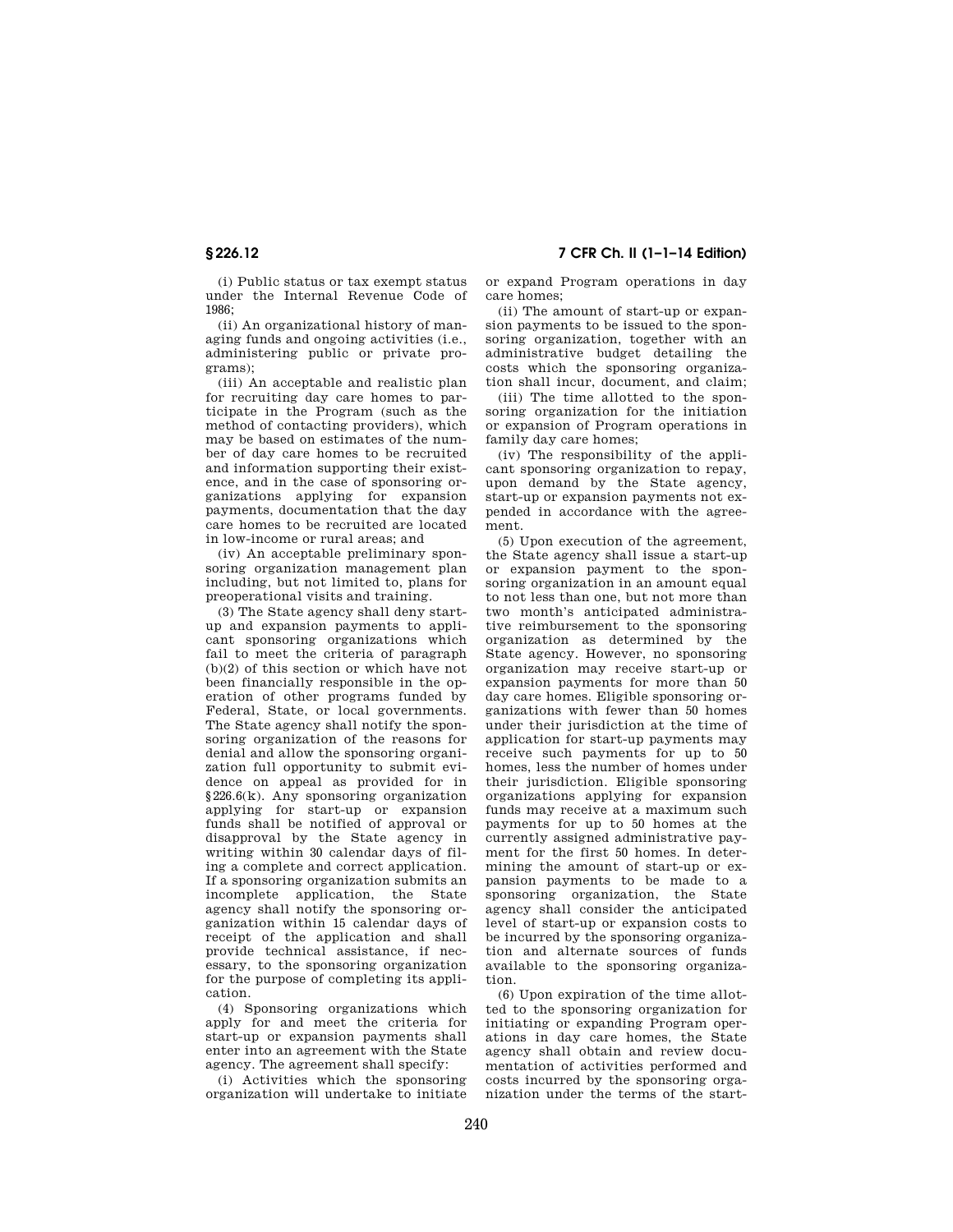up or expansion agreement. If the sponsoring organization has not made every reasonable effort to carry out the activities specified in the agreement, the State agency shall demand repayment of all or part of the payment. The sponsoring organization may retain startup or expansion payments for all day care homes which initiate Program operations. However, no sponsoring organization may retain any start-up or expansion payments in excess of its actual costs for the expenditures specified in the agreement.

[47 FR 36527, Aug. 20, 1982; 47 FR 46072, Oct. 15, 1982, as amended at 53 FR 52590, Dec. 28, 1988; 63 FR 9728, Feb. 26, 1998; 67 FR 43490, June 27, 2002]

#### **§ 226.13 Food service payments to sponsoring organizations for day care homes.**

(a) Payments shall be made only to sponsoring organizations operating under an agreement with the State agency for the meal types specified in the agreement served to enrolled nonresident children and eligible enrolled children of day care home providers, at approved day care homes.

(b) Each sponsoring organization shall report each month to the State agency the total number of meals, by type (breakfasts, lunches, suppers, and snacks) and by category (tier I and tier II), served to children enrolled in approved day care homes. Prior to submitting its consolidated monthly claim to the State agency, each sponsoring organization must conduct reasonable edit checks on the day care homes' meal claims which, at a minimum, include those edit checks specified at §226.10(c).

(c) Each sponsoring organization shall receive payment for meals served to children enrolled in approved day care homes at the tier I and tier II reimbursement rates, as applicable based on daily meal counts taken in the home, and as established by law and adjusted in accordance with §226.4. However, the rates for lunches and suppers shall be reduced by the value of commodities established under §226.5(b) for all sponsoring organizations for day care homes which have elected to receive commodities. For tier I day care homes, the full amount

of food service payments shall be disbursed to each day care home on the basis of the number of meals served, by type, to enrolled children. For tier II day care homes, the full amount of food service payments shall be disbursed to each day care home on the basis of the number of meals served to enrolled children by type, and by category (tier I and tier II) as determined in accordance with paragraphs  $(d)(2)$ and (d)(3) of this section. However, the sponsoring organization may withhold from Program payments to each home an amount equal to costs incurred for the provision of Program foodstuffs or meals by the sponsoring organization on behalf of the home and with the home provider's written consent.

(d) As applicable, each sponsoring organization for day care homes shall:

(1) Require that tier I day care homes submit the number of meals served, by type, to enrolled children.

(2) Require that tier II day care homes in which the provider elects not to have the sponsoring organization identify enrolled children who are eligible for free or reduced price meals submit the number of meals served, by type, to enrolled children.

(3) Not more frequently than annually, select one of the methods described in paragraphs  $(d)(3)$  (i)–(iii) of this section for all tier II day care homes in which the provider elects to have the sponsoring organization identify enrolled children who are eligible for free or reduced price meals. In such homes, the sponsoring organization shall either:

(i) Require that such day care homes submit the number and types of meals served each day to each enrolled child by name. The sponsoring organization shall use the information submitted by the homes to produce an actual count, by type and by category (tier I and tier II), of meals served in the homes; or

(ii) Establish claiming percentages, not less frequently than semiannually, for each such day care home on the basis of one month's data concerning the number of enrolled children determined eligible for free or reduced-price meals. Sponsoring organizations shall obtain one month's data by collecting either enrollment lists (which show the name of each enrolled child in the day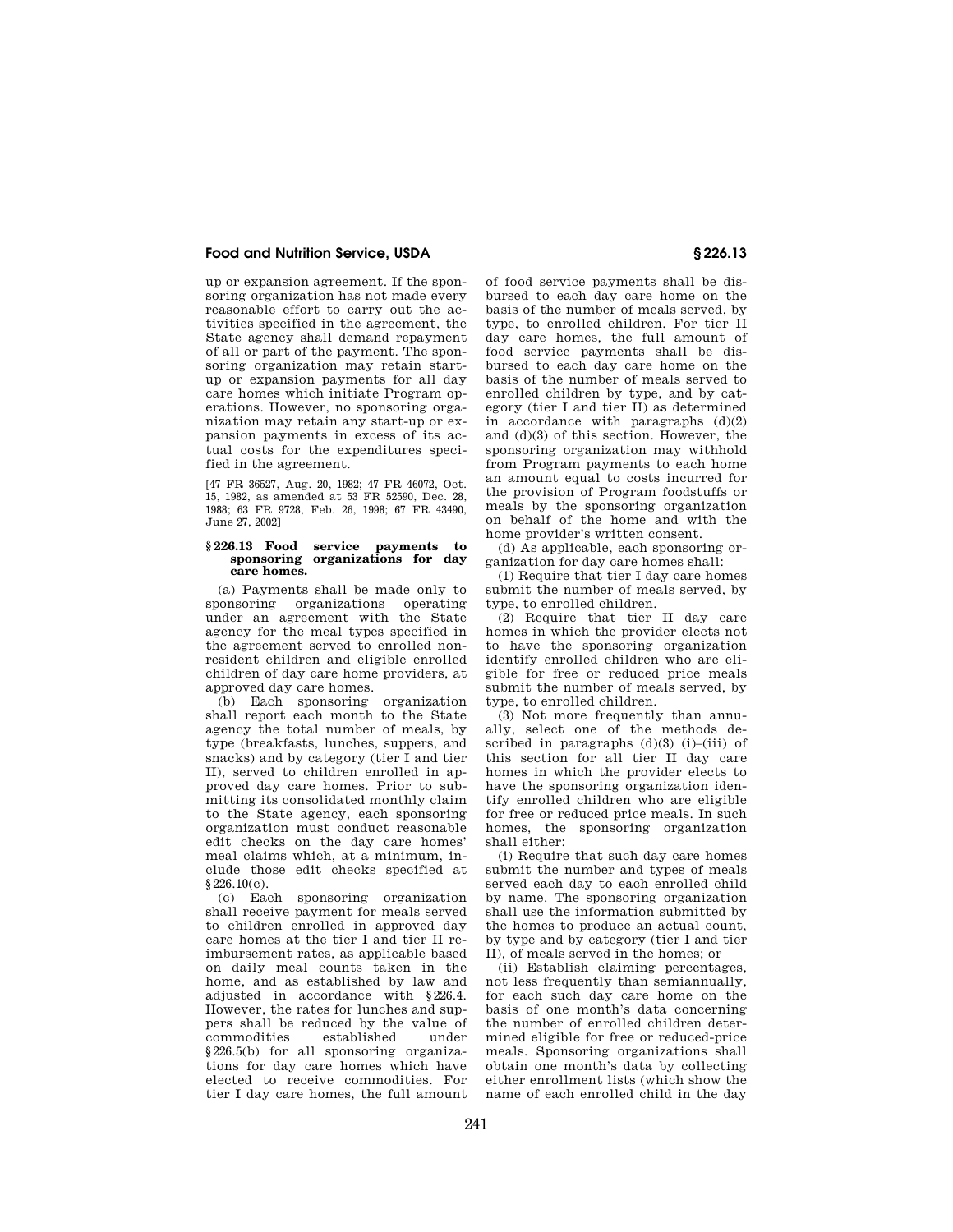care home), or attendance lists (which show, by days or meals, the rate of participation of each enrolled child in the day care home). The State agency may require a sponsoring organization to recalculate the claiming percentage for any of its day care homes before the required semiannual calculation if the State agency has reason to believe that a home's percentage of income-eligible children has changed significantly or was incorrectly established in the previous calculation. Under this system, day care homes shall be required to submit the number of meals served, by type, to enrolled children; or

(iii) Determine a blended per-meal rate of reimbursement, not less frequently than semiannually, for each such day care home by adding the products obtained by multiplying the applicable rates of reimbursement for each category (tier I and tier II) by the claiming percentage for that category, as established in accordance with paragraph (d)(3)(ii) of this section. The State agency may require a sponsoring organization to recalculate the blended rate for any of its day care homes before the required semiannual calculation if the State agency has reason to believe that a home's percentage of income-eligible children has changed significantly or was incorrectly established in the previous calculation. Under this system, day care homes shall be required to submit the number of meals served, by type, to enrolled children.

[47 FR 36527, Aug. 20, 1982, as amended at 62 FR 903, Jan. 7, 1997; 62 FR 5519, Feb. 6, 1997; 63 FR 9105, Feb. 24, 1998; 69 FR 53544, Sept. 1, 2004; 72 FR 41603, July 31, 2007]

#### **§ 226.14 Claims against institutions.**

(a) State agencies shall disallow any portion of a claim for reimbursement and recover any payment to an institution not properly payable under this part. State agencies may consider claims for reimbursement not properly payable if an institution does not comply with the recordkeeping requirements contained in this part. The State agency may permit institutions to pay overclaims over a period of one or more years. However, the State agency must assess interest beginning with the date stipulated in the State

# **§ 226.14 7 CFR Ch. II (1–1–14 Edition)**

agency's demand letter, or 30 days after the date of the demand letter, whichever date is later. Further, when an institution requests and is granted an administrative review of the State agency's overpayment demand, the State agency is prohibited from taking action to collect or offset the overpayment until the administrative review is concluded. The State agency must maintain searchable records of funds recovery activities. If the State agency determines that a sponsoring organization of centers has spent more than 15 percent of its meal reimbursements for a budget year for administrative costs (or more than any higher limit established pursuant to a waiver granted under §226.7 $(g)$ , the State agency must take appropriate fiscal action. In addition, except with approval from the appropriate FNSRO, State agencies shall consider claims for reimbursement not payable when an institution fails to comply with the recordkeeping requirements that pertain to records directly supporting claims for reimbursement. Records that directly support claims for reimbursement include, but are not limited to, daily meal counts, menu records, and enrollment and attendance records, as required by §226.15(e). State agencies shall assert overclaims against any sponsoring organization of day care homes which misclassifies a day care home as a tier I day care home unless the misclassification is determined to be inadvertent under guidance issued by FNS. However, the State agency shall notify the institution of the reasons for any disallowance or demand for repayment, and allow the institution full opportunity to submit evidence on appeal as provided for in §226.6(k). Miminum State agency collection procedures for unearned payments shall include:

(1) Written demand to the institution for the return of improper payments; (2) if, after 30 calendar days, the institution fails to remit full payment or agree to a satisfactory repayment schedule, a second written demand for the return of improper payments sent by certified mail return receipt requested; and (3) if, after 60 calendar days, the institution fails to remit full payment or agree to a satisfactory repayment schedule, the State agency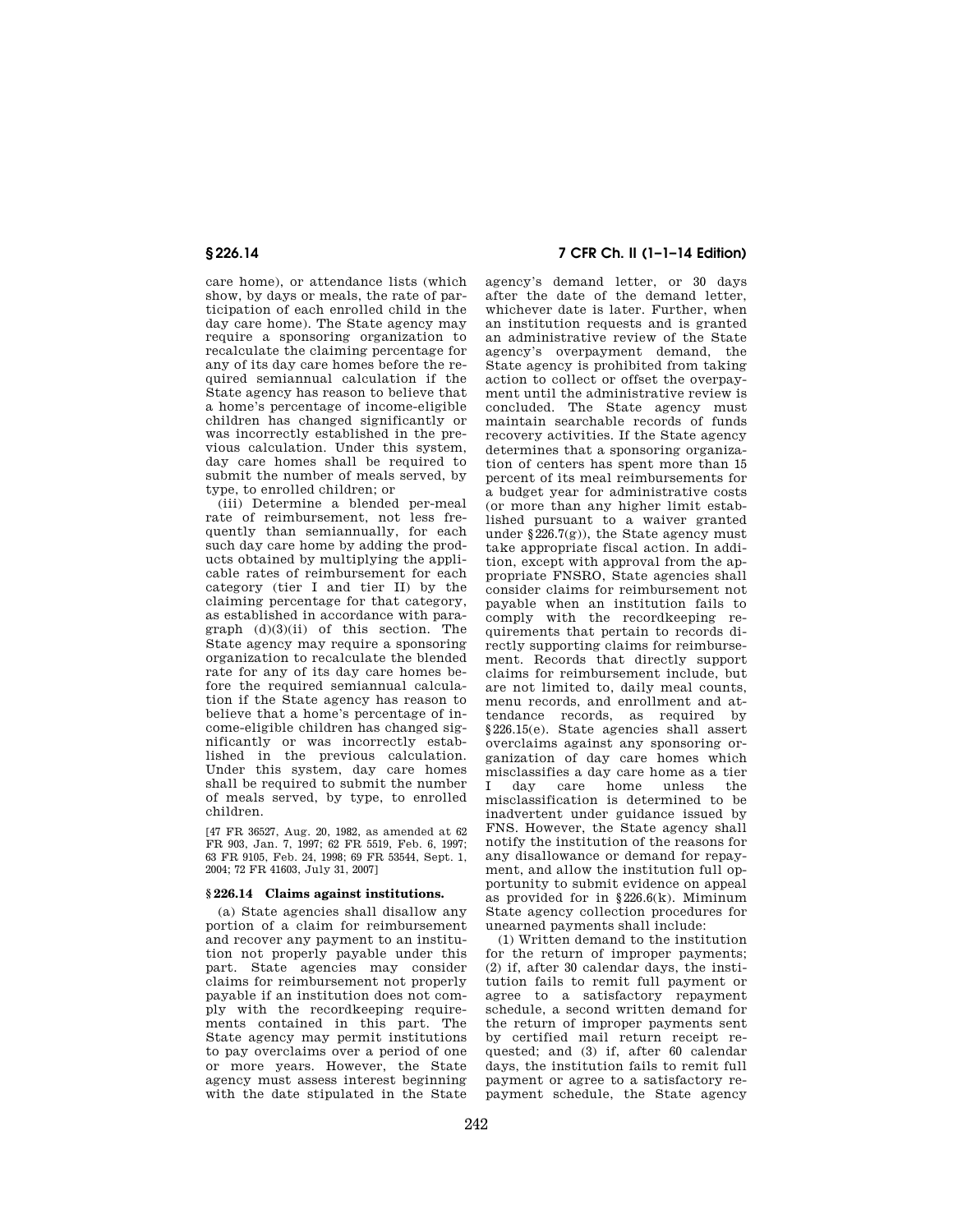shall refer the claim against the institution to appropriate State or Federal authorities for pursuit of legal remedies.

(b) In the event that the State agency finds that an institution which prepares its own meals is failing to meet the meal requirements of §226.20, the State agency need not disallow payment or collect an overpayment arising out of such failure if the institution takes such other action as, in the opinion of the State agency, will have a corrective effect. However, the State agency shall not disregard any overpayments or waive collection action arising from the findings of Federal audits.

(c) If FNS does not concur with the State agency's action in paying an institution or in failing to collect an overpayment, FNS shall notify the State agency of its intention to assert a claim against the State agency. In all such cases, the State agency shall have full opportunity to submit evidence concerning the action taken. The State agency shall be liable to FNS for failure to collect an overpayment, unless FNS determines that the State agency has conformed with this part in issuing the payment and has exerted reasonable efforts to recover the improper payment.

[47 FR 36527, Aug. 20, 1982; 47 FR 46072, Oct. 15, 1982, as amended at 50 FR 8580, Mar. 4, 1985; 53 FR 52590, Dec. 28, 1988; 62 FR 903, Jan. 7, 1997; 64 FR 72260, Dec. 27, 1999; 67 FR 43490, June 27, 2002; 69 FR 53544, Sept. 1, 2004; 76 FR 34571, June 13, 2011]

# **Subpart E—Operational Provisions**

#### **§ 226.15 Institution provisions.**

(a) *Tax exempt status.* Except for forprofit centers and sponsoring organizations of such centers, institutions must be public, or have tax exempt status under the Internal Revenue Code of 1986.

(b) *New applications and renewals.*  Each institution must submit to the State agency with its application all information required for its approval as set forth in §226.6(b) and 226.6(f). Such information must demonstrate that a new institution has the administrative and financial capability to operate the Program in accordance with

this part and with the performance standards set forth in  $§226.6(b)(1)(xviii)$ , and that a renewing institution has the administrative and financial capability to operate the Program in accordance with this part and with the perform-<br>ance standards set forth in standards §226.6(b)(2)(vii).

(c) *Responsibility.* Each institution shall accept final administrative and financial responsibility for Program operations. No institution may contract out for management of the Program.

(d) *Staffing.* Each institution shall provide adequate supervisory and operational personnel for management and monitoring of the Program.

(e) *Recordkeeping.* Each institution shall establish procedures to collect and maintain all program records required under this part, as well as any records required by the State agency. Failure to maintain such records shall be grounds for the denial of reimbursement for meals served during the period covered by the records in question and for the denial of reimbursement for costs associated with such records. At a minimum, the following records shall be collected and maintained:

(1) Copies of all applications and supporting documents submitted to the State agency;

(2) Documentation of the enrollment of each participant at centers (except for outside-school-hours care centers. emergency shelters, and at-risk afterschool care centers). All types of centers, except for emergency shelters and at-risk afterschool care centers, must maintain information used to determine eligibility for free or reducedprice meals in accordance with  $§226.23(e)(1)$ . For child care centers, such documentation of enrollment must be updated annually, signed by a parent or legal guardian, and include information on each child's normal days and hours of care and the meals normally received while in care.

(3) Documentation of: The enrollment of each child at day care homes; information used to determine the eligibility of enrolled providers' children for free or reduced price meals; information used to classify day care homes as tier I day care homes, including official source documentation obtained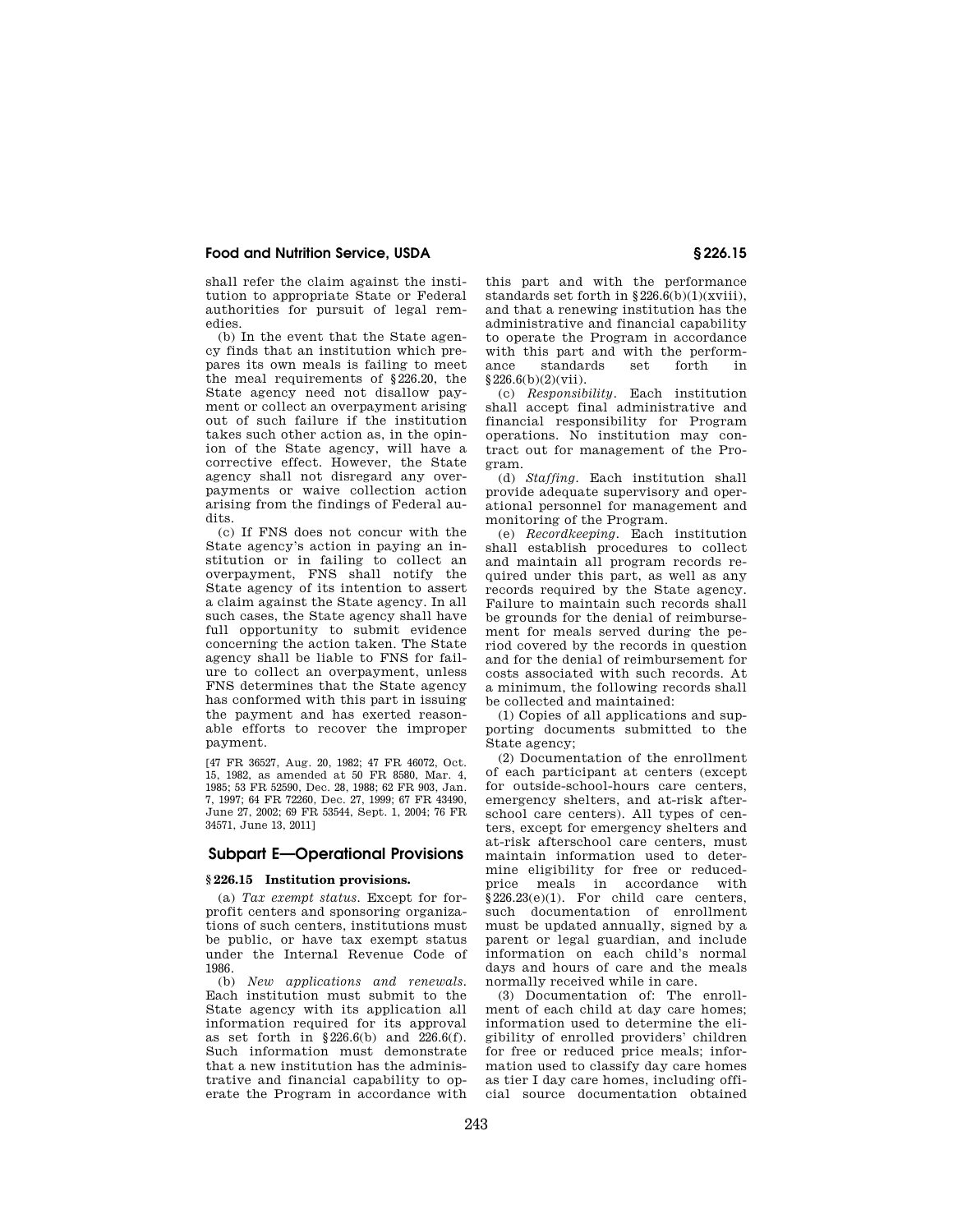from school officials when the classification is based on school data; and information used to determine the eligibility of enrolled children in tier II day care homes that have been identified as eligible for free or reduced price meals in accordance with §226.23(e)(1). Such documentation of enrollment must be updated annually, signed by a parent or legal guardian, and include information on each child's normal days and hours of care and the meals normally received while in care.

(4) Daily records indicating the number of participants in attendance and the daily meal counts, by type (breakfast, lunch, supper, and snacks), served to family day care home participants, or the time of service meal counts, by type (breakfast, lunch, supper, and snacks), served to center participants. State agencies may require family day care homes to record meal counts at the time of meal service only in day care homes providing care for more than 12 children in a single day, or in day care homes that have been found seriously deficient due to problems with their meal counts and claims.

(5) Except at day care homes, daily records indicating the number of meals, by type, served to adults performing labor necessary to the food service;

(6) Copies of invoices, receipts, or other records required by the State agency financial management instruction to document:

(i) Administrative costs claimed by the institution;

(ii) Operating costs claimed by the institution except sponsoring organizations of day care homes; and

(iii) Income to the Program.

(7) Copies of all claims for reimbursement submitted to the State agency;

(8) Receipts for all Program payments received from the State agency;

(9) If applicable, information concerning the dates and amounts of disbursement to each child care facility or adult day care facility under its auspices;

(10) Copies of menus, and any other food service records required by the State agency;

(11) If applicable, information concerning the location and dates of each child care or adult day care facility re-

**§ 226.15 7 CFR Ch. II (1–1–14 Edition)** 

view, any problems noted, and the corrective action prescribed and effected;

(12) Information on training session date(s) and location(s), as well as topics presented and names of participants; and

(13) Documentation of nonprofit food service to ensure that all Program reimbursement funds are used: (i) Solely for the conduct of the food service operation; or (ii) to improve such food service operations, principally for the benefit of the enrolled participants.

(14) For sponsoring organizations, records documenting the attendance at annual training of each staff member monitoring responsibilities. Training must include instruction, appropriate to the level of staff experience and duties, on the Program's meal patterns, meal counts, claims submission and claim review procedures, recordkeeping requirements, and an explanation of the Program's reimbursement system.

(f) *Day care home classifications.* Each sponsoring organization of day care homes shall determine which of the day care homes under its sponsorship are eligible as tier I day care homes. A sponsoring organization may use current school or census data provided by the State agency or free and reduced price applications collected from day care home providers in making a determination for each day care home. When using school or census data for making tier I day care home determinations, a sponsoring organization shall first consult school data, except in cases in which busing or other bases of attendance, such as magnet or charter schools, result in school data not being representative of an attendance area's household income levels. In these cases, census data should generally be consulted instead of school data. A sponsoring organization may also use census data if, after reasonable efforts are made, as defined by the State agency, the sponsoring organization is unable to obtain local school attendance area information. A sponsoring organization may also consult census data after having consulted school data which fails to support a tier I day care home determination for rural areas with geographically large school attendance areas, for other areas in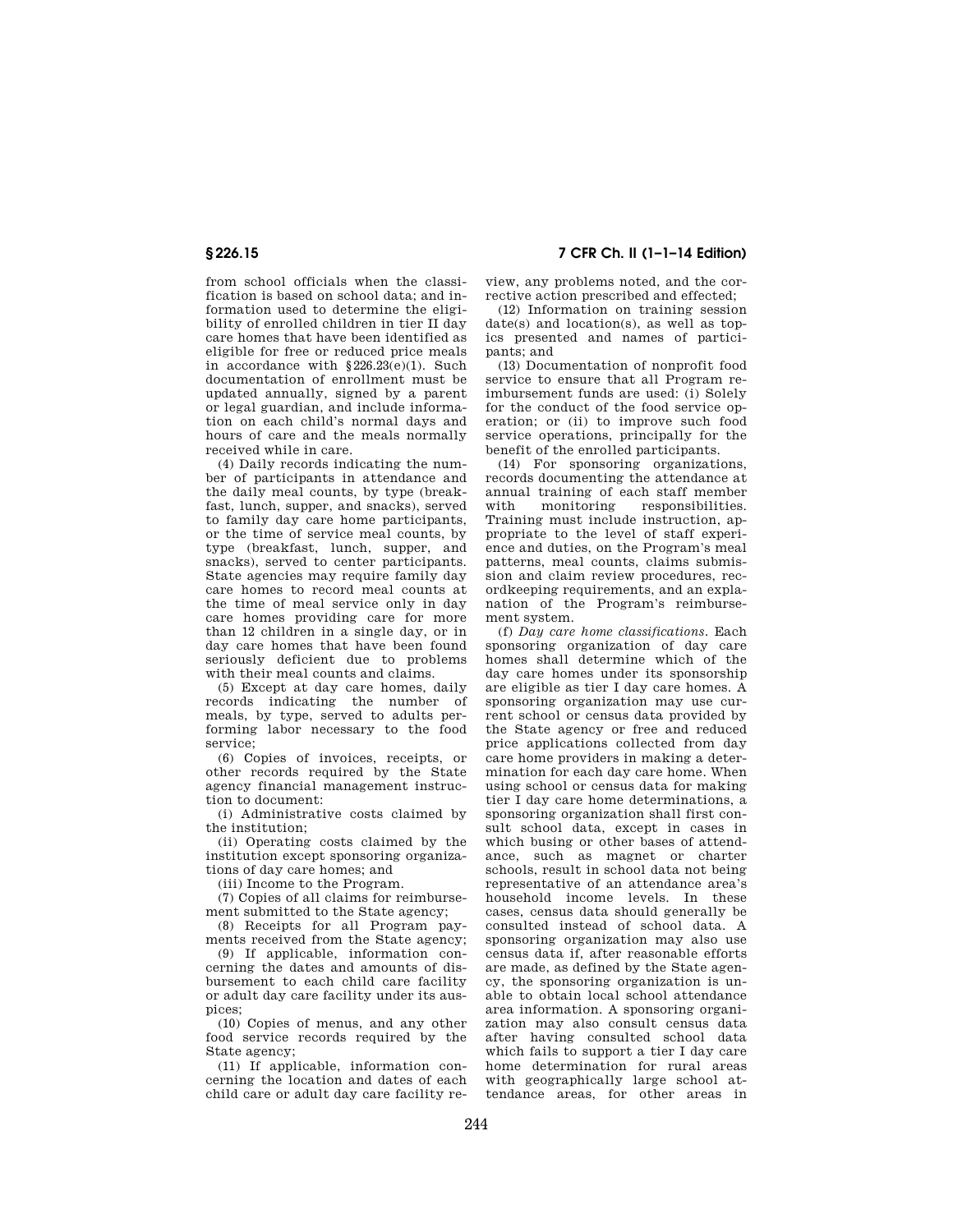which a school's free and reduced price enrollment is above 40 percent, or in other cases with State agency approval. However, if a sponsoring organization believes that a segment of an otherwise eligible school attendance area is above the criteria for free or reduced price meals, then the sponsoring organization shall consult census data to determine whether the homes in that area qualify as tier I day care homes based on census data. If census data does not support a tier I classification, then the sponsoring organization shall reclassify homes in segments of such areas as tier II day care homes unless the individual providers can document tier I eligibility on the basis of their household income. When making tier I day care home determinations based on school data, a sponsoring organization shall use attendance area information that it has obtained, or verified with appropriate school officials to be current, within the last school year. Determinations of a day care home's eligibility as a tier I day care home shall be valid for one year if based on a provider's household income, five years if based on school data, or until more current data are available if based on census data. However, a sponsoring organization, State agency, or FNS may change the determination if information becomes available indicating that a home is no longer in a qualified area. The State agency shall not routinely require annual redeterminations of the tiering status of tier I day care homes based on updated school data.

(g) *Area eligibility determinations for at-risk afterschool care centers.* Sponsoring organizations of at-risk afterschool care centers must provide information, as required by the State agency, which permits the State agency to determine whether the centers they sponsor are located in eligible areas. Such information may include the most recent free and reduced-price school data available pursuant to  $§226.6(f)(1)(ix)$  and attendance area information that it has obtained, or verified with the appropriate school officials to be current, within the last school year.

(h) *Payment to employees.* No institution that is a sponsoring organization of family day care homes and that employs more than one person is permitted to base payment (including bonuses or gratuities) to its employees, contractors, or family day care home providers solely on the number of new family day care homes recruited for the sponsoring organization's Program.

(i) *Claims submission.* Each institution shall submit claims for reimbursement to the State agency in accordance with §226.10.

(j) *Program agreement.* Each institution shall enter into a Program agreement with the State agency in accordance with §226.6(b)(4).

(k) *Commodities.* Each institution receiving commodities shall ensure proper commodity utilization.

(l) *Special Milk Program.* No institution may participate in both the Child and Adult Care Food Program and the Special Milk Program at the same time.

(m) *Elderly feeding programs.* Institutions which are school food authorities (as defined in part 210 of this chapter) may use facilities, equipment and personnel supported by funds provided under this part to support a nonprofit nutrition program for the elderly, including a program funded under the Older Americans Act of 1965 (42 U.S.C. 3001 *et seq.*).

(n) *Regulations and guidance.* Each institution must comply with all regulations issued by FNS and the Department, all instructions and handbooks issued by FNS and the Department to clarify or explain existing regulations, and all regulations, instructions and handbooks issued by the State agency that are consistent with the provisions established in Program regulations.

(o) *Information on WIC.* Each institution (other than outside-school-hours care centers, at-risk afterschool care centers, emergency shelters, and adult day care centers) must ensure that parents of enrolled children are provided with current information on the benefits and importance of the Special Supplemental Nutrition Program for Women, Infants, and Children (WIC) and the eligibility requirements for WIC participation.

[47 FR 36527, Aug. 20, 1982]

EDITORIAL NOTE: For FEDERAL REGISTER citations affecting §226.15, see the List of CFR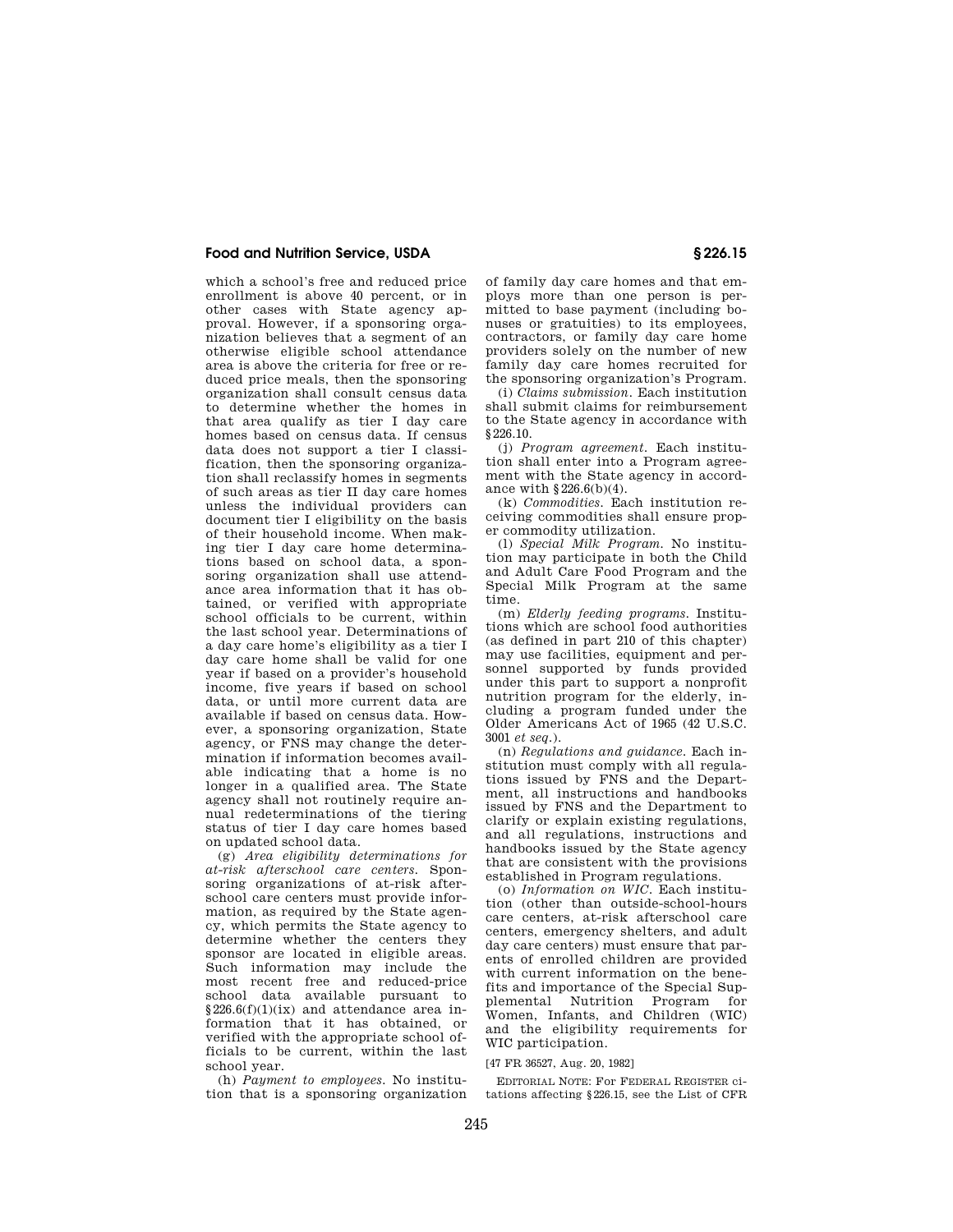Sections Affected, which appears in the Finding Aids section of the printed volume and at *www.fdsys.gov.* 

#### **§ 226.16 Sponsoring organization provisions.**

(a) Each sponsoring organization shall comply with all provisions of §226.15.

(b) Each sponsoring organization must submit to the State agency with its application all information required for its approval, and the approval of the facilities under its jurisdiction, as set forth in §§226.6(b) and 226.6(f). The application must demonstrate that the institution has the administrative and financial capability to operate the Program in accordance with the Program regulations. In addition to the information required in  $\S$ 226.6(b) and 226.6(f), the application must include:

(1) A sponsoring organization management plan and administrative budget, in accordance with §§226.6(b)(1)(iv),  $226.6(b)(1)(v)$ ,  $226.6(b)(2)(i)$ ,  $226.6(f)(2)(i)$ , and  $226.7(g)$ , which includes information sufficient to document the sponsoring organization's compliance with the performance standards set forth at  $§226.6(b)(1)(xviii)$  and  $226.6(b)(2)(vii)$ . As part of its management plan, a sponsoring organization of day care homes must document that, to perform monitoring, it will employ the equivalent of one full-time staff person for each 50 to 150 day care homes it sponsors. As part of its management plan, a sponsoring organization of centers must document that, to perform monitoring, it will employ the equivalent of one full-time staff person for each 25 to 150 centers it sponsors. It is the State agency's responsibility to determine the appropriate level of staffing for monitoring for each sponsoring organization, consistent with these specified ranges and factors that the State agency will use to determine the appropriate level of monitoring staff for each sponsor. The monitoring staff equivalent may include the employee's time spent on scheduling, travel time, review time, follow-up activity, report writing, and activities related to the annual updating of children's enrollment forms. Sponsoring organizations that were participating in the Program on July 29, 2002, were to have submitted, no later than July 29, 2003, a management

# **§ 226.16 7 CFR Ch. II (1–1–14 Edition)**

plan or plan amendment that meets the monitoring staffing requirement. For sponsoring organizations of centers, the portion of the administrative costs to be charged to the Program may not exceed 15 percent of the meal reimbursements estimated or actually earned during the budget year, unless the State agency grants a waiver in accordance with  $§226.7(g)$ . A sponsoring organization of centers must include in the administrative budget all administrative costs, whether incurred by the sponsoring organization or its sponsored centers. If at any point a sponsoring organization determines that the meal reimbursements estimated to be earned during the budget year will be lower than that estimated in its administrative budget, the sponsoring organization must amend its administrative budget to stay within the 15 percent limitation (or any higher limit established pursuant to a waiver granted under §226.7(g)) or seek a waiver. Failure to do so will result in appropriate fiscal action in accordance with §226.14(a).

(2) An application for participation, or renewal materials, for each child care and adult day care facility accompanied by all necessary supporting documentation;

(3) Timely information concerning the eligibility status of child care and adult day care facilities (such as licensing/approval actions);

(4) For sponsoring organizations applying for initial participation on or after June 20, 2000, if required by State law, regulation, or policy, a bond in the form prescribed by such law, regulation, or policy;

(5) A copy of the sponsoring organization's notice to parents, in a form and, to the maximum extent practicable, language easily understandable by the participant's parents or guardians. The notice must inform them of their facility's participation in CACFP, the Program's benefits, the name and telephone number of the sponsoring organization, and the name and telephone number of the State agency responsible for administration of CACFP;

(6) If the sponsoring organization chooses to establish procedures for determining a day care home seriously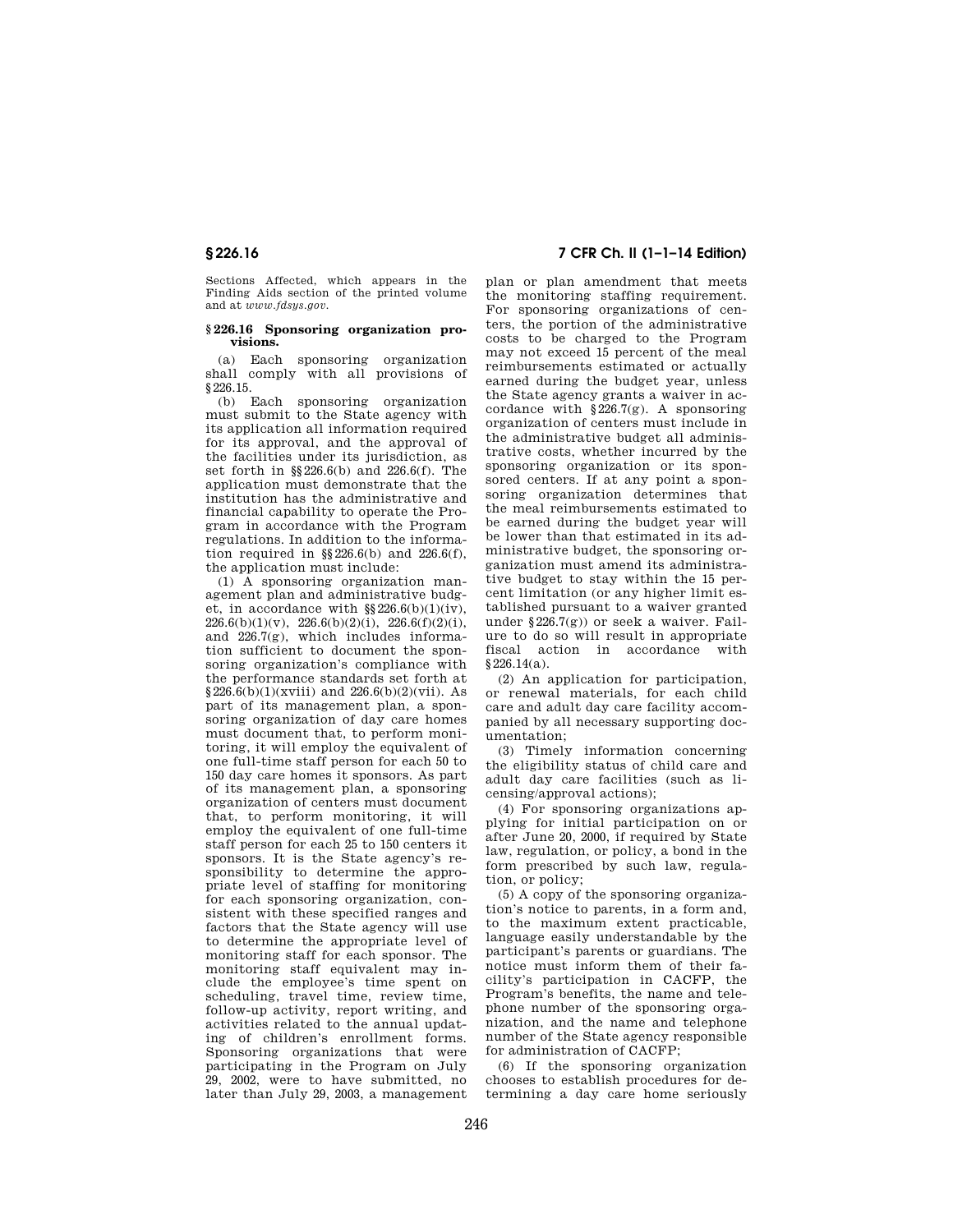deficient that supplement the procedures in paragraph (l) of this section, a copy of those supplemental procedures. If the State agency has made the sponsoring organization responsible for the administrative review of a proposed termination of a day care home's agreement for cause, pursuant to  $§226.6(1)(1)$ , a copy of the sponsoring organization's administrative review procedures. The sponsoring organization's supplemental serious deficiency and administrative review procedures must comply with paragraph (l) of this section and  $$226.6(1)$ :

(7) A copy of their outside employment policy. The policy must restrict other employment by employees that interferes with an employee's performance of Program-related duties and responsibilities, including outside employment that constitutes a real or apparent conflict of interest; and

(8) For sponsoring organizations of day care homes, the name, mailing address, and date of birth of each provider.

(c) Each sponsoring organization shall accept final administrative and financial responsibility for food service operations in all child care and adult day care facilities under its jurisdiction.

(d) Each sponsoring organization must provide adequate supervisory and operational personnel for the effective management and monitoring of the program at all facilities it sponsors. Each sponsoring organization must employ monitoring staff sufficient to meet the requirements of paragraph (b)(1) of this section. At a minimum, Program assistance must include:

(1) Pre-approval visits to each child care and adult day care facility for which application is made to discuss Program benefits and verify that the proposed food service does not exceed the capability of the child care facility;

(2) Training on Program duties and responsibilities to key staff from all sponsored facilities prior to the beginning of Program operations. At a minimum, such training must include instruction, appropriate to the level of staff experience and duties, on the Program's meal patterns, meal counts, claims submission and review procedures, recordkeeping requirements, and

reimbursement system. Attendance by key staff, as defined by the State agency, is mandatory;

(3) Additional mandatory training sessions for key staff from all sponsored child care and adult day care facilities not less frequently than annually. At a minimum, such training must include instruction, appropriate to the level of staff experience and duties, on the Program's meal patterns, meal counts, claims submission and review procedures, recordkeeping requirements, and reimbursement system. Attendance by key staff, as defined by the State agency, is mandatory;

(4)(i) *Review elements.* Reviews that assess whether the facility has corrected problems noted on the previous review(s), a reconciliation of the facility's meal counts with enrollment and attendance records for a five-day period, as specified in paragraph  $(d)(4)(ii)$ of this section, and an assessment of the facility's compliance with the Program requirements pertaining to:

(A) The meal pattern;

- (B) Licensing or approval;
- (C) Attendance at training;
- (D) Meal counts;
- (E) Menu and meal records; and

(F) The annual updating and content of enrollment forms (if the facility is required to have enrollment forms on file, as specified in §§226.15(e)(2) and  $226.15(e)(3)$ 

(ii) *Reconciliation of meal counts.* Reviews must examine the meal counts recorded by the facility for five consecutive days during the current and/or prior claiming period. For each day examined, reviewers must use enrollment and attendance records (except in those outside-school-hours care centers, atrisk afterschool care centers, and emergency shelters where enrollment records are not required) to determine the number of participants in care during each meal service and attempt to reconcile those numbers to the numbers of breakfasts, lunches, suppers, and/or snacks recorded in the facility's meal count for that day. Based on that comparison, reviewers must determine whether the meal counts were accurate. If there is a discrepancy between the number of participants enrolled or in attendance on the day of review and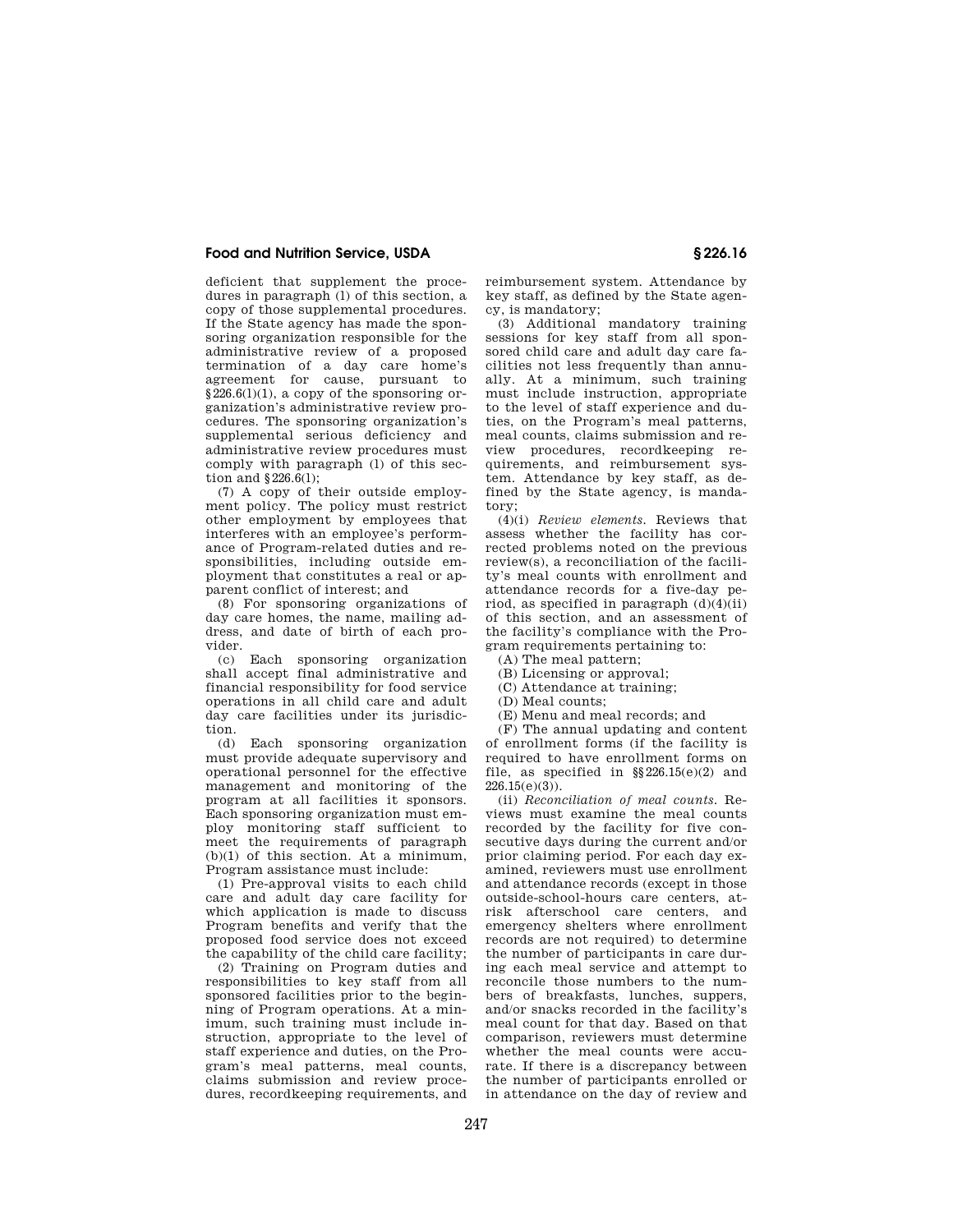prior meal counting patterns, the reviewer must attempt to reconcile the difference and determine whether the establishment of an overclaim is necessary.

(iii) *Frequency and type of required facility reviews.* Sponsoring organizations must review each facility three times each year, except as described in paragraph (d)(4)(iv) of this section. In addition:

(A) At least two of the three reviews must be unannounced;

(B) At least one unannounced review must include observation of a meal service;

(C) At least one review must be made during each new facility's first four weeks of Program operations; and

(D) Not more than six months may elapse between reviews.

(iv) *Averaging of required reviews.* If a sponsoring organization conducts one unannounced review of a facility in a year and finds no serious deficiencies (as described in paragraph  $(1)(2)$  of this section, regardless of the type of facility), the sponsoring organization may choose not to conduct a third review of the facility that year, and may make its second review announced, provided that the sponsoring organization conducts an average of three reviews of all of its facilities that year, and that it conducts an average of two unannounced reviews of all of its facilities that year. When the sponsoring organization uses this averaging provision, and a specific facility receives two reviews in one review year, its first review in the next review year must occur no more than nine months after the previous review.

(v) *Follow-up reviews.* If, in conducting a facility review, a sponsoring organization detects one or more serious deficiency, the next review of that facility must be unannounced. Serious deficiencies are those described at paragraph (l)(2) of this section, regardless of the type of facility.

(vi) *Notification of unannounced reviews.* Sponsoring organizations of centers must provide each center with written notification of the right of the sponsoring organization, the State agency, the Department, and other State and Federal officials to make announced or unannounced reviews of its

**§ 226.16 7 CFR Ch. II (1–1–14 Edition)** 

operations during the center's normal hours of operation, and must also notify sponsored centers that anyone making such reviews must show photo identification that demonstrates that they are employees of one of these entities. For sponsored centers participating on July 29, 2002, the sponsoring organization was to have provided this notice no later than August 29, 2002. For sponsored centers that are approved after July 29, 2002, the sponsoring organization must provide the notice before meal service under the Program begins. Sponsoring organizations must provide day care homes notification of unannounced visits in accordance with  $\S 226.18(b)(1)$ .

(vii) *Other requirements pertaining to unannounced reviews.* Unannounced reviews must be made only during the facility's normal hours of operation, and monitors making such reviews must show photo identification that demonstrates that they are employees of the sponsoring organization, the State agency, the Department, or other State and Federal agencies authorized to audit or investigate Program operations.

(viii) *Imminent threat to health or safety.* Sponsoring organizations that discover in a facility conduct or conditions that pose an imminent threat to the health or safety of participating children or the public, must immediately notify the appropriate State or local licensing or health authorities and take action that is consistent with the recommendations and requirements of those authorities.

(5) For sponsoring organizations, as part of their monitoring of facilities, compliance with the household contact requirements established pursuant to  $\S\,226.6(m)(5)$  of this part.

(e) Each sponsoring organization shall comply with the recordkeeping requirements established in  $\S$ 226.10(d) and 226.15(e) and any recordkeeping requirements established by the State agency in order to justify the administrative payments made in accordance with §226.12(a). Failure to maintain such records shall be grounds for the denial of reimbursement.

(f) The State agency may require a sponsoring organization to enter into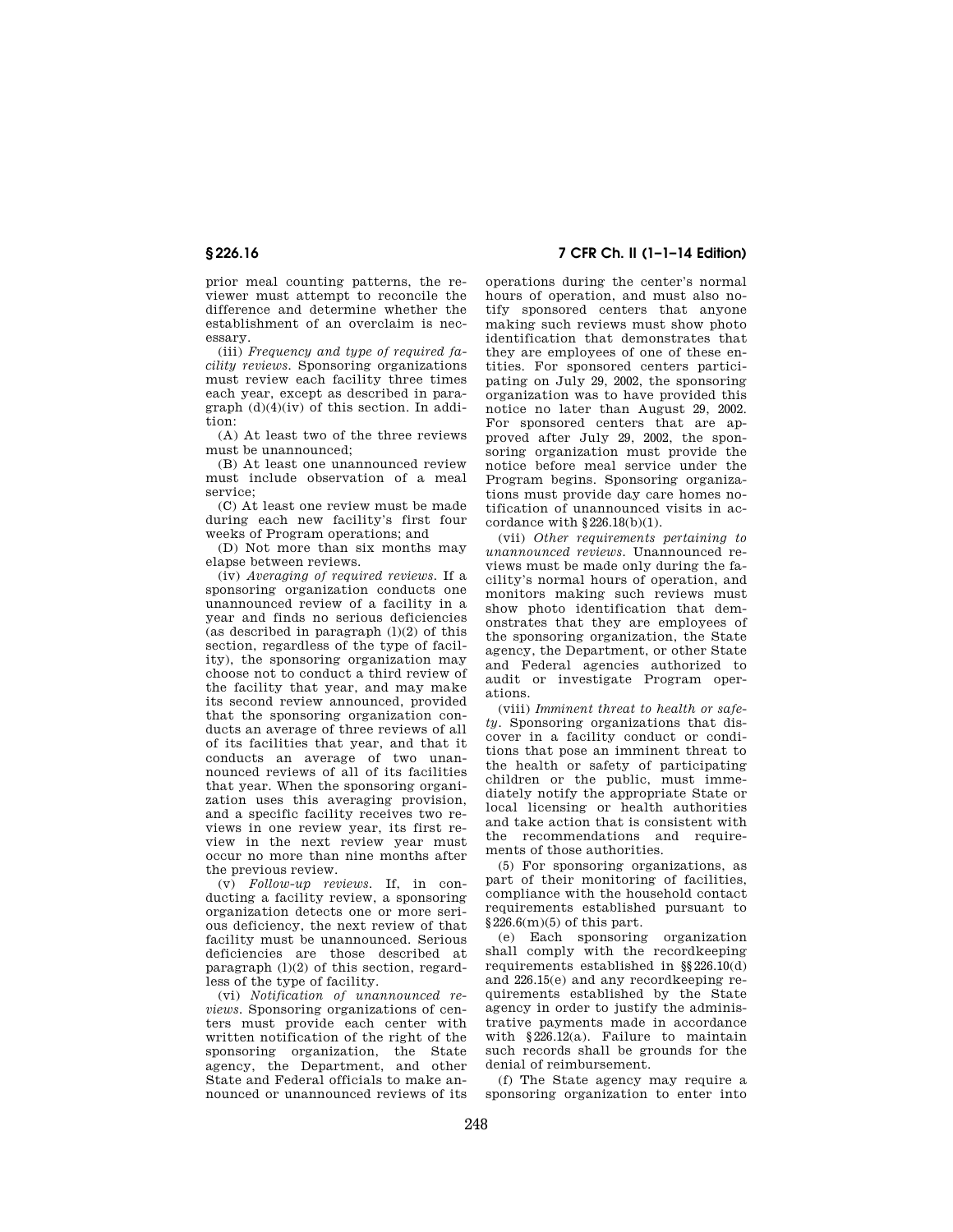separate agreements for the administration of separate types of facilities (child care centers, day care homes, adult day care centers, emergency shelters, at-risk afterschool care centers, and outside-school-hours care centers).

(g) Each sponsoring organization electing to receive advance payments of program funds for day care homes shall disburse the full amount of such payments within five working days of receipt from the State agency. If the sponsor requests the full operating advance to which it is entitled, the advances to day care homes shall be the full amount which the sponsor expects the home to earn based on the number of meals projected to be served to enrolled children during the period covered by the advance multiplied by the applicable payment rate as specified in §226.13(c). If a sponsor elects to receive only a part of the operating advance to which it is entitled, or if the full operating advance is insufficient to provide a full advance to each home, the advance shall be disbursed to its homes in a manner and an amount the sponsor deems appropriate. Each sponsor shall disburse any reimbursement payments for food service due to each day care home within five working days of receipt from the State agency. Such payment shall be based on the number of meals served to enrolled children at each day care home, less any payments advanced to such home. However, the sponsoring organization may withhold from Program payments to each home an amount equal to food service operating costs incurred by the sponsoring organization in behalf of the home and with the home provider's written consent. If payments from the State agency are not sufficient to provide all day care homes under the sponsoring organization's jurisdiction with advance payments and reimbursement payments, available monies shall be used to provide all due reimbursement payments before advances are disbursed.

(h) Sponsoring organizations shall make payments of program funds to child care centers, adult day care centers, emergency shelters, at-risk afterschool care centers, or outside-schoolhours care centers within five working days of receipt from the State agency, on the basis of the management plan approved by the State agency, and may not exceed the Program costs documented at each facility during any fiscal year; except in those States where the State agency has chosen the option to implement a meals times rates payment system. In those States which implement this optional method of reimbursement, such disbursements may not exceed the rates times the number of meals documented at each facility during any fiscal year.

(i) Disbursements of advance payments may be withheld from child and adult day care facilities which fail to submit reports required by §226.15(e).

(j) A for-profit organization shall be eligible to serve as a sponsoring organization for for-profit centers which have the same legal identity as the organization, but shall not be eligible to sponsor for-profit centers which are legally distinct from the organization, day care homes, or public or private nonprofit centers.

(k) Before sponsoring organizations expend administrative funds to assist family day care homes in becoming licensed, they shall obtain the following information from each such home: a completed free and reduced price application which documents that the provider meets the Program's income standards; evidence of its application for licensing and official documentation of the defects that are impeding its licensing approval; and a completed CACFP application. These funding requests are limited to \$300 per home and are only available to each home once.

(l) *Termination of agreements for cause*—(1) *General.* The sponsoring organization must initiate action to terminate the agreement of a day care home for cause if the sponsoring organization determines the day care home has committed one or more serious deficiency listed in paragraph  $(l)(2)$  of this section.

(2) *List of serious deficiencies for day care homes.* Serious deficiencies for day care homes are:

(i) Submission of false information on the application;

(ii) Submission of false claims for reimbursement;

(iii) Simultaneous participation under more than one sponsoring organization;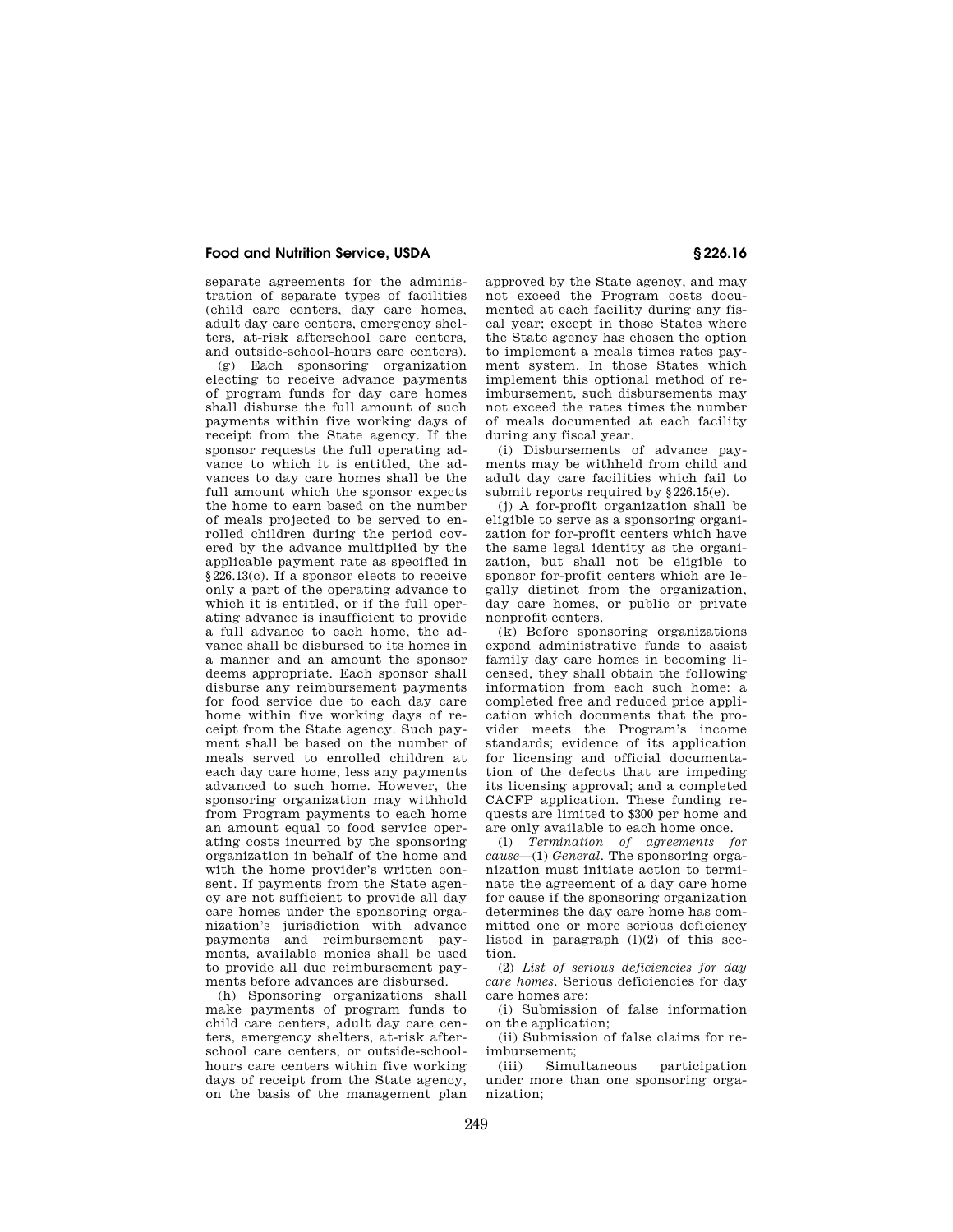(iv) Non-compliance with the Program meal pattern;

(v) Failure to keep required records;

(vi) Conduct or conditions that threaten the health or safety of a child(ren) in care, or the public health or safety;

(vii) A determination that the day care home has been convicted of any activity that occurred during the past seven years and that indicated a lack of business integrity. A lack of business integrity includes fraud, antitrust violations, embezzlement, theft, forgery, bribery, falsification or destruction of records, making false statements, receiving stolen property, making false claims, obstruction of justice, or any other activity indicating a lack of business integrity as defined by the State agency, or the concealment of such a conviction;

(viii) Failure to participate in training; or

(ix) Any other circumstance related to non-performance under the sponsoring organization-day care home agreement, as specified by the sponsoring organization or the State agency.

(3) *Serious deficiency notification procedures.* If the sponsoring organization determines that a day care home has committed one or more serious deficiency listed in paragraph  $(l)(2)$  of this section, the sponsoring organization must use the following procedures to provide the day care home notice of the serious deficiency(ies) and offer it an opportunity to take corrective action. However, if the serious deficiency(ies) constitutes an imminent threat to the health or safety of participants, or the day care home has engaged in activities that threaten the public health or safety, the sponsoring organization must follow the procedures in paragraph (l)(4) of this section instead of those in this paragraph  $(1)(3)$ .

(i) *Notice of serious deficiency.* The sponsoring organization must notify the day care home that it has been found to be seriously deficient. The sponsoring organization must provide a copy of the serious deficiency notice to the State agency. The notice must specify:

(A) The serious deficiency(ies);

(B) The actions to be taken by the day care home to correct the serious deficiency(ies);

(C) The time allotted to correct the serious deficiency(ies) (as soon as possible, but not to exceed 30 days);

(D) That the serious deficiency determination is not subject to administrative review.

(E) That failure to fully and permanently correct the serious deficiency(ies) within the allotted time will result in the sponsoring organization proposed termination of the day care home's agreement and the proposed disqualification of the day care home and its principals; and

(F) That the day care home's voluntary termination of its agreement with the sponsoring organization after having been notified that it is seriously deficient will still result in the day care home's formal termination by the sponsoring organization and placement of the day care home and its principals on the National disqualified list.

(ii) *Successful corrective action.* If the day care home corrects the serious deficiency(ies) within the allotted time and to the sponsoring organization's satisfaction, the sponsoring organization must notify the day care home that it has temporarily defer its determination of serious deficiency. The sponsoring organization must also provide a copy of the notice to the State agency. However, if the sponsoring organization accepts the provider's corrective action, but later determines that the corrective action was not permanent or complete, the sponsoring organization must then propose to terminate the provider's Program agreement and disqualify the provider, as set forth in paragraph  $(l)(3)(iii)$  of this section.

(iii) *Proposed termination of agreement and proposed disqualification.* If timely corrective action is not taken to fully and permanently correct the serious deficiency(ies) cited, the sponsoring organization must issue a notice proposing to terminate the day care home's agreement for cause. The notice must explain the day care home's opportunity for an administrative review of the proposed termination in accordance with §226.6(l). The sponsoring organization must provide a copy of the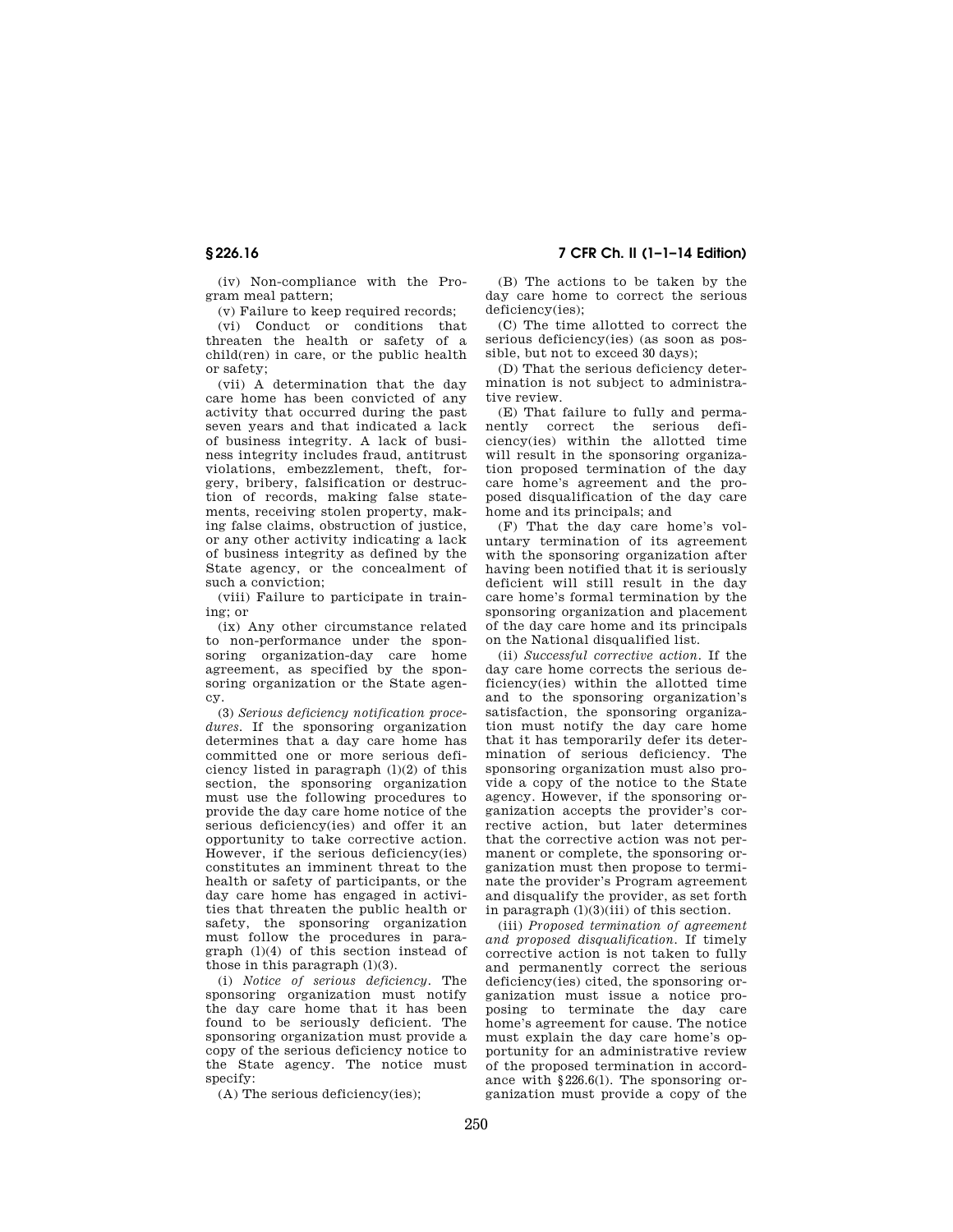notice to the State agency. The notice must:

(A) Inform the day care home that it may continue to participate and receive Program reimbursement for eligible meals served until its administrative review is concluded;

(B) Inform the day care home that termination of the day care home's agreement will result in the day care home's termination for cause and disqualification; and

(C) State that if the day care home seeks to voluntarily terminate its agreement after receiving the notice of intent to terminate, the day care home will still be placed on the National disqualified list.

(iv) *Program payments.* The sponsoring organization must continue to pay any claims for reimbursement for eligible meals served until the serious deficiency(ies) is corrected or the day care home's agreement is terminated, including the period of any administrative review.

(v) *Agreement termination and disqualification.* The sponsoring organization must immediately terminate the day care home's agreement and disqualify the day care home when the administrative review official upholds the sponsoring organization's proposed termination and proposed disqualification, or when the day care home's opportunity to request an administrative review expires. At the same time the notice is issued, the sponsoring organization must provide a copy of the termination and disqualification letter to the State agency.

(4) *Suspension of participation for day care homes.* 

(i) *General.* If State or local health or licensing officials have cited a day care home for serious health or safety violations, the sponsoring organization must immediately suspend the home's CACFP participation prior to any formal action to revoke the home's licensure or approval. If the sponsoring organization determines that there is an imminent threat to the health or safety of participants at a day care home, or that the day care home has engaged in activities that threaten the public health or safety, and the licensing agency cannot make an immediate onsite visit, the sponsoring organization must immediately notify the appropriate State or local licensing and health authorities and take action that is consistent with the recommendations and requirements of those authorities. An imminent threat to the health or safety of participants and engaging in activities that threaten the public health or safety constitute serious deficiencies; however, the sponsoring organization must use the procedures in this paragraph (l)(4) (and not the procedures in paragraph  $(l)(3)$  of this section) to provide the day care home notice of the suspension of participation, serious deficiency, and proposed termination of the day care home's agreement.

(ii) *Notice of suspension, serious deficiency, and proposed termination.* The sponsoring organization must notify the day care home that its participation has been suspended, that the day care home has been determined seriously deficient, and that the sponsoring organization proposes to terminate the day care home's agreement for cause, and must provide a copy of the notice to the State agency. The notice must:

(A) Specify the serious deficiency(ies) found and the day care home's opportunity for an administrative review of the proposed termination in accordance with §226.6(l);

(B) State that participation (including all Program payments) will remain suspended until the administrative review is concluded;

(C) Inform the day care home that if the administrative review official overturns the suspension, the day care home may claim reimbursement for eligible meals served during the suspension;

(D) Inform the day care home that termination of the day care home's agreement will result in the placement of the day care home on the National disqualified list; and

(E) State that if the day care home seeks to voluntarily terminate its agreement after receiving the notice of proposed termination, the day care home will still be terminated for cause and disqualified.

(iii) *Agreement termination and disqualification.* The sponsoring organization must immediately terminate the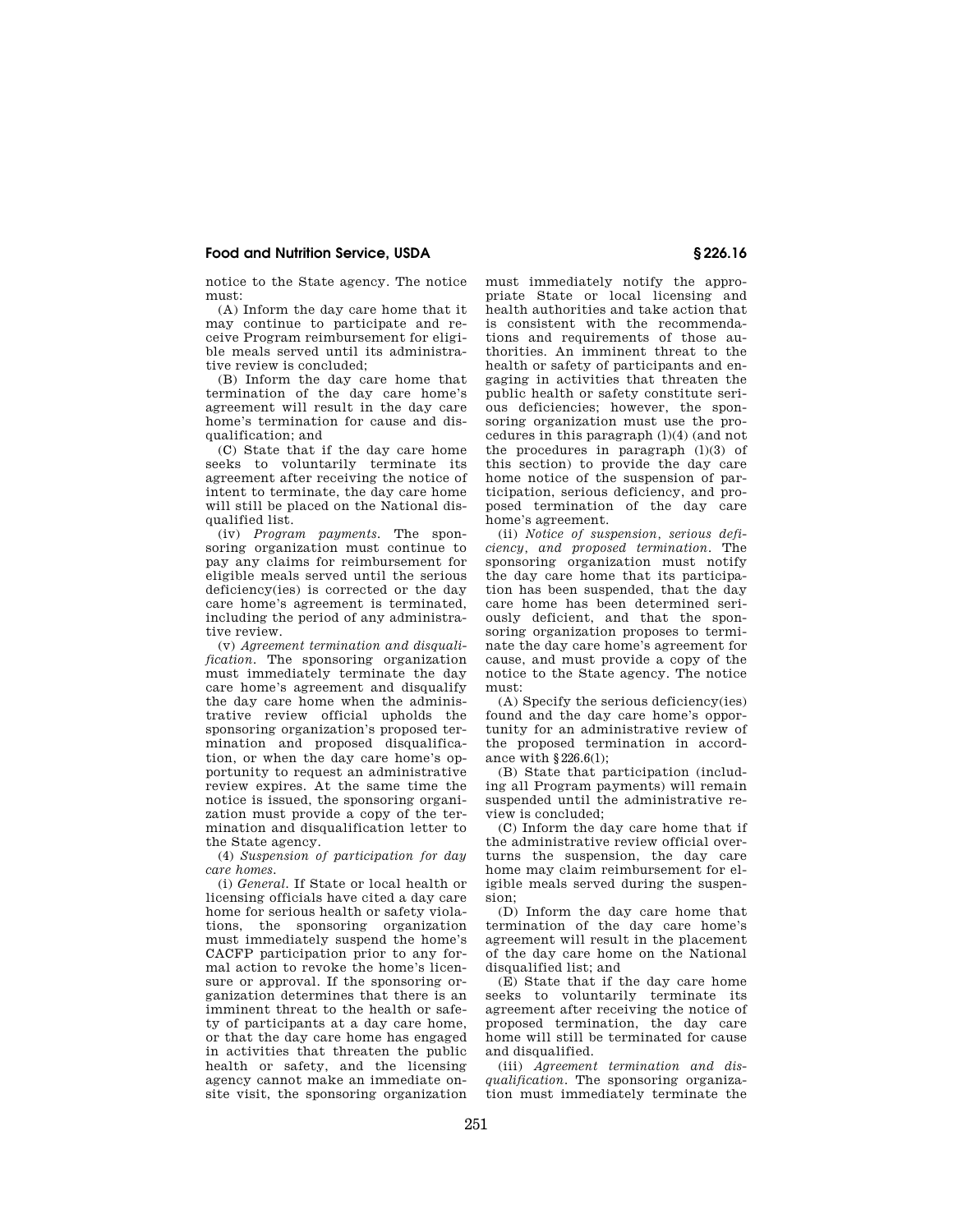day care home's agreement and disqualify the day care home when the administrative review official upholds the sponsoring organization's proposed termination, or when the day care home's opportunity to request an administrative review expires.

(iv) *Program payments.* A sponsoring organization is prohibited from making any Program payments to a day care home that has been suspended until any administrative review of the proposed termination is completed. If the suspended day care home prevails in the administrative review of the proposed termination, the sponsoring organization must reimburse the day care home for eligible meals served during the suspension period.

(m) Sponsoring organizations of family day care homes must not make payments to employees or contractors solely on the basis of the number of homes recruited. However, such employees or contractors may be paid or evaluated on the basis of recruitment activities accomplished.

[47 FR 36527, Aug. 20, 1982; 47 FR 46072, Oct. 15, 1982, as amended at 48 FR 21530, May 13, 1983; 50 FR 8580, Mar. 4, 1985; 50 FR 26975, July 1, 1985; 53 FR 52591, Dec. 28, 1988; 63 FR 9729, Feb. 26, 1998; 64 FR 72260, Dec. 27, 1999; 67 FR 43490, June 27, 2002; 69 FR 53544, Sept. 1, 2004; 71 FR 5, Jan. 3, 2006; 72 FR 41608, July 31, 2007; 76 FR 34571, June 13, 2011; 78 FR 13451, Feb. 28, 2013]

#### **§ 226.17 Child care center provisions.**

(a) Child care centers may participate in the Program either as independent centers or under the auspices of a sponsoring organization; provided, however, that public and private nonprofit centers shall not be eligible to participate in the Program under the auspices of a for-profit sponsoring organization. Child care centers participating as independent centers shall comply with the provisions of §226.15.

(b) All child care centers, independent or sponsored, shall meet the following requirements

(1) Child care centers must have Federal, State, or local licensing or approval to provide day care services to children. Child care centers, which are complying with applicable procedures to renew licensing or approval, may participate in the Program during the renewal process, unless the State agen-

**§ 226.17 7 CFR Ch. II (1–1–14 Edition)** 

cy has information that indicates that renewal will be denied. If licensing or approval is not available, a child care center may participate if it demonstrates compliance with the CACFP child care standards or any applicable State or local child care standards to the State agency.

(2) Except for for-profit centers, child care centers shall be public, or have tax exempt status under the Internal Revenue Code of 1986.

(3) Each child care center participating in the Program must serve one or more of the following meal types breakfast; lunch; supper; and snack. Reimbursement must not be claimed for more than two meals and one snack or one meal and two snacks provided daily to each child.

(4) Each child care center participating in the Program shall claim only the meal types specified in its approved application in accordance with the meal pattern requirements specified in §226.20. For-profit child care centers may not claim reimbursement for meals served to children in any month in which less than 25 percent of the children in care (enrolled or licensed capacity, whichever is less) were eligible for free or reduced price meals or were title XX beneficiaries. However, children who only receive at-risk afterschool snacks and/or at-risk afterschool meals must not be included in this percentage. Menus and any other nutritional records required by the State agency shall be maintained to document compliance with such requirements.

(5) A child care center with preschool children may also be approved to serve a breakfast, snack, and supper to school-age children participating in an outside-school-hours care program meeting the criteria of §226.19(b) that is distinct from its day care program for preschool-age children. The State agency may authorize the service of lunch to such participating children who attend a school that does not offer a lunch program, provided that the limit of two meals and one snack, or one meal and two snacks, per child per day is not exceeded.

(6) A child care center with preschool children may also be approved to serve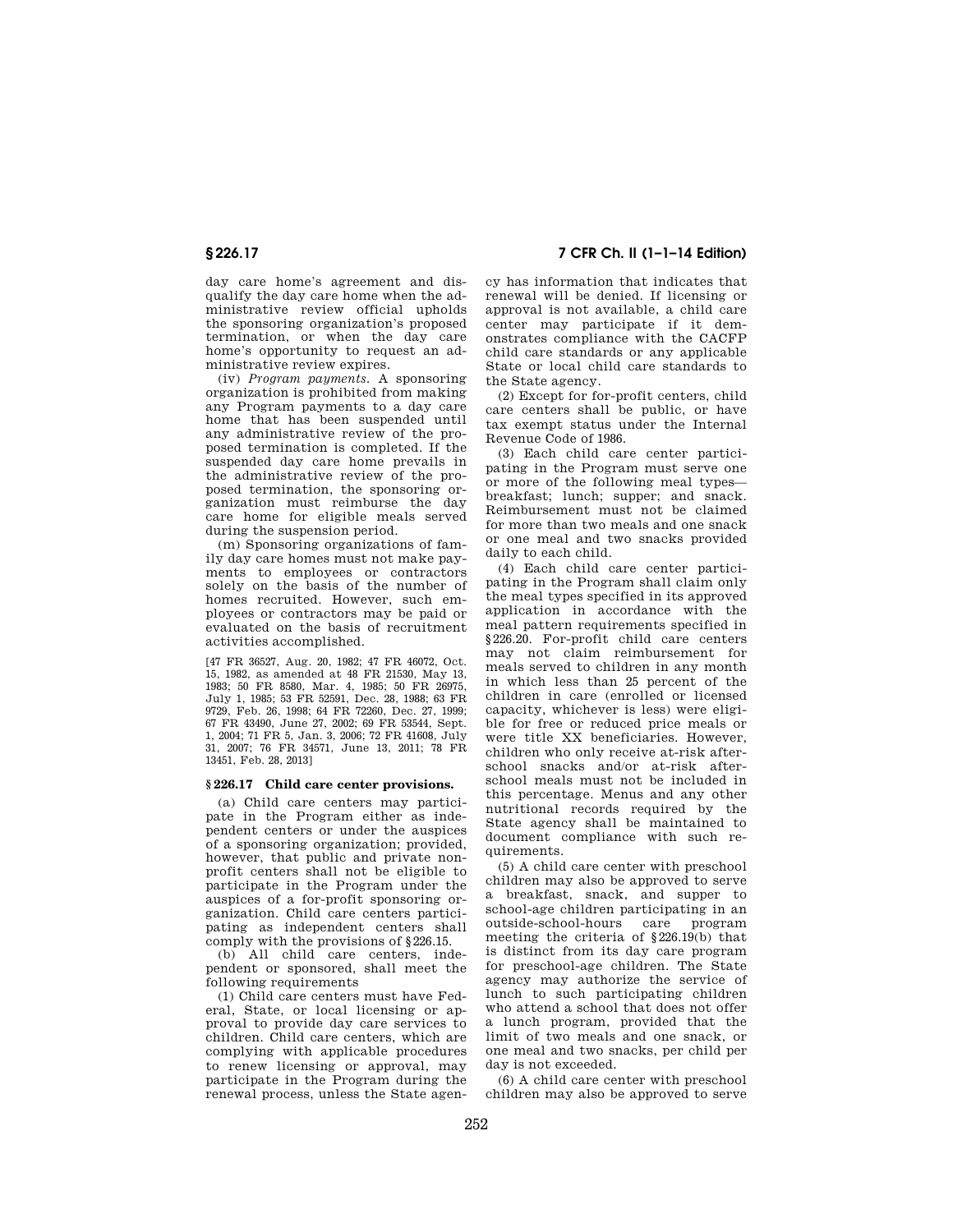a snack to school age children participating in an afterschool care program meeting the requirements of §226.17a that is distinct from its day care program for preschool children, provided that the limit of two meals, and one snack, or one meal and two snacks, per child per day is not exceeded.

(7) A child care center may utilize existing school food service facilities or obtain meals from a school food service facility, and the pertinent requirements of this part shall be embodied in a written agreement between the child care center and school. The center shall maintain responsibility for all Program requirements set forth in this part.

(8) Child care centers shall collect and maintain documentation of the enrollment of each child, including information used to determine eligibility for free and reduced price meals in accordance with  $$226.23(e)(1)$ . In addition, Head Start participants need only have a Head Start statement of income eligibility, or a statement of Head Start enrollment from an authorized Head Start representative, to be eligible for free meal benefits under the CACFP. Such documentation of enrollment must be updated annually, signed by a parent or legal guardian, and include information on each child's normal days and hours of care and the meals normally received while in care.

(9) Each child care center must maintain daily records of time of service meal counts by type (breakfast, lunch, supper, and snacks) served to enrolled children, and to adults performing labor necessary to the food service.

(10) Each child care center must require key staff, as defined by the State agency, to attend Program training prior to the center's participation in the Program, and at least annually thereafter, on content areas established by the State agency.

(c) Each child care center shall comply with the recordkeeping requirements established in §226.10(d), in paragraph (b) of this section and, if applicable, in §226.15(e). Failure to maintain such records shall be grounds for the denial of reimbursement.

(d) If so instructed by its sponsoring organization, a sponsored center must distribute to parents a copy of the

sponsoring organization's notice to parents.

[47 FR 36527, Aug. 20, 1982, as amended at 52 FR 36907, Oct. 2, 1987; 53 FR 52591, Dec. 28, 1988; 54 FR 26724, June 26, 1989; Amdt. 22, 55 FR 1378, Jan. 14, 1990; 61 FR 25554, May 22, 1996; 62 FR 23619, May 1, 1997; 63 FR 9729, Feb. 26, 1998; 64 FR 72261, Dec. 27, 1999; 67 FR 43493, June 27, 2002; 69 FR 53546, Sept. 1, 2004; 70 FR 43262, July 27, 2005; 72 FR 41608, July 31, 2007; 75 FR 16328, Apr. 1, 2010; 78 FR 13451, Feb. 28, 2013]

#### **§ 226.17a At-risk afterschool care center provisions.**

(a) *Organizations eligible to receive reimbursement for at-risk afterschool snacks and at-risk afterschool meals*—(1) *Eligible organizations.* To receive reimbursement for at-risk afterschool snacks, organizations must meet the criteria in paragraphs  $(a)(1)(i)$  through  $(a)(1)(iv)$  of this section. To receive reimbursement for at-risk afterschool meals, organizations must meet the criteria in paragraphs  $(a)(1)(i)$  through  $(a)(1)(v)$  of this section.

(i) Organizations must meet the definition of an *At-risk afterschool care center* in §226.2. An organization may participate in the Program either as an independent center or as a child care facility under the auspices of a sponsoring organization. Public and private nonprofit centers may not participate under the auspices of a for-profit sponsoring organization.

(ii) Organizations must operate an eligible afterschool care program, as described in paragraph (b) of this section.

(iii) Organizations must meet the li-<br>
ensing/approval requirements in censing/approval requirements in  $§226.6(d)(1).$ 

(iv) Except for for-profit centers, atrisk afterschool care centers must be public, or have tax-exempt status under the Internal Revenue Code of 1986 or be currently participating in another Federal program requiring nonprofit status.

(v) Organizations eligible to be reimbursed for at-risk afterschool meals must be located in one of the eligible States designated by law or selected by the Secretary as directed by law.

(2) *Limitations.* (i) To be reimbursed for at-risk afterschool snacks and/or at-risk afterschool meals, all organizations must: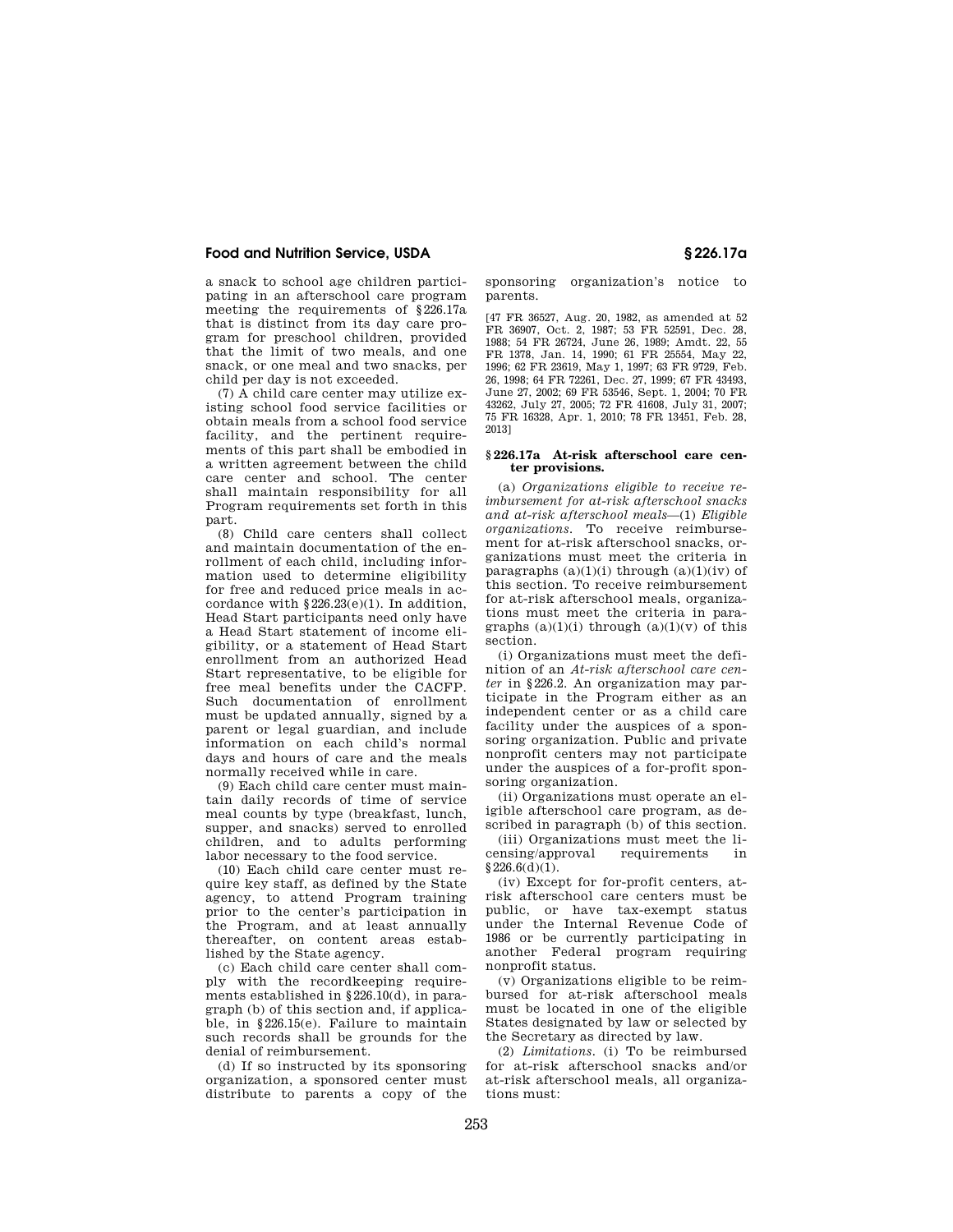(A) Serve the at-risk afterschool snacks and/or at-risk afterschool meals to children who are participating in an approved afterschool care program; and

(B) Not exceed the authorized capacity of the at-risk afterschool care center.

(ii) In any calendar month, a for-profit center must be eligible to participate in the Program as described in the definition of For-profit center in §226.2. However, children who only receive atrisk afterschool snacks and/or at-risk afterschool meals must not be considered in determining this eligibility.

(b) *Eligible at-risk afterschool care programs*—(1) *Eligible programs.* To be eligible for reimbursement, an afterschool care program must:

(i) Be organized primarily to provide care for children after school or on weekends, holidays, or school vacations during the regular school year (an at-risk afterschool care center may not claim snacks during summer vacation, unless it is located in the attendance area of a school operating on a year-round calendar);

(ii) Have organized, regularly scheduled activities (i.e., in a structured and supervised environment);

(iii) Include education or enrichment activities; and

(iv) Except for *Emergency shelters* as defined in §226.2, be located in an eligible area, as described in paragraph (i) of this section.

(2) *Eligibility limitation.* Organized athletic programs engaged in interscholastic or community level competitive sports are not eligible afterschool care programs.

(c) *Eligibility requirements for children.*  At-risk afterschool snacks and/or atrisk afterschool meals are reimbursable only if served to children who are participating in an approved afterschool care program and who either are age 18 or under at the start of the school year or meet the definition of *Persons with disabilities* in §226.2.

(d) *Licensing requirements for at-risk afterschool care centers.* In accordance with §226.6(d)(1), if Federal, State or local licensing or approval is not otherwise required, at-risk afterschool care centers must meet State or local health and safety standards. When State or local health and safety stand-

# **§ 226.17a 7 CFR Ch. II (1–1–14 Edition)**

ards have not been established, State agencies are encouraged to work with appropriate State and local officials to create such standards. Meeting these standards will remain a precondition for any afterschool center's eligibility for CACFP nutrition benefits. In cases where Federal, State or local licensing or approval is required, at-risk afterschool care centers that are complying with applicable procedures to renew licensing or approval may participate in the Program during the renewal process, unless the State agency has information that indicates the renewal will be denied.

(e) *Application procedures*—(1) *Application.* An official of the organization must make written application to the State agency for any afterschool care program that it wants to operate as an at-risk afterschool care center.

(2) *Required information.* At a minimum, an organization must submit:

(i) An indication that the applicant organization meets the eligibility criteria for organizations as specified in paragraph (a) of this section;

(ii) A description of how the afterschool care program(s) meets the eligibility criteria in paragraph (b) of this section;

(iii) In the case of a sponsoring organization, a list of all applicant afterschool care centers;

(iv) Documentation that permits the State agency to confirm that all applicant afterschool care centers are located in an eligible area, as described in paragraph (i) of this section; and

(v) Other information required as a condition of eligibility in the CACFP must be submitted with an application for participation in accordance with  $§226.6(b)(1).$ 

(f) *State agency action on applications*—(1) *State agency approval.* The State agency must determine the eligibility of the afterschool care program for each sponsored afterschool care center based on the information submitted by the sponsoring organization in accordance with §§226.6(b)(1) and  $226.15(g)$  and the requirements of this section. The State agency must determine the eligibility of the afterschool care programs of independent afterschool care centers based on the information submitted by the independent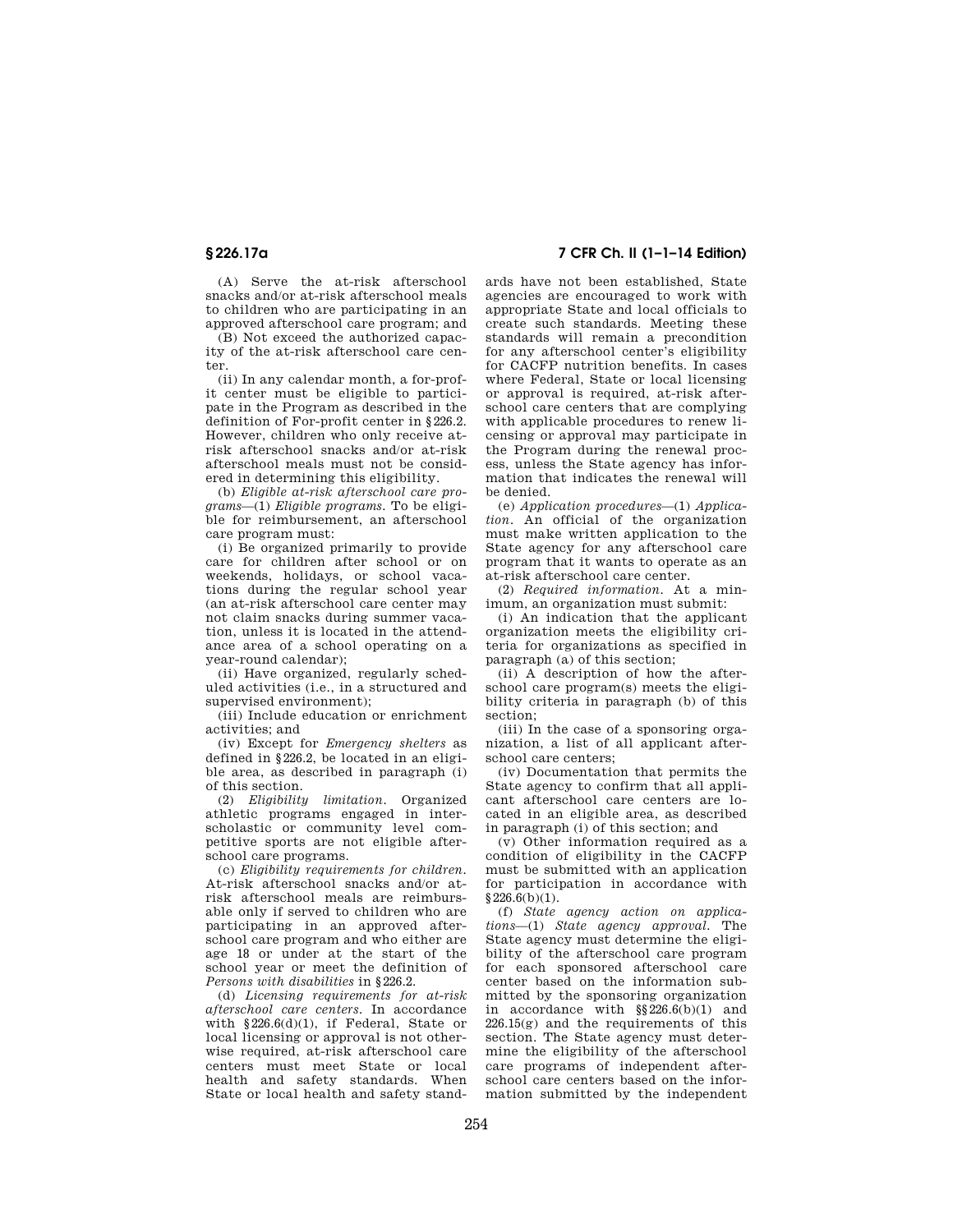center in accordance with  $§226.6(b)(1)$ and the requirements of this section. The State agency must determine the area eligibility of independent at-risk afterschool care centers in accordance with the requirements of  $§226.6(f)(1)(ix)(B)$ . An approved organization must enter into an agreement with the State agency as described in paragraph (f)(2) of this section.

(2) *Agreement.* The State agency must enter into a permanent agreement with an institution approved to operate one or more at-risk afterschool care centers pursuant to  $$226.6(b)(4)$ . The agreement must describe the approved afterschool care program(s) and list the approved center(s). The agreement must also require the institution to comply with the applicable requirements of this part.

(g) *Application process in subsequent years.* To continue participating in the Program, independent at-risk afterschool care centers or sponsoring organizations of at-risk afterschool care centers must reapply at time intervals required by the State agency, as described in  $§226.6(b)(3)$  and  $(f)(2)$ . Sponsoring organizations of at-risk afterschool care centers must provide area eligibility data in compliance with the provisions of  $$226.15(g)$ . In accordance with  $§226.6(f)(3)(ii)$ , State agencies must determine the area eligibility of each independent at-risk afterschool care center that is reapplying to participate in the Program.

(h) *Changes to participating centers.*  Independent at-risk afterschool care centers or sponsors of at-risk afterschool care centers must advise the State agency of any substantive changes to the afterschool care program. Sponsoring organizations that want to add new at-risk afterschool care centers must provide the State agency with the information sufficient to demonstrate that the new centers meet the requirements of this section.

(i) *Area eligibility.* Except for emergency shelters, at-risk afterschool care centers must be located in an area described in paragraph (a) of the *Eligible area* definition in §226.2 and in paragraph (i)(1) of this section.

(1) *Definition.* An at-risk afterschool care center is in an eligible area if it is located in the attendance area of a school in which at least 50 percent of the enrolled children are certified eligible for free or reduced-price school meals.

(2) *Data used.* Area eligibility determinations must be based on the total number of children approved for free and reduced-price school meals for the preceding October, or another month designated by the State agency that administers the National School Lunch Program (the NSLP State agency). If the NSLP State agency chooses a month other than October, it must do so for the entire State.

(3) *Frequency of area eligibility determinations.* Area eligibility determinations are valid for five years. The State agency may determine the date in the fifth year in which the next five-year cycle of area eligibility will begin. The State agency must not routinely require redeterminations of area eligibility based on updated school data during the five-year period, except in cases where the State agency has determined it is most efficient to incorporate area eligibility decisions into the three-year application cycle. However, a sponsoring organization, the State agency, or FNS may change the determination of area eligibility if information becomes available indicating that an at-risk afterschool care center is no longer area eligible.

(j) *Cost of at-risk afterschool snacks and meals.* All at-risk afterschool snacks and at-risk afterschool meals served under this section must be provided at no charge to participating children.

(k) *Limit on daily reimbursements.* Only one at-risk afterschool snack and, in eligible States, one at-risk afterschool meal per child per day may be claimed for reimbursement. An at-risk afterschool care center that provides care to a child under another component of the Program during the same day may not claim reimbursement for more than two meals and one snack, or one meal and two snacks, per child per day, including the at-risk afterschool snack and the at-risk afterschool meal. All meals and snacks must be claimed in accordance with the requirements for the applicable component of the Program.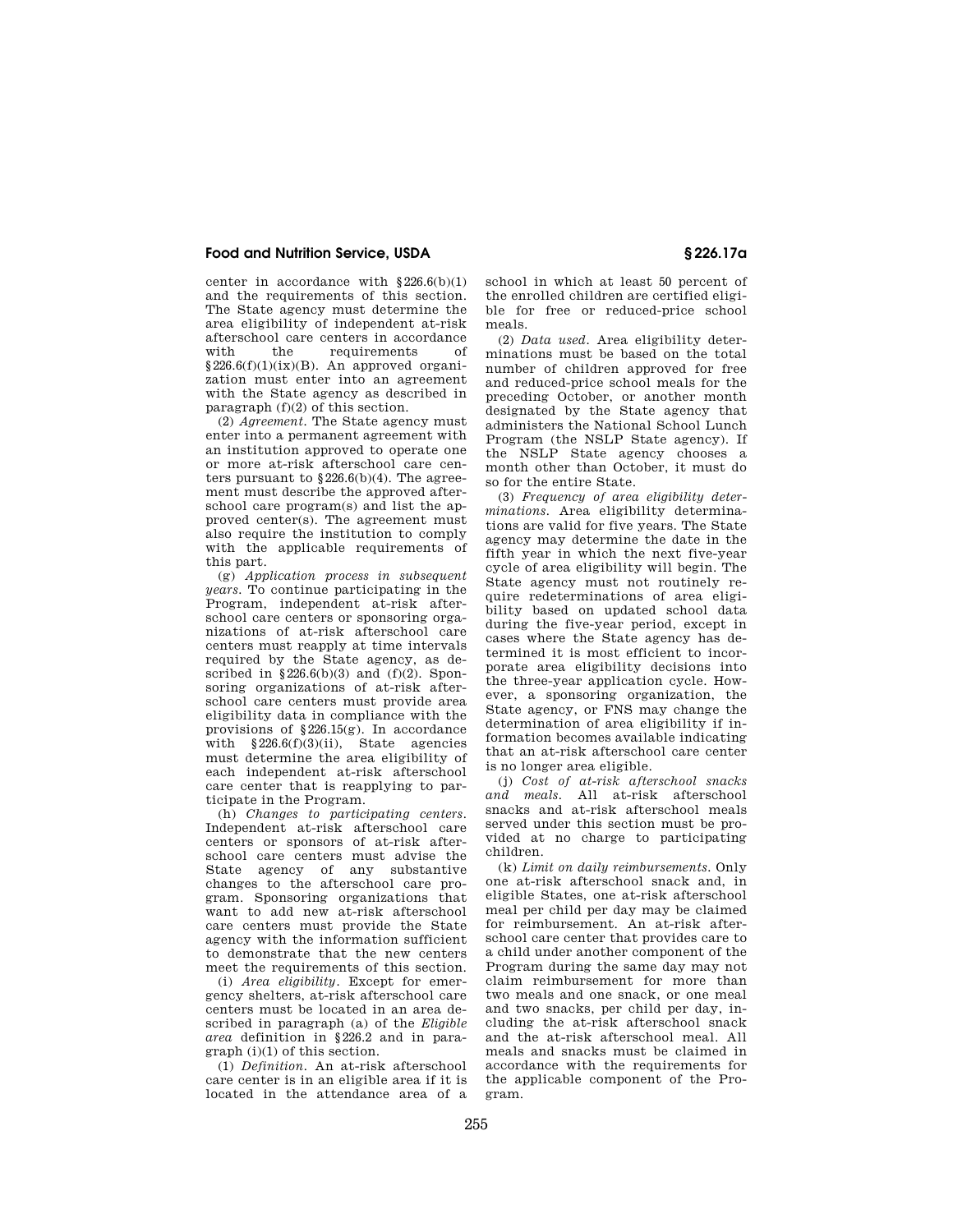(l) *Meal pattern requirements for at-risk afterschool snacks and at-risk afterschool meals.* At-risk afterschool snacks must meet the meal pattern requirements for snacks in  $$226.20(b)(6)$  and/or (c)(4); at-risk afterschool meals must meet the meal pattern requirements for meals in  $$226.20(b)(6)$  and/or (c)(1),  $(c)(2)$ , or  $(c)(3)$ .

(m) *Time periods for snack and meal services*—(1) *At-risk afterschool snacks.*  When school is in session, the snack must be served after the child's school day. With State agency approval, the snack may be served at any time on weekends and vacations during the regular school year. Afterschool snacks may not be claimed during summer vacation, unless an at-risk afterschool care center is located in the attendance area of a school operating on a yearround calendar.

(2) *At-risk afterschool meals.* When school is in session, the meal must be served after the child's school day. With State agency approval, any one meal may be served (breakfast, lunch, or supper) per day on weekends and vacations during the regular school year. Afterschool meals may not be claimed during summer vacation, unless an atrisk afterschool care center is located in the attendance area of a school operating on a year-round calendar.

(n) *Reimbursement rates.* At-risk afterschool snacks are reimbursed at the free rate for snacks. At-risk afterschool meals are reimbursed at the respective free rates for breakfast, lunch, or supper

(o) *Recordkeeping requirements.* In addition to the other records required by this part, at-risk afterschool care centers must maintain:

(1) Daily attendance rosters, sign-in sheets or, with State agency approval, other methods which result in accurate recording of daily attendance;

(2) The number of at-risk afterschool snacks prepared or delivered for each snack service and/or, in eligible States, the number of at-risk afterschool meals prepared or delivered for each meal service;

(3) The number of at-risk afterschool snacks served to participating children for each snack service and/or, in eligible States, the number of at-risk after-

**§ 226.18 7 CFR Ch. II (1–1–14 Edition)** 

school meals served to participating children for each meal service; and

(4) Menus for each at-risk afterschool snack service and each at-risk afterschool meal service.

(p) *Reporting requirements.* In addition to other reporting requirements under this part, at-risk afterschool care centers must report the total number of at-risk afterschool snacks and/or (in eligible States) the total number of atrisk afterschool meals served to eligible children based on daily attendance rosters or sign-in sheets.

(q) *Monitoring requirements.* State agencies must monitor independent centers in accordance with §226.6(m). Sponsoring organizations of at-risk afterschool care centers must monitor their centers in accordance with  $§226.16(d)(4).$ 

[72 FR 41608, July 31, 2007, as amended at 75 FR 16328, Apr. 1, 2010; 78 FR 13451, Feb. 28, 2013]

# **§ 226.18 Day care home provisions.**

(a) Day care homes shall have current Federal, State or local licensing or approval to provide day care services to children. Day care homes which cannot obtain their license because they lack the funding to comply with licensing standards may request a total limit per home of \$300 in administrative funds from a sponsoring organization to assist them in obtaining their license. Day care homes that, at the option of their sponsoring organization, receive administrative funds for licensing-related expenses must complete documentation requested by their sponsor as described in §226.16(k) prior to receiving any funds. The agreement must be signed by the sponsoring organization and the provider and must include the provider's full name, mailing address, and date of birth. Day care homes which are complying with applicable procedures to renew licensing or approval may participate in the Program during the renewal process, unless the State agency has information which indicates that renewal will be denied. If licensing or approval is not available, a day care home may participate in the Program if:

(1) It receives title XX funds for providing child care; or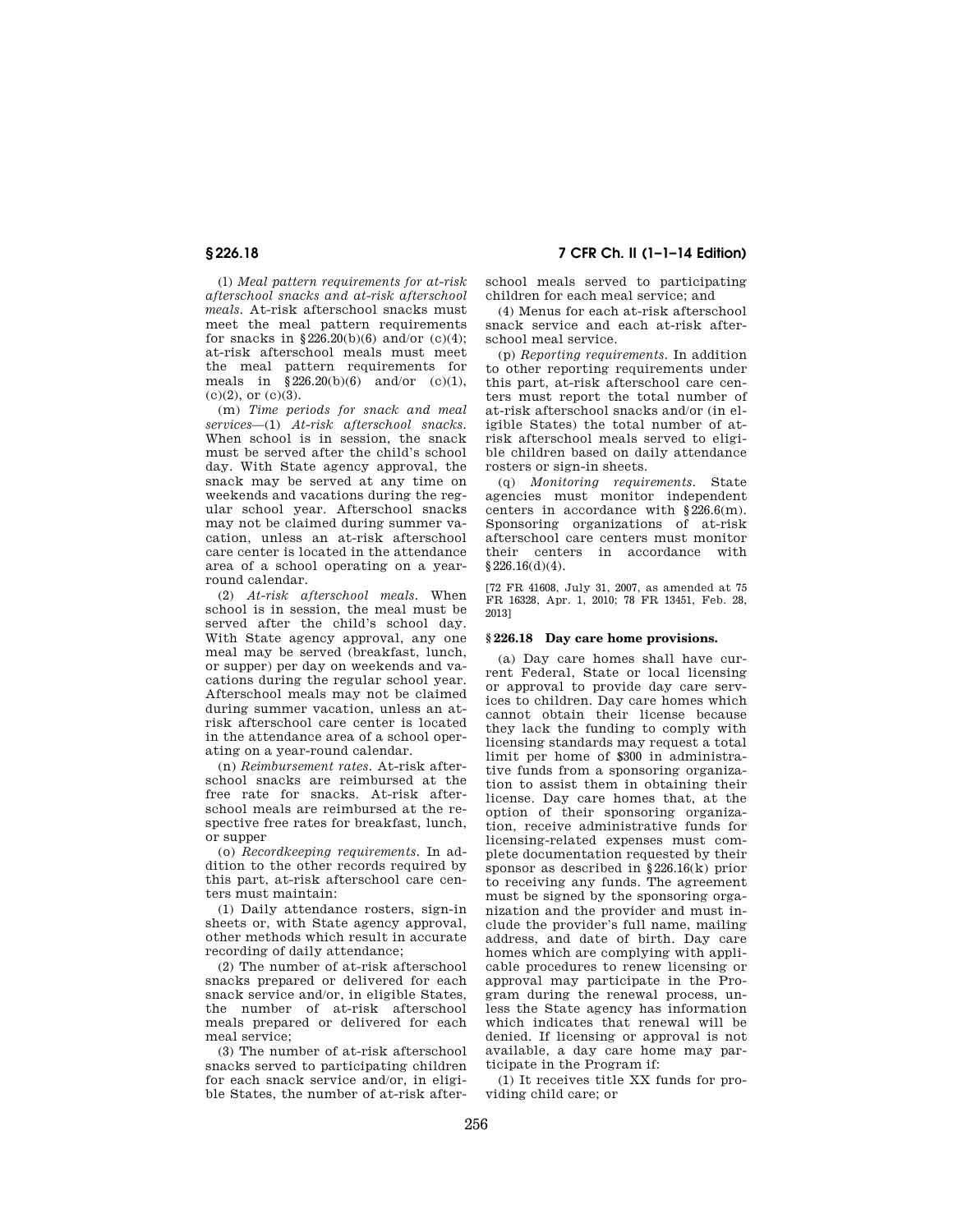(2) It demonstrates compliance with CACFP child care standards or applicable State or local child care standards to the State agency.

(b) Day care homes participating in the program shall operate under the auspices of a public or private nonprofit sponsoring organization. Sponsoring organizations shall enter into a written permanent agreement with each sponsored day care home which specifies the rights and responsibilities of both parties. Nothing in the preceding sentence shall be construed to limit the ability of the sponsoring organization to suspend or terminate the permanent agreement in accordance with §226.16(l). This agreement shall be developed by the State agency, unless the State agency elects, at the request of the sponsor, to approve an agreement developed by the sponsor. At a minimum, the agreement shall embody:

(1) The right of the sponsoring organization, the State agency, the Department, and other State and Federal officials to make announced or unannounced reviews of the day care home's operations and to have access to its meal service and records during normal hours of operation.

(2) The responsibility of the sponsoring organization to require key staff, as defined by the State agency, to receive Program training prior to the day care home's participation in the Program, and at least annually thereafter, on content areas established by the State agency, and the responsibility of the day care home to participate in that training;

(3) The responsibility of the day care home to prepare and serve meals which meet the meal patterns specified in  $$226.20$ 

(4) The responsibility of the day care home to maintain records of menus, and of the number of meals, by type, served to enrolled children;

(5) The responsibility of the day care home to promptly inform the sponsoring organization about any change in the number of children enrolled for care or in its licensing or approval status;

(6) The meal types approved for reimbursement to the day care home by the State agency;

(7) The right of the day care home to receive in a timely manner the full food service rate for each meal served to enrolled children for which the sponsoring organization has received payment from the State agency. However, if, with the home provider's consent, the sponsoring organization will incur costs for the provision of program foodstuffs or meals in behalf of the home, and subtract such costs from Program payments to the home, the particulars of this arrangement shall be specified in the agreement. The sponsoring organization must not withhold Program payments to any family day care home for any other reason, except that the sponsoring organization may withhold from the provider any amounts that the sponsoring organization has reason to believe are invalid, due to the provider having submitted a false or erroneous meal count;

(8) The right of the sponsoring organization or the day care home to terminate the agreement for cause or, subject to stipulations by the State agency, convenience;

(9) A prohibition of any sponsoring organization fee to the day care home for its Program administrative services;

(10) If the State agency has approved a time limit for submission of meal records by day care homes, that time limit shall be stated in the agreement;

(11) The responsibility of the sponsoring organization to inform tier II day care homes of all of their options for receiving reimbursement for meals served to enrolled children. These options include: electing to have the sponsoring organization attempt to identify all income-eligible children enrolled in the day care home, through collection of free and reduced price applications and/or possession by the sponsoring organization or day care home of other proof of a child or household's participation in a categorically eligible program, and receiving tier I rates of reimbursement for the meals served to identified income-eligible children; electing to have the sponsoring organization identify only those children for whom the sponsoring organization or day care home possess documentation of the child or household's participation in a categorically eligible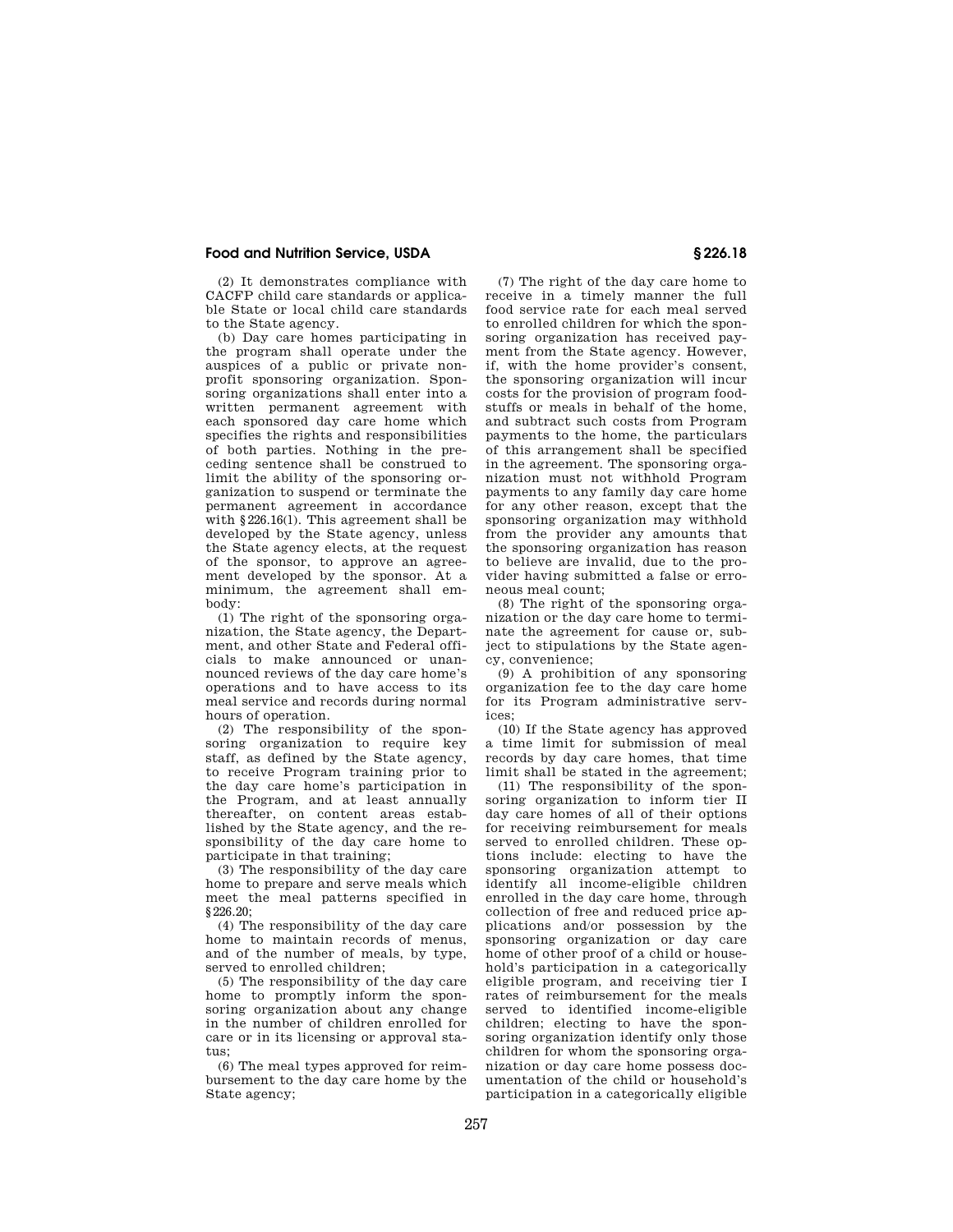program, under the expanded categorical eligibility provision contained in §226.23(e)(1), and receiving tier I rates of reimbursement for the meals served to these children; or receiving tier II rates of reimbursement for all meals served to enrolled children;

(12) The responsibility of the sponsoring organization, upon the request of a tier II day care home, to collect applications and determine the eligibility of enrolled children for free or reduced price meals;

(13) The State agency's policy to restrict transfers of day care homes between sponsoring organizations;

(14) The responsibility of the day care home to notify their sponsoring organization in advance whenever they are planning to be out of their home during the meal service period. The agreement must also state that, if this procedure is not followed and an unannounced review is conducted when the children are not present in the day care home, claims for meals that would have been served during the unannounced review will be disallowed;

(15) The day care home's opportunity to request an administrative review if a sponsoring organization issues a notice of proposed termination of the day care home's Program agreement, or if a sponsoring organization suspends participation due to health and safety concerns, in accordance with  $\S 226.6(1)(2)$ ; and

(16) If so instructed by its sponsoring organization, the day care home's responsibility to distribute to parents a copy of the sponsoring organization's notice to parents.

(c) Each day care home must serve one or more of the following meal types—breakfast, lunch, supper, and snack. Reimbursement may not be claimed for more than two meals and one snack, or one meal and two snacks, provided daily to each child.

(d) Each day care home participating in the program shall serve the meal types specified in its approved application in accordance with the meal pattern requirements specified in §226.20. Menu records shall be maintained to document compliance with these requirements. Meals shall be served at no separate charge to enrolled children;

# **§ 226.18 7 CFR Ch. II (1–1–14 Edition)**

(e) Each day care home must maintain on file documentation of each child's enrollment and must maintain daily records of the number of children in attendance and the number of meals, by type, served to enrolled children. Such documentation of enrollment must be updated annually, signed by a parent or legal guardian, and include information on each child's normal days and hours of care and the meals normally received while in care. Each tier II day care home in which the provider elects to have the sponsoring organization identify enrolled children who are eligible for free or reduced price meals, and in which the sponsoring organization employs a meal counting and claiming system in accordance with  $$226.13(d)(3)(i)$ , shall maintain and submit each month to the sponsoring organization daily records of the number and types of meals served to each enrolled child by name. Payment may be made for meals served to the provider's own children only when (1) such children are enrolled and participating in the child care program during the time of the meal service, (2) enrolled nonresident children are present and participating in the child care program and (3) providers' children are eligible to receive free or reduced-price meals. Reimbursement may not be claimed for meals served to children who are not enrolled, or for meals served at any one time to children in excess of the home's authorized capacity or for meals served to providers' children who are not eligible for free or reducedprice meals.

(f) The State agency may not require a day care home or sponsoring organization to maintain documentation of home operating costs.

(g) Each day care home shall comply with the recordkeeping requirements established in §226.10(d) and in this section. Failure to maintain such records shall be grounds for the denial of reimbursement.

#### [47 FR 36527, Aug. 20, 1982]

EDITORIAL NOTE: For FEDERAL REGISTER citations affecting §226.18, see the List of CFR Sections Affected, which appears in the Finding Aids section of the printed volume and at *www.fdsys.gov*.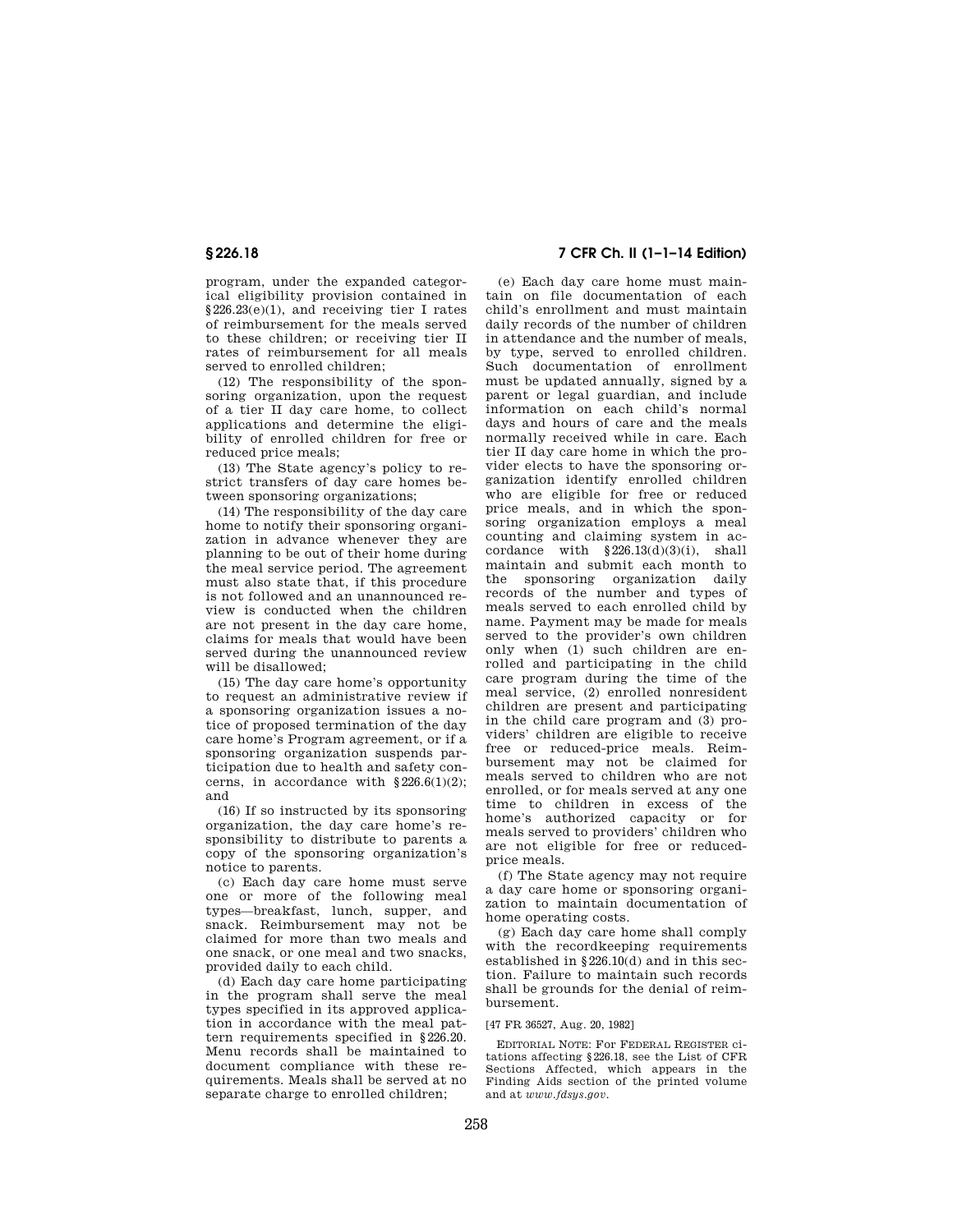#### **§ 226.19 Outside-school-hours care center provisions.**

(a) Outside-school-hours care centers may participate in the Program either as independent centers or under the auspices of a sponsoring organization; *Provided, however,* That public and private nonprofit centers shall not be eligible to participate in the Program under the auspices of a for-profit sponsoring organization. Outside-schoolhours care centers participating as independent centers shall comply with the provisions of §226.15.

(b) All outside-school-hours care centers, independent or sponsored, shall meet the following requirements:

(1) In accordance with  $§226.6(d)(1)$ , if Federal, State or local licensing or approval is not otherwise required, outside-school-hours care centers must meet State or local health and safety standards. When State or local health and safety standards have not been established, State agencies are encouraged to work with appropriate State and local officials to create such standards. Meeting these standards will remain a precondition for any outsideschool-hours care center's eligibility for CACFP nutrition benefits. In cases where Federal, State or local licensing or approval is required, outside-schoolhours care centers that are complying with applicable procedures to renew licensing or approval may participate in the Program during the renewal process, unless the State agency has information that indicates the renewal will be denied.

(2) Except for for-profit centers, outside-school-hours care centers shall be public, or have tax-exempt status under the Internal Revenue Code of 1986.

(3) Nonresidential public or private nonprofit schools which provide organized child care programs for school children may participate in the Program as outside-school-hours care centers if:

(i) Children participate in a regularly scheduled program that meets the criteria of paragraph (b)(1) of this section. The program is organized for the purpose of providing services to children and is distinct from any extracurricular programs organized primarily for scholastic, cultural, or athletic purposes; and

(ii) Separate Program records are maintained.

(4) Outside-school-hours care centers shall be eligible to serve one or more of the following meal types: breakfasts, snacks and suppers. In addition, outside-school-hours care centers shall be eligible to serve lunches to enrolled children during periods of school vacation, including weekends and holidays, and to children attending schools which do not offer a lunch program. Notwithstanding the eligibility of outside-school-hours care centers to serve Program meals to children on school vacation, including holidays and weekends, such centers shall not operate under the Program on weekends only.

(5) Each outside-school-hours care center participating in the Program shall claim only the meal types specified in its approved application and served in compliance with the meal pattern requirements of §226.20. Reimbursement may not be claimed for more than two meals and one snack provided daily to each child or for meals served to children at any one time in excess of authorized capacity. For-profit centers may not claim reimbursement for meals served to children in any month in which less than 25 percent of the children in care (enrolled or licensed capacity, whichever is less) were eligible for free or reduced price meals or were title XX beneficiaries.

(6) Each outside-school-hours care center must require key operational staff, as defined by the State agency, to attend Program training prior to the center's participation in the Program, and at least annually thereafter, on content areas established by the State agency. Each meal service must be supervised by an adequate number of operational personnel who have been trained in Program requirements as outlined in this section. Operational personnel must ensure that:

(i) Meals are served only to children and to adults who perform necessary food service labor;

(ii) Meals served to children meet the meal pattern requirements specified in  $$226.20$ 

(iii) Meals served are consumed on the premises of the centers;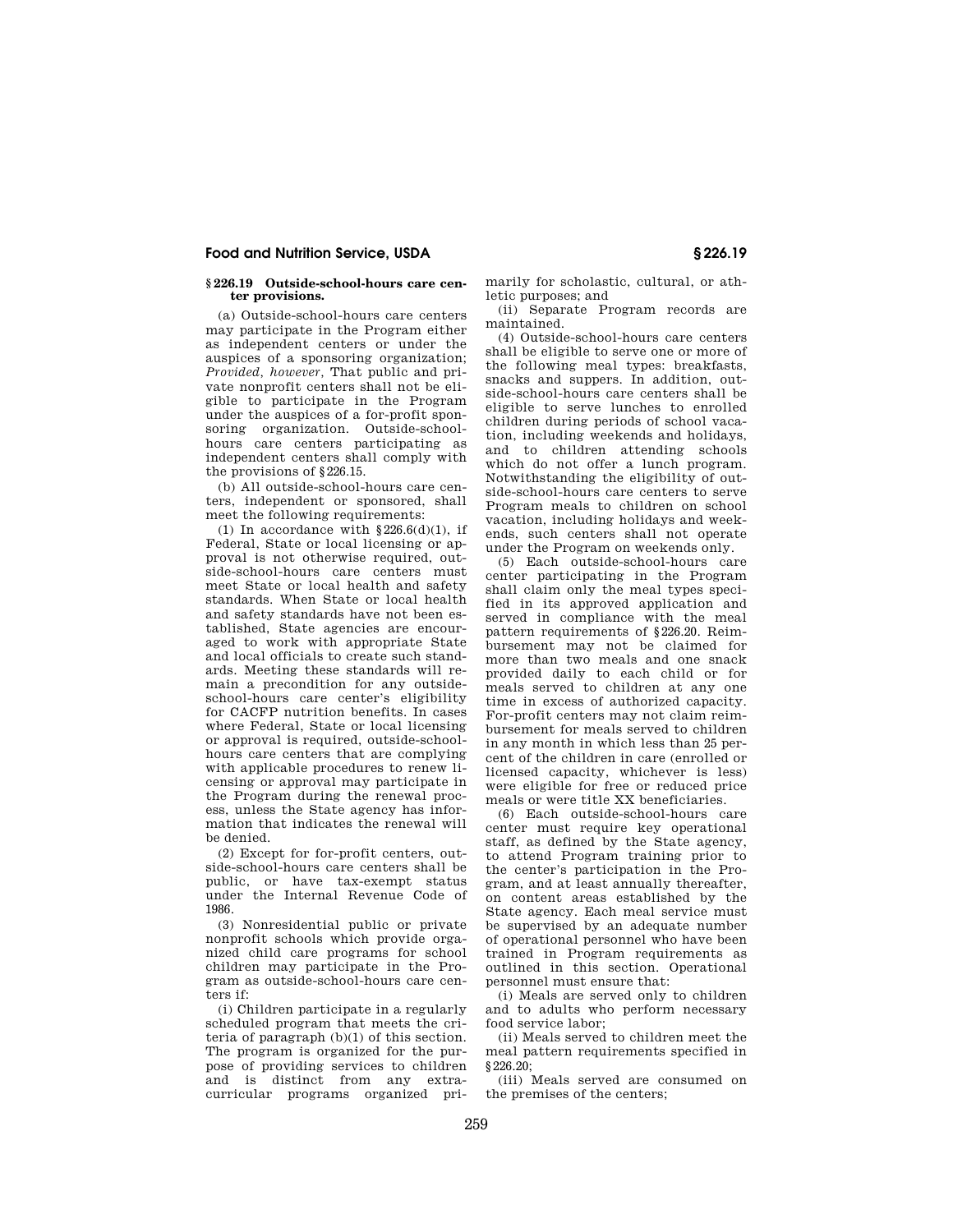(iv) Accurate records are maintained; and

(v) The number of meals prepared or ordered is promptly adjusted on the basis of participation trends.

(7) Each outside-school-hours care center shall accurately maintain the following records:

(i) Information used to determine eligibility for free or reduced price meals in accordance with  $§226.23(e)(1);$ 

(ii) Number of meals prepared or delivered for each meal service;

(iii) Daily menu records for each meal service;

(iv) Number of meals served to children at each meal service;

(v) Number of children in attendance during each meal service;

(vi) Number of meals served to adults performing necessary food service labor for each meal service; and

(vii) All other records required by the State agency financial management system.

(8) An outside-school-hours care center may utilize existing school food service facilities or obtain meals from a school food service facility, and the pertinent requirements of this part shall be embodied in a written agreement between the outside-school-hours care center and the school. The center shall maintain responsibility for all Program requirements set forth in this part.

(c) Each outside-school-hours care center shall comply with the recordkeeping requirements established in §226.10(d), in paragraph (b) of this section and, if applicable, in  $§226.15(e)$ . Failure to maintain such records shall be grounds for the denial of reimbursement.

[47 FR 36527, Aug. 20, 1982, as amended at 52 FR 36907, Oct. 2, 1987; 54 FR 26724, June 26, 1989; Amdt. 22, 55 FR 1378, Jan. 14, 1990; 56 FR 58175, Nov. 16, 1991; 61 FR 25554, May 22, 1996; 62 FR 23619, May 1, 1997; 64 FR 72261, Dec. 27, 1999; 67 FR 43493, June 27, 2002; 69 FR 53546, Sept. 1, 2004; 70 FR 43262, July 27, 2005; 72 FR 41603, 41610, July 31, 2007]

#### **§ 226.19a Adult day care center provisions.**

(a) Adult day care centers may participate in the Program either as independent centers or under the auspices of a sponsoring organization; provided, however, that public and private non-

**§ 226.19a 7 CFR Ch. II (1–1–14 Edition)** 

profit centers shall not be eligible to participate in the Program under the auspices of a for-profit sponsoring organization. Adult day care centers participating as independent centers shall comply with the provisions of §226.15.

(b) All adult day care centers, independent or sponsored, shall meet the following requirements:

(1) Adult day care centers shall provide a community-based group program designed to meet the needs of functionally impaired adults through an individual plan of care. Such a program shall be a structured, comprehensive program that provides a variety of health, social and related support services to enrolled adult participants.

(2) Adult day care centers shall provide care and services directly or under arrangements made by the agency or organization whereby the agency or organization maintains professional management responsibility for all such services.

(3) Adult day care centers shall have Federal, State or local licensing or approval to provide day care services to functionally impaired adults (as defined in §226.2) or individuals 60 years of age or older in a group setting outside their home or a group living arrangement on a less than 24-hour basis. Adult day care centers which are complying with applicable procedures to renew licensing or approval may participate in the Program during the renewal process, unless the State agency has information which indicates that renewal will be denied.

(4) Except for for-profit centers, adult day care centers shall be public, or have tax-exempt status under the Internal Revenue Code of 1986.

(5) Each adult day care center participating in the Program must serve one or more of the following meal types—breakfast, lunch, supper, and snack. Reimbursement may not be claimed for more than two meals and one snack, or one snack and two meals, provided daily to each adult participant.

(6) Each adult day care center participating in the Program shall claim only the meal types specified in its approved application in accordance with the meal pattern requirements specified in §226.20. Participating centers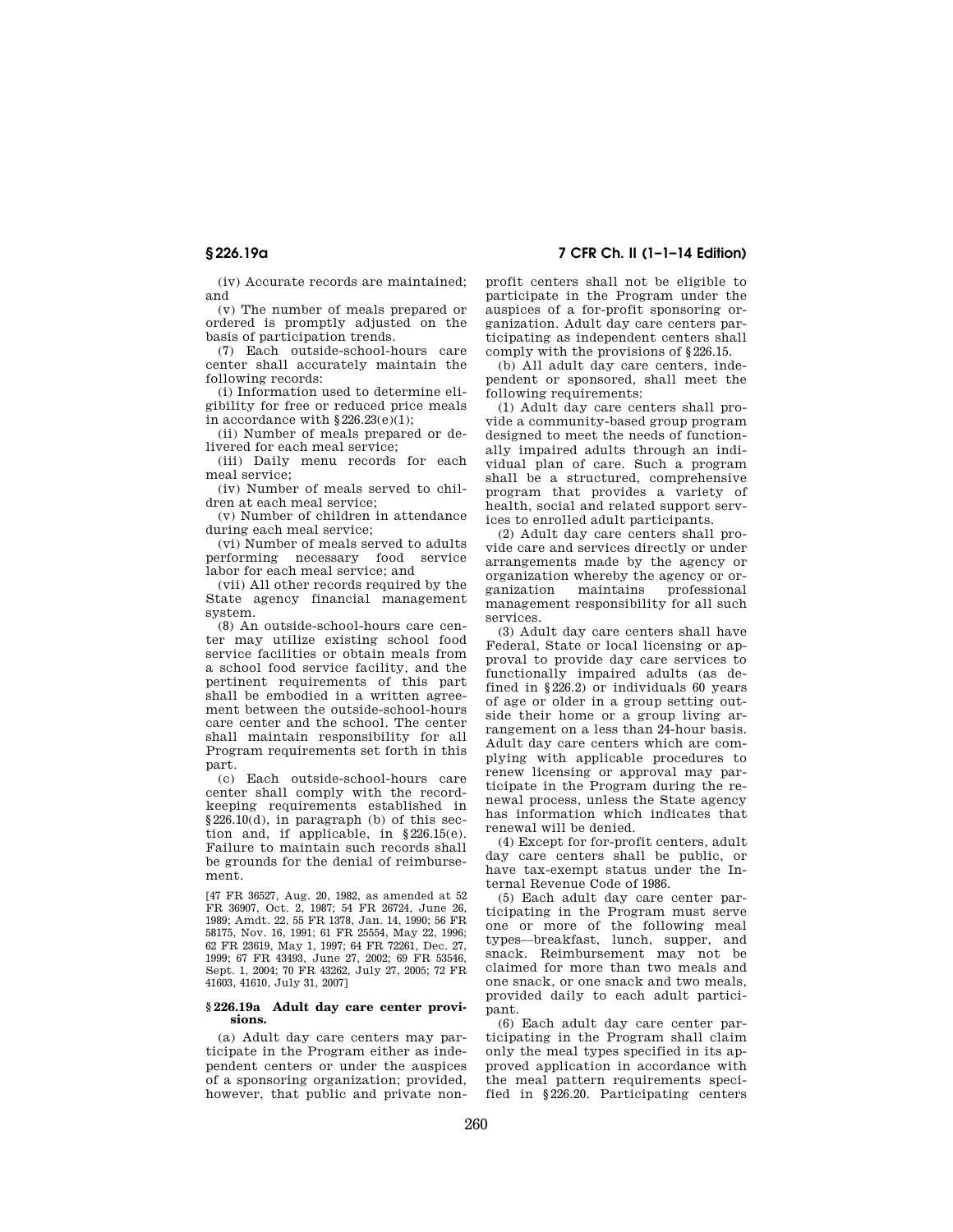may not claim CACFP reimbursement for meals claimed under part C of title III of the Older Americans Act of 1965. Reimbursement may not be claimed for meals served to persons who are not enrolled, or for meals served to participants at any one time in excess of the center's authorized capacity, or for any meal served at a for-profit center during a calendar month when less than 25 percent of enrolled participants were title XIX or title XX beneficiaries. Menus and any other nutritional records required by the State agency shall be maintained to document compliance with such requirements.

(7) An adult day care center may obtain meals from a school food service facility, and the pertinent requirements of this part shall be embodied in a written agreement between the center and school. The center shall maintain responsibility for all Program requirements set forth in this part.

(8) Adult day care centers shall collect and maintain documentation of the enrollment of each adult participant including information used to determine eligibility for free and reduced price meals in accordance with  $\frac{226.23(e)}{1}$ .

(9) Each adult day care center must maintain daily records of time of service meal counts by type (breakfast, lunch, supper, and snacks) served to enrolled participants, and to adults performing labor necessary to the food service.

(10) Each adult day care center shall maintain records on the age of each enrolled person. In addition, each adult day care center shall maintain records which demonstrate that each enrolled person under the age of 60 meets the functional impairment eligibility requirements established under the definition of ''functionally impaired adult'' contained in this part. Finally, each adult day care center shall maintain records which document that qualified adult day care participants reside in their own homes (whether alone or with spouses, children or guardians) or in group living arrangements as defined in §226.2.

(11) Each adult day care center must require key operational staff, as defined by the State agency, to attend Program training prior to the facility's

participation in the Program, and at least annually thereafter, on content areas established by the State agency. Each meal service must be supervised by an adequate number of operational personnel who have been trained in Program requirements as outlined in this section.

(c) Each adult day care center shall comply with the recordkeeping requirements established in §226.10(d), in paragraph (b) of this section and, if applicable, in §226.15(e). Failure to maintain such records shall be grounds for the denial of reimbursement.

[53 FR 52591, Dec. 28, 1988, as amended by Amdt. 22, 55 FR 1378, Jan. 14, 1990; 61 FR 25554, May 22, 1996; 62 FR 23619, May 1, 1997; 64 FR 72261, Dec. 27, 1999; 67 FR 43493, June 27, 2002; 69 FR 53546, Sept. 1, 2004; 72 FR 41610, July 31, 2007]

#### **§ 226.20 Requirements for meals.**

(a) Except as otherwise provided in this section, each meal served in the Program shall contain, as a minimum, the indicated food components:

(1) A breakfast shall contain:

(i) Fluid milk as a beverage or on cereal, or used in part for each purpose;

(ii) Vegetable(s) or fruit(s) or fullstrength vegetable or fruit juice, or any combination of these foods;

(iii) Whole-grain or enriched bread; or cornbread, biscuits, rolls, muffins, etc., made with whole-grain or enriched meal or flour; or whole-grain or enriched or fortified cereal; or cooked whole-grain or enriched pasta or noodle products such as macaroni, or cereal grains such as rice, bulgur, or corn grits; or any combination of these foods.

(2) Lunch shall contain:

(i) Fluid milk as a beverage;

(ii)(A) Lean meat, poultry or fish; alternate protein products; or cheese; or an egg; or cooked dry beans or peas; or peanut butter; or any combination of these foods. These foods must be served in a main dish, or in a main dish and one other menu item, to meet this requirement. Cooked dry beans or dry peas may be used as the meat alternate or as part of the vegetable/fruit component but not as both food components in the same meal;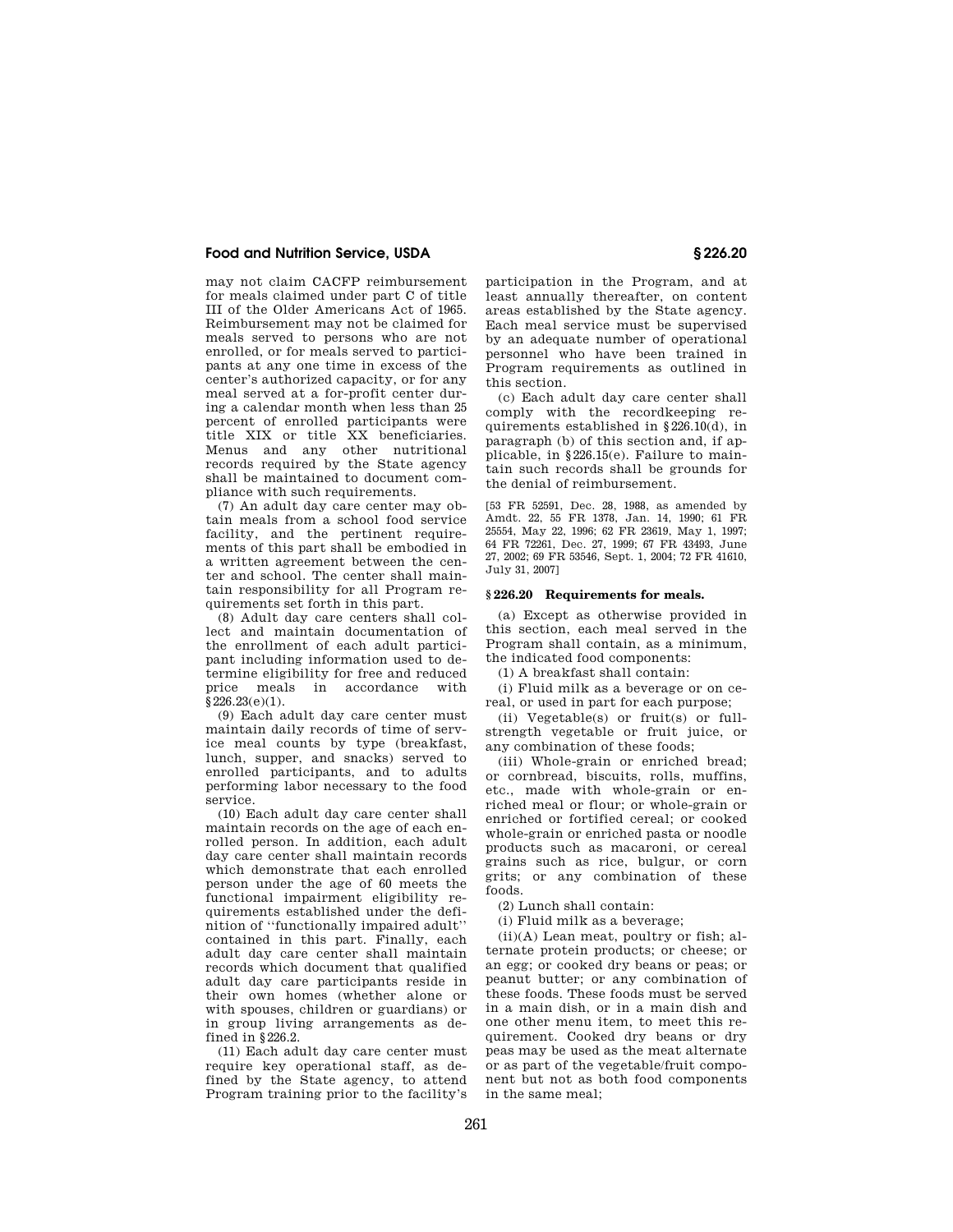(B) Nuts and seeds and their butters listed in program guidance are nutritionally comparable to meat or other meat alternates based on available nutritional data. Acorns, chestnuts, and coconuts shall *not* be used as meat alternates due to their low protein content. Nut or seed meals or flours may be used as an ingredient in a bread/ bread alternate, but shall *not* be used as a meat alternate except as defined in this part under Appendix A: Alternate Foods for Meals, and in program guidance materials. As noted in paragraph (c)(2) of this section, nuts or seeds may be used to meet no more than one-half of the meat/meat alternate requirements. Therefore, nuts or seeds must be combined with another meat/meat alternate to fulfill the requirement;

(C) Yogurt may be used to meet all or part of the meat/meat alternate requirement. Yogurt served may be either plain or flavored, unsweetened or sweetened. Noncommercial and/or nonstandardized yogurt products, such as frozen yogurt, homemade yogurt, yogurt flavored products, yogurt bars, yogurt covered fruit and/or nuts or similar products shall not be credited. Four ounces (weight) or  $\frac{1}{2}$  cup (volume) of yogurt fulfills the equivalent of one ounce of the meat/meat alternate requirement in the meal pattern.

(iii) Two or more vegetables or fruits, or a combination of both. Full-strength vegetable or fruit juice may be counted to meet not more than one-half of this  $renuirement$ ;

(iv) Whole-grain or enriched bread; or cornbread, biscuits, rolls, muffins, etc., made with whole-grain or enriched meal or flour; or whole-grain or enriched pasta or noodle products such as macaroni, or cereal grains such as rice, bulgur, or corn grits; or any combination of these foods.

(3) Supper shall contain the food components and servings listed for lunch in §226.20(a)(2), except that, for adult participants in adult day care centers, it does not require a serving of fluid milk.

(4) Snacks shall contain two of the following four components:

(i) Fluid milk as a beverage, or on cereal, or used in part for each purpose;

# **§ 226.20 7 CFR Ch. II (1–1–14 Edition)**

(ii) Meat or meat alternate. Nuts and seeds and their butters listed in program guidance are nutritionally comparable to meat or other meat alternates based on available nutritional data. Acorns, chestnuts, and coconuts are excluded and shall *not* be used as meat alternates due to their low protein content. Nut or seed meals or flours shall *not* be used as a meat alternate except as defined in this part under Appendix A: Alternate Foods for Meals;

(iii) Vegetable(s) or fruit(s) or fullstrength vegetable or fruit juice, or any combination of these foods. For children, juice may not be served when milk is served as the only other component;

(iv) Whole-grain or enriched bread; or cornbread, biscuits, rolls, muffins, etc., made with whole-grain or enriched meal or flour; or cooked whole-grain or enriched pasta or noodle products such as macaroni, or cereal grains such as rice, bulgar, or corn grits; or any combination of these foods.

(b) *What are the requirements for the infant meal pattern?*—(1) *Feeding meals to infants.* Meals served to infants ages birth through 11 months must meet the requirements described in paragraph (b)(6) of this section. Foods included in the infant meal must be of a texture and a consistency that are appropriate for the age of the infant being served. The foods must be served during a span of time consistent with the infant's eating habits. For those infants whose dietary needs are more individualized, exceptions to the meal pattern must be made in accordance with the requirements found in paragraph (h) of this section.

(2) *Breastmilk and iron-fortified formula.* Either breastmilk or iron-fortified infant formula, or portions of both, must be served for the entire first year. Meals containing breastmilk and meals containing iron-fortified infant formula supplied by the facility are eligible for reimbursement. However, infant formula provided by a parent (or guardian) and breastmilk fed directly by the infant's mother, during a visit to the facility, contribute to a reimbursable meal only when the facility supplies at least one component of the infant's meal.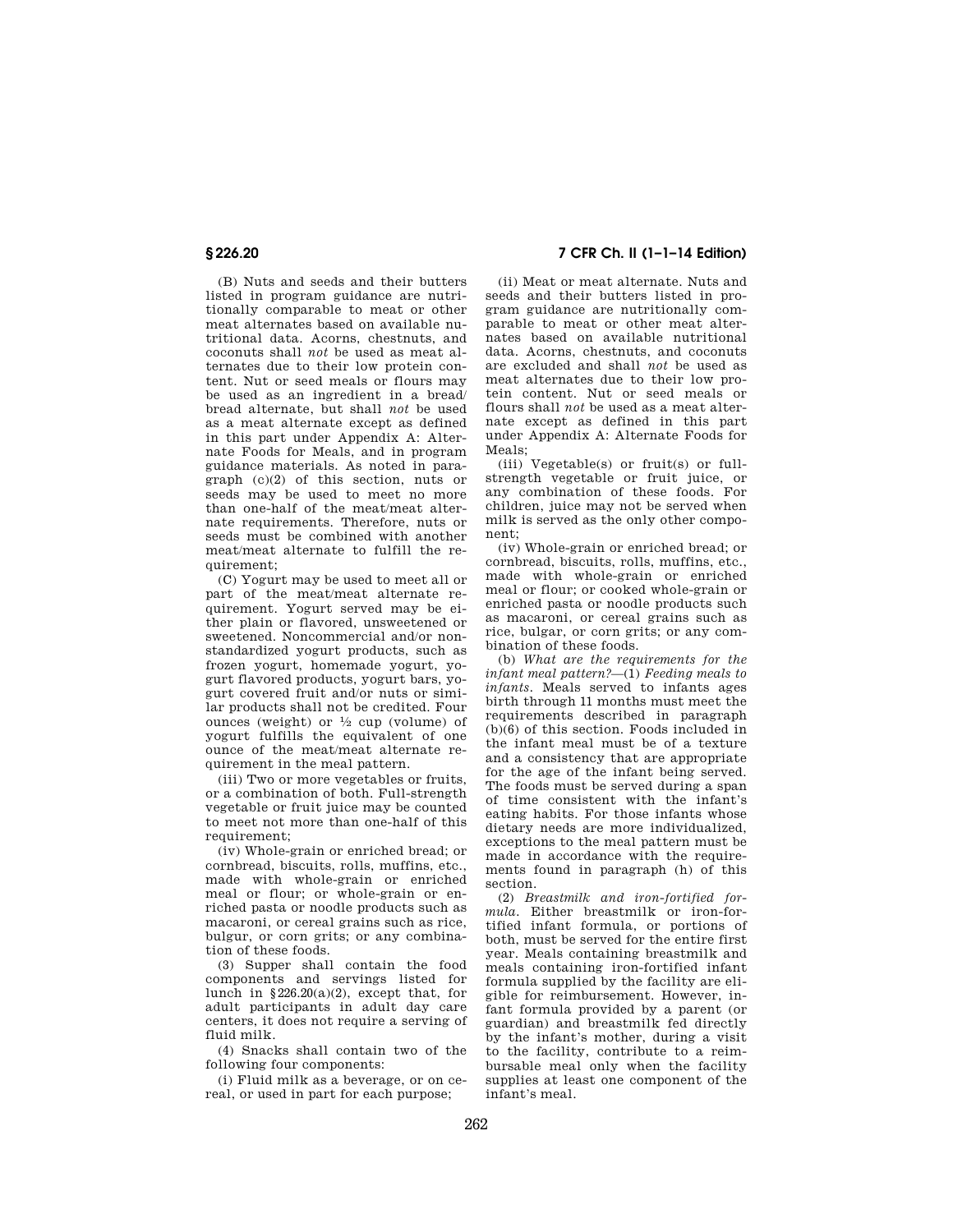(3) *Fruit juice.* Juice should not be offered to infants until they are 6 months of age and ready to drink from a cup. Feeding fruit juice only from a cup will help develop behaviors that may prevent early childhood caries. Fruit juice served as part of the meal pattern for infants 8 through 11 months must be full-strength.

(4) *Solid foods.* Solid foods of an appropriate texture and consistency are required only when the infant is developmentally ready to accept them. The facility should consult with the infant's parent (or guardian) in making the decision to introduce solid foods. Solid foods should be introduced one at a time on a gradual basis with the intent of ensuring the infant's health and nutritional well-being.

(5) *Infant meal pattern.* Infant meals must have, at a minimum, each of the food components indicated, in the amount that is appropriate for the infant's age. For some breastfed infants who regularly consume less than the minimum amount of breastmilk per feeding, a serving of less than the minimum amount of breastmilk may be offered. In these situations, additional breastmilk must be offered if the infant is still hungry. Meals may include portions of breastmilk and iron-fortified infant formula as long as the total number of ounces meets, or exceeds, the minimum amount required of this food component. Similarly, to meet the component requirements for vegetables and fruit, portions of both may be served.

(i) *Birth through 3 months.* Only breastmilk or iron-fortified formula is required to meet the infant's nutritional needs.

(A) Breakfast—4 to 6 fluid ounces of breastmilk or iron-fortified infant formula.

(B) Lunch or supper—4 to 6 fluid ounces of breastmilk or iron-fortified infant formula.

(C) Snack—4 to 6 fluid ounces of breastmilk or iron-fortified infant formula.

(ii) *4 through 7 months.* Breastmilk or iron-fortified formula is required. Some infants may be developmentally ready for solid foods of an appropriate texture and consistency. Meals are reimbursable when facilities provide all of the components in the meal pattern that the infant is developmentally ready to accept.

(A) Breakfast—4 to 8 fluid ounces of breastmilk or iron-fortified infant formula; and 0 to 3 tablespoons of ironfortified dry infant cereal.

(B) Lunch or supper—4 to 8 fluid ounces of breastmilk or iron-fortified infant formula; and 0 to 3 tablespoons of iron-fortified dry infant cereal; and 0 to 3 tablespoons of fruit or vegetable.

(C) Snack—4 to 6 fluid ounces of breastmilk or iron-fortified infant formula.

(iii) *8 through 11 months.* Breastmilk or iron-fortified formula and solid foods of an appropriate texture and consistency are required. Meals are reimbursable when facilities provide all of the components in the meal pattern that the infant is developmentally ready to accept.

(A) Breakfast—6 to 8 fluid ounces of breastmilk or iron-fortified infant formula; 2 to 4 tablespoons of iron-fortified dry infant cereal; and 1 to 4 tablespoons of fruit or vegetable.

(B) Lunch or supper—6 to 8 fluid ounces of breastmilk or iron-fortified infant formula; 2 to 4 tablespoons of iron-fortified dry infant cereal; and/or 1 to 4 tablespoons of meat, fish, poultry, egg yolk, or cooked dry beans or peas; or  $\frac{1}{2}$  to 2 ounces (weight) of cheese; or 1 to 4 ounces (volume) of cottage cheese; or 1 to 4 ounces (weight) of cheese food or cheese spread; and 1 to 4 tablespoons of fruit or vegetable.

(C) Snack—2 to 4 fluid ounces of breastmilk, iron-fortified infant formula, or full strength fruit juice; and 0 to  $\frac{1}{2}$  slice of crusty bread (if developmentally ready) or 0 to 2 cracker type products (if developmentally ready), which are made from whole-grain or enriched meal or flour, and suitable as a finger food for an infant.

(6) *Infant meal pattern table.* The minimum amounts of food components to serve to infants, as described in paragraph (b)(5) of this section, are: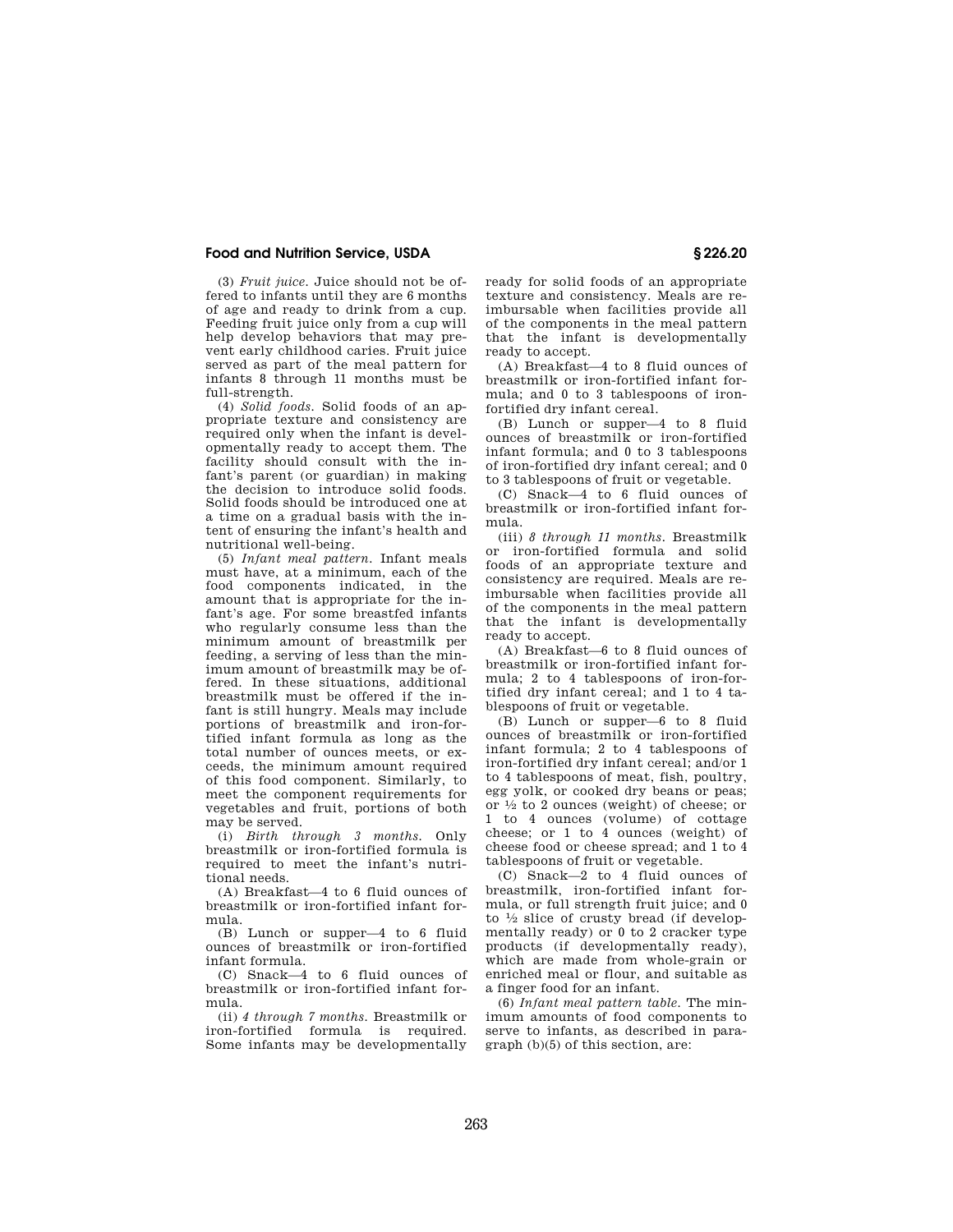# **§ 226.20 7 CFR Ch. II (1–1–14 Edition)**

| Type of meal service | Birth through 3 months                                           | 4 through 7 months                                                                                                                                                                          | 8 through 11 months                                                                                                                                                                                                                                                                                                                                                                                                                  |
|----------------------|------------------------------------------------------------------|---------------------------------------------------------------------------------------------------------------------------------------------------------------------------------------------|--------------------------------------------------------------------------------------------------------------------------------------------------------------------------------------------------------------------------------------------------------------------------------------------------------------------------------------------------------------------------------------------------------------------------------------|
|                      | 4–6 fluid ounces of formula 1<br>or breastmilk $23$ .            | 4–8 fluid ounces of formula 1<br>or breastmilk <sup>23</sup> ; and.<br>0-3 tablespoons of infant ce-<br>real $14$ .                                                                         | 6-8 fluid ounces of formula 1<br>or breastmilk <sup>23</sup> ; and<br>2-4 tablespoons of infant ce-<br>real <sup>1</sup> : and<br>1-4 tablespoons of fruit or<br>vegetable or both.                                                                                                                                                                                                                                                  |
| Lunch or Supper      | 4–6 fluid ounces of formula $1$<br>or breastmilk <sup>23</sup> . | 4–8 fluid ounces of formula 1<br>or breastmilk <sup>23</sup> ; and.<br>0-3 tablespoons of infant ce-<br>real $14$ ; and.<br>0-3 tablespoons of fruit or<br>vegetable or both <sup>4</sup> . | 6-8 fluid ounces of formula 1<br>or breastmilk <sup>23</sup> ; and<br>2-4 tablespoons of infant ce-<br>real <sup>1</sup> : and/or<br>1-4 tablespoons of meat, fish,<br>poultry, egg yolk, cooked<br>dry beans or peas; or<br>$1/2 - 2$ ounces of cheese; or<br>1-4 ounces (volume) of cot-<br>tage cheese; or<br>1-4 ounces (weight) of<br>cheese food or cheese<br>spread; and<br>1-4 tablespoons of fruit or<br>vegetable or both. |
| Snack                | 4–6 fluid ounces of formula 1<br>or breastmilk 23.               | 4–6 fluid ounces of formula 1<br>or breastmilk <sup>23</sup> .                                                                                                                              | 2-4 fluid ounces of formula $1$ ,<br>breastmilk <sup>23</sup> , or fruit juice <sup>5</sup> ;<br>and<br>$0-1/2$ slice of bread 4 6 or 0-2<br>crackers $46$ .                                                                                                                                                                                                                                                                         |

CHILD CARE INFANT MEAL PATTERN

1 Infant formula and dry infant cereal must be iron-fortified.<br><sup>2</sup> Breastmilk or formula, or portions of both, may be served; however, it is recommended that breastmilk be served in place of<br>formula from birth through 11 m

than the minimum amount of breastmilk may be offered, with additional breastmilk offered if the infant is still hungry.<br>"A serving of this component is required only when the infant is developmentally ready to accept it.<br>F

<sup>6</sup>A serving of this component must be made from whole-grain or enriched meal or flour.

(c) *Meal patterns for children age one through 12 and adult participants.* When individuals over age one participate in the Program, the total amount of food authorized in the meal patterns set forth below shall be provided in order to qualify for reimbursement.

(1) *Breakfast.* The minimum amount of food components to be served as breakfast as set forth in paragraph  $(a)(1)$  of this section are as follows:

| Food components                                                                                                                 | Age 1 and 2                                         | Age 3 through 5                              | Age 6 through<br>12 <sup>1</sup>                             | Adult participants                 |
|---------------------------------------------------------------------------------------------------------------------------------|-----------------------------------------------------|----------------------------------------------|--------------------------------------------------------------|------------------------------------|
| Full-strength vegetable or fruit juice or an<br>equivalent quantity of any combination of<br>vegetable(s), fruit(s), and juice. | $\frac{1}{2}$ cup <sup>2</sup><br>$\frac{1}{4}$ cup |                                              | $\frac{1}{2}$ cup    $\frac{1}{2}$ cup    $\frac{1}{2}$ cup. | 1 cup. $2$<br>$\frac{1}{2}$ cup.   |
| Bread and Bread Alternates <sup>3</sup>                                                                                         |                                                     |                                              |                                                              |                                    |
|                                                                                                                                 |                                                     |                                              |                                                              | 2 slices<br>(servings).            |
| Cornbread, biscuits, rolls, muffins, etc. <sup>4</sup> or                                                                       | $\frac{1}{2}$ serving                               |                                              | $\frac{1}{2}$ serving    1 serving                           | 2 servings.                        |
|                                                                                                                                 | $\frac{1}{4}$ cup or $\frac{1}{3}$<br>ounce.        | $\frac{1}{3}$ cup or $\frac{1}{2}$<br>ounce. | $\frac{3}{4}$ cup or 1<br>ounce.                             | $1\frac{1}{2}$ cup or 2<br>ounces. |
|                                                                                                                                 | $\frac{1}{4}$ cup                                   |                                              |                                                              | 1 cup.                             |
| Cooked pasta or noodle products or                                                                                              |                                                     | $\frac{1}{4}$ cup $\frac{1}{2}$ cup          |                                                              | 1 cup.                             |
| Cooked cereal grains or an equivalent quantity<br>of any combination of bread/bread alternate.                                  |                                                     |                                              |                                                              | 1 cup.                             |

1 Children ages 13 through 18 must be served minimum or larger portion sizes specified in this section for children ages 6 Through 12. 25 To university of the requirements outlined in this subsection, a cup means a standard measuring cup.<br>
<sup>2</sup>For purposes of the requirements outlined in this subsection, a cup means a standard measuring cup.<br>
<sup></sup>

<sup>2</sup> For purposes on the requirements outlined it was subsecution, a cup means a statution and capacity of the state of the state of the state of the state of the state of the state of the state of the state of the state of

5Either volume (cup) or weight (ounces) whichever is less.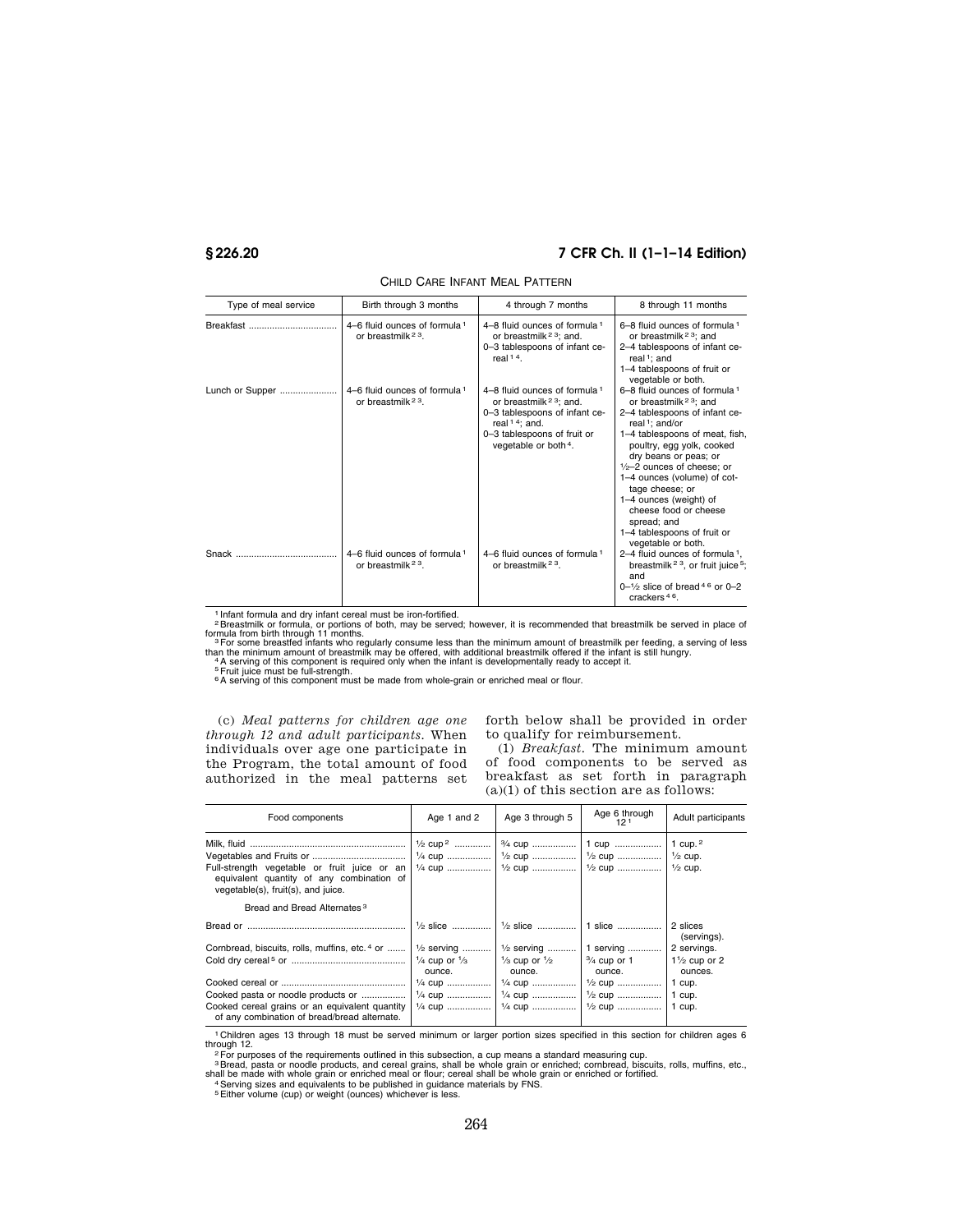(2) *Lunch*. The minimum amount of as set forth in paragraph  $(a)(2)$  of this food components to be served as lunch

section are as follows:

| Food components                                                                                                                                                                                                                                                                  | Age 1 and 2                                                                                                                                                 | Age 3 through 5                                                                                                                                                                                           | Age 6 through<br>12 <sup>1</sup>                                                                                    | Adult participants                                                                                                                 |
|----------------------------------------------------------------------------------------------------------------------------------------------------------------------------------------------------------------------------------------------------------------------------------|-------------------------------------------------------------------------------------------------------------------------------------------------------------|-----------------------------------------------------------------------------------------------------------------------------------------------------------------------------------------------------------|---------------------------------------------------------------------------------------------------------------------|------------------------------------------------------------------------------------------------------------------------------------|
| Vegetables and Fruits <sup>3</sup>                                                                                                                                                                                                                                               | $\frac{1}{2}$ cup <sup>2</sup>                                                                                                                              | <sup>3</sup> / <sub>4</sub> cup                                                                                                                                                                           |                                                                                                                     |                                                                                                                                    |
|                                                                                                                                                                                                                                                                                  |                                                                                                                                                             | $\frac{1}{4}$ cup total    $\frac{1}{2}$ cup total    $\frac{3}{4}$ cup total                                                                                                                             |                                                                                                                     | 1 cup total.                                                                                                                       |
| Bread and Bread Alternates <sup>4</sup>                                                                                                                                                                                                                                          |                                                                                                                                                             |                                                                                                                                                                                                           |                                                                                                                     |                                                                                                                                    |
|                                                                                                                                                                                                                                                                                  |                                                                                                                                                             | $\frac{1}{2}$ slice    $\frac{1}{2}$ slice    1 slice                                                                                                                                                     |                                                                                                                     | 2 slices<br>(servings).                                                                                                            |
| Cornbread, biscuits, rolls, muffins, etc. <sup>5</sup> or                                                                                                                                                                                                                        | $\frac{1}{2}$ serving                                                                                                                                       | $\frac{1}{2}$ serving                                                                                                                                                                                     | 1 serving                                                                                                           | 2 servings.                                                                                                                        |
| Cooked pasta or noodle products or                                                                                                                                                                                                                                               | $\frac{1}{4}$ cup                                                                                                                                           | $\frac{1}{4}$ cup                                                                                                                                                                                         | $\frac{1}{2}$ cup                                                                                                   | 1 cup.                                                                                                                             |
| Cooked cereal grains or an equivalent quantity<br>of any combination of bread/bread alternate.                                                                                                                                                                                   | $\frac{1}{4}$ cup                                                                                                                                           | $\frac{1}{4}$ cup                                                                                                                                                                                         | $\frac{1}{2}$ cup                                                                                                   | 1 cup.                                                                                                                             |
| Meat and Meat Alternates                                                                                                                                                                                                                                                         |                                                                                                                                                             |                                                                                                                                                                                                           |                                                                                                                     |                                                                                                                                    |
| Peanut butter or soynut butter or other nut or<br>seed butters or.<br>Peanuts or soynuts or tree nuts or seeds <sup>8</sup> or<br>Yogurt, plain or flavored, unsweetened or<br>sweetened or an equivalent quantity of any<br>combination of the above meat/meat alter-<br>nates. | 1 ounce<br>1 ounce<br>1 ounce<br>$\frac{1}{2}$<br>$\frac{1}{4}$ cup<br>2 tablespoons<br>$\frac{1}{2}$ ounce $9 = 50\%$<br>4 ounces or $\frac{1}{2}$<br>cup. | $1\frac{1}{2}$ ounces<br>$1\frac{1}{2}$ ounces<br>$1\frac{1}{2}$ ounces<br><sup>3</sup> / <sub>8</sub> cup<br>3 tablespoons<br>$\frac{3}{4}$ ounce $\frac{9}{2}$ 50%<br>6 ounces or $\frac{3}{4}$<br>cup. | 2 ounces<br>2 ounces<br>2 ounces<br>$\frac{1}{2}$ cup<br>4 tablespoons<br>1 ounce $9=50\%$<br>8 ounces or 1<br>cup. | 2 ounces.<br>2 ounces.<br>2 ounces.<br>1.<br>$\frac{1}{2}$ cup.<br>4 tablespoons.<br>1 ounce $9 = 50\%$ .<br>8 ounces or 1<br>cup. |

<sup>1</sup> Children ages 13 through 18 must be served minimum or larger portion sizes specified in this section for children ages 6<br>
<sup>2</sup> For purposes of the requirements outlined in this subsection, a cup means a standard measuri

food components to be served as supper

(3) *Supper*. The minimum amount of as set forth in paragraph  $(a)(3)$  of this section are as follows:

| Food components                                                                                                                                             | Age 1 and 2                                                                          | Age 3 through 5                                                                          | Age 6 through<br>12 <sup>1</sup>                                                                                                                    | Adult participants                     |
|-------------------------------------------------------------------------------------------------------------------------------------------------------------|--------------------------------------------------------------------------------------|------------------------------------------------------------------------------------------|-----------------------------------------------------------------------------------------------------------------------------------------------------|----------------------------------------|
| Vegetables and Fruits <sup>3</sup>                                                                                                                          | $\frac{1}{2}$ cup <sup>2</sup>                                                       | 3/4 cup <sup>2</sup>                                                                     | 1 cup    None.                                                                                                                                      |                                        |
|                                                                                                                                                             |                                                                                      |                                                                                          | $\frac{1}{4}$ cup total    1/2 cup total    3/4 cup total                                                                                           | 1 cup total.                           |
| Bread and Bread Alternates <sup>4</sup>                                                                                                                     |                                                                                      |                                                                                          |                                                                                                                                                     |                                        |
|                                                                                                                                                             |                                                                                      |                                                                                          | $\frac{1}{2}$ slice    $\frac{1}{2}$ slice    1 slice    2 slices                                                                                   | (servings). $5$                        |
| Cornbread, biscuits, rolls, muffins, etc. <sup>5</sup> or<br>Cooked cereal grains or an equivalent quantity<br>of any combination of bread/bread alternate. |                                                                                      |                                                                                          | $\frac{1}{2}$ serving    $\frac{1}{2}$ serving    1 serving    2 servings.<br>$\frac{1}{4}$ cup    $\frac{1}{4}$ cup    $\frac{1}{2}$ cup    1 cup. |                                        |
| Meat and Meat Alternates                                                                                                                                    |                                                                                      |                                                                                          |                                                                                                                                                     |                                        |
| Lean meat or poultry or fish <sup>6</sup> or<br>Cooked dry beans or peas or<br>Peanut butter or soynut butter or other nut or<br>seed butters or.           | 1 ounce<br>1 ounce<br>1 ounce<br>$\frac{1}{2}$<br>$\frac{1}{4}$ cup<br>2 tablespoons | $1\frac{1}{2}$ ounces<br>11/2 ounces   <br>11/2 ounces   <br>3/8 cup   <br>3 tablespoons | 2 ounces  2 ounces.<br>2 ounces    2 ounces.<br>2 ounces    2 ounces.<br>$\frac{1}{2}$ cup<br>4 tablespoons    4 tablespoons.                       | $\overline{1}$ .<br>$\frac{1}{2}$ cup. |
| Peanuts or soynuts or tree nuts or seeds $8$ or    $\frac{1}{2}$ ounce $9=50\%$                                                                             |                                                                                      | $\frac{3}{4}$ ounce $9 = 50\%$                                                           | 1 0 ounce $9 = 50\%$ 1 0 ounce $9 = 50\%$ .                                                                                                         |                                        |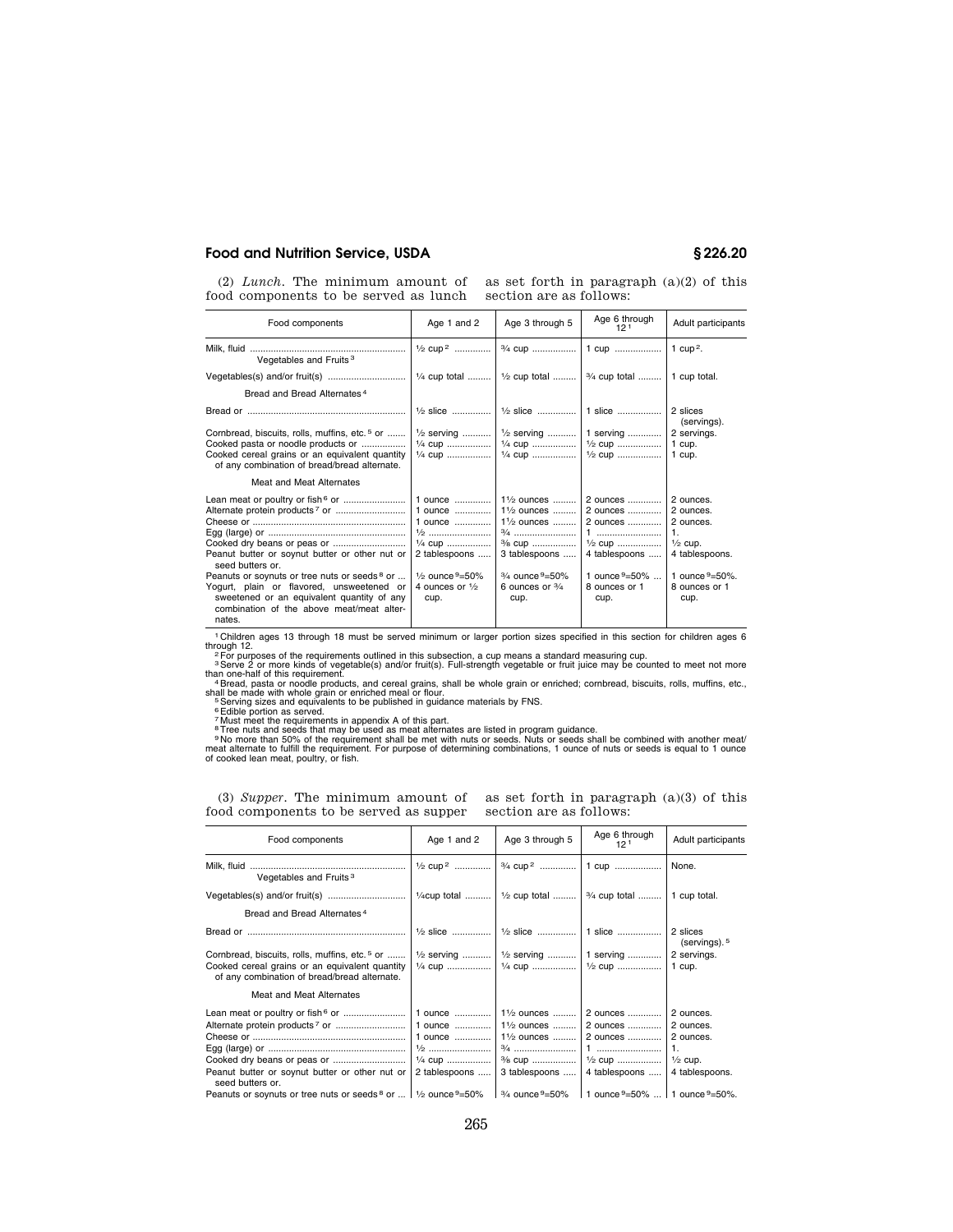# **§ 226.20 7 CFR Ch. II (1–1–14 Edition)**

| Food components                                                                                                                                                          | Age 1 and 2 | Age 3 through 5                   | Age 6 through<br>121  | Adult participants    |
|--------------------------------------------------------------------------------------------------------------------------------------------------------------------------|-------------|-----------------------------------|-----------------------|-----------------------|
| Yogurt, plain or flavored, unsweetened or 4 ounces or $\frac{1}{2}$<br>sweetened or an equivalent quantity of any<br>combination of the above meat/meat alter-<br>nates. | cup.        | 6 ounces or $\frac{3}{4}$<br>cup. | 8 ounces or 1<br>cup. | 8 ounces or 1<br>cup. |

<sup>1</sup> Children ages 13 through 18 must be served minimum or larger portion sizes specified in this section for children ages 6<br>
<sup>2</sup> For purposes of the requirements outlined in this subsection, a cup means a standard measuri

shall be made with whole grain or enriched meal or flour.<br><sup>5</sup> Serving sizes and equivalents to be published in guidance materials by FNS.<br><sup>6</sup> Edible portion as served.<br><sup>7</sup> Must meet the requirements in appendix A of this p

(4) *Snack.* The minimum amounts of food components to be served as snack as set forth in paragraph (a)(4) of this section are as follow. Select two of the

following four components. (For children, juice may not be served when milk is served as the only other component.)

|                 | <b>MILK</b>  |               |                      |                         |
|-----------------|--------------|---------------|----------------------|-------------------------|
| Food components | and 2<br>Age | Age 3 through | Age 6 through<br>101 | Adult partici-<br>pants |

|                                                                                                                                 |                                    | 1/2 cup <sup>2</sup>   1/2 cup    1 cup                                                                                                                                                                            | 1 cup.                              |
|---------------------------------------------------------------------------------------------------------------------------------|------------------------------------|--------------------------------------------------------------------------------------------------------------------------------------------------------------------------------------------------------------------|-------------------------------------|
|                                                                                                                                 | <b>VEGETABLES AND FRUIT</b>        |                                                                                                                                                                                                                    |                                     |
| Full-strength vegetable or fruit juice or an equivalent<br>quantity of any combination of vegetable(s), fruit(s),<br>and juice. |                                    | $\frac{1}{2}$ cup    $\frac{1}{2}$ cup    $\frac{3}{4}$ cup    $\frac{1}{2}$ cup.                                                                                                                                  |                                     |
|                                                                                                                                 | <b>BREAD AND BREAD ALTERNATES3</b> |                                                                                                                                                                                                                    |                                     |
|                                                                                                                                 |                                    | $\frac{1}{2}$ slice    $\frac{1}{2}$ slice    1 slice    1 slice (serv-                                                                                                                                            | ing).                               |
| Cornbread, biscuits, rolls, muffins, etc. <sup>4</sup> or                                                                       |                                    | $\frac{1}{2}$ serving    $\frac{1}{2}$ serving    1 serving   <br>$\frac{1}{4}$ cup or    1/ <sub>3</sub> cup or    3/ <sub>4</sub> cup or   <br>$\frac{1}{3}$ ounce    $\frac{1}{2}$ ounce    1 ounce    1 ounce. | 1 serving.<br>$\frac{3}{4}$ cup or. |
| Cooked cereal or grains or an equivalent quantity of any  <br>combination of bread/bread alternates.                            |                                    | $\frac{1}{4}$ cup    $\frac{1}{4}$ cup    $\frac{1}{2}$ cup    $\frac{1}{2}$ cup.<br>$\frac{1}{4}$ cup    $\frac{1}{4}$ cup    $\frac{1}{2}$ cup    $\frac{1}{2}$ cup.                                             |                                     |

### **MEAT AND MEAT ALTERNATES**

| Lean meat or poultry or fish $6$ or $\ldots$ $\ldots$ $\ldots$ $\ldots$ $\ldots$ $\ldots$ $\ldots$ $\ldots$ $\ldots$ $\ldots$ $\ldots$ $\ldots$ $\ldots$ $\ldots$ $\ldots$ $\ldots$ $\ldots$ $\ldots$ $\ldots$ $\ldots$ $\ldots$ $\ldots$ $\ldots$ $\ldots$ $\ldots$ $\ldots$ $\ldots$ $\ldots$ $\ldots$ $\ldots$ $\ldots$ |      |      |      |      |
|----------------------------------------------------------------------------------------------------------------------------------------------------------------------------------------------------------------------------------------------------------------------------------------------------------------------------|------|------|------|------|
|                                                                                                                                                                                                                                                                                                                            |      |      |      |      |
|                                                                                                                                                                                                                                                                                                                            |      |      |      |      |
|                                                                                                                                                                                                                                                                                                                            |      |      |      |      |
|                                                                                                                                                                                                                                                                                                                            |      |      |      |      |
| Peanut butter or soynut butter or other nut or seed but- 1 tablespoon  1 tablespoon  2 tablespoons 2 tablespoons.<br>ters or.                                                                                                                                                                                              |      |      |      |      |
|                                                                                                                                                                                                                                                                                                                            |      |      |      |      |
| Yogurt, plain or flavored, unsweetened or sweetened, or 2 ounces or $\frac{1}{4}$ 2 ounces or $\frac{1}{4}$ 4 ounces or $\frac{1}{2}$ 4 ounces or $\frac{1}{2}$                                                                                                                                                            |      |      |      |      |
| an equivalent quantity of any combination of meat/<br>meat alternates.                                                                                                                                                                                                                                                     | cup. | cup. | cup. | cup. |
|                                                                                                                                                                                                                                                                                                                            |      |      |      |      |

<sup>1</sup> Children ages 13 through 18 must be served minimum or larger portion sizes specified in this section for children ages 6<br>
through 12<br>
<sup>2</sup> For purposes of the requirements outlined in this subsection, a cup means a stan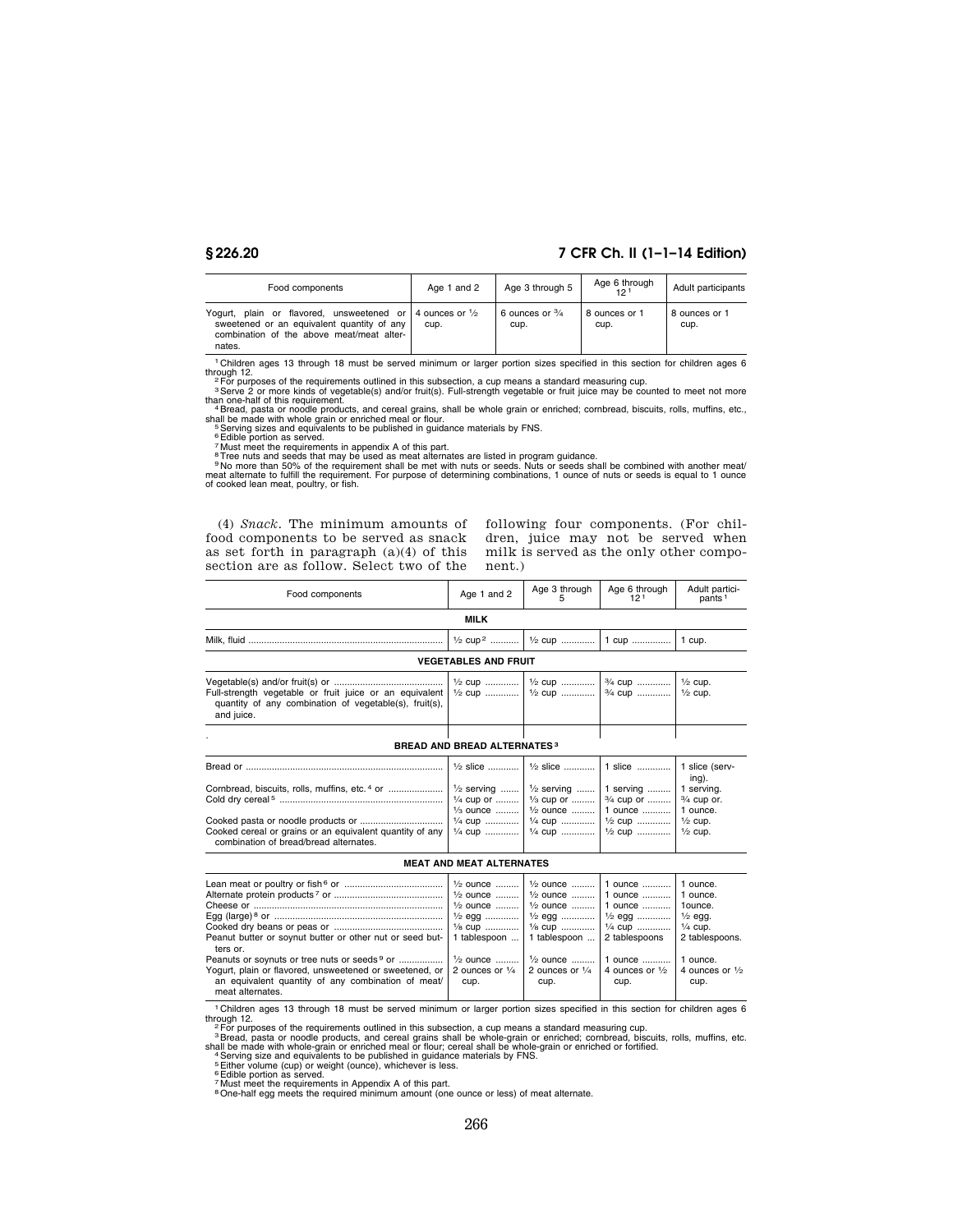9Tree nuts and seeds that may be used as meat alternates are listed in program guidance.

(d) *Additional food.* To improve the nutrition of participating children over 1 year of age additional foods may be served with each meal as follows:

(1) *Breakfast.* Include as often as practical one-half egg; or a 1-ounce serving (edible portion as served) of meat, poultry or fish; or 1-ounce of cheese; or 2 tablespoons of peanut butter; or 4 oz. of yogurt; or an equivalent quantity of any combination of these foods. Additional foods may be served as desired.

(2) *Lunch, supper or supplemental food.*  Additional foods may be served as desired.

(e) *Temporary unavailability of milk.* If emergency conditions prevent an institution normally having a supply of milk from temporarily obtaining milk deliveries, the State agency may approve the service of breakfasts, lunches, or suppers without milk during the emergency period.

(f) *Continuing unavailability of milk.*  The inability of an institution to obtain a supply of milk on a continuing basis shall not bar it from participation in the Program. In such cases, the State agency may approve service of meals without milk, provided that an equivalent amount of canned, whole dry or nonfat dry milk is used in the preparation of the components of the meal set forth in paragraphs  $(a)(1)$ ,  $(2)$ and (3) of this section.

(g) *Statewide substitutions.* In American Samoa, Puerto Rico, Guam, the Virgin Islands, the Trust Territory of the Pacific Islands, and the Northern Mariana Islands the following variations from the meal requirements are authorized: A serving of a starchy vegetable, such as yams, plantains, or sweet potatoes may be substituted for the bread requirements.

(h) *Individual substitutions.* Substitutions may be made in food listed in paragraphs (b) and (c) of this section if individual participants are unable, because of medical or other special dietary needs, to consume such foods. Substitutions because of medical needs shall be made only when supported by a statement from a recognized medical authority which includes recommended alternate foods.

(i) *Special variations.* FNS may approve variations in the food components of the meals on an experimental or a continuing basis in any institution where there is evidence that such variations are nutritionally sound and are necessary to meet ethnic, religious, economic, or physical needs.

(j) *Meal planning.* Institutions shall plan for and order meals on the basis of current participation trends, with the objective of providing only one meal per participant at each meal service. Records of participation and of ordering or preparing meals shall be maintained to demonstrate positive action toward this objective. In recognition of the fluctuation in participation levels which makes it difficult to estimate precisely the number of meals needed and to reduce the resultant waste, any excess meals that are ordered may be served to participants and may be claimed for reimbursement, unless the State agency determines that the institution has failed to plan and prepare or order meals with the objective of providing only one meal per participant at each meal service.

(k) *Time of meal service.* State agencies may require any institution or facility to allow a specific amount of time to elapse between meal services or require that meal services not exceed a specified duration.

(l) *Sanitation.* Institutions shall ensure that in storing, preparing, and serving food, proper sanitation and health standards are met which conform with all applicable State and local laws and regulations. Institutions shall ensure that adequate facilities are available to store food or hold meals.

(m) *Donated commodities.* Institutions shall efficiently use in the Program any foods donated by the Department and accepted by the institution.

(n) *Plentiful foods.* Institutions shall, insofar as practical, purchase and efficiently use in the Program foods designated as plentiful by the Department.

(o) *Additional provision.* The State agency may allow institutions which serve meals prepared in schools participating in the National School Lunch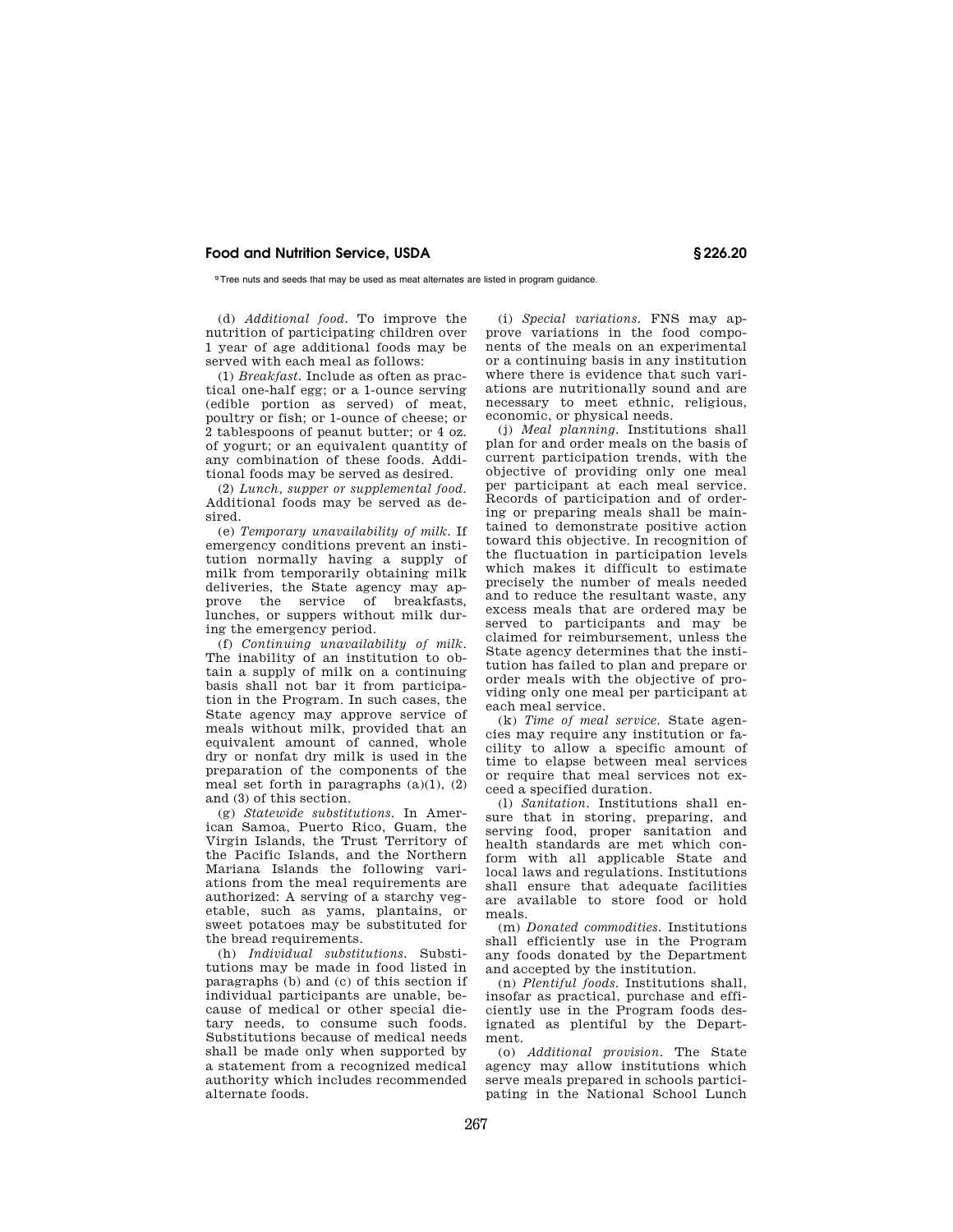and School Breakfast Programs to substitute the meal pattern requirements of the regulations governing those Programs (7 CFR part 210 and 7 CFR part 220, respectively) for the meal pattern requirements contained in this section.

(p) *Family-style meal service.* Meals may be served in a family-style setting.

(q) *Offer versus serve.* (1) Each adult day care center shall *offer* its adult participants all of the required food servings as set forth in paragraph  $(c)(1)$ ,  $(c)(2)$  and  $(c)(3)$  of this section. However, at the discretion of the adult day care center, adult participants may be permitted to *decline:* 

(i) *One of the four* food items (one serving of milk, one serving of vegetable and/or fruit, and two servings of bread or bread alternate) required at breakfast;

(ii) *Two of the six* food items (one serving of milk, two servings of vegetable and/or fruit, two servings of bread or bread alternate, and one serving of meat or meat alternate) required at lunch;

(iii) *Two of the five* food items (two servings of vegetables and/or fruit, two servings of bread or bread alternate, and one serving of meat or meat alternate) required at supper.

(2) The price of a reimbursable meal shall not be affected if an adult participant declines a food item.

[47 FR 36527, Aug. 20, 1982; 48 FR 40197, Sept. 16, 1983]

EDITORIAL NOTE: For FEDERAL REGISTER citations affecting §226.20, see the List of CFR Sections Affected, which appears in the Finding Aids section of the printed volume and at *www.fdsys.gov.* 

## **§ 226.21 Food service management companies.**

(a) Any institution may contract with a food service management company. An institution which contracts with a food service management company shall remain responsible for ensuring that the food service operation conforms to its agreement with the State agency. All procurements of meals from food service management companies shall adhere to the procurement standards set forth in §226.22. Public institutions shall follow applicable State or local laws governing bid

# **§ 226.21 7 CFR Ch. II (1–1–14 Edition)**

procedures. In the absence of any applicable State or local laws, and in addition to the procurement provisions set forth in §226.22, the State agency may mandate that each institution with Program meal contracts of an aggregate value in excess of \$10,000 formally advertise such contracts and comply with the following procedures intended to prevent fraud, waste, and Program abuse:

(1) All proposed contracts shall be publicly announced at least once 14 calendar days prior to the opening of bids. The announcement shall include the time and place of the bid opening;

(2) The institution shall notify the State agency at least 14 calendar days prior to the opening of the bids of the time and place of the bid opening:

(3) The invitation to bid shall not provide for loans or any other monetary benefit or terms or conditions to be made to institutions by food service management companies;

(4) Nonfood items shall be excluded from the invitation to bid, except where such items are essential to the conduct of the food service;

(5) The invitation to bid shall not specify special meal requirements to meet ethnic or religious needs unless special requirements are necessary to meet the needs of the participants to be served;

(6) The bid shall be publicly opened;

(7) All bids totaling \$50,000 or more shall be submitted to the State agency for approval before acceptance. All bids shall be submitted to the State agency for approval before accepting a bid which exceeds the lowest bid. State agencies shall respond to any request for approval within 10 working days of receipt;

(8) The institutions shall inform the State agency of the reason for selecting the food service management company chosen. State agencies may require institutions to submit copies of all bids submitted under this section.

(b) The institution and the food service management company shall enter into a standard contract as required by §226.6(i). However, public institutions may, with the approval of the State agency, use their customary form of contract if it incorporates the provisions of §226.6(i).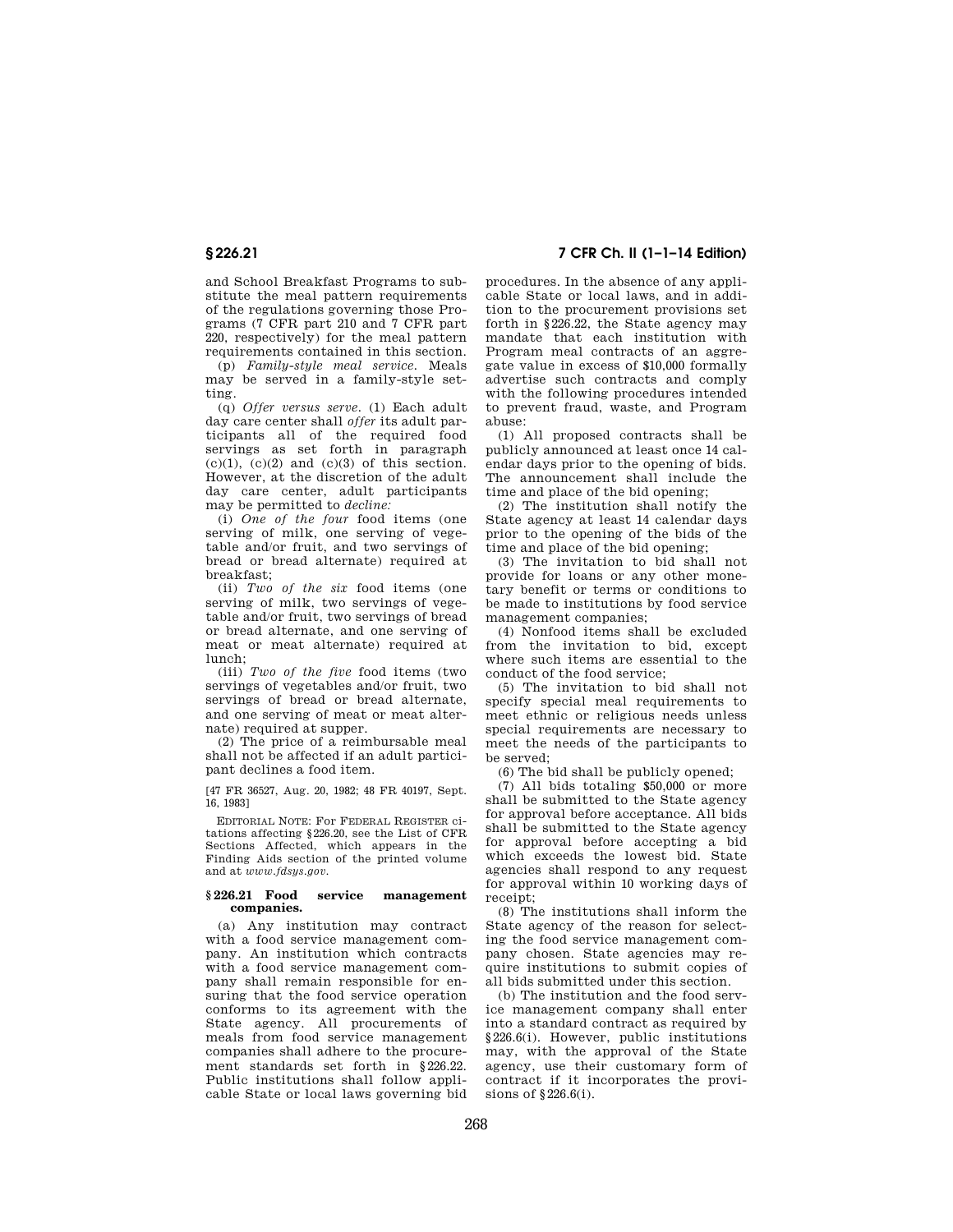(c) A copy of the contract between each institution and food service management company shall be submitted to the State agency prior to the beginning of Program operations under the subject contract.

(d) Each proposed additional provision to the standard form of contract shall be submitted to the State agency for approval.

(e) A food service management company may not subcontract for the total meal, with or without milk, or for the assembly of the meal.

[47 FR 36527, Aug. 20, 1982, as amended at 53 FR 52594, Dec. 28, 1988]

#### **§ 226.22 Procurement standards.**

(a) This section establishes standards and guidelines for the procurement of foods, supplies, equipment, and other goods and services. These standards are furnished to ensure that such materials and services are obtained efficiently and economically and in compliance with the provisions of applicable Federal law and Executive orders.

(b) These standards shall not relieve the institution of any contractual responsibilities under its contracts. The institution is responsible, in accordance with good administrative practice and sound business judgment, for the settlement of all contractual and administrative issues arising out of procurements entered into in support of the Program. These include, but are not limited to: source evaluation, protests of award, disputes, and claims. Violations of the law shall be referred to the local, State, or Federal authority having proper jurisdiction.

(c) Institutions may use their own procedures for procurement with Program funds to the extent that:

(1) Procurements by public institutions comply with applicable State or local laws and standards set forth in 7 CFR part 3016;

(2) Procurements by private nonprofit institutions comply with standards set forth in 7 CFR part 3019; and

(3) All procurements comply with the procurement requirements in paragraphs (d) through (m) of this section.

(d) Institutions shall maintain a written code of standards of conduct which shall govern the performance of their officers, employees or agents engaged in the award and administration of contracts supported by Program payments. No employee, officer or agent of the grantee shall participate in selection, or in the award or administration of a contract supported by Federal funds if a conflict of interest, real or apparent, would be involved. Such a conflict would arise when:

(1) The employee, officer or agent;

(2) Any member of his immediate family;

(3) His or her partner; or

(4) An organization which employs, or is about to employ, any of the above, has a financial or other interest in the firm selected for award.

The institution's officers, employees or agents shall neither solicit nor accept gratuities, favors or anything of monetary value from contractors, potential contractors, or parties to subagreements. Institutions may set minimum rules where the financial interest is not substantial or the gift is an unsolicited item of nominal intrinsic value. To the extent permitted by State or local law or regulations, such standards of conduct shall provide for penalties, sanctions, or other disciplinary actions for violations of such standards by the institution's officers, employees, or agents, or by contractors or their agents.

(e) The institution shall establish procurement procedures which provide that proposed procurement actions shall be reviewed by institution officials to avoid the purchase of unnecessary or duplicative items. Where appropriate, an analysis shall be made of lease versus purchase alternatives, and any other appropriate analysis to determine which approach would be the most economical.

(f) Affirmative steps shall be taken to assure that small and minority businesses are utilized when possible. Affirmative steps shall include the following:

(1) Including qualified small and minority businesses on solicitation lists;

(2) Assuring that small and minority businesses are solicited whenever they are potential sources;

(3) When economically feasible, dividing total requirements into smaller tasks or quantities so as to permit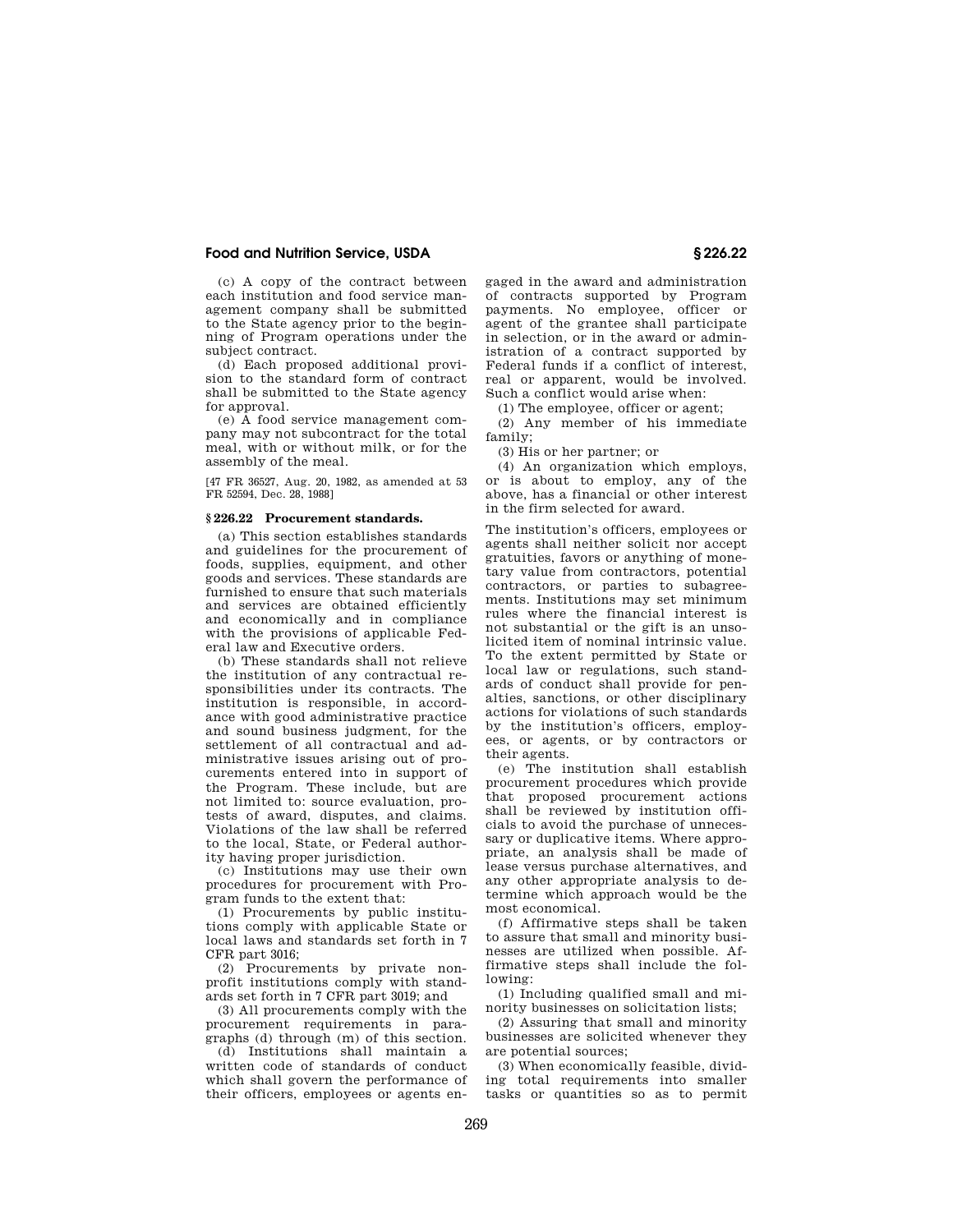**§ 226.22 7 CFR Ch. II (1–1–14 Edition)** 

maximum small and minority business participation;

(4) Where the requirement permits, establishing delivery schedules which will encourage participation by small and minority businesses;

(5) Using the services and assistance of the Small Business Administration and the Minority Business Enterprise of the Department of Commerce as required;

(6) If any subcontracts are to be let, requiring the prime contractor to take the affirmative steps in paragraphs (b) (1) through (5) of this section; and

(7) Taking similar appropriate affirmative action in support of women's business enterprises.

(g) All procurement transactions, regardless of whether by sealed bids or by negotiation and without regard to dollar value, shall be conducted in a manner that provides maximum open and free competition consistent with this section. Procurement procedures shall not restrict or eliminate competition. Examples of what is considered to be restrictive of competition include, but are not limited to (1) placing unreasonable requirements on firms in order for them to qualify to do business, (2) noncompetitive practices between firms, (3) organizational conflicts of interest, and (4) unnecessary experience and bonding requirements.

(h) The institution shall have written selection procedures which shall provide, as a minimum, the following procedural requirements:

(1) Solicitations of offers, whether by competitive sealed bids or competitive negotiation, shall:

(i) Incorporate a clear and accurate description of the technical requirements for the material, product, or service to be procured. Such description shall not, in competitive procurements, contain features which unduly restrict competition. The description may include a statement of the qualitative nature of the material, product or service to be procured, and when necessary, shall set forth those minimum essential characteristics and standards to which it must conform if it is to satisfy its intended use. Detailed product specifications should be avoided if at all possible. When it is impractical or uneconomical to make a clear and accurate description of the technical requirements, a ''brand name or equal'' description may be used as a means to define the performance or other salient requirements of a procurement. The specific features of the named brand which must be met by offerors shall be clearly stated; and

(ii) Clearly set forth all requirements which offerors must fulfill and all other factors to be used in evaluating bids or proposals.

(2) Awards shall be made only to responsible contractors that possess the potential ability to perform successfully under the terms and conditions of a proposed procurement. Consideration shall be given to such matters as contractor integrity, compliance with public policy, record of past performance, and financial and technical resources.

(i) Program procurements shall be made by one of the following methods:

(1) Small purchase procedures are those relatively simple and informal procurement methods that are sound and appropriate for the procurement of services, supplies or other property, costing in the aggregate not more than \$10,000. Institutions shall comply with State or local small purchase dollar limits under \$10,000. If small purchase procedures are used for a procurement under the Program, price or rate quotation shall be obtained from an adequate number of qualified sources; or

(2) In competitive sealed bids (formal advertising), sealed bids are publicly solicited and a firm-fixed-price contract (lump sum or unit price) is awarded to the responsible bidder whose bid, conforming with all the material terms and conditions of the invitation for bids, is lowest in price.

(i) In order for formal advertising to be feasible, appropriate conditions must be present, including as a minimum, the following:

(A) A complete, adequate and realistic specification or purchase description is available.

(B) Two or more responsible suppliers are willing and able to compete effectively for the institution's business.

(C) The procurement lends itself to a firm-fixed price contract, and selection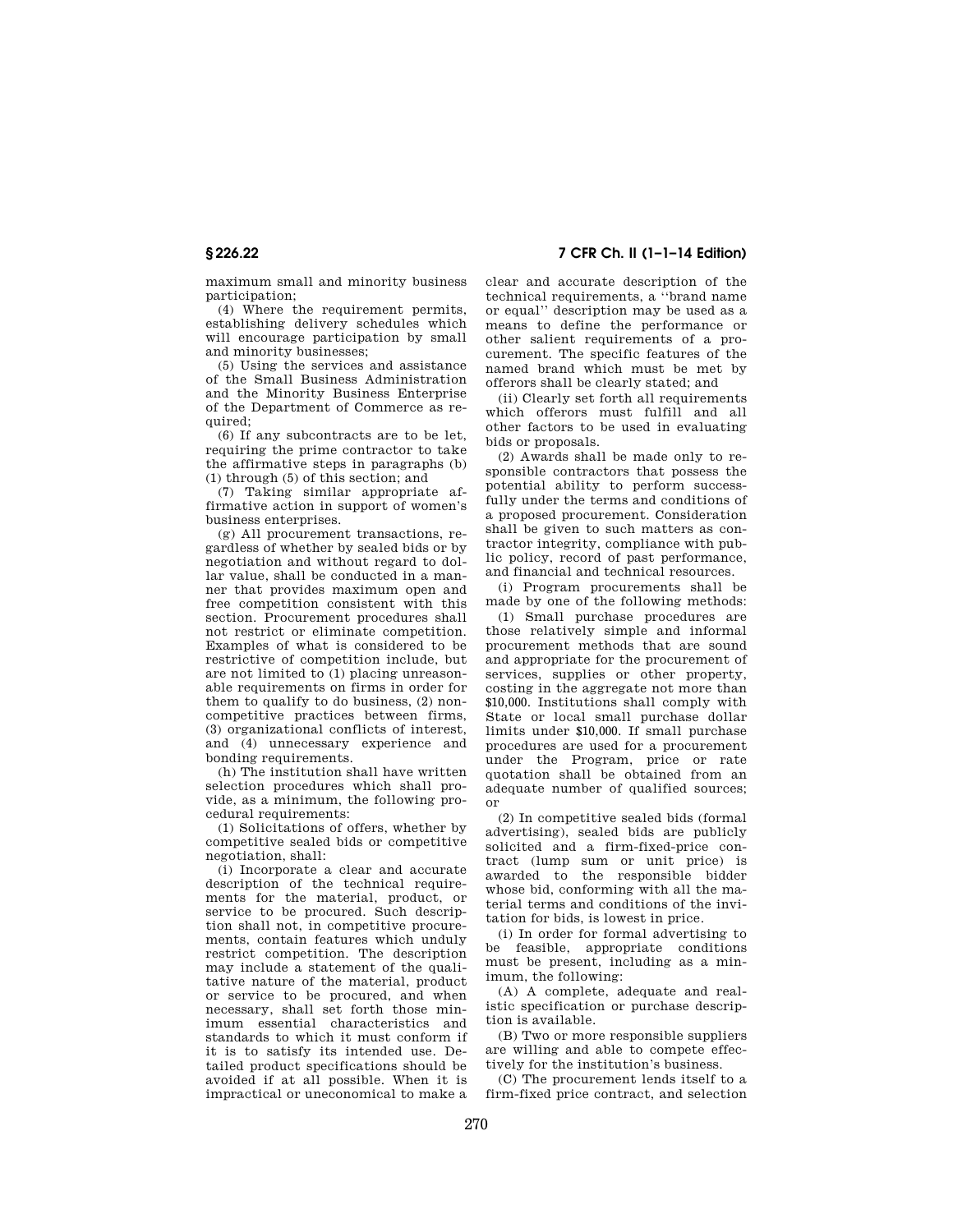of the successful bidder can appropriately be made principally on the basis of price.

(ii) If formal advertising is used for a procurement under the Program, the following requirements shall apply:

(A) A sufficient time prior to the date set for opening of bids, bids shall be solicited from an adequate number of known suppliers. In addition, the invitation shall be publicly advertised.

(B) The invitation for bids, including specifications and pertinent attachments, shall clearly define the items or services needed in order for the bidders to properly respond to the invitation.

(C) All bids shall be opened publicly at the time and place stated in the invitation for bids.

(D) A firm-fixed-price contract award shall be made by written notice to that responsible bidder whose bid, conforming to the invitation for bids, is lowest. Where specified in the bidding documents, factors such as discounts, transportation costs and life cycle costs shall be considered in determining which bid is lowest. Payment discounts may only be used to determine low bid when prior experience of the grantee indicates that such discounts are generally taken.

(E) Any or all bids may be rejected when there are sound documented business reasons in the best interest of the Program.

(3) In competitive negotiation, proposals are requested from a number of sources and the Request for Proposal is publicized. Negotiations are normally conducted with more than one of the sources submitting offers, and either a fixed-price or cost-reimbursable type contract is awarded, as appropriate. Competitive negotiation may be used if conditions are not appropriate for the use of formal advertising. If competitive negotiation is used for a procurement under a grant, the following requirements shall apply:

(i) Proposals shall be solicited from an adequate number of qualified sources to permit reasonable competition consistent with the nature and requirements of the procurement. The Request for Proposals shall be publicized and reasonable requests by other sources to compete shall be honored to the maximum extent practicable:

(ii) The Request for Proposal shall identify all significant evaluation factors, including price or cost where required and their relative importance;

(iii) The institution shall provide mechanisms for technical evaluation of the proposal received, determinations of responsible offerors for the purpose of written or oral discussions, and selection for contract award; and

(iv) Award may be made to the responsible offeror whose proposal will be most advantageous to the procuring party, price and other factors considered. Unsuccessful offerors should be notified promptly.

(4) Noncompetitive negotiation is procurement through solicitation of a proposal from only one source, or after solicitation of a number of sources, competition is determined inadequate. Noncompetitive negotiation may be used when the award of a contract is infeasible under small purchase, competitive bidding (formal advertising), or competitive negotiation procedures. Circumstances under which a contract may be awarded by noncompetitive negotiation are limited to the following:

(i) The item is available only from a single source;

(ii) Public exigency or emergency when the urgency for the requirement will not permit a delay incident to competitive solicitation;

(iii) FNS authorizes noncompetitive negotiation; or

(iv) After solicitation of a number of sources, competition is determined inadequate.

(j) The cost plus a percentage of cost method of contracting shall not be used. Instructions shall perform some form of cost or price analysis in connection with every procurement action including contract modifications. Costs or prices based on estimated costs for contracts under the Program shall be allowed only to the extent that costs incurred or cost estimates included in negotiated prices are consistent with Federal cost principles.

(k) Institutions shall maintain records sufficient to detail the significant history of a procurement. These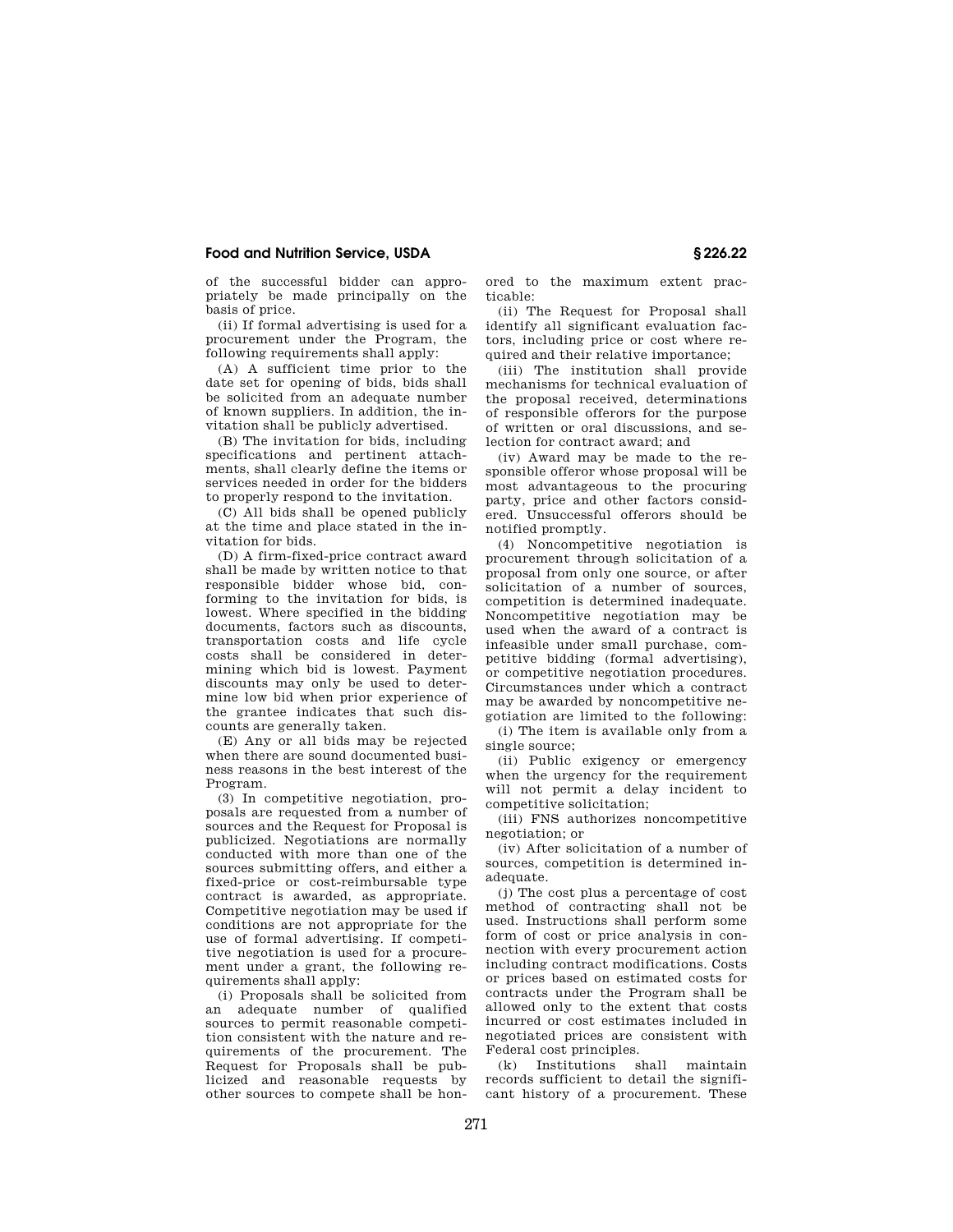records shall include, but are not necessarily limited to information pertinent to the following: rationale for the method of procurement, selection of contract type, contractor selection or rejection, and the basis for the cost or price.

(l) In addition to provisions defining a sound and complete procurement contract, institutions shall include the following contract provisions or conditions in all procurement contracts and subcontracts as required by the provision, Federal Law or FNS:

(1) Contracts other than small purchases shall contain provisions or conditions which will allow for administrative, contractual, or legal remedies in instances where contractors violate or breach contract terms, and provide for such sanctions and penalties as may be appropriate;

(2) All contracts in excess of \$10,000 shall contain suitable provisions for termination by the institution including the manner by which it will be effected and the basis for settlement. In addition, such contracts shall describe conditions under which the contract may be terminated for default as well as conditions where the contract may<br>be terminated because of cirbe terminated because of circumstances beyond the control of the contractor;

(3) All contracts awarded in excess of \$10,000 by institutions and their contractors shall contain a provision requiring compliance with Executive Order 11246, entitled ''Equal Employment Opportunity,'' as amended by Executive Order 11375, and as supplemented in Department of Labor regulations (41 CFR part 60);

(4) Where applicable, all contracts awarded by institutions in excess of \$2,500 which involve the employment of mechanics or laborers shall include a provision for compliance with section 103 of the Contract Work Hours and Safety Standards Act (40 U.S.C. 327 through 330) as supplemented by Department of Labor regulations (29 CFR part 5). Under section 103 of the Act, each contractor shall be required to compute the wages of every mechanic and laborer on the basis of a standard work day of 8 hours and a standard work week of 40 hours. Work in excess of the standard work day or week is

**§ 226.22 7 CFR Ch. II (1–1–14 Edition)** 

permissible provided that the worker is compensated at a rate of not less than  $1\frac{1}{2}$  times the basic rate of pay for all hours worked in excess of 8 hours in any calendar day or 40 hours in the work week. These requirements do not apply to the purchases of supplies or materials or articles ordinarily available on the open market, or contracts for transportation or transmission of intelligence;

(5) The contract shall include notice of USDA requirements and regulations pertaining to reporting and patent rights under any contract involving research, developmental, experimental or demonstration work with respect to any discovery or invention which arises or is developed in the course of or under such contract, and of USDA requirements and regulations pertaining to copyrights and rights in data. These requirements are found in §3015.175. All negotiated contracts (except those awarded by small purchases procedures) awarded by institutions shall include a provision to the effect that the institution, FNS, the Comptroller General of the United States or any of their duly authorized representatives, shall have access to any books, documents, papers, and records of the contractor which are directly pertinent to that specific contract, for the purpose of making audit, examination, excerpts, and transcriptions. Institutions shall require contractors to maintain all required records for three years after institutions make final payment and all other pending matters are closed;

(6) Contracts and subcontracts of amounts in excess of \$100,000 shall contain a provision which requires compliance with all applicable standards, orders, or requirements issued under section 306 of the Clean Air Act (42 U.S.C. 1837(h)), section 508 of the Clean Water Act (33 U.S.C. 1368), Executive Order 11738, and Environmental Protection Agency regulations (40 CFR part 15), which prohibit the use under nonexempt Federal contracts, grants or loans of facilities included on the EPA List of Violating Facilities. The provision shall require reporting of violations to FNS and to the U.S. EPA Assistant Administrator for Enforcement (EN–329); and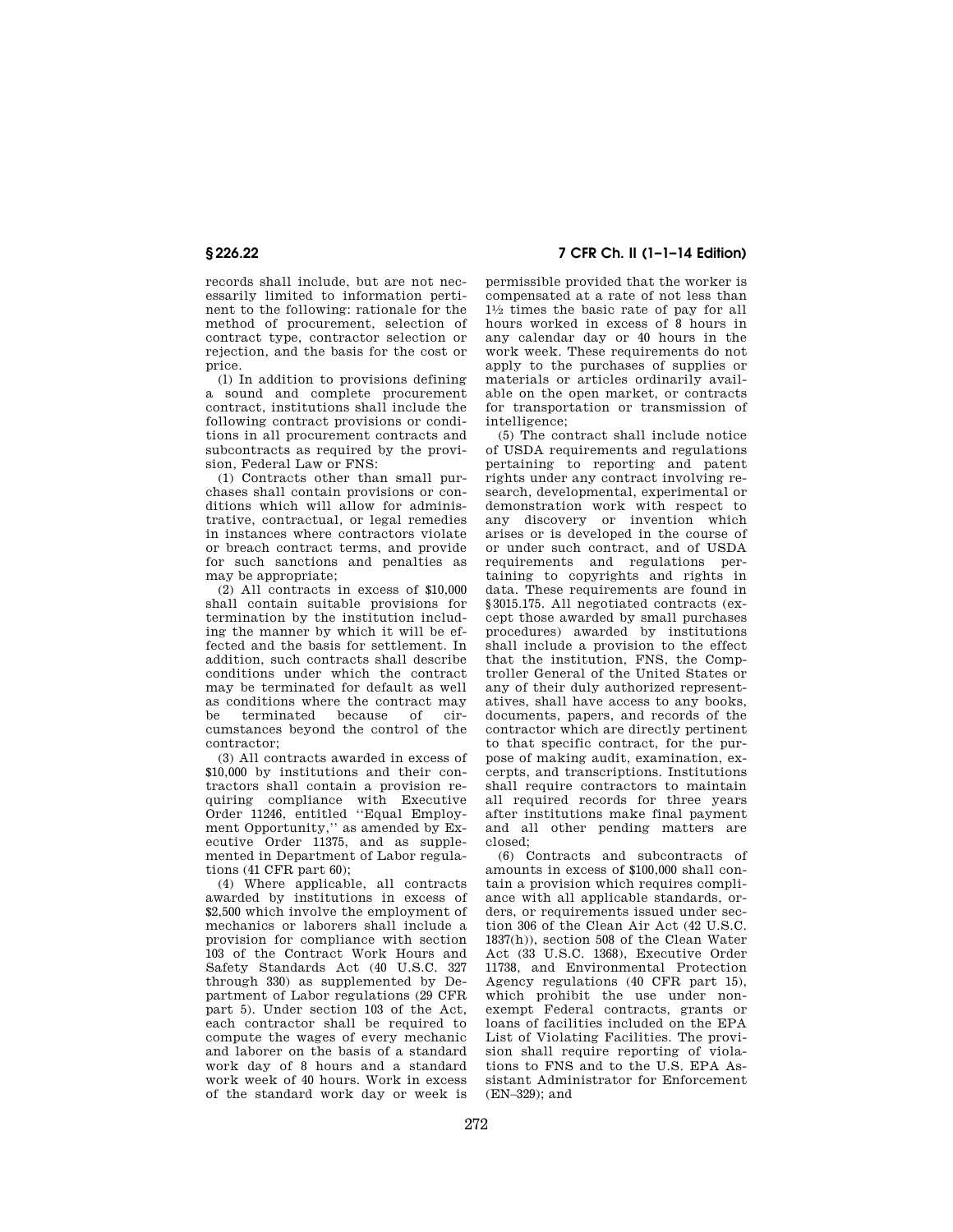(7) Contracts shall recognize mandatory standards and policies relating to energy efficiency which are contained in the State energy efficiency conservation plan issued in compliance with the Energy Policy and Conservation Act (Pub. L. 94–163).

(m) Institutions shall maintain a contract administration system insuring that contractors perform in accordance with the terms, conditions, and specifications of their contracts or purchase orders.

(n) *Geographic preference.* (1) Institutions participating in the Program may apply a geographic preference when procuring unprocessed locally grown or locally raised agricultural products. When utilizing the geographic preference to procure such products, the institution making the purchase has the discretion to determine the local area to which the geographic preference option will be applied;

(2) For the purpose of applying the optional geographic preference in paragraph (n)(1) of this section, ''unprocessed locally grown or locally raised agricultural products'' means only those agricultural products that retain their inherent character. The effects of the following food handling and preservation techniques shall not be considered as changing an agricultural product into a product of a different kind or character: Cooling; refrigerating; freezing; size adjustment made by peeling, slicing, dicing, cutting, chopping, shucking, and grinding; forming ground products into patties without any additives or fillers; drying/dehydration; washing; packaging (such as placing eggs in cartons), vacuum packing and bagging (such as placing vegetables in bags or combining two or more types of vegetables or fruits in a single package); addition of ascorbic acid or other preservatives to prevent oxidation of produce; butchering livestock and poultry; cleaning fish; and the pasteurization of milk.

[47 FR 36527, Aug. 20, 1982, as amended at 71 FR 39519, July 13, 2006; 76 FR 22607, Apr. 22, 2011]

#### **§ 226.23 Free and reduced-price meals.**

(a) The State agency must not enter into a Program agreement with a new institution until the institution has submitted, and the State agency has approved, a written policy statement concerning free and reduced-price meals to be used in all child and adult day care facilities under its jurisdiction, as described in paragraph (b) of this section. The State agency must not require an institution to revise its free and reduced-price policy statement or its nondiscrimination statement unless the institution makes a substantive change to either policy. Pending approval of a revision to these statements, the existing policy must remain in effect.

(b) Institutions that may not serve meals at a separate charge to children (including emergency shelters, at-risk afterschool care centers, and sponsoring organizations of emergency shelters, at-risk afterschool care centers, and day care homes) and other institutions that elect to serve meals at no separate charge must develop a policy statement consisting of an assurance to the State agency that all participants are served the same meals at no separate charge, regardless of race, color, national origin, sex, age, or disability and that there is no discrimination in the course of the food service.This statement shall also contain an assurance that there will be no identification of children in day care homes in which meals are reimbursed at both the tier I and tier II reimbursement rates, and that the sponsoring organization will not make any free and reduced price eligibility information concerning individual households available to day care homes and will otherwise limit the use of such information to persons directly connected with the administration and enforcement of the Program.

(c) Independent centers and sponsoring organizations of centers which charge separately for meals shall develop a policy statement for determining eligibility for free and reducedprice meals which shall include the following:

(1) The specific criteria to be used in determining eligibility for free and reduced-price meals. The institution's standards of eligibility shall conform to the Secretary's income standards;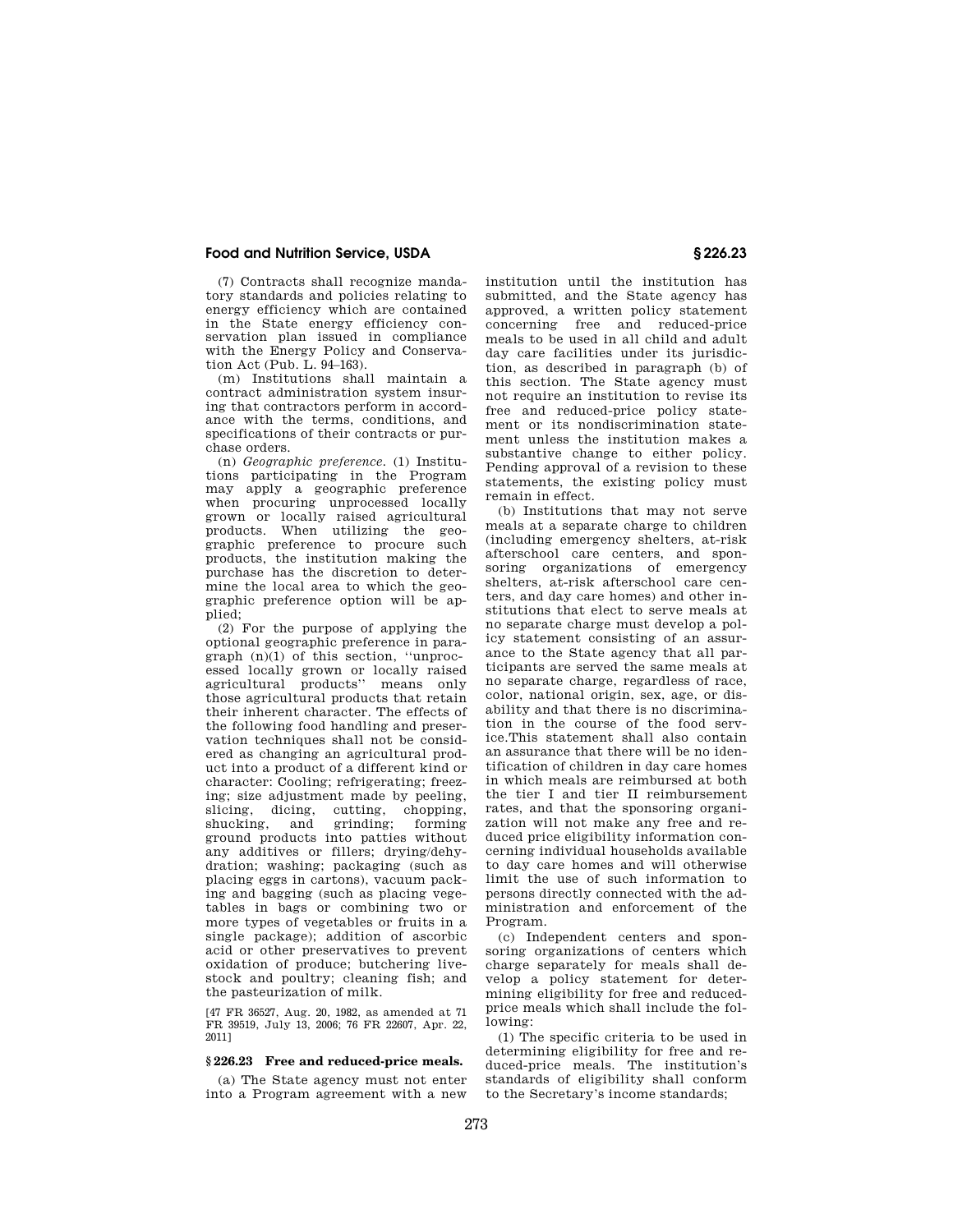(2) A description of the method or methods to be used in accepting applications from families for free and reduced-price meals. These methods will ensure that applications are accepted from households on behalf of a foster child and children who receive SNAP, FDPIR, or TANF assistance, or for adult participants who receive SNAP, FDPIR, SSI, or Medicaid assistance;

(3) A description of the method or methods to be used to collect payments from those participants paying the full or reduced price of the meal which will protect the anonymity of the participants receiving a free or reduced-price  $meal$ 

(4) An assurance which provides that the institution will establish a hearing procedure for use when benefits are denied or terminated as a result of verification:

(i) A simple, publicly announced method for a family to make an oral or written request for a hearing;

(ii) An opportunity for the family to be assisted or represented by an attorney or other person in presenting its appeal;

(iii) An opportunity to examine, prior to and during the hearing, the documents and records presented to support the decision under appeal;

(iv) That the hearing shall be held with reasonable promptness and convenience to the family and that adequate notice shall be given to the family as to the time and place of the hearing;

(v) An opportunity for the family to present oral or documentary evidence and arguments supporting its position;

(vi) An opportunity for the family to question or refute any testimony or other evidence and to confront and cross-examine any adverse witnesses;

(vii) That the hearing shall be conducted and the determination made by a hearing official who did not participate in making the initial decision;

(viii) The determination of the hearing official shall be based on the oral and documentary evidence presented at the hearing and made a part of that hearing record;

(ix) That the family and any designated representatives shall be notified in writing of the decision of the hearing official;

# **§ 226.23 7 CFR Ch. II (1–1–14 Edition)**

(x) That a written record shall be prepared with respect to each hearing, which shall include the decision under appeal, any documentary evidence and a summary of any oral testimony presented at the hearing, the decision of the hearing official, including the reasons therefor, and a copy of the notification to the family of the decision of the hearing official; and

(xi) That such written record of each hearing shall be preserved for a period of three years and shall be available for examination by the family or its representatives at any reasonable time and place during such period;

(5) An assurance that there will be no overt identification of free and reduced-price meal recipients and no discrimination against any participant on the basis of race, color, national origin, sex, age, or handicap;

(6) An assurance that the charges for a reduced-price lunch or supper will not exceed 40 cents, that the charge for a reduced-price breakfast will not exceed 30 cents, and that the charge for a reduced-price snack will not exceed 15 cents.

(d) Each institution shall annually provide the information media serving the area from which the institution draws its attendance with a public release, unless the State agency has issued a Statewide media release on behalf of all institutions. All media releases issued by institutions other than emergency shelters, at-risk afterschool care centers, and sponsoring organizations of emergency shelters, at-risk afterschool care centers, or day care homes must include the Secretary's Income Eligibility Guidelines for Free and Reduced-Price Meals. The release issued by all emergency shelters, atrisk afterschool care centers, and sponsoring organizations of emergency shelters, at-risk afterschool care centers, or day care homes, and by other institutions which elect not to charge separately for meals, must announce the availability of meals at no separate charge. The release issued by child care institutions which charge separately for meals shall announce the availability of free and reduced-price meals to children meeting the approved eligibility criteria. The release issued by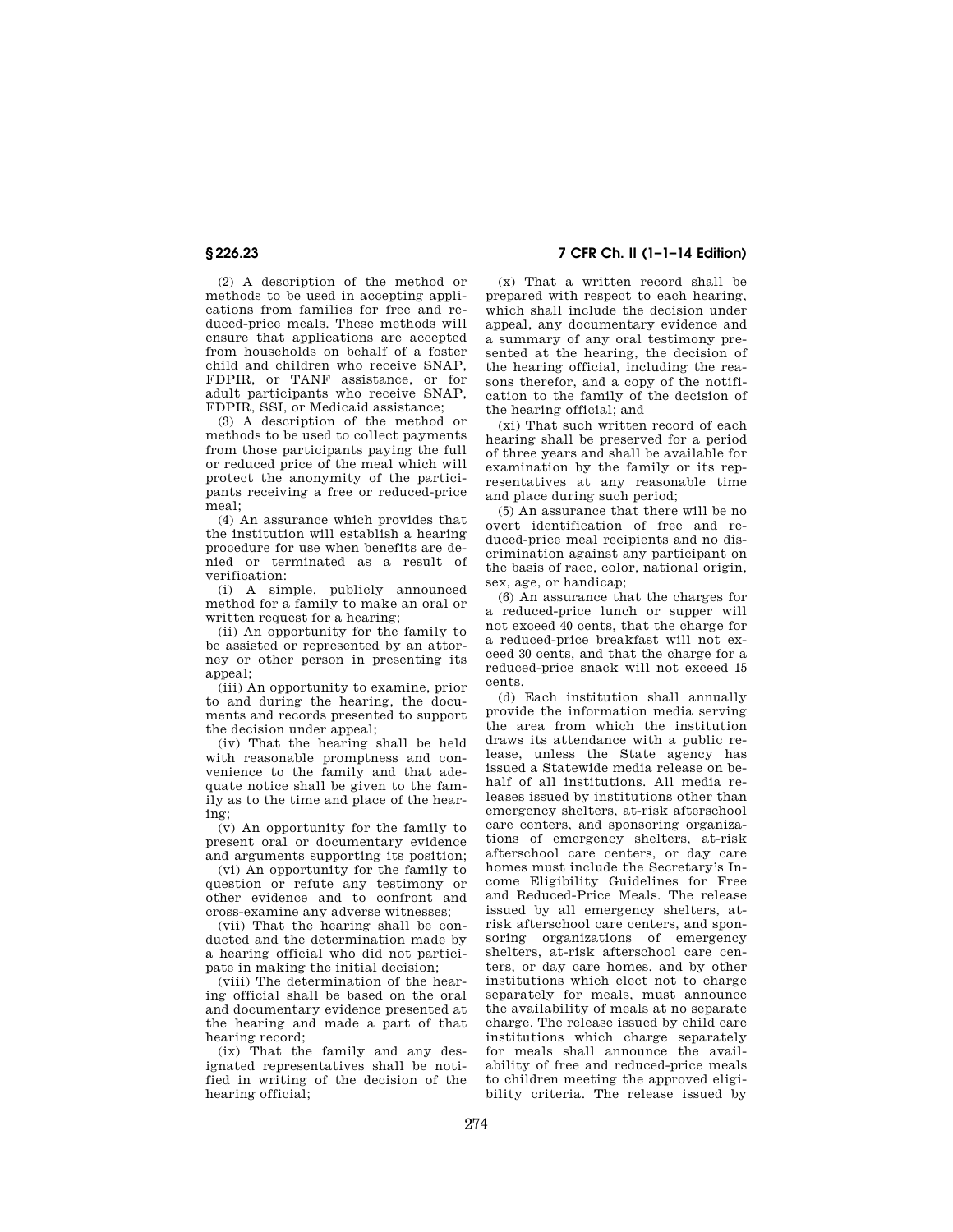child care institutions shall also announce that a foster child, or a child who is a member of a household receiving SNAP, FDPIR, or TANF assistance, or a Head Start participant is automatically eligible to receive free meal benefits. The release issued by adult day care centers which charge separately for meals shall announce the availability of free and reduced-price meals to participants meeting the approved eligibility criteria. The release issued by adult day care centers shall also announce that adult participants who are members of SNAP or FDPIR households or who are SSI or Medicaid participants are automatically eligible to receive free meal benefits. All releases shall state that meals are available to all participants without regard to race, color, national origin, sex, age or disability.

(e)(1) *Application for free and reducedprice meals.* (i) For the purpose of determining eligibility for free and reduced price meals, institutions (other than emergency shelters and at-risk afterschool care centers) shall distribute applications for free and reduced price meals to the families of participants enrolled in the institution. Sponsoring organizations of day care homes shall distribute applications for free and reduced price meals to day care home providers who wish to enroll their own eligible children in the Program. At the request of a provider in a tier II day care home, sponsoring organizations of day care homes shall distribute applications for free and reduced price meals to the households of all children enrolled in the home, except that applications need not be distributed to the households of enrolled children that the sponsoring organization determines eligible for free and reduced price meals under the circumstances described in paragraph  $(e)(1)(vi)$  of this section. These applications, and any other descriptive material distributed to such persons, shall contain only the family-size income levels for reduced price meal eligibility with an explanation that households with incomes less than or equal to these levels are eligible for free or reduced price meals. Such forms and descriptive materials may not contain the income standards for free meals. However, such forms

and materials distributed by child care institutions other than sponsoring organizations of day care homes shall state that, if a child is a member of a SNAP or FDPIR household or is a TANF recipient, the child is automatically eligible to receive free Program meal benefits, subject to the completion of the application as described in paragraph  $(e)(1)(ii)$  of this section; such forms and materials distributed by sponsoring organizations of day care homes shall state that, if a child or a child's parent is participating in or subsidized under a Federally or State supported child care or other benefit program with an income eligibility limit that does not exceed the eligibility standard for free or reduced price meals, meals served to the child are automatically eligible for tier I reimbursement, subject to the completion of the application as described in para $graph (e)(1)(ii)$  of this section, and shall list any programs identified by the State agency as meeting this standard; such forms and materials distributed by adult day care centers shall state that, if an adult participant is a member of a SNAP or FDPIR household or is a SSI or Medicaid participant, the adult participant is automatically eligible to receive free Program meal benefits, subject to the completion of the application as described in paragraph  $(e)(1)(iii)$  of this section. Sponsoring organizations of day care homes shall not make free and reduced price eligibility information concerning individual households available to day care homes and shall otherwise limit the use of such information to persons directly connected with the administration and enforcement of the Program. However, sponsoring organizations may inform tier II day care homes of the number of identified income-eligible enrolled children. If a State agency distributes, or chooses to permit its sponsoring organizations to distribute, applications to the households of children enrolled in tier II day care homes which include household confidentiality waiver statements, such applications shall include a statement informing households that their participation in the program is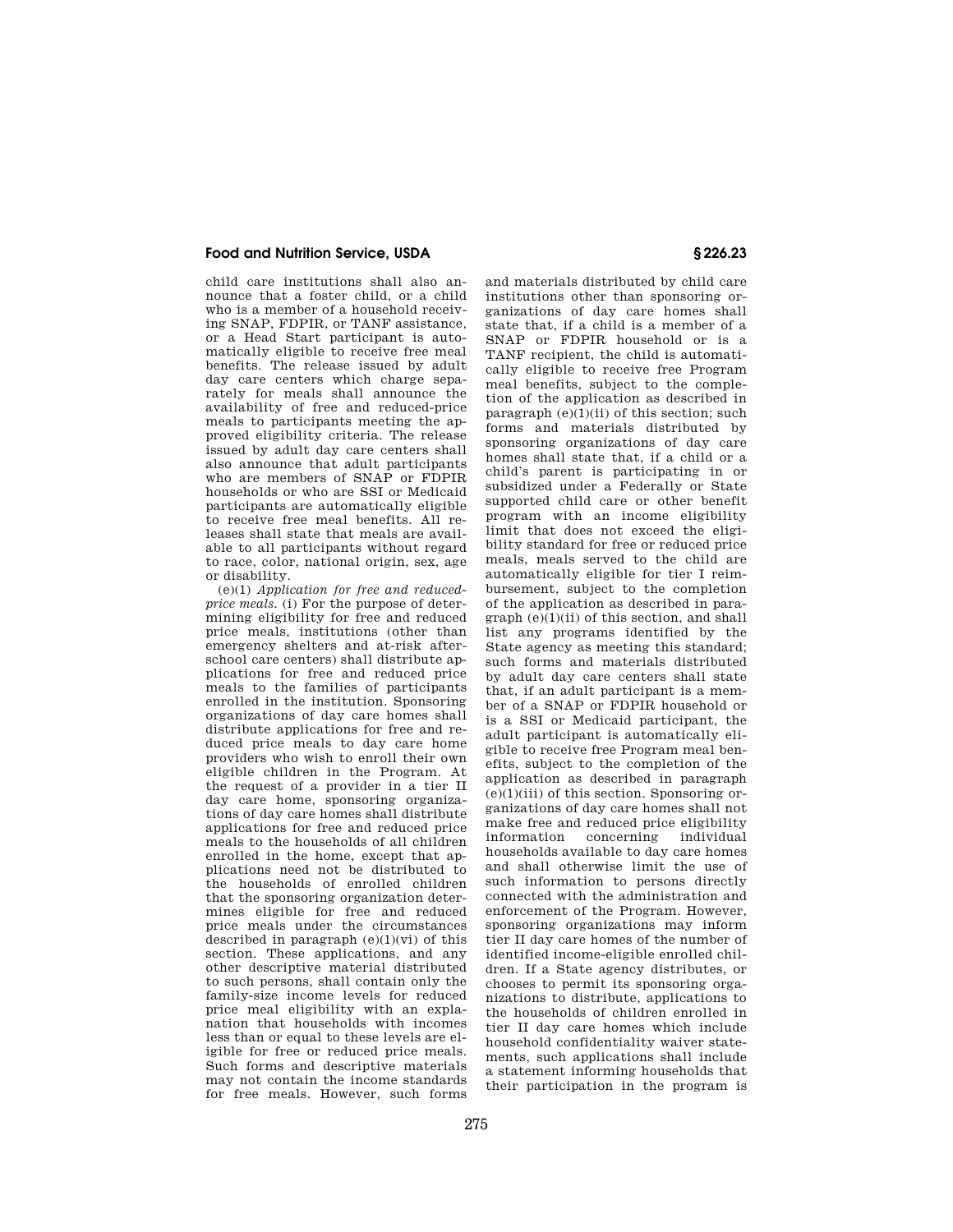not dependent upon signing the waivers. Furthermore, such forms and materials distributed by child care institutions shall state that a foster child is automatically eligible to receive free Program meal benefits, and a child who is a Head Start participant is automatically eligible to receive free Program meal benefits, subject to submission by Head Start officials of a Head Start statement of income eligibility or income eligibility documentation.

(ii) Except as provided in paragraph  $(e)(1)(iv)$  of this section, the application for children shall contain a request for the following information:

(A) The names of all children for whom application is made;

(B) The names of all other household members;

(C) The last four digits of the social security number of the adult household member who signs the application, or an indication that the adult does not possess a social security number.

(D) The income received by each household member identified by source of income (such as earnings, wages, welfare, pensions, support payments, unemployment compensation, social security, and other cash income received or withdrawn from any other source, including savings, investments, trust accounts, and other resources);

(E) A statement which includes substantially the following information:

(*1*) ''The Richard B. Russell National School Lunch Act requires the information on this application. You do not have to give the information, but if you do not, we cannot approve the participant for free or reduced-price meals. You must include the last four digits of the Social Security Number of the adult household member who signs the application. The last four digits of the Social Security Number are not required when you apply on behalf of a foster child or you list a Supplemental Nutrition Assistance Program (SNAP), Temporary Assistance for Needy Families (TANF) Program or Food Distribution Program on Indian Reservations (FDPIR) case number for the participant or other (FDPIR) identifier or when you indicate that the adult household member signing the application does not have a Social Security Number. We will use your information

# **§ 226.23 7 CFR Ch. II (1–1–14 Edition)**

to determine if the participant is eligible for free or reduced-price meals, and for administration and enforcement of the Program.''

(*2*) When either the State agency or the child care institution plans to use or disclose children's eligibility information for non-program purposes, additional information, as specified in paragraph (k) of this section, must be added to this statement; and

(F) The signature of an adult member of the household which appears immediately below a statement that the person signing the application certifies that all information furnished is true and correct; that the application is being made in connection with the receipt of Federal funds; that Program officials may verify the information on the application; and that the deliberate misrepresentation of any of the information on the application may subject the applicant to prosecution under applicable State and Federal criminal statutes.

(iii) Except as provided in paragraph  $(e)(1)(v)$  of this section, the application for adults shall contain a request for the following information:

(A) The names of all adults for whom application is made;

(B) The names of all other household members;

(C) The last four digits of the social security number of the adult household member who signs the application, or an indication that the adult does not possess a social security number.

(D) The income received by source of income (such as earnings, wages, welfare, pensions, support payments, unemployment compensation, social security, and other cash income received or withdrawn from any other source, including savings, investments, trust accounts and other resources);

(E) A statement which includes substantially the following information: ''The Richard B. Russell National School Lunch Act requires the information on this meal benefit form. You do not have to give the information, but if you do not, we cannot approve the participant for free or reducedprice meals. You must include the last four digits of the social security number of all adult household members, including the adult day care participant.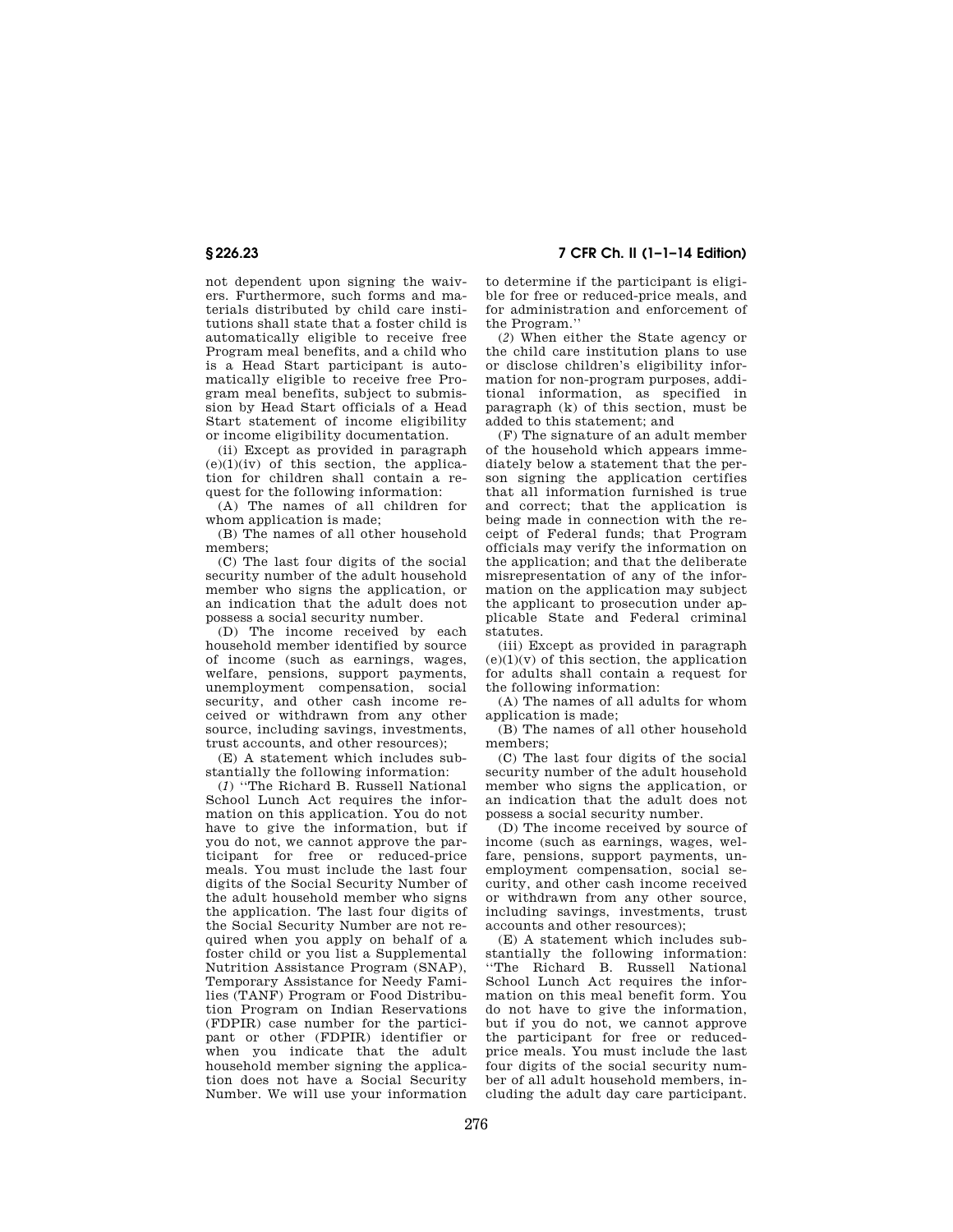The last four digits of the social security number are not required when you list a Supplemental Nutrition Assistance Program (SNAP), Food Distribution Program on Indian Reservations (FDPIR) or other FDPIR identifier, SSI or Medicaid case number for the participant receiving meal benefits or when you indicate that the adult household member signing the application does not have a social security number. We will use your information to determine if the participant is eligible for free or reduced-price meals, and for adminisenforcement of the tration and<br>CACFP;" and

(F) The signature of an adult member of the household which appears immediately below a statement that the person signing the application certifies that all information furnished is true and correct; that the application is being made in connection with the receipt of Federal funds; that Program officials may verify the information on the application; and that the deliberate misrepresentation of any of the information on the application may subject the applicant to prosecution under applicable State and Federal criminal statutes.

(iv) If they so desire, households applying on behalf of children who are members of SNAP or FDPIR households who are TANF recipients may apply under this paragraph rather than under the procedures described in paragraph  $(e)(1)(ii)$  of this section. In addition, households of children enrolled in tier II day care homes who are participating in a Federally or State supported child care or other benefit program with an income eligibility limit that does not exceed the eligibility standard for free and reduced price meals may apply under this paragraph rather than under the procedures described in paragraph  $(e)(1)(ii)$  of this section. Households applying on behalf of children who are members of SNAP or FDPIR households; children who are TANF recipients; or for children enrolled in tier II day care homes, other qualifying Federal or State program, shall be required to provide:

(A) For the child(ren) for whom automatic free meal eligibility is claimed, their names and SNAP, FDPIR, or TANF case number; or for the households of children enrolled in tier II day care homes, their names and other program case numbers (if the program utilizes case numbers); and

(B) The signature of an adult member of the household as provided for in paragraph  $(e)(1)(ii)(G)$  of this section. In accordance with paragraph  $(e)(1)(ii)(F)$  of this section, if a case number is provided, it may be used to verify the current certification for the child(ren) for whom free meal benefits are claimed. Whenever households apply for children not receiving SNAP, FDPIR, or TANF benefits; or for tier II homes, other qualifying Federal or State program benefits, they must apply in accordance with the requirements set forth in paragraph  $(e)(1)(ii)$ of this section.

(v) If they so desire, households applying on behalf of adults who are members of SNAP or FDPIR households or SSI or Medicaid participants may apply for free meal benefits under this paragraph rather than under the procedures described in paragraph  $(e)(1)(iii)$  of this section. Households applying on behalf of adults who are members of SNAP or FDPIR households or SSI or Medicaid participants shall be required to provide:

(A) The names and SNAP or FDPIR case numbers or SSI or Medicaid assistance identification numbers of the adults for whom automatic free meal eligibility is claimed; and

(B) The signature of an adult member of the household as provided in paragraph  $(e)(1)(iii)(F)$  of this section. In accordance with paragraph  $(e)(1)(iii)(G)$ of this section, if a SNAP or FDPIR case number or SSI or Medicaid assistance identification number is provided, it may be used to verify the current SNAP, FDPIR, SSI, or Medicaid certification for the adult(s) for whom free meal benefits are being claimed. Whenever households apply for benefits for adults not receiving SNAP, FDPIR, SSI, or Medicaid benefits, they must apply in accordance with the requirements set forth in paragraph  $(e)(1)(iii)$ of this section.

(vi) A sponsoring organization of day care homes may identify enrolled children eligible for free and reduced price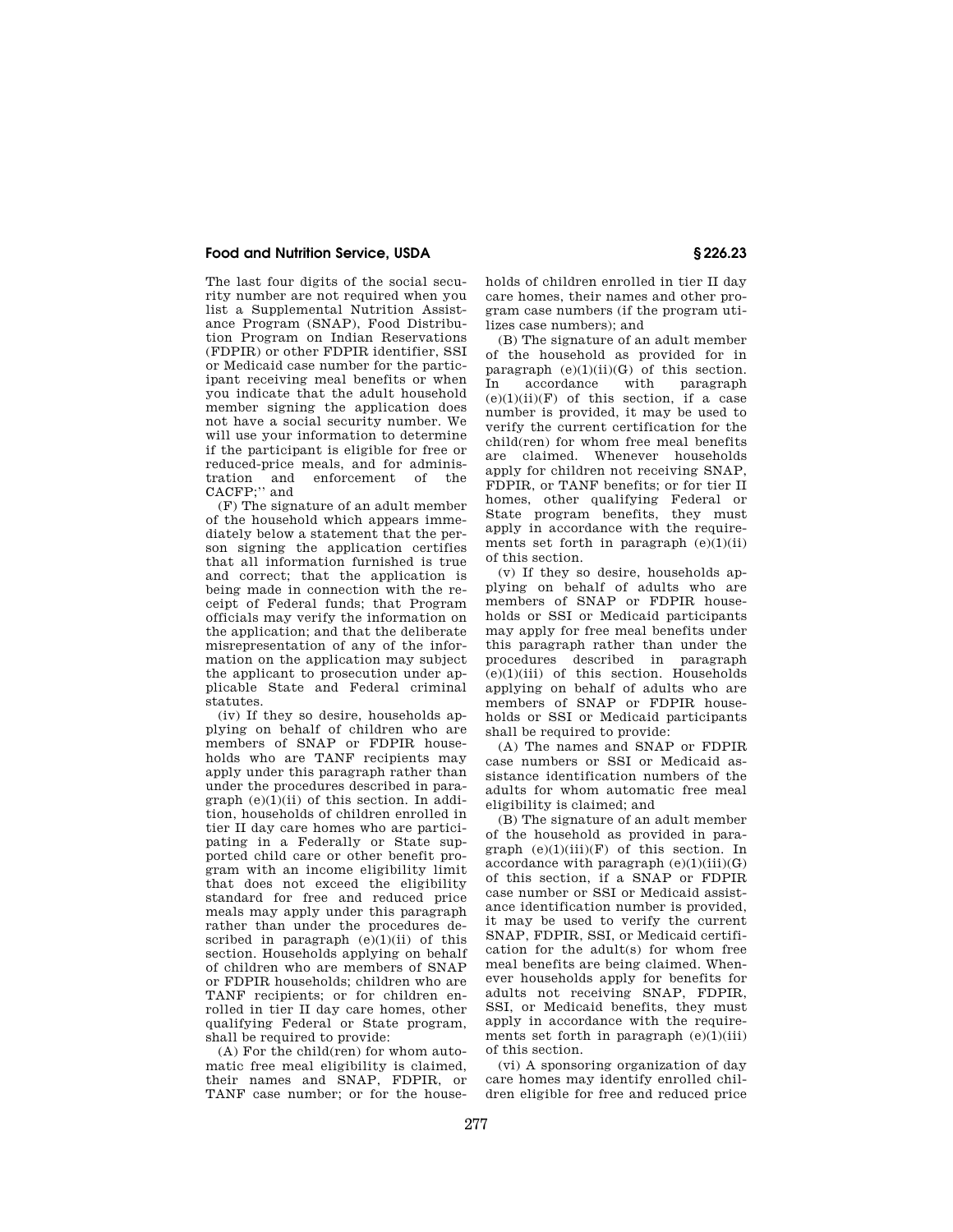# **§ 226.23 7 CFR Ch. II (1–1–14 Edition)**

meals (i.e., tier I rates), without distributing free and reduced price applications, by documenting the child's or household's participation in or receipt of benefits under a Federally or State supported child care or other benefit program with an income eligibility limit that does not exceed the eligibility standard for free and reduced price meals. Documentation shall consist of official evidence, available to the tier II day care home or sponsoring organization, and in the possession of the sponsoring organization, of the household's participation in the qualifying program.

(2) *Letter to households.* Institutions shall distribute a letter to households or guardians of enrolled participants in order to inform them of the procedures regarding eligibility for free and reduced-price meals. The letter shall accompany the application required under paragraph (e)(1) of this section and shall contain:

(i) The income standards for reducedprice meals, with an explanation that households with incomes less than or equal to the reduced-price standards would be eligible for free or reducedprice meals (the income standards for free meals shall *not* be included in letters or notices to such applicants);

(ii) How a participant's household may make application for free or reduced-price meals;

(iii) An explanation that an application for free or reduced price benefits cannot be approved unless it contains complete ''documentation'' as defined in §226.2.

(iv) The statement: ''In the operation of child feeding programs, no person will be discriminated against because of race, color, national origin, sex, age, or disability'';

(v) A statement to the effect that participants having family members who become unemployed are eligible for free or reduced-price meals during the period of unemployment, provided that the loss of income causes the family income during the period of unemployment to be within the eligibility standards for those meals;

(vi) An explanation that households receiving free and reduced-price meals must notify appropriate institution officials during the year of any decreases in household size or increases in income of over \$50 per month or \$600 per year or—

(A) In the case of households of enrolled children that provide a SNAP, FDPIR or TANF case number to establish a child's eligibility for free meals, any termination in the child's certification to participate in the SNAP, FDPIR or TANF Programs, or

(B) In the case of households of adult participants that provide a food stamp or FDPIR case number or an SSI or Medicaid assistance identification number to establish an adult's eligibility for free meals, any termination in the adult's certification to participate in the SNAP, FDPIR, SSI or Medicaid Programs.

(3) In addition to the information listed in paragraph (e)(2) of this section pricing institutions must include in their letter to household an explanation that indicates that: (i) The information in the application may be verified at any time during the year; and (ii) how a family may appeal a decision of the institution to deny, reduce, or terminate benefits as described under the hearing procedure set forth in paragraph  $(c)(4)$  of this section.

(4) *Determination of eligibility.* The institution shall take the income information provided by the household on the application and calculate the household's total current income. When a completed application furnished by a family indicates that the family meets the eligibility criteria for free or reduced-price meals, the participants from that family shall be determined eligible for free or reducedprice meals. Institutions that are pricing programs shall promptly provide written notice to each family informing them of the results of the eligibility determinations. When the information furnished by the family is not complete or does not meet the eligibility criteria for free or reduced-price meals, institution officials must consider the participants from that family as not eligible for free or reduced-price meals, and must consider the participants as eligible for ''paid'' meals. when information furnished by the family of participants enrolled in a pricing program does not meet the eligibility criteria for free or reduced-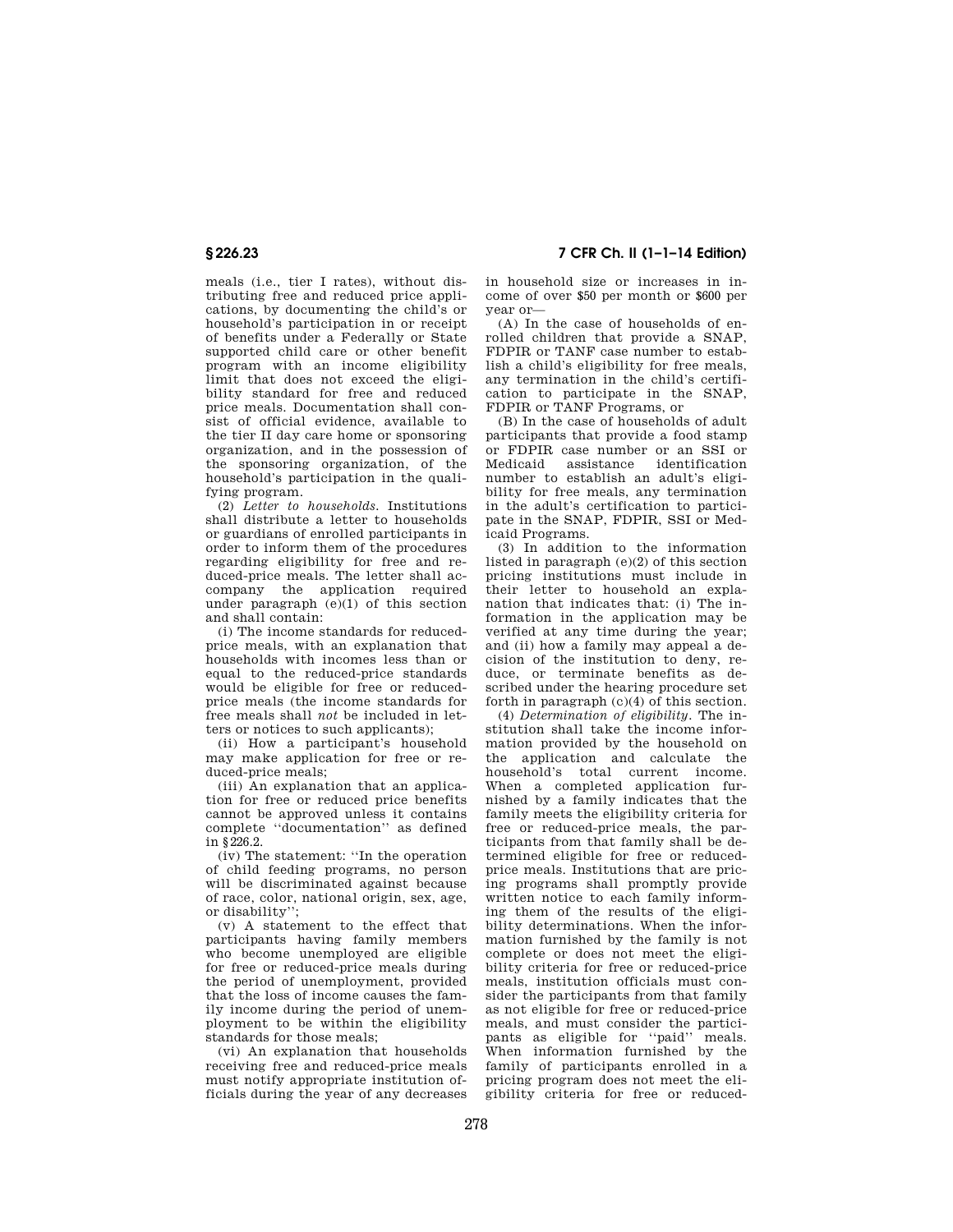price meals, pricing program officials shall provide written notice to each family denied free or reduced-price benefits. At a minimum, this notice shall include:

(i) The reason for the denial of benefits, e.g., income in excess of allowable limits or incomplete application;

(ii) Notification of the right to appeal;

(iii) Instructions on how to appeal; and

(iv) A statement reminding the household that they may reapply for free or reduced-price benefits at any time during the year,

The reasons for ineligibility shall be properly documented and retained on file at the institution.

(5) *Appeals of denied benefits.* A family that wishes to appeal the denial of an application in a pricing program shall do so under the hearing procedures established under paragraph (c)(4) of this section. However, prior to initiating the hearing procedures, the household may request a conference to provide all affected parties the opportunity to discuss the situation, present information and obtain an explanation of the data submitted on the application or the decision rendered. The request for a conference shall not in any way prejudice or diminish the right to a fair hearing. The institution shall promptly schedule a fair hearing, if requested.

(f) Free, reduced-price and paid meal eligibility figures must be reported by institutions to State agencies at least once each year and shall be based on current family-size and income information of enrolled participants. Such information shall be no more than 12 months old.

(g) Sponsoring organizations for family day care homes shall ensure that no separate charge for food service is imposed on families of children enrolled in participating family day care homes.

(h) *Verification of eligibility.* State agencies shall conduct verification of eligibility for free and reduced-price meals on an annual basis, in accordance with the verification procedures outlined in paragraphs  $(h)$   $(1)$  and  $(2)$  of this section. Verification may be conducted in accordance with Program assistance requirements of §226.6(m);

however, the performance of verification for individual institutions shall occur no less frequently than once every three years. Any State may, with the written approval of FNSRO, use alternative approaches in the conduct of verification, provided that the results achieved meet the requirements of this part. If the verification process discloses deficiencies with the determination of eligibility and/or application procedures which exceed maximum levels established by FNS, State agencies shall conduct follow-up reviews for the purpose of determining that corrective action has been taken by the institution. These reviews shall be conducted within one year of the date the verification process was completed. The verification effort shall be applied without regard to race, color, national origin, sex, age, or disability. State agencies shall maintain on file for review a description of the annual verification to be accomplished in order to demonstrate compliance with paragraphs (h) (1) and (2) of this section.

(1) *Verification procedures for nonpricing programs.* Except for sponsoring organizations of family day care homes, State agency verification procedures for nonpricing programs shall consist of a review of all approved free and reduced price applications on file. For sponsoring organizations of family day care homes, State agency verification procedures shall consist of a review only of the approved free and reduced price applications (or other documentation, if vouchers or other documentation are used in lieu of free and reduced price applications) on file for those day care homes that are required to be reviewed when the sponsoring organization is reviewed, in accordance with the review requirements set forth in §226.6(m). However, the State agency shall ensure that the day care homes selected for review are representative of the proportion of tier I, tier II, and tier II day care homes with a mix of income-eligible and non-income-eligible children in the sponsorship, and shall ensure that at least 10 percent of all free and reduced price applications (or other documentation, if applicable) on file for the sponsorship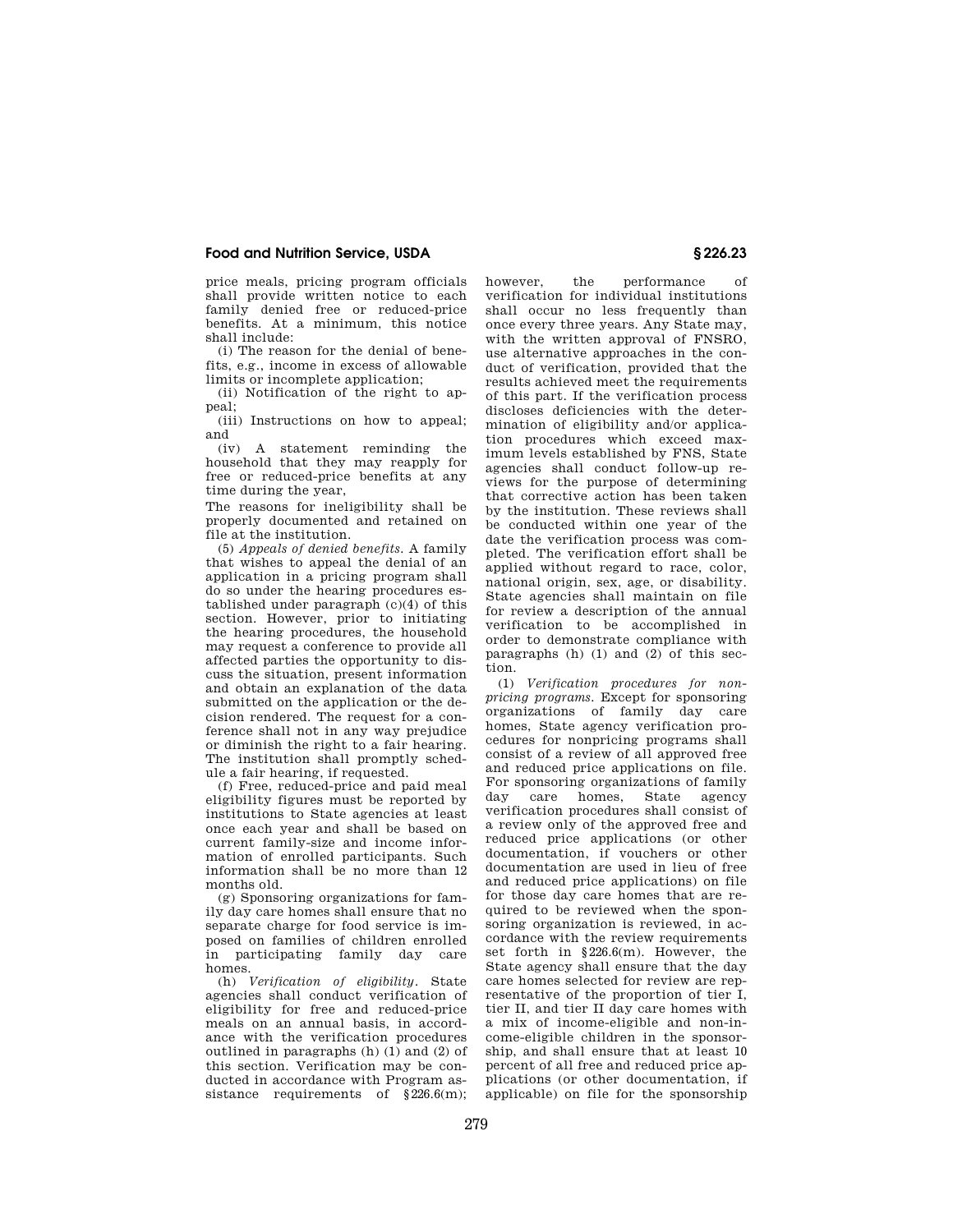are verified. The review of applications shall ensure that:

(i) The application has been correctly and completely executed by the household;

(ii) The institution has correctly determined and classified the eligibility of enrolled participants for free or reduced price meals or, for family day care homes, for tier I or tier II reimbursement, based on the information included on the application submitted by the household;

(iii) The institution has accurately reported to the State agency the number of enrolled participants meeting the criteria for free or reduced price meal eligibility or, for day care homes, the number of participants meeting the criteria for tier I reimbursement, and the number of enrolled participants that do not meet the eligibility criteria for those meals; and

(iv) In addition, the State agency may conduct further verification of the information provided by the household on the approved application for program meal eligibility. If this effort is undertaken, the State agency shall conduct this further verification for nonpricing programs in accordance with the procedures described in paragraph (h)(2) of this section.

(2) *Verification procedures for pricing programs.* (i) For pricing programs, in addition to the verification procedures described in paragraph  $(h)(1)$  of this section, State agencies shall also conduct verification of the income information provided on the approved application for free and reduced price meals and, at State agency discretion, verification may also include confirmation of other information required on the application. However,

(A) If a SNAP, FDPIR or TANF case number is provided for a child, verification for such child shall include only confirmation that the child is included in a currently certified SNAP or FDPIR household or is a TANF recipient; or

(B) If a SNAP or FDPIR case number or SSI or Medicaid assistance identification number is provided for an adult, verification for such adult shall include only confirmation that the adult is included in a currently certified SNAP or FDPIR household or is currently certified to receive SSI or Medicaid benefits.

(ii) State agencies shall perform verification on a random sample of no less than 3 percent of the approved free and reduced price applications in an institution which is a pricing program.

(iii) Households shall be informed in writing that they have been selected for verification and they are required to submit the requested verification information to confirm their eligibility for free or reduced-price benefits by such date as determined by the State agency. Those households shall be informed of the type or types of information and/or documents acceptable to the State agency and the name and phone number of an official who can answer questions and assist the household in the verification effort.

(iv) Households of enrolled children selected for verification shall also be informed that if they are currently certified to participate in SNAP, FDPIR or TANF they may submit proof of that certification in lieu of income information. In those cases, such proof shall consist of a current ''Notice of Eligibility'' for SNAP, FDPIR or TANF benefits or equivalent official documentation issued by a SNAP, Indian Tribal Organization, or welfare office which shows that the children are members of households or assistance units currently certified to participate in SNAP, FDPIR or TANF. An identification card for any of these programs is not acceptable as verification unless it contains an expiration date. Households of enrolled adults selected for verification shall also be informed that if they are currently certified to participate in SNAP or FDPIR or SSI or Medicaid Programs, they may submit proof of that certification in lieu of income information. In those cases, such proof shall consist of:

(A) A current ''Notice of Eligibility'' for SNAP or FDPIR benefits or equivalent official documentation issued by a SNAP, Indian Tribal Organization, or welfare office which shows that the adult participant is a member of a household currently certified to participate in the SNAP Program or FDPIR. An identification card is not acceptable as verification unless it contains an expiration date; or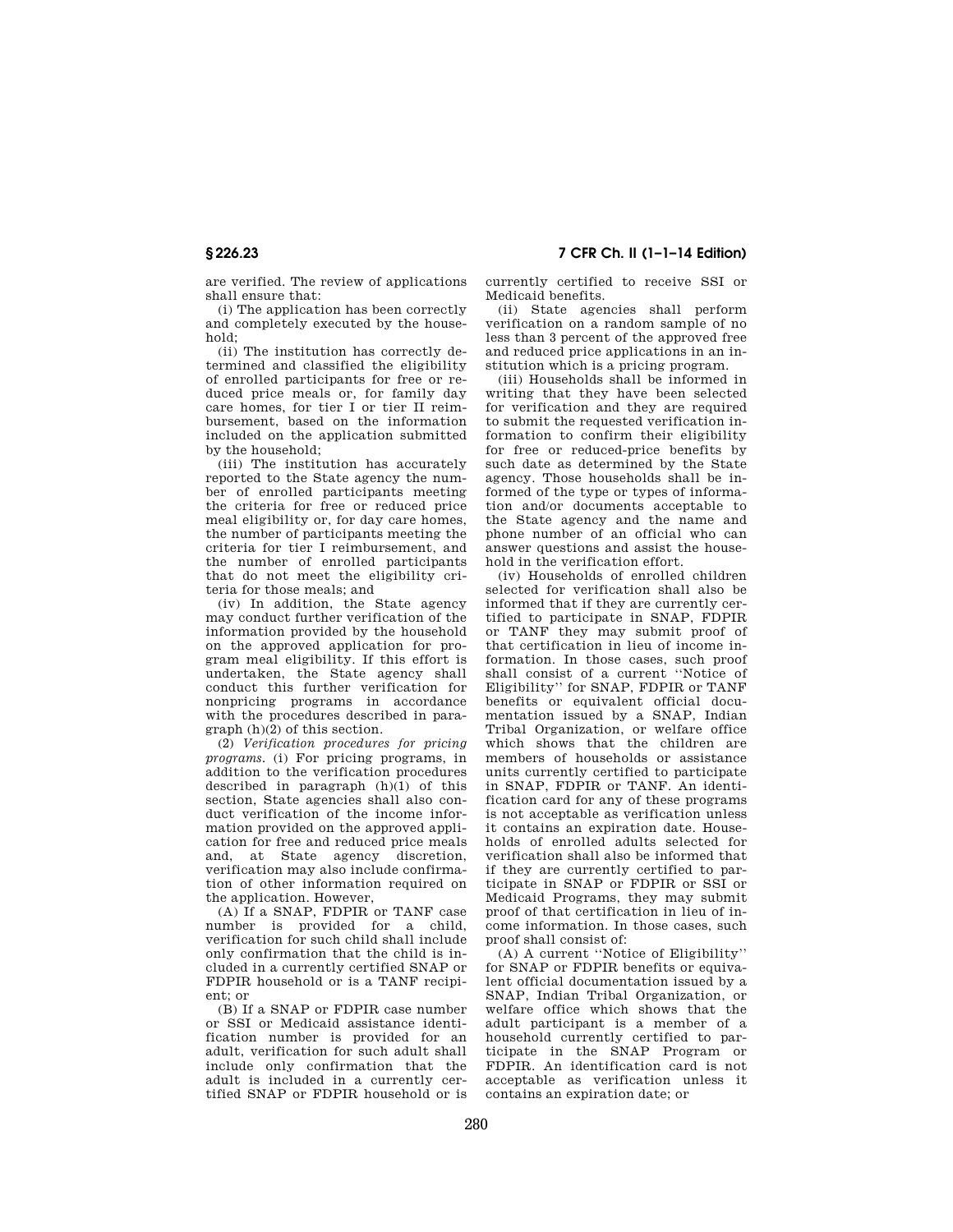(B) Official documentation issued by an appropriate SSI or Medicaid office which shows that the adult participant currently receives SSI or Medicaid assistance. An identification card is not acceptable as verification unless it contains an expiration date. All households selected for verification shall be advised that failure to cooperate with verification efforts will result in a ter-

mination of benefits.<br> $(x)$  Sources of information Sources of information for verification may include written evidence, collateral contacts, and/or systems of records.

(A) *Written evidence* shall be used as the primary source of information for verification. Written evidence includes written confirmation of a household's circumstances, such as wage stubs, award letters, letters from employers, and, for enrolled children, current certification to participate in the SNAP, FDPIR or TANF Programs, or, for adult participants, current certification to participate in the SNAP, FDPIR, SSI or Medicaid Programs. Whenever written evidence is insufficient to confirm eligibility, the State agency may use collateral contacts.

(B) *Collateral contact* is a verbal confirmation of a household's cumstances by a person outside of the household. The collateral contact may be made in person or by phone and shall be authorized by the household. The verifying official may select a collateral contact if the household fails to designate one or designates one which is unacceptable to the verifying official. If the verifying official designates a collateral contact, the contact shall not be made without providing written or oral notice to the household. At the time of this notice, the household shall be informed that it may consent to the<br>contact or provide acceptable contact or provide verification in another form. The household shall be informed that its eligibility for free or reduced price meals shall be terminated if it refuses to choose one of these options. Termination shall be made in accordance with paragraph  $(h)(2)(vi)$  of this section. Collateral contacts could include employers, social service agencies, and migrant agencies.

(C) *Systems of records* to which the State agency may have routine access are not considered collateral contacts. Information concerning income, family size, or SNAP/FDPIR/TANF certification for enrolled children, or SNAP/ FDPIR/SSI/Medicaid certification for enrolled adults, which is maintained by other government agencies and to which a State agency can legally gain access may be used to confirm a household's eligibility for Program meal benefits. One possible source could be wage and benefit information maintained by the State unemployment agency, if that information is available. The use of any information derived from other agencies must be used with applicable safeguards concerning disclosure.

(vi) Verification by State agencies of receipt of SNAP, FDPIR, TANF, SSI or Medicaid benefits shall be limited to a review to determine that the period of eligibility is current. If the benefit period is found to have expired, or if the household's certification has been terminated, the household shall be required to document their income eligibility.

(vii) The State agency may work with the institution to verify the documentation submitted by the household on the application; however, the responsibility to complete the verification process may not be delegated to the institution.

(viii) If a household refuses to cooperate with efforts to verify, or the verification of income indicates that the household is ineligible to receive benefits or is eligible to receive reduced benefits, the State agency shall require the pricing program institution to terminate or adjust eligibility in accordance with the following procedures. Institution officials shall immediately notify families of the denial of benefits in accordance with paragraphs (e)(4) and (e)(5) of this section. Advance notification shall be provided to families which receive a reduction or termination of benefits 10 calendar days prior to the actual reduction or termination. The 10-day period shall begin the day the notice is transmitted to the family. The notice shall advise the household of: (A) The change; (B) the reasons for the change; (C) notification of the right to appeal the action and the date by which the appeal must be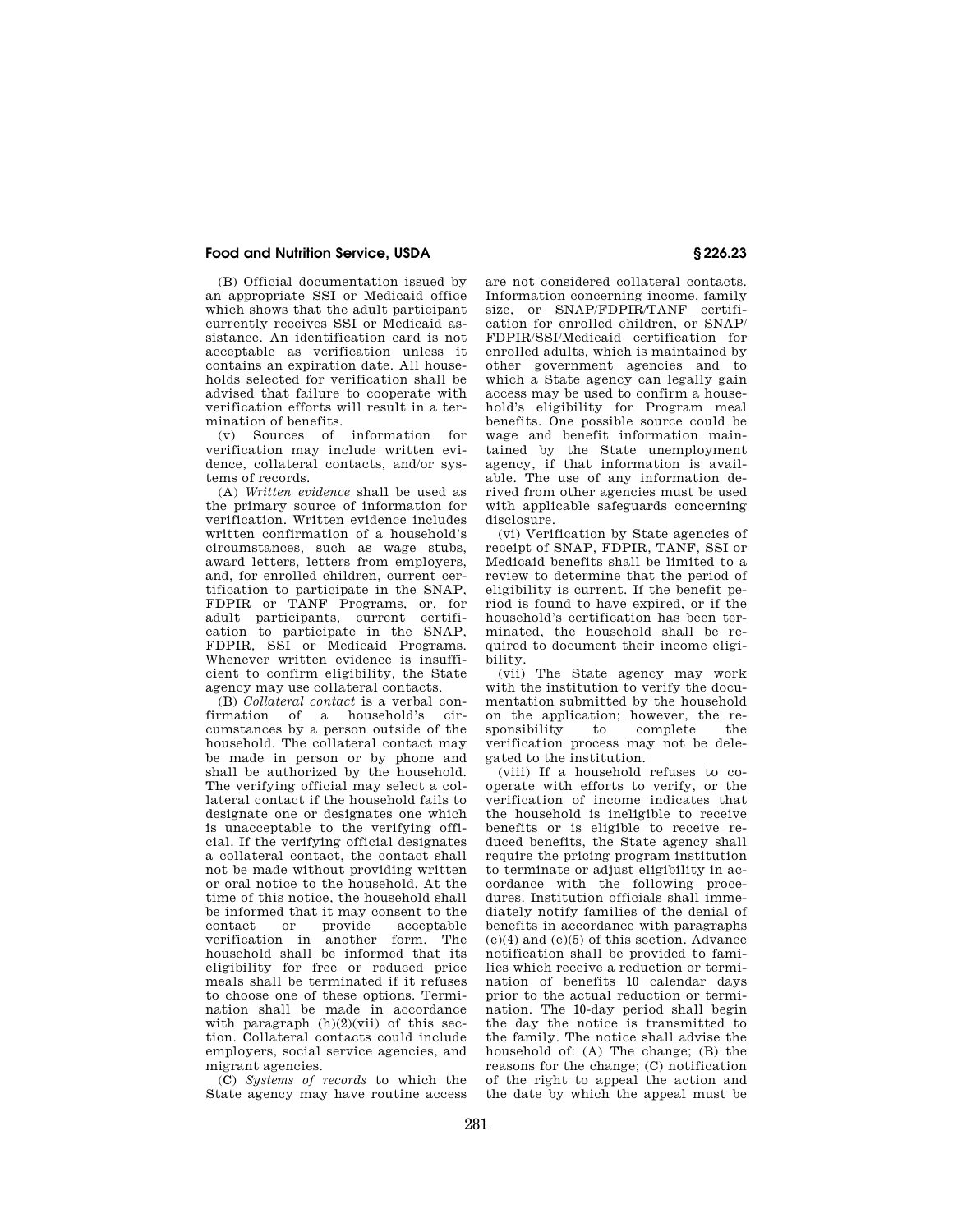requested in order to avoid a reduction or termination of benefits; (D) instructions on how to appeal; and (E) the right to reapply at any time during the year. The reasons for ineligibility shall be properly documented and retained on file at the institution.

(ix) When a household disagrees with an adverse action which affects its benefits and requests a fair hearing, benefits shall be continued as follows while the household awaits the hearing:

(A) Households which have been approved for benefits and which are subject to a reduction or termination of benefits later in the same year shall receive continued benefits if they appeal the adverse action within the 10-day advance notice period; and

(B) Households which are denied benefits upon application shall not received benefits.

(3) State agencies shall inform institution officials of the results of the verification effort and the action which will be taken in response to the verification findings. This notification shall be made in accordance with the procedures outlined in §226.14(a).

(4) If the verification results disclose that an institution has inaccurately classified or reported the number of participants eligible for free, reducedprice or paid meals, the State agency shall adjust institution rates of reimbursement retroactive to the month in which the incorrect eligibility figures were reported by the institution to the State agency.

(5) If the verification results disclose that a household has not reported accurate documentation on the application which would support continued eligibility for free or reduced-price meals, the State agency shall immediately adjust institution rates of reimbursement. However, this rate adjustment shall not become effective until the affected households have been notified in accordance with the procedures of paragraph  $(h)(2)(vi)$  of this section and any ensuing appeals have been heard as specified in paragraph (h)(2)(viii) of this section.

(6) *Verification procedures for sponsoring organizations of day care homes.*  Prior to approving an application for a day care home that qualifies as tier I day care home on the basis of the pro-

**§ 226.23 7 CFR Ch. II (1–1–14 Edition)** 

vider's household income, sponsoring organizations of day care homes shall conduct verification of such income in accordance with the procedures contained in paragraph  $(h)(2)(i)$  of this section. Sponsoring organizations of day care homes may verify the information on applications submitted by households of children enrolled in day care homes in accordance with the procedures contained in paragraph (h)(2)(i) of this section.

(i) *Disclosure of children's free and reduced price meal eligibility information to certain programs and individuals without parental consent.* The State agency or child care institution, as appropriate, may disclose aggregate information about children eligible for free and reduced price meals to any party without parental notification and consent when children cannot be identified through release of the aggregate data or by means of deduction. Additionally, the State agency or institution may disclose information that identifies children eligible for free and reduced price meals to the programs and the individuals specified in this paragraph (i) without parental/guardian consent. The State agency or child care institution that makes the free and reduced price meal eligibility determination is responsible for deciding whether to disclose program eligibility information.

(1) *Persons authorized to receive eligibility information.* Only persons directly connected with the administration or enforcement of a program or activity listed in paragraphs (i)(2) or (i)(3) of this section may have access to children's free milk eligibility information, without parental consent. Persons considered directly connected with administration or enforcement of a program or activity listed in paragraphs  $(i)(2)$  or  $(i)(3)$  of this section are Federal, State, or local program operators responsible for the ongoing operation of the program or activity or persons responsible for program compliance. Program operators may include persons responsible for carrying out program requirements and monitoring, reviewing, auditing, or investigating the program. Program operators may include contractors, to the extent those persons have a need to know the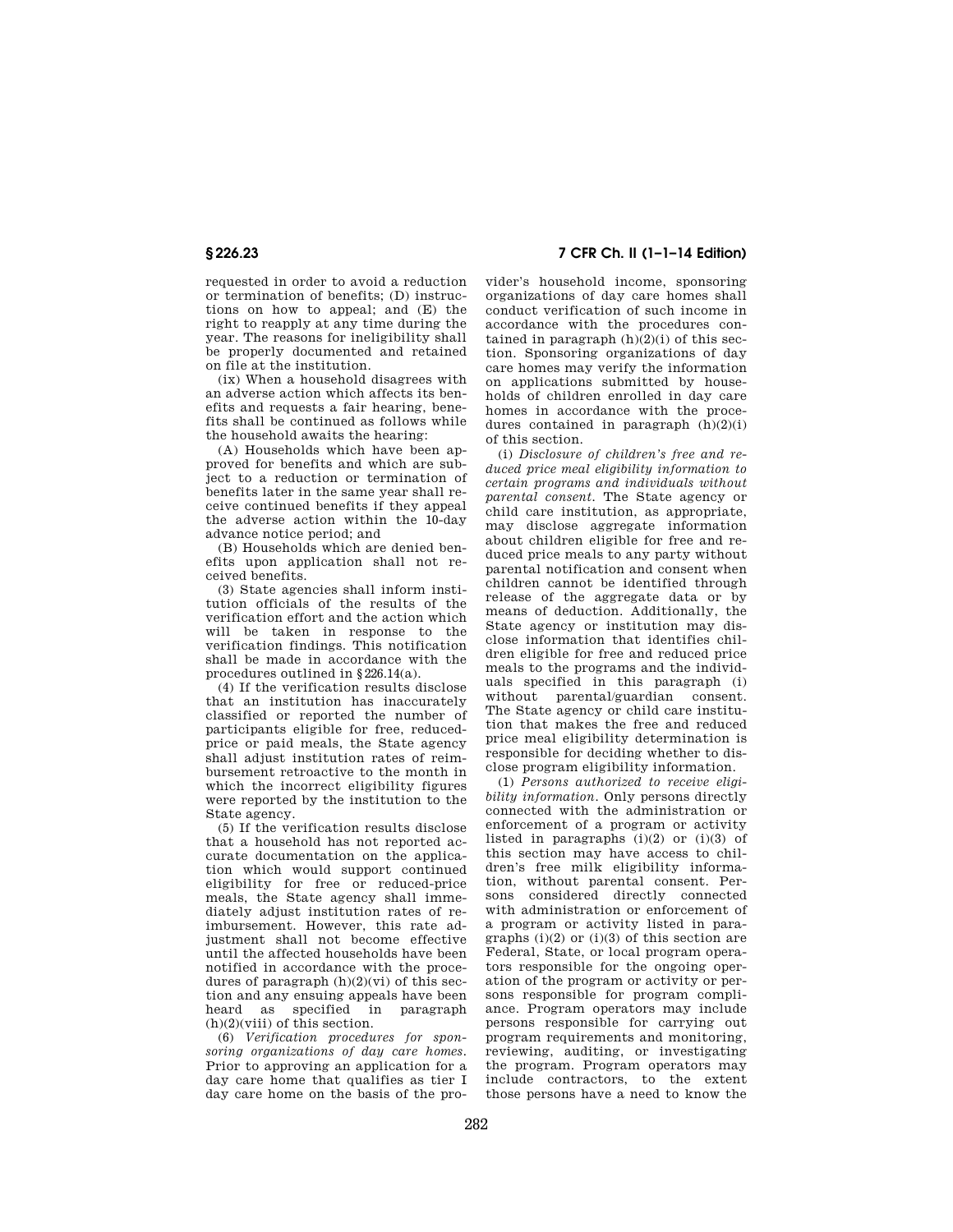information for program administration or enforcement. Contractors may include evaluators, auditors, and others with whom Federal or State agencies and program operators contract with to assist in the administration or enforcement of their program in their behalf.

(2) *Disclosure of children's names and free or reduced price meal eligibility status.* The State agency or child care institution, as appropriate, may disclose, without parental consent, only children's names and eligibility status (whether they are eligible for free meals or reduced price meals) to persons directly connected with the administration or enforcement of:

(i) A Federal education program;

(ii) A State health program or State education program administered by the State or local education agency;

(iii) A Federal, State, or local meanstested nutrition program with eligibility standards comparable to the National School Lunch Program (i.e., food assistance programs for households with incomes at or below 185 percent of the Federal poverty level); or

(iv) A third party contractor assisting in verification of eligibility efforts by contacting households who fail to respond to requests for verification of their eligibility.

(3) *Disclosure of all eligibility information.* In addition to children's names and eligibility status, the State agency or child care institution, as appropriate, may disclose, without parental/ guardian consent, all eligibility information obtained through the free and reduced price meal eligibility process (including all information on the application or obtained through direct certification) to:

(i) Persons directly connected with the administration or enforcement of programs authorized under the Richard B. Russell National School Lunch Act or the Child Nutrition Act of 1966. This means that all eligibility information obtained for the Child and Adult Care Food Program may be disclosed to persons directly connected with administering or enforcing regulations under the National School Lunch Program, Special Milk Program, School Breakfast Program, Summer Food Service Program, and the Special Supplemental Nutrition Program for Women, Infants and Children (WIC) (Parts 210, 215, 220, 225 and 246, respectively, of this chapter);

(ii) The Comptroller General of the United States for purposes of audit and examination; and

(iii) Federal, State, and local law enforcement officials for the purpose of investigating any alleged violation of the programs listed in paragraphs (i)(2) and (i)(3) of this section.

(4) *Use of free and reduced price meals eligibility information by programs other than Medicaid or the State Children's Health Insurance Program (SCHIP).*  State agencies and child care institutions may use children's free milk eligibility information for administering or enforcing the Child and Adult Care Food Program. Additionally, any other Federal, State, or local agency charged with administering or enforcing the Child and Adult Care Food Program may use the information for that purpose. Individuals and programs to which children's free or reduced price meal eligibility information has been disclosed under this section may use the information only in the administration or enforcement of the receiving program. No further disclosure of the information may be made.

(j) *Disclosure of children's free or reduced price meal eligibility information to Medicaid and/or SCHIP, unless parents decline.* Children's free or reduced price meal eligibility information only may be disclosed to Medicaid or SCHIP when both the State agency and the child care institution so elect, the parent/guardian does not decline to have their eligibility information disclosed and the other provisions described in paragraph (j)(1) of this section are met. The State agency or child care institution, as appropriate, may disclose children's names, eligibility status (whether they are eligible for free or reduced price meals), and any other eligibility information obtained through the free and reduced price meal application or obtained through direct certification to persons directly connected with the administration of Medicaid or SCHIP. Persons directly connected to the administration of Medicaid and SCHIP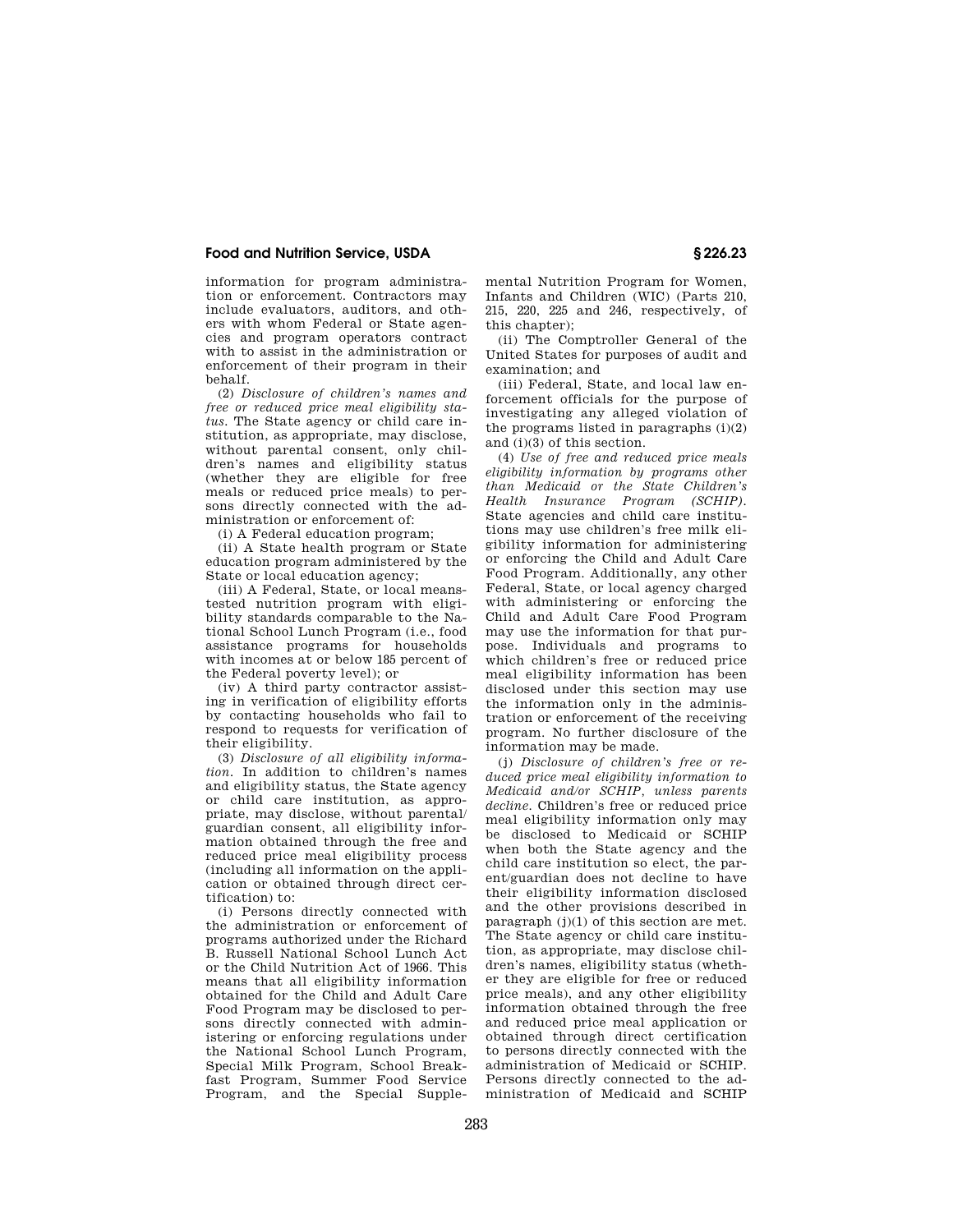are State employees and persons authorized under Federal and State Medicaid and SCHIP requirements to carry out initial processing of Medicaid or SCHIP applications or to make eligibility determinations for Medicaid or SCHIP.

(1) The State agency must ensure that:

(i) The child care institution and health insurance program officials have a written agreement that requires the health insurance program agency to use the eligibility information to seek to enroll children in Medicaid and SCHIP; and

(ii) Parents/guardians are notified that their eligibility information may be disclosed to Medicaid or SCHIP and given an opportunity to decline to have their children's eligibility information disclosed, prior to any disclosure.

(2) *Use of children's free and reduced price meal eligibility information by Medicaid/SCHIP.* Medicaid and SCHIP agencies and health insurance program operators receiving children's free and reduced price meal eligibility information must use the information to seek to enroll children in Medicaid or SCHIP. The Medicaid and SCHIP enrollment process may include targeting and identifying children from low-income households who are potentially eligible for Medicaid or SCHIP for the purpose of seeking to enroll them in Medicaid or SCHIP. No further disclosure of the information may be made. Medicaid and SCHIP agencies and health insurance program operators also may verify children's eligibility in a program under the Child Nutrition Act of 1966 or the Richard B. Russell National School Lunch Act.

(k) *Notifying households of potential uses and disclosures of children's free and reduced price meal eligibility information.*  Households must be informed that the information they provide on the free and reduced price meal application will be used to determine eligibility for free or reduced price meals and that their eligibility information may be disclosed to other programs.

(1) For disclosures to programs, other than Medicaid or SCHIP, that are permitted access to children's eligibility information, without parent/guardian consent, the State agency or child care

# **§ 226.23 7 CFR Ch. II (1–1–14 Edition)**

institution, as appropriate, must notify parents/guardians at the time of application that their children's free or reduced price meal eligibility information may be disclosed. The State agency or child care institution, as appropriate, must add substantially the following statement to the statement required under paragraph  $(e)(1)(ii)(F)$  of this section, ''We may share your eligibility information with education, health, and nutrition programs to help them evaluate, fund, or determine benefits for their programs; auditors for program reviews; and law enforcement officials to help them look into violations of program rules.'' For children determined eligible for free meals through direct certification, the notice of potential disclosure may be included in the document informing parents/ guardians of their children's eligibility for free meals through direct certification.

(2) For disclosure to Medicaid or SCHIP, the State agency or child care institution, as appropriate, must notify parents/guardians that their children's free or reduced price meal eligibility information will be disclosed to Medicaid and/or SCHIP unless the parent/ guardian elects not to have their information disclosed and notifies the State agency or child care institution, as appropriate, by a date specified by the State agency or child care institution, as appropriate. Only the parent or guardian who is a member of the household or family for purposes of the free and reduced price meal application may decline the disclosure of eligibility information to Medicaid or SCHIP. The notification must inform parents/guardians that they are not required to consent to the disclosure, that the information, if disclosed, will be used to identify eligible children and seek to enroll them in Medicaid or SCHIP, and that their decision will not affect their children's eligibility for free or reduced price meals. The notification may be included in the letter/ notice to parents/guardians that accompanies the free and reduced price meal application, on the application itself or in a separate notice provided to parents/guardians. The notice must give parents/guardians adequate time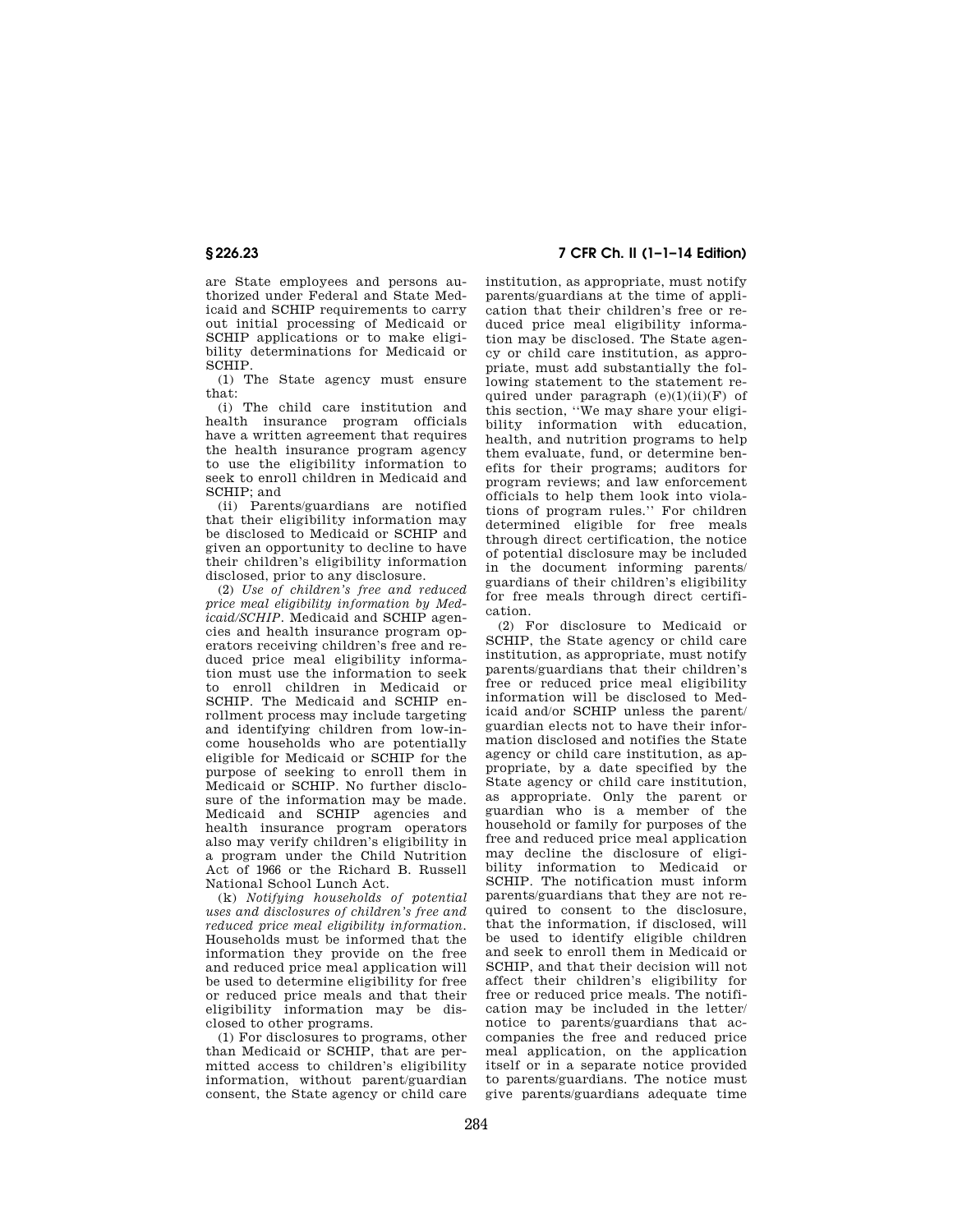to respond if they do not want their information disclosed. The State agency or child care institution, as appropriate, must add substantially the following statement to the statement required under paragraph  $(e)(1)(ii)(F)$  of this section, ''We may share your information with Medicaid or the State Children's Health Insurance Program, unless you tell us not to. The information, if disclosed, will be used to identify eligible children and seek to enroll them in Medicaid or SCHIP.'' For children determined eligible for free meals through direct certification, the notice of potential disclosure and opportunity to decline the disclosure may be included in the document informing parents/guardians of their children's eligibility for free meals through direct certification process.

(l) *Other disclosures.* State agencies and child care institutions that plan to use or disclose information about children eligible for free and reduced price meals in ways not specified in this section must obtain written consent from children's parents or guardians prior to the use or disclosure.

(1) The consent must identify the information that will be shared and how the information will be used.

(2) There must be a statement informing parents and guardians that failing to sign the consent will not affect the child's eligibility for free or reduced price meals and that the individuals or programs receiving the information will not share the information with any other entity or program.

(3) Parents/guardians must be permitted to limit the consent only to those programs with which they wish to share information.

(4) The consent statement must be signed and dated by the child's parent or guardian who is a member of the household for purposes of the free and reduced price meal application.

(m) *Agreements with programs/individuals receiving children's free or reduced price meal eligibility information.* Agreements or Memoranda of Understanding (MOU) are recommended or required as follows:

(1) The State agency or child care institution, as appropriate, should have a written agreement or MOU with programs or individuals receiving eligibility information, prior to disclosing children's free and reduced price meal eligibility information. The agreement or MOU should include information similar to that required for disclosures to Medicaid and SCHIP specified in paragraph (m)(2) of this section.

(2) For disclosures to Medicaid or SCHIP, the State agency or child care institution, as appropriate, must have a written agreement with the State or local agency or agencies administering Medicaid or SCHIP prior to disclosing children's free or reduced price meal eligibility information to those agencies. At a minimum, the agreement must:

(i) Identify the health insurance program or health agency receiving children's eligibility information;

(ii) Describe the information that will be disclosed;

(iii) Require that the Medicaid or SCHIP agency use the information obtained and specify that the information must be used to seek to enroll children in Medicaid or SCHIP;

(iv) Require that the Medicaid or SCHIP agency describe how they will use the information obtained;

(v) Describe how the information will be protected from unauthorized uses and disclosures;

(vi) Describe the penalties for unauthorized disclosure; and

(vii) Be signed by both the Medicaid or SCHIP program or agency and the State agency or child care institution, as appropriate.

(n) *Penalties for unauthorized disclosure or misuse of children's free and reduced price meal eligibility information.*  In accordance with section  $9(b)(6)(C)$  of the Richard B. Russell National School Lunch Act (42 U.S.C. 1758(b)(6)(C)), any individual who publishes, divulges, discloses or makes known in any manner, or to any extent not authorized by statute or this section, any information obtained under this section will be fined not more than \$1,000 or imprisoned for up to 1 year, or both.

#### [47 FR 36527, Aug. 20, 1982]

EDITORIAL NOTES: 1. For FEDERAL REGISTER citations affecting §226.23, see the List of CFR Sections Affected, which appears in the Finding Aids section of the printed volume and at *www.fdsys.gov.*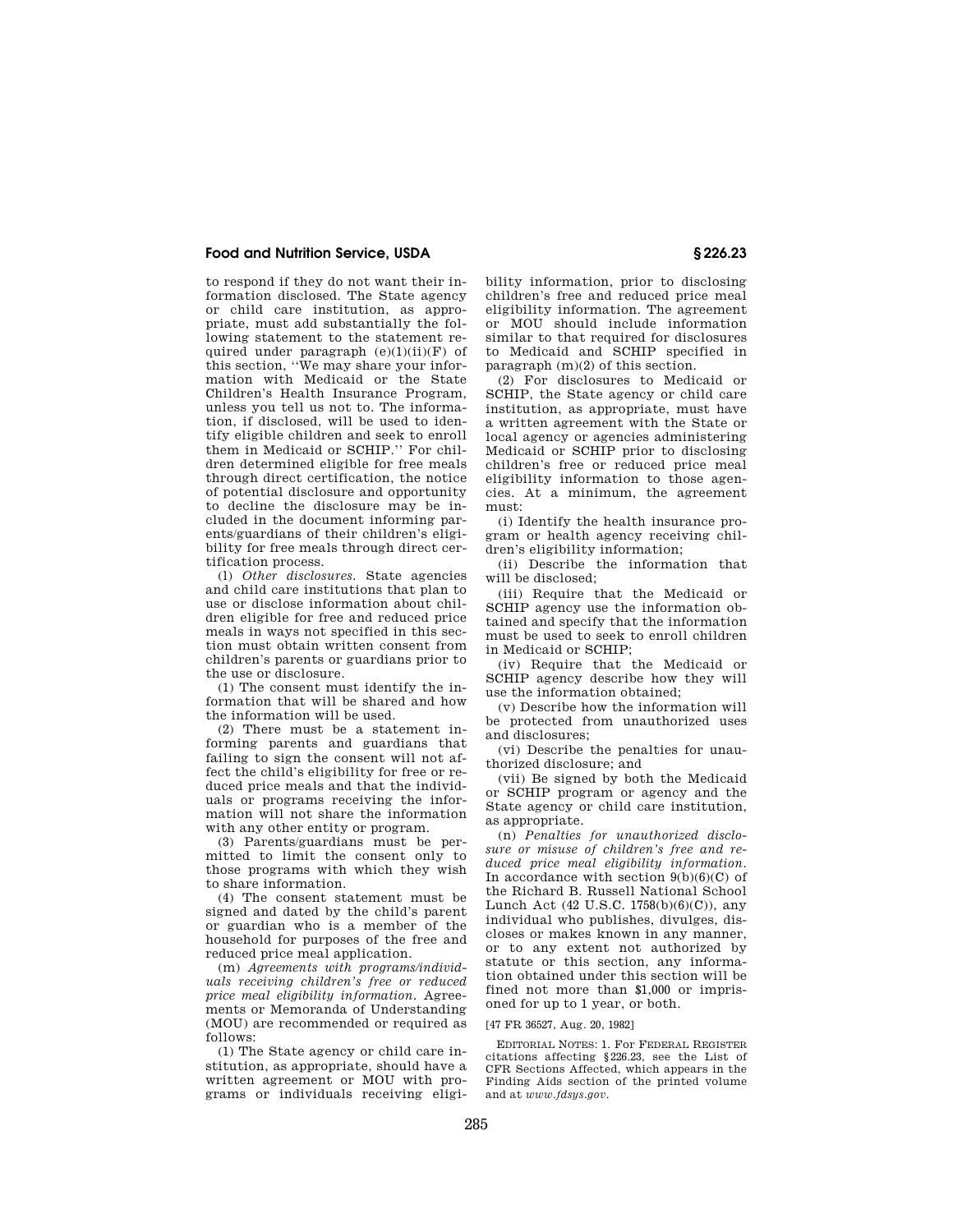# **Subpart F—Food Service Equipment Provisions**

### **§ 226.24 Property management requirements.**

Institutions and administering agencies shall follow the policies and procedures governing title, use, and disposition of equipment obtained by purchase, whose cost was acquired in whole or part with food service equipment assistance funds in accordance with 7 CFR part 3016 or 7 CFR part 3019, as applicable.

[48 FR 41142, Sept. 14, 1983, as amended at 71 FR 39519, July 13, 2006]

# **Subpart G—Other Provisions**

# **§ 226.25 Other provisions.**

(a) *Grant closeout procedures.* Grant closeout procedures for the Program shall be in accordance with 7 CFR part 3016 or 7 CFR part 3019, as applicable.

(b) *State requirements.* Nothing contained in this part shall prevent a State agency from imposing additional requirements for participation in the Program which are not inconsistent with the provisions of this part; however, any additional requirements shall be approved by FNSRO and may not deny the Program to an eligible institution.

(c) *Value of assistance.* The value of assistance to participants under the Program shall not be considered to be income or resources for any purposes under any Federal or State laws, including, but not limited to laws relating to taxation, welfare, and public assistance programs.

(d) *Maintenance of effort.* Expenditure of funds from State and local sources for the maintenance of food programs for children shall not be diminished as a result of funds received under the Act.

(e) *Fraud penalty.* Whoever embezzles, willfully misapplies, steals, or obtains by fraud any funds, assets, or property that are the subject of a grant or other form of assistance under this part, whether received directly or indirectly from the Department or whoever receives, conceals, or retains such funds, assets, or property to his use or gain, knowing such funds, assets, or property

# **§ 226.24 7 CFR Ch. II (1–1–14 Edition)**

have been embezzled, willfully misapplied, stolen, or obtained by fraud shall, if such funds, assets, or property are of the value of \$100 or more, be fined not more than \$10,000 or imprisoned not more than five years, or both, or, if such funds, assets, or property are of value of less than \$100, shall be fined not more than \$1,000 or imprisoned for not more than one year, or both.

(f) *Claims adjustment authority.* The Secretary shall have the authority to determine the amount of, to settle, and to adjust any claim arising under the Program, and to compromise or deny such claim or any part thereof. The Secretary shall also have the authority to waive such claims if the Secretary determines that to do so would serve the purposes of the program. This provision shall not diminish the authority of the Attorney General of the United States under section 516 of title 28, U.S. Code, to conduct litigation on behalf of the United States.

(g) *Data collection related to organizations.* (1) Each State agency must collect data related to institutions that have an agreement with the State agency to participate in the program for each of Federal fiscal years 2006 through 2009, including those institutions that participated only for part of the fiscal year. Such data shall include:

(i) The name of each institution;

(ii) The city in which each participating institution was headquartered and the name of the state;

(iii) The amount of funds provided to the participating organization, i.e., the sum of the amount of federal funds reimbursed for operating and, where applicable, administrative costs; and

(iv) The type of participating organization, e.g., government agency, educational institution, for-profit organization, non-profit organization/secular,<br>non-profit organization/faith-based, organization/faith-based, and ''other.''

(2) On or before August 31, 2007, and each subsequent year through 2010, State agencies must report to FNS data as specified in paragraph  $(g)(1)$  of this section for the prior Federal fiscal year. State agencies must submit this data in a format designated by FNS.

(h) *Program evaluations.* States, State agencies, institutions, facilities and contractors must cooperate in studies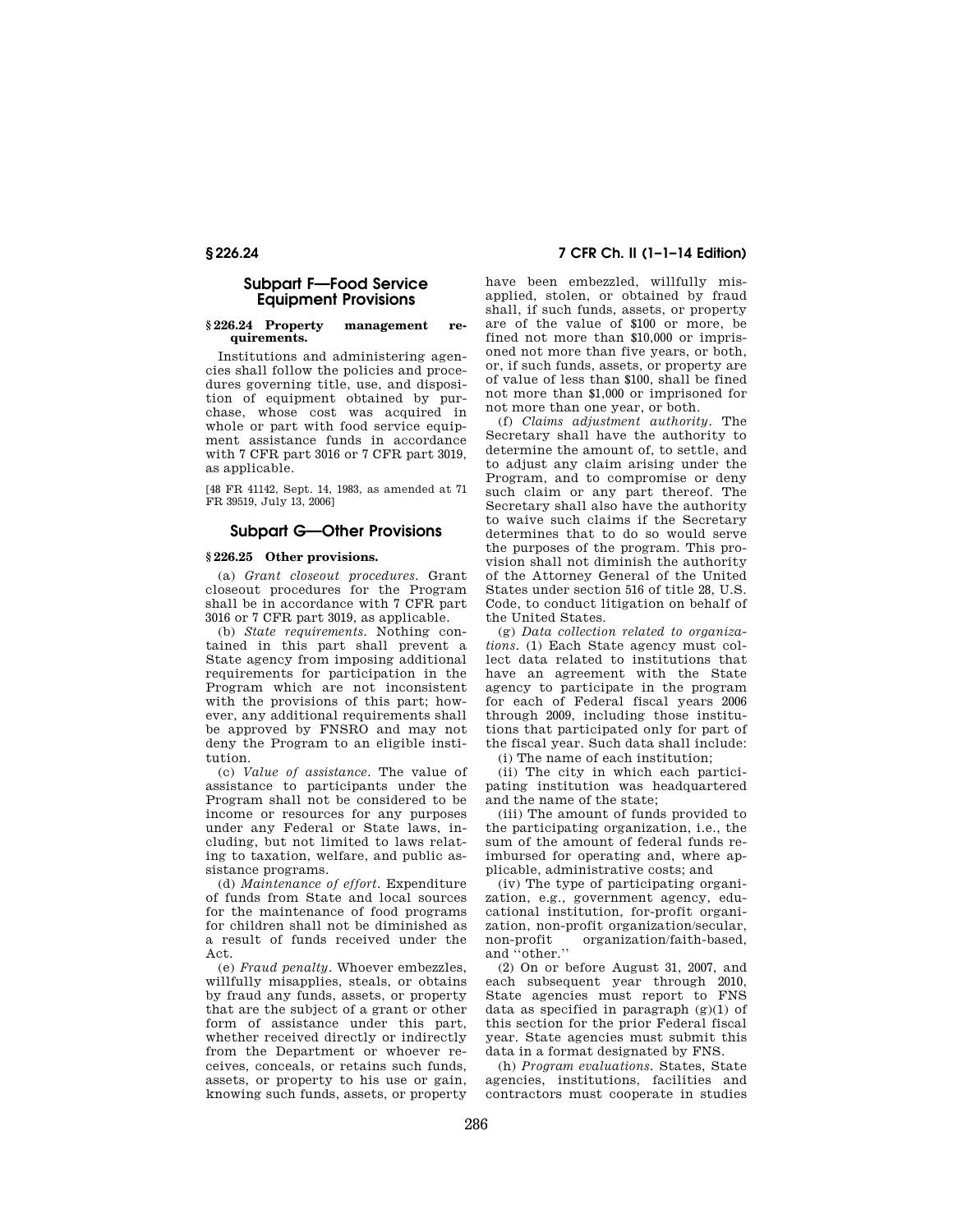### **Food and Nutrition Service, USDA Pt. 226, App. A**

and evaluations conducted by or on behalf of the Department, related to programs authorized under the Richard B. Russell National School Lunch Act and the Child Nutrition Act of 1966.

[47 FR 36527, Aug. 20, 1982, as amended at 53 FR 52597, Dec. 28, 1988; 54 FR 13049, Mar. 30, 1989; 69 FR 53547, Sept. 1, 2004; 71 FR 39519, July 13, 2006; 72 FR 24183, May 2, 2007; 76 FR 37982, June 29, 2011]

### **§ 226.26 Program information.**

Persons desiring information concerning the Program may write to the appropriate State agency or Regional Office of FNS as indicated below:

(a) In the States of Connecticut, Maine, Massachusetts, New Hampshire, New York, Rhode Island, and Vermont: Northeast Regional Office, FNS, U.S. Department of Agriculture, 10 Causeway Street, Room 501, Boston, MA 02222–1065.

(b) In the States of Delaware, District of Columbia, Maryland, New Jersey, Pennsylvania, Puerto Rico, Virginia, Virgin Islands, and West Virginia: Mid-Atlantic Regional Office, FNS, U.S. Department of Agriculture, 300 Corporate Boulevard, Robbinsville, NJ 08691–1598.

(c) In the States of Alabama, Florida, Georgia, Kentucky, Mississippi, North Carolina, South Carolina, and Tennessee: Southeast Regional Office, FNS, U.S. Department of Agriculture, 61 Forsyth Street, SW., Room 8T36, Atlanta, GA 30303.

(d) In the States of Illinois, Indiana, Michigan, Minnesota, Ohio and Wisconsin: Midwest Regional Office, FNS, U.S. Department of Agriculture, 77 Jackson Boulevard, 20th Floor, Chicago, IL 60604–3507.

(e) In the States of Colorado, Iowa, Kansas, Missouri, Montana, Nebraska, North Dakota, South Dakota, Utah and Wyoming: Mountain Plains Regional Office, FNS, U.S. Department of Agriculture, 1244 Speer Boulevard, Suite 903, Denver, CO 80204.

(f) In the States of Arkansas, Louisiana, New Mexico, Oklahoma and Texas: Southwest Regional Office, FNS, U.S. Department of Agriculture, 1100 Commerce Street, Room 5–C–30, Dallas, TX 75242.

(g) In the States of Alaska, American Samoa, Arizona, California, Guam, Ha-

waii, Idaho, Nevada, Oregon, the Commonwealth of the Northern Mariana Islands, and Washington: Western Regional Office, FNS, U.S. Department of Agriculture, 90 Seventh Street, Suite 10–100, San Francisco, California 94103– 6701.

[47 FR 36527, Aug. 20, 1982; 47 FR 46072, Oct. 15, 1982, as amended at 48 FR 40197, Sept. 6, 1983; 53 FR 52598, Dec. 28, 1988; 65 FR 12442, Mar. 9, 2000; 76 FR 34572, June 13, 2011]

#### **§ 226.27 Information collection/recordkeeping** assigned control **numbers.**

| 7 CFR section where requirements are de-<br>scribed | Current<br>OMB control<br>number |
|-----------------------------------------------------|----------------------------------|
|                                                     | 0584-0055                        |
|                                                     | 0584-0055                        |
|                                                     | 0584-0055                        |
|                                                     | 0584-0055                        |

[50 FR 53258, Dec. 31, 1985]

#### APPENDIX A TO PART 226—ALTERNATE FOODS FOR MEALS

#### ALTERNATE PROTEIN PRODUCTS

*A. What are the criteria for alternate protein products used in the Child and Adult Care Food Program?* 

1. An alternate protein product used in meals planned under the provisions in §226.20 must meet all of the criteria in this section.

2. An alternate protein product whether used alone or in combination with meat or meat alternate must meet the following criteria:

a. The alternate protein product must be processed so that some portion of the nonprotein constituents of the food is removed. These alternate protein products must be safe and suitable edible products produced from plant or animal sources.

b. The biological quality of the protein in the alternate protein product must be at least 80 percent that of casein, determined by performing a Protein Digestibility Corrected Amino Acid Score (PDCAAS).

c. The alternate protein product must contain at least 18 percent protein by weight when fully hydrated or formulated. (''When hydrated or formulated'' refers to a dry alternate protein product and the amount of water, fat, oil, colors, flavors or any other substances which have been added).

d. Manufacturers supplying an alternate protein product to participating schools or institutions must provide documentation that the product meets the criteria in paragraphs A.2. through c of this appendix.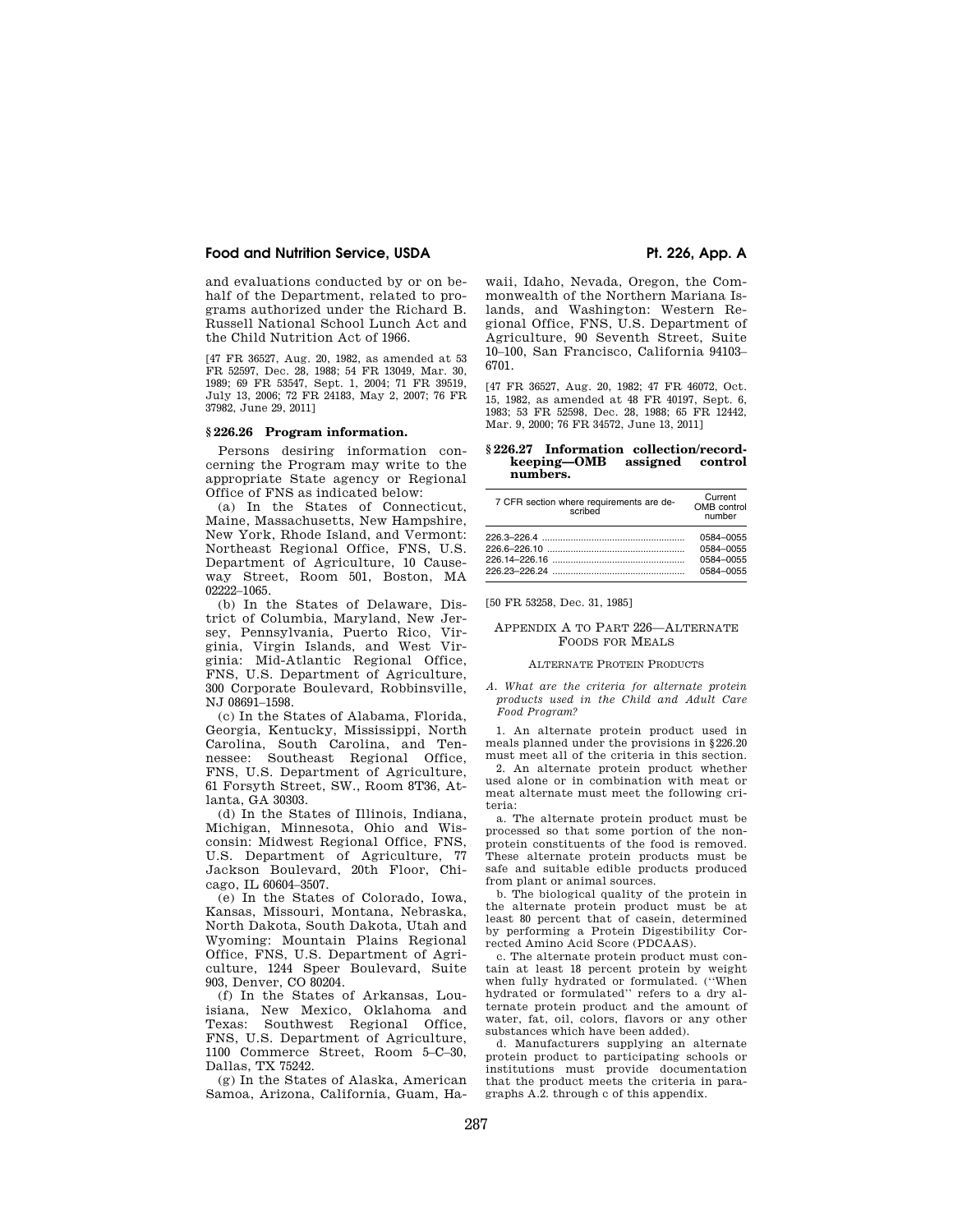e. Manufacturers should provide information on the percent protein contained in the dry alternate protein product and on an as prepared basis.

f. For an alternate protein product mix, manufacturers should provide information on:

(1) The amount by weight of dry alternate protein product in the package;

(2) Hydration instructions; and

(3) Instructions on how to combine the mix with meat or other meat alternates.

*B. How are alternate protein products used in the Child and Adult Care Food Program?* 

1. Schools, institutions, and service institutions may use alternate protein products to fulfill all or part of the meat/meat alternate component discussed in §226.20.

2. The following terms and conditions apply:

a. The alternate protein product may be used alone or in combination with other food ingredients. Examples of combination items are beef patties, beef crumbles, pizza topping, meat loaf, meat sauce, taco filling, burritos, and tuna salad.

b. Alternate protein products may be used in the dry form (nonhydrated), partially hydrated or fully hydrated form. The moisture content of the fully hydrated alternate protein product (if prepared from a dry concentrated form) must be such that the mixture will have a minimum of 18 percent protein by weight or equivalent amount for the dry or partially hydrated form (based on the level that would be provided if the product were fully hydrated).

C. *How are commercially prepared products used in the Child and Adult Care Food Program?* 

Schools, institutions, and service institutions may use a commercially prepared meat or meat alternate product combined with alternate protein products or use a commer-

## **Pt. 226, App. C 7 CFR Ch. II (1–1–14 Edition)**

cially prepared product that contains only alternate protein products.

[65 FR 12442, Mar. 9, 2000]

### APPENDIX B TO PART 226 [RESERVED]

### APPENDIX C TO PART 226—CHILD NUTRITION (CN) LABELING PROGRAM

1. The Child Nutrition (CN) Labeling Program is a voluntary technical assistance program administered by the Food and Nutrition Service (FNS) in conjunction with the Food Safety and Inspection Service (FSIS), and Agricultural Marketing Service (AMS) of the U.S. Department of Agriculture (USDA), and National Marine Fisheries Service of the U.S. Department of Commerce (USDC) for the Child Nutrition Programs. This program essentially involves the review of a manufacturer's recipe or product formulation to determine the contribution a serving of a commercially prepared product makes toward meal pattern requirements and a review of the CN label statement to ensure its accuracy. CN labeled products must be produced in accordance with all requirements set forth in this rule.

2. Products eligible for CN labels are as follows:

(a) Commercially prepared food products that contribute significantly to the meat/ meat alternate component of meal pattern requirements of 7 CFR 210.10, 225.21, and 226.20 and are served in the main dish.

(b) Juice drinks and juice drink products that contain a minimum of 50 percent fullstrength juice by volume.

3. For the purpose of this appendix the following definitions apply:

(a) *CN label* is a food product label that contains a CN label statement and CN logo as defined in paragraph 3 (b) and (c) below.

(b) The *CN logo* (as shown below) is a distinct border which is used around the edges of a ''CN label statement'' as defined in paragraph 3(c).



(c) The *CN label statement* includes the following:

(1) The product identification number (assigned by FNS),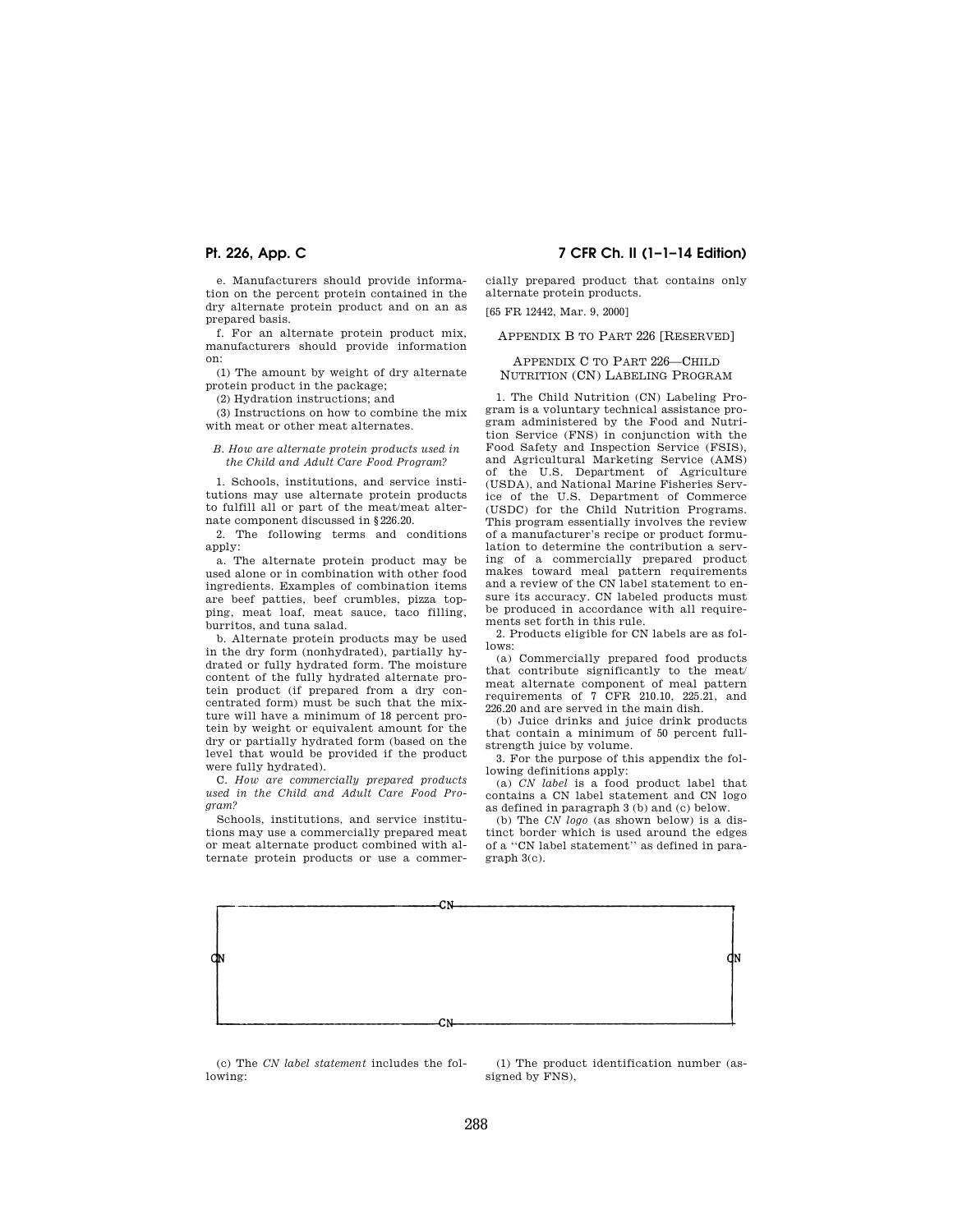#### Food and Nutrition Service, USDA **Price, 1998** Pt. 226, App. C

(2) The statement of the product's contribution toward meal pattern requirements of 7 CFR 210.10, 220.8, 225.21, and 226.20. The statement shall identify the contribution of a specific portion of a meat/meat alternate product toward the meat/meat alternate, bread/bread alternate, and/or vegetable/fruit component of the meal pattern requirements. For juice drinks and juice drink products the statement shall identify their contribution toward the vegetable/fruit component of the meal pattern requirements,

(3) Statement specifying that the use of the CN logo and CN statement was authorized by FNS, and

(4) The approval date.

For example:

|    | 000000                                                         |
|----|----------------------------------------------------------------|
|    | This 3.00 oz serving of raw beef pattie provides when cooked   |
| İΝ | dı<br>2.00 oz equivalent meat for Child Nutrition Meal Pattern |
|    | Requirements. (Use of this logo and statement authorized       |
|    | by the Food and Nutrition Service, USDA 05-84.)                |
|    |                                                                |

CN

(d) *Federal inspection* means inspection of food products by FSIS, AMS or USDC.

4. Food processors or manufacturers may use the  $\tilde{\text{CN}}$  label statement and CN logo as defined in paragraph 3 (b) and (c) under the following terms and conditions:

(a) The CN label must be reviewed and approved at the national level by the Food and Nutrition Service and appropriate USDA or USDC Federal agency responsible for the inspection of the product.

(b) The CN labeled product must be produced under Federal inspection by USDA or USDC. The Federal inspection must be performed in accordance with an approved partial or total quality control program or standards established by the appropriate Federal inspection service.

(c) The CN label statement must be printed as an integral part of the product label along with the product name, ingredient listing, the inspection shield or mark for the appropriate inspection program, the establishment number where appropriate, and the manufacturer's or distributor's name and address.

(1) The inspection marking for CN labeled non-meat, non-poultry, and non-seafood products with the exception of juice drinks and juice drink products is established as follows:

## **INSPECTED BY THE** U.S. DEPT. OF AGRICULTURE IN ACCORDANCE WITH FNS REQUIREMENTS

(d) Yields for determining the product's contribution toward meal pattern requirements must be calculated using the *Food Buying Guide for Child Nutrition Programs*  (Program Aid Number 1331).

5. In the event a company uses the CN logo and CN label statement inappropriately, the company will be directed to discontinue the use of the logo and statement and the matter will be referred to the appropriate agency for action to be taken against the company.

6. Products that bear a CN label statement as set forth in paragraph 3(c) carry a warranty. This means that if a food service authority participating in the child nutrition programs purchases a CN labeled product and uses it in accordance with the manufacturer's directions, the school or institution will not have an audit claim filed against it for the CN labeled product for noncompliance with the meal pattern requirements of 7 CFR 210.10, 220.8, 225.21, and 226.20. If a State or Federal auditor finds that a product that is CN labeled does not actually meet the meal pattern requirements claimed on the label, the auditor will report this finding to FNS. FNS will prepare a report of the findings and send it to the appropriate divisions of FSIS and AMS of the USDA, National Marine Fisheries Services of the USDC, Food and Drug Administration, or the Department of Justice for action against the company.

Any or all of the following courses of action may be taken:

(a) The company's CN label may be revoked for a specific period of time;

(b) The appropriate agency may pursue a misbranding or mislabeling action against the company producing the product;

(c) The company's name will be circulated to regional FNS offices;

(d) FNS will require the food service program involved to notify the State agency of the labeling violation.

7. FNS is authorized to issue operational policies, procedures, and instructions for the CN Labeling Program.

To apply for a CN label and to obtain additional information on CN label application procedures write to: CN Labels, U.S. Department of Agriculture, Food and Nutrition